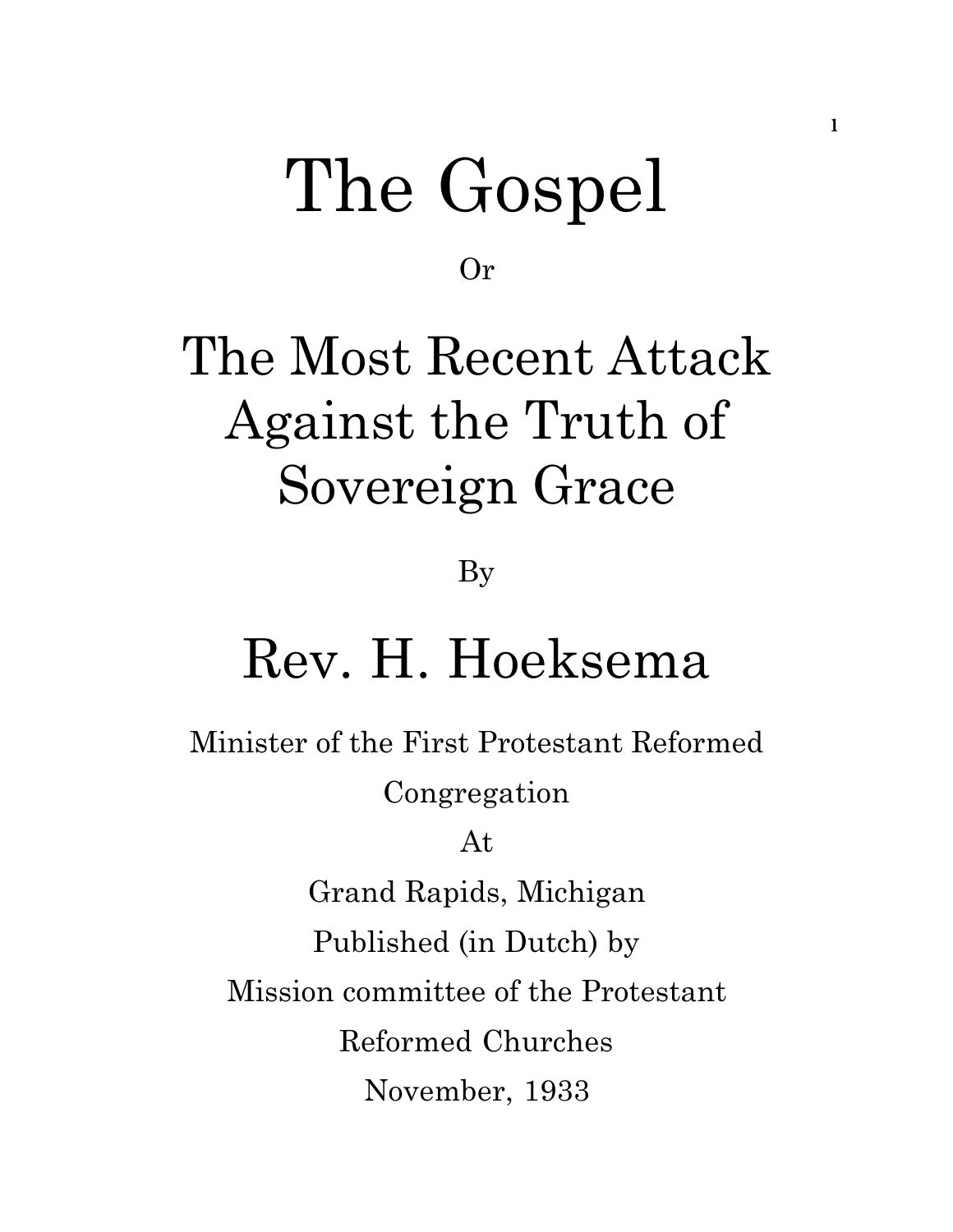## **Contents**

| Cover                                                    |                                        | $\mathbf{1}$   |
|----------------------------------------------------------|----------------------------------------|----------------|
| Contents                                                 |                                        | $\overline{2}$ |
| Foreword 1933 (from the Dutch) – H. Hoeksema             |                                        | 3              |
| Introduction, The completed Translation, - B. Mulder     |                                        | 3              |
| Introduction, P.R. Theological Journal – H.C. Hoeksema   |                                        | 4              |
| Introduction to the work by Herman Hoeksma, author, 1933 |                                        | 8              |
| 1.                                                       | So many wills, so many Gods            | 10             |
|                                                          | (1) A Matter of Exegesis of Scripture  | 10             |
|                                                          | (2) Heyns' Two-wills Doctrine          | 15             |
|                                                          | (3) A Duality of Gods                  | 20             |
| 2.                                                       | One God, one will                      | 24             |
| 3.                                                       | All                                    | 32             |
| 4.                                                       | God does not want to                   | 46             |
| 5.                                                       | God's will and the prayer              | 61             |
| 6.                                                       | The Gospel, according to Heyns         | 70             |
| 7.                                                       | The Gospel, according to Scripture     | 79             |
| 8.                                                       | Offer                                  | 93             |
| 9.                                                       | The proofs by Heyns                    | 102            |
| 10.                                                      | Heyns' appeal to Scripture             | 111            |
| 11.                                                      | Heyns' appeal to Scripture (continued) | 119            |
| 12.                                                      | Heyns' appeal to Scripture (continued) | 125            |
| 13.                                                      | Practical objections                   | 132            |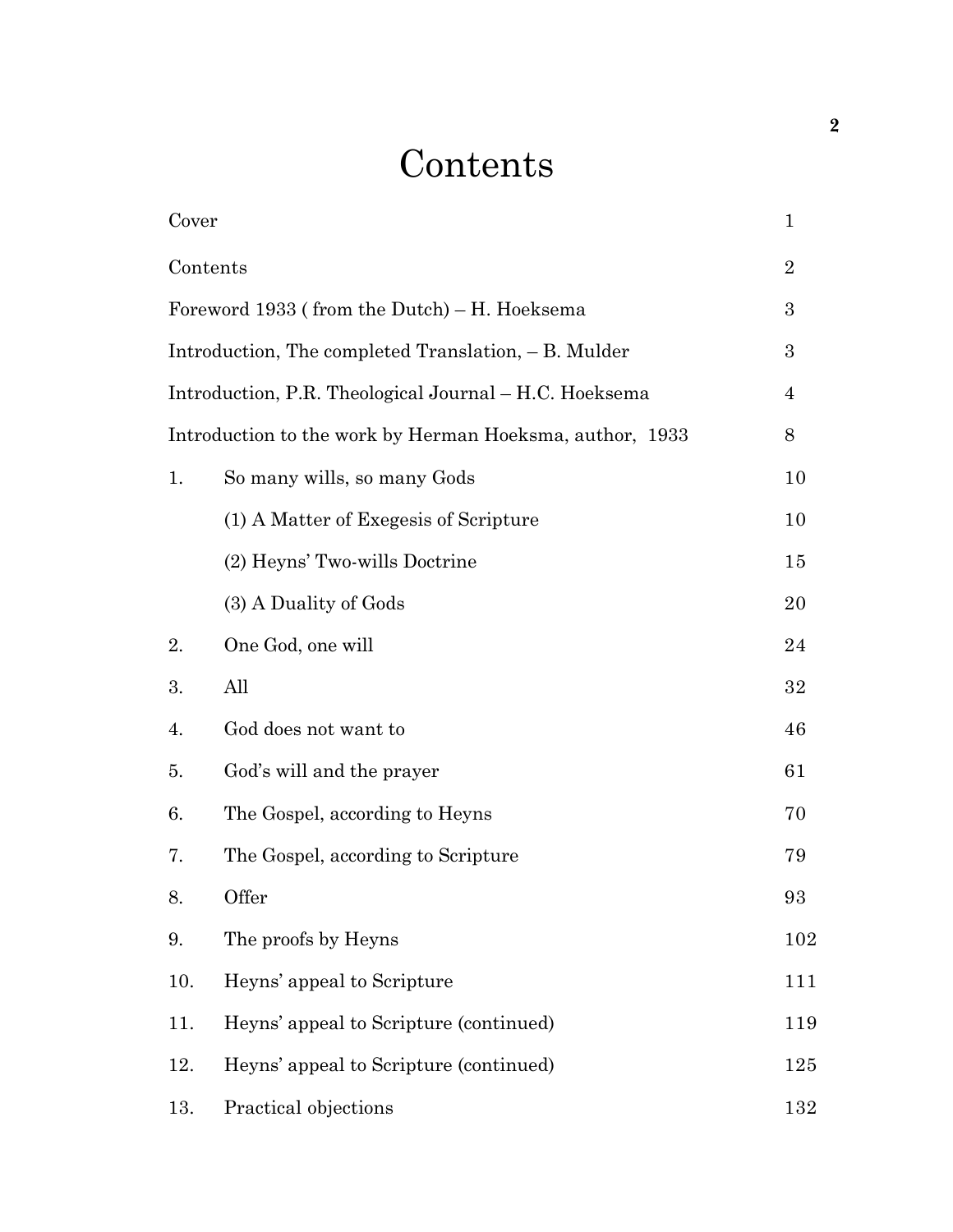## **Foreword**

### 1933, (from the Dutch)

### By Herman Hoeksema

What is being offered to the reformed reading public in this booklet was first published as a series of articles in The Standard Bearer. Our Classical Mission committee judged that the material was important enough to also publish it in book form.

Although the contents attack the views of Prof. W. Heyns, the attentive reader shall find enough positive material in this book, to not only be warned against the heresy, but also to be trained in the truth and established in the faith.

May the Lord give that it may bear this double fruit for many!

The author

Grand Rapids, MI, November 1933

\*\*\*\*\*

## **Introduction**

## **The Completed Translation**

## By Mr. Bert Mulder

I include here, as introduction, the introduction by Prof. H. Hoeksema on the publication in English of the greater part of this book, as it was included in April 1976 and subsequent issues the Protestant Reformed Theological Journal.

I have reviewed the translation work done by Prof. H. Hoeksema, and generally included it without change. I have myself translated the first part of the book, which was, to my knowledge, never published in English. I have attempted to follow his style and translation for the remainder of the book.

May this work serve to the glory of God, and the furtherance of His Kingdom.

Bert Mulder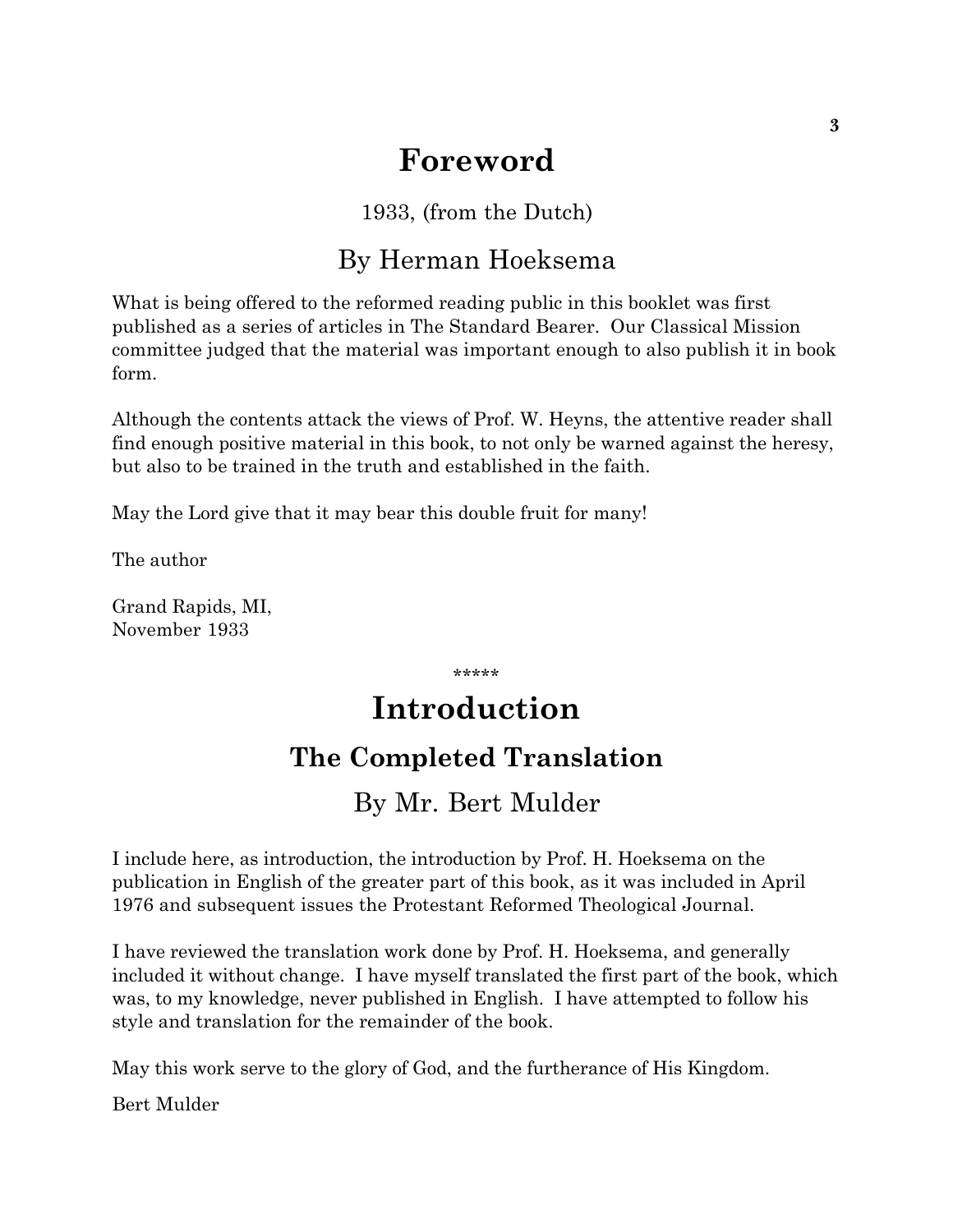## Introduction by

## Prof. Homer C. Hoeksema

For the partial translation set forth in the *Protestant Reformed Theological Journal*, entitled:

### **The Simplicity of God's Will And the "Free Offer" By Prof. H.C. Hoeksema**

In this and future articles, the Lord willing, we propose to study the doctrine of the simplicity of the will of God from various points of view. There are some important aspects of this truth which are deserving of study. Thus, for example, there is the distinction between the "revealed" and the "hidden" will of God. The question is first of all: is this a valid distinction? And if it is, wherein does its validity consist? But, further, if it is valid, how is it to be conceived in relation to the truth of God's simplicity? Or again, the distinction is sometimes made between the "decretive" and the "preceptive" will of God. This is a distinction not unrelated to the former one; nevertheless, it is not identical. Here, too, we may inquire into the meaning and legitimacy of this distinction, but also into its relation to the truth of the simplicity of God's will.

Anyone who is acquainted with the development of the erroneous doctrine of the socalled "free offer," or "general, well-meant offer of grace and salvation" to all who hear the gospel will also know that frequently the distinctions mentioned above have been used in an attempted partial explanation, or at least, justification of the teaching that there is a will of God which purposes the salvation of the elect only, but also a will of God for the salvation of all men. We purpose also to touch upon the validity of the use of those distinctions in connection with that matter. There are several questions that can be raised in that context. But one of the most important is, surely, whether it is at all correct – even apart from the question of a duality of wills in God – to speak of the alleged will of God for the salvation of all men as *preceptive*, in distinction from His will for the salvation of the elect only as being *decretive*. And the same question may be raised with respect to the distinctions *revealed* and *hidden*.

However, even apart from the question of the legitimacy of the above distinctions and the question of their relation to the doctrine of divine simplicity, it is simply a fact that the matter of God's simplicity is inextricably involved in the entire issue concerning the "general, well-meant offer" or "free offer" of the gospel (the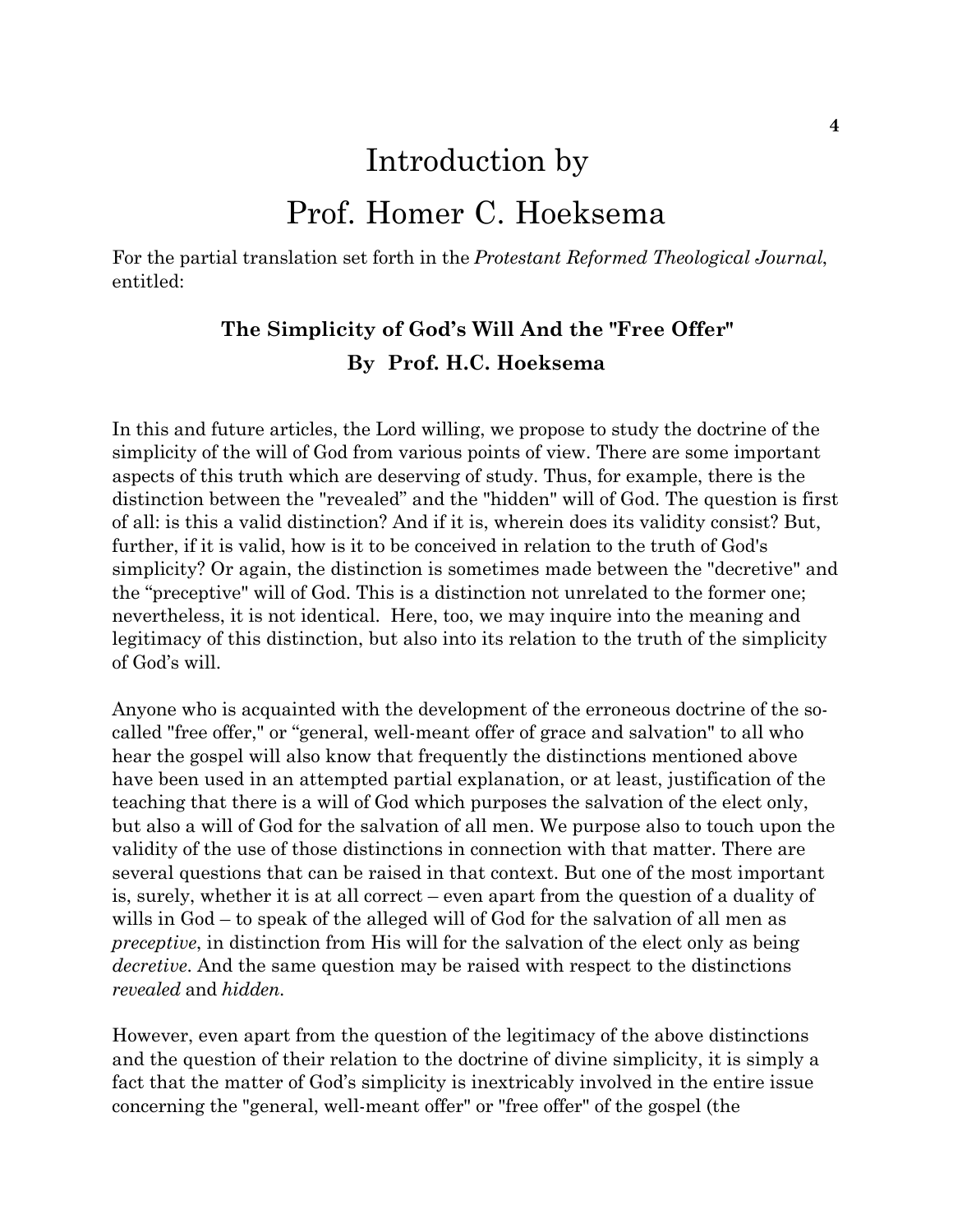expressions are largely synonymous in contemporary theological parlance).This has been true historically. It was, and is, true in Presbyterian circles, as is plain from the fact that the late John Murray himself recognized this – implicitly in the booklet of which he was co-author with Ned Stonehouse, *The Free Offer of the Gospel*, and explicitly in his book, *Calvin on Scripture and Divine Sovereignty*, p. 69. The Evangelical Presbyterian Church of Australia very perceptively recognizes this also as a fundamental issue in their polemic entitled *UNIVERSALISM AND THE REFORMED CHURCHES, A Defense of Calvin's Calvinism*. But it was true long before the developments just mentioned in the controversy which gave rise to the Protestant Reformed Churches.

Nor is this mere coincidence. On the contrary, it is axiomatic. It is axiomatic because all of dogmatics is principally theology; and therefore one is necessarily positing something about theology, about the doctrine of God, whether he speaks in the realm of Anthropology, of Christology, of Soteriology, of Ecclesiology, or of Eschatology. This is unavoidable. The issue of the "free offer" lies especially in the realm of Soteriology; but the soteriological pronouncements on this subject – both *pro* and *con* – were necessarily, either implicitly or explicitly, at the same time pronouncements in the realm of the first *locus* of Dogmatics, Theology. Moreover, this was very directly and concretely true in the actual controversy *circa* 1924, whether it was always recognized and admitted, or not. Theologians made pronouncements about the *will of God*. They spoke about a *will of God* to save all men and a *will of God* to save only the elect; or they insisted that God's will was solely to save the elect only. But the point is: they spoke about *the will of God*. That is undeniably *Theology*! And inevitably, too, it was Theology which concerned the important subject of the attribute of God's simplicity.

There were some who seemed rather intuitively to recognize this already in the pre-Synod controversy in 1924 in the Christian Reformed Church. The "general, wellmeant offer" was not yet an explicit issue at that time; it only entered the picture when Synod incorporated it in the dual pronouncement of the First Point of Common Grace. But more than one of Herman Hoeksema's attackers at that time attacked him for his "*Gods-beschouwing* (view of God)," suggesting that he preached a hard, tyrannical God. There was more truth than fiction at the basis of that attack – not in the sense that Hoeksema's view of God was evil, but in the sense that these attackers recognized, perhaps rather intuitively, that the underlying issue was a *theologica*l issue, a contest between two conflicting views of God. Somewhat later, in some of the polemical writings about the issue of the "general, well-meant offer," this became abundantly clear; and there was sharp debate which focused precisely on the truth of the simplicity of the will of God. And a little analysis of contemporary writings will show that the issue is still, at bottom, a *theological* issue, not only a soteriological issue. This becomes abundantly plain, for example, in James Daane's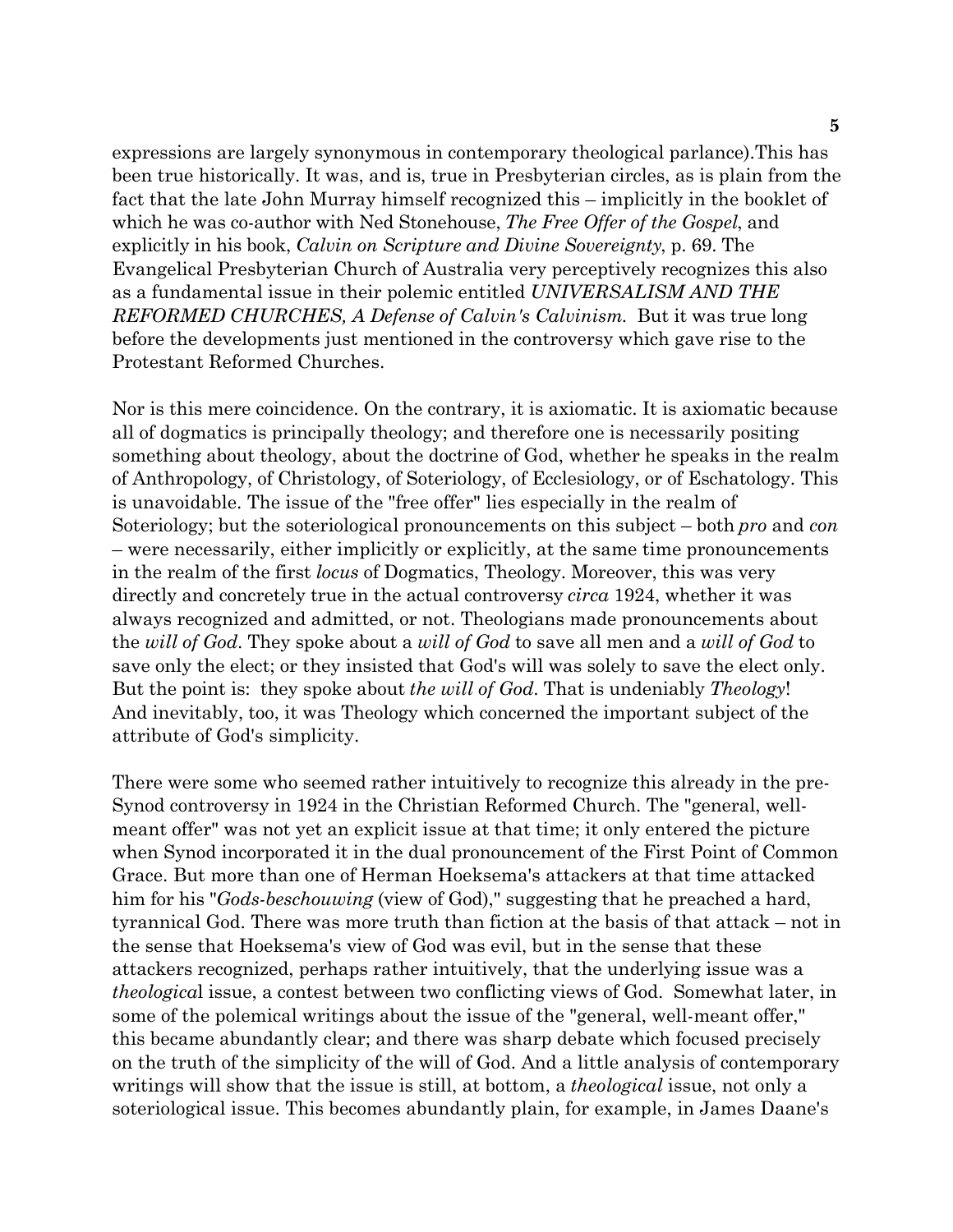*The Freedom of God*, in which he fumes and fulminates against an alleged "decretal theology" of Hoeksema and others.

All of this serves to underscore the seriousness of this issue. To make soteriological pronouncement is serious enough; when we take into account that those soteriological pronouncements are at once *theological* pronouncements, then matters become much more serious still. To err soteriologically is bad; to err theologically is heinous, for then we speak the lie about God Himself, about His Being, Nature, Mind, Will Attributes, Works. Karl Barth wrote somewhere about those who imagine that they *say* "God" while all the time they are loudly saying "MAN!" That is idolatry. And that is the basic issue  $-$  a spiritual, ethical issue  $-$  in all theologizing. In our theology we must beware that we do not busy ourselves in making idols! We must beware that we do not say "Man" when we purport to say "God."

And this in itself is a sufficient justification for a serious examination of this subject of the simplicity of God's will and of various related questions already mentioned. One of our purposes in these articles is to consider what various theologians have had to say about both the general subject of the simplicity of God's will and the specific subject of the "free offer" and the simplicity of God's will. And in this consideration we will begin at home.

Prof. Wm. Heyns was for many years a teacher at Calvin College and Seminary, already before it became a full-fledged and accredited college and seminary. In fact, he was one of Herman Hoeksema's instructors when the latter was preparing for the ministry in the Christian Reformed denomination prior to 1915. Prof. Heyns was also, more than any other Christian Reformed theologian, the father of the view which became official church doctrine in 1924 when the doctrine of the "general, wellmeant offer" was incorporated in the First Point of Common Grace.

In 1932-33, when he was already professor-emeritus, Heyns wrote a series of articles in *De Wachter*, the Dutch language weekly of the Christian Reformed Church, on the subject, "The Gospel." These articles were intended to be a defense of the doctrine of the "general offer" Surely, there was no one better qualified to write un this subject from a Christian Reformed viewpoint than Prof. Heyns: he was after all, the father of this view and had taught it for many years. Needless to say, Herman Hoeksema replied in the *Standard Bearer* also in the Dutch language. He also wrote under the titIe, "The Gospel," with the sub-title, "The Most Recent Attack against the Truth of Sovereign Grace." These articles were later gathered in a 255-page book. Partly because Prof. Heyns, his opponent, was a very neat and well-organized writer, who was rather capable of setting forth his views clearly, this particular polemical writing of Herman Hoeksema is also one of his clearest, uncluttered by many side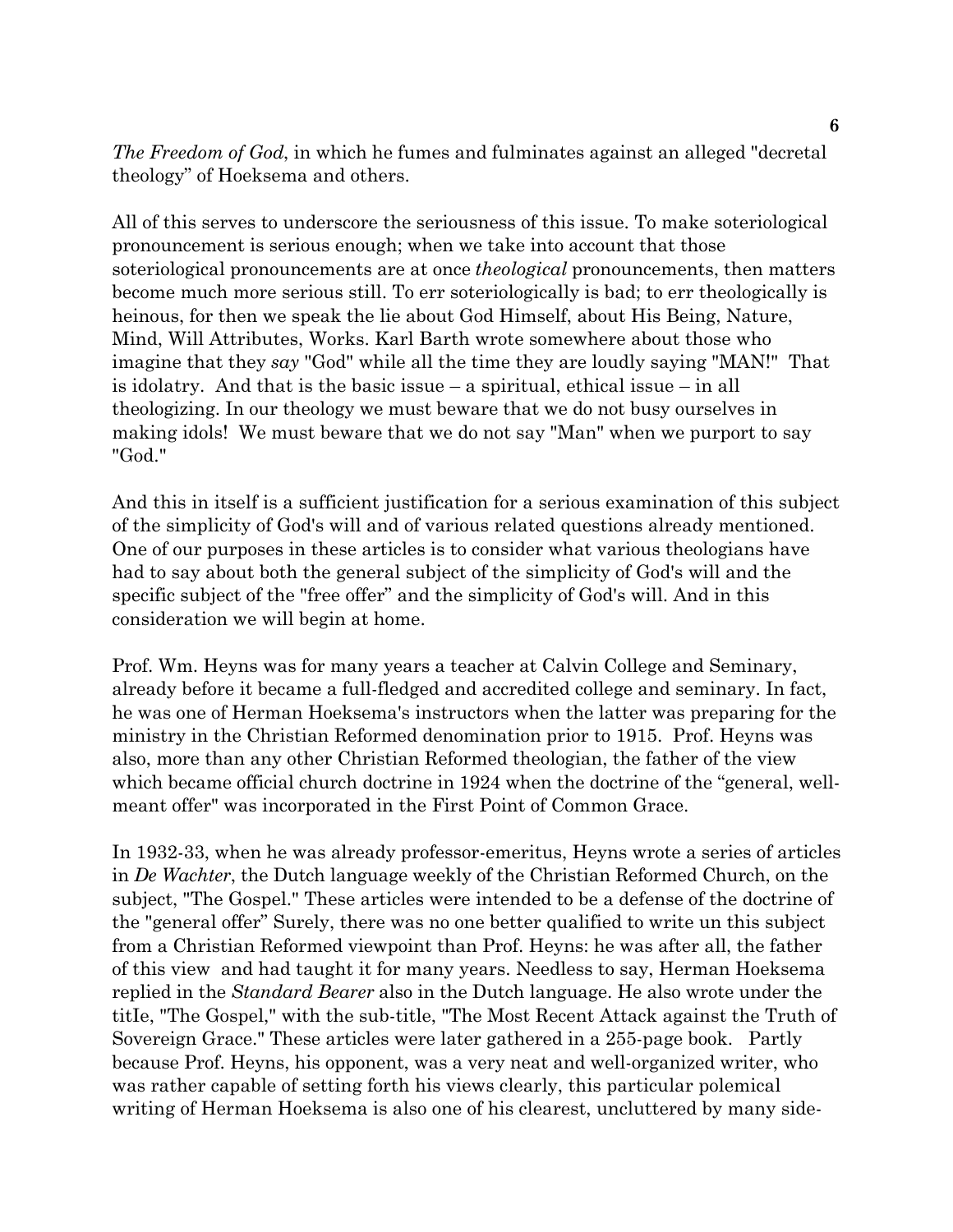issues and tangential discussions.

And in this book the issue of the simplicity of God and the "free offer" comes into sharp focus. For this reason, and also in order to make this material available to those not at home in the Dutch language, we present, first of all, a translation of a lengthy section of this book. The first chapter is entitled, "So Many Wills, So Many Gods." I have omitted the first of the three sections of this chapter, in order to turn directly to the pertinent discussion of the issue. Here follows a translation of Sections 2 and 3 of Chapter I and all of Chapter II.

And, from the November 1976 issue:

In the previous issue of this Journal we quoted, in translation, a rather long section from Herman Hoeksema's polemic against Prof. W. Heyns's "two-wills doctrine." In the present instalment we continue that quotation, offering a translation of Chapter 3 *of The Gospel–The Most Recent Attack Against The Truth Of Sovereign Grace*. This chapter is pertinent to our study because it continues, now from an exegetical point of view, the presentation of the views of both Heyns and Hoeksema with respect to the subject we are discussing. As the reader will see, this chapter deals with only two passages of Scripture. Both of them are pertinent in the debate concerning the "free offer." However, the special element in this pertinence lies in the fact that both passages speak of the *will of God*. Here follows the translation.

From the November 1981 issue:

In the early part of this series of articles I quoted extensively from the Rev. Herman Hoeksema's polemic against Prof. W. Heyns entitled, *THE GOSPEL, The Most Recent Attack On The Truth Of Sovereign Grace*. I did so because the controversy between Heyns, who wrote at that time in *De Wachter* in defense of the First Point of 1924 and its general, well-meant offer of salvation, and Hoeksema, who replied first in the Standard Bearer and later in this book (which is a compilation of the Standard Bearer articles), concentrated almost entirely on the subject of the will of God as it related to the issue of the 'free offer'. Since the translation of those earlier chapters appeared in this *Journal*, it has been suggested to me more than once that it would be both interesting and helpful if the remainder of that little booklet were translated, especially because there is such a sharp joining of the issue in the Heyns-Hoeksema controversy and because the focus is on the matter of the will of God. Hence, while this takes me astray from my original plan for this series, I will heed the suggestion, seeing that all this material is closely related to our general subject.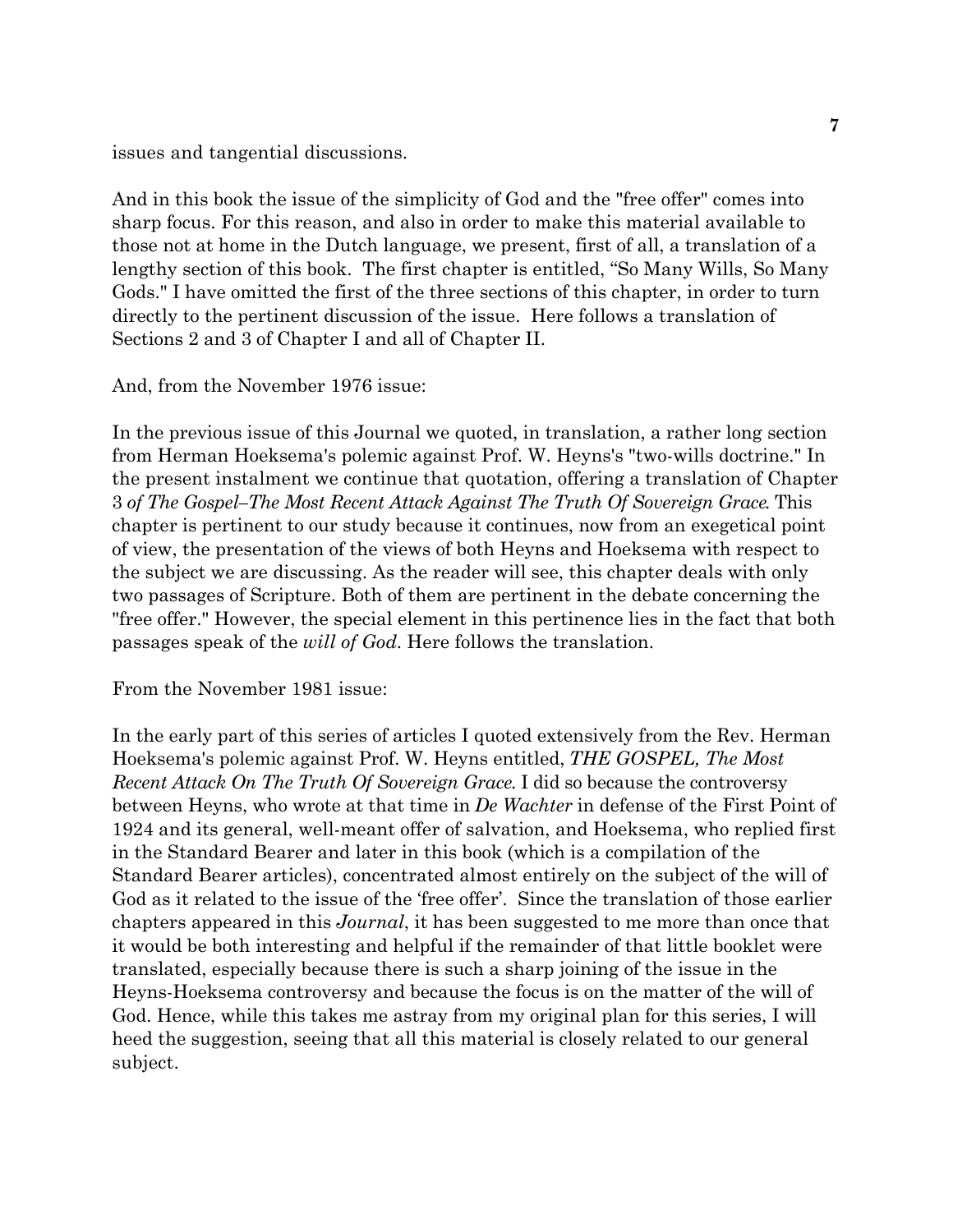## Introduction

Some time ago, from December 7, 1932 to March 1, 1933, emeritus professor Heyns wrote a series of articles under the rubric 'Dogmatic Topics' in 'The Wachter' as requested by the Publication Commission of 'De Wachter' and 'The Banner'.

He did this while filling in for Rev. D. Zwier, who had requested and received leave as co-editor of 'De Wachter'.

As his topic Heyns chose 'The Gospel', with as main goal to defend the doctrine of a universal offer, and at the same time to attack the truth of God's sovereign grace as such is propounded and defended by us.

Naturally nobody expected that we would keep silent regarding the writing and presentation of Prof. Heyns.

He himself did not expect it. He who stands in front and fires from the hip as Heyns did must be a fool if he does not expect any counter fire. And Heyns is no fool. The Publication Commission does not expect this. And Heyns writes at the request of this Commission. That which he publishes is not some 'Letters', what one can head up with 'The Editors take no responsibility'. To the contrary, Heyns is the official voice. And what he writes is the doctrine of the Christian Reformed Churches. And to be silent means agreement, which is very much true here. Even a man as Dr. Volbeda agrees with the presentation of Heyns, if he does not with a loud voice reject any responsibility for such. So much the more will the Publication Commission and the leaders of the Christian Reformed Churches expect us not to remain silent and to discuss the series of articles by Heyns.

Thus write we shall.

I promise Prof. Heyns that that I shall deal politely with him, not only because we follow this as a rule; but even more so regarding the old age of the professor, as also the fact that Heyns was my teacher, be it such that I have foresworn all his views, and that he certainly shall not recognize me as his disciple.

On the other hand will I assure him, taking into account all good manners and politeness, that I will not spare him for the sake of the truth. I shall not dare to say that Satan is the chief teacher in the presentation of Prof. Heyns, even if such my conviction; I shall also refrain from uttering my conviction that the presentation of Heyns should be 'avoided as the plague', although such is my conviction. But I shall not hesitate to make clear that the series of articles by Heyns cannot have any other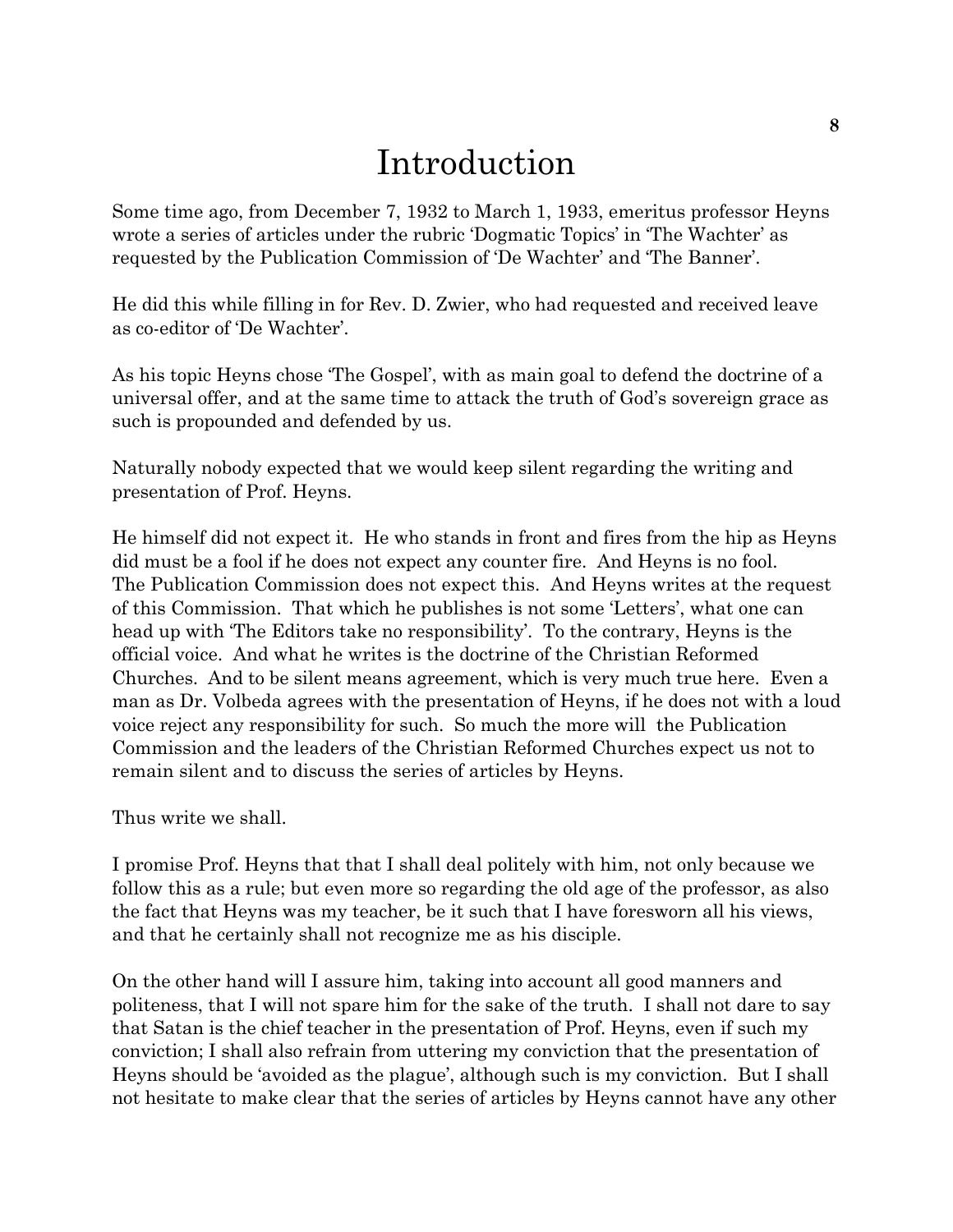result than undermine sound reformed doctrine and will prove that as such it is an attack on the truth of God's sovereign grace.

As such the subtitle is: '*The Latest Attack On The Truth Of Sovereign Grace*'.

Let the professor not misunderstand me.

I do not mean to say, that he purposely attacks such truth; that he means to undermine the reformed truth. We will not judge motives and intentions. I will even proceed, as much as possible, with the assumption that Heyns is writing in good faith, and that he truly believes that he is propounding the reformed truth.

But I do mean to say, that the contents of his articles are such an attack on the truth of sovereign grace.

One further comment.

In this we shall not proceed from human reasoning, as Heyns, completely groundless and without proof, assures his readers that we do.

No, God's Word shall be our foundation and criterion.

And with that the reformed confessions.

All rationalism shall be far from us. And the reformed in the Netherlands may also judge if the presentation by Heyns is reformed.

First of all then the two wills doctrine.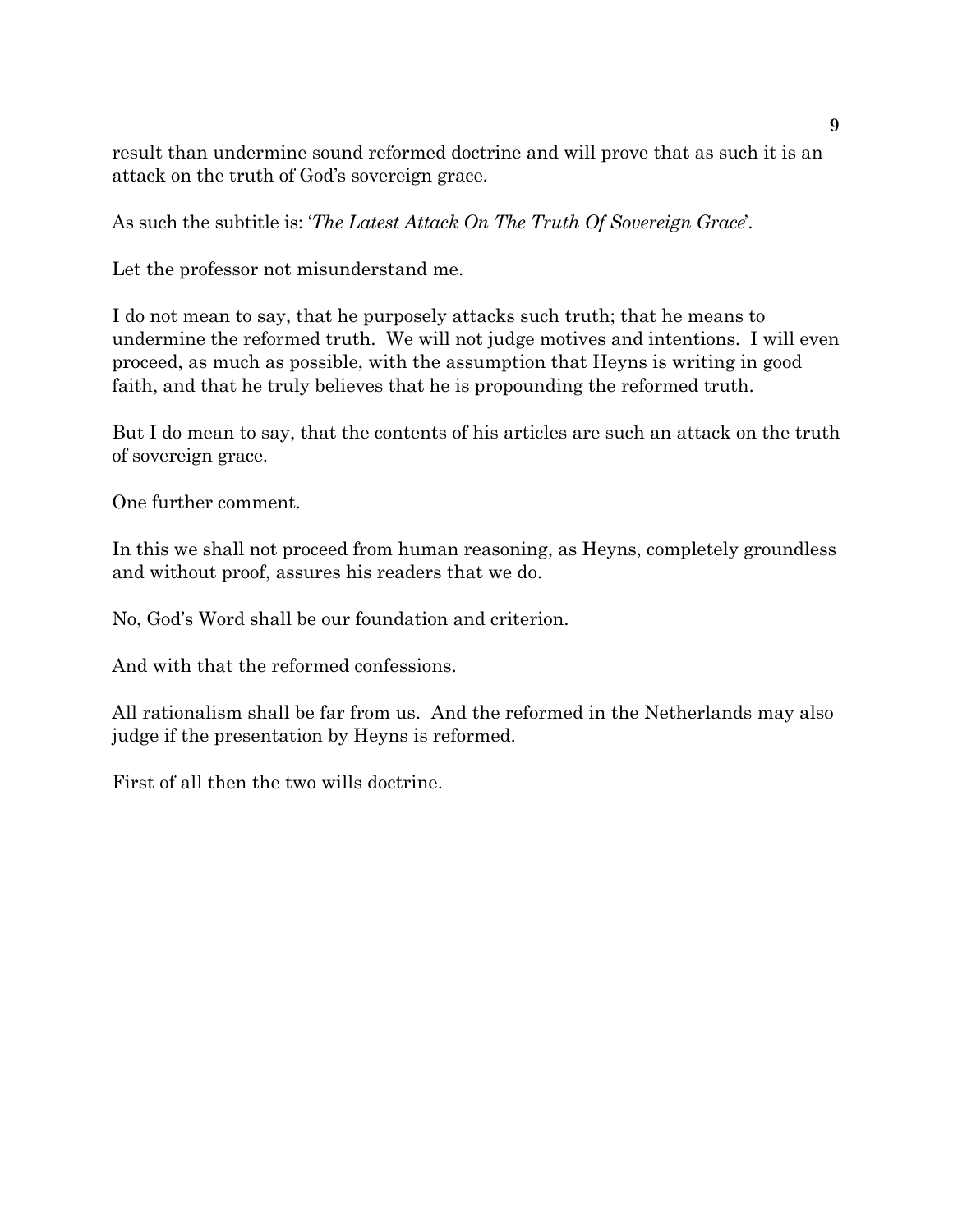## **Chapter 1 So many wills, so many Gods**

#### **(1)**

#### **A matter of exegesis of Scripture**

It is a weakness of Prof. Heyns that he tries to get rid of his opponents in too easy of a manner. Namely, he claims of those that do not want to know of a general wellmeant offer of grace and salvation from God, that their view proceeds from pure rationalistic methodology. They take a fundamental point of view, that although it is derived from Scripture, instead of continuing to listen to Scripture when it speaks about the right preaching of the Gospel and the offer of grace, they let go of God's Word, jump in a rationalistic way to their own conclusions and continue to build with their own understanding on the fundamental position at which they have arrived. Their representation, accordingly, is a conclusion resulting from their own reasoning. And now it happens, according to Heyns, that Scripture clearly contradicts and absolutely condemns this conclusion arrived at through reason. The point of view that these opponents take is the doctrine of predestination, with election and reprobation. According to this doctrine, God wills that some people are saved, and that others are lost. And from this principle these people conclude, according to Heyns, that God cannot will that all people are saved. Furthermore, there can thus be no well-meant offer of grace and salvation from God to all men.

That Heyns truly attributes this rationalistic methodology to his opponents is shown by the following from his hand:

In regards to the manner of exegesis, which wishes to insert a limiting element to all the general expressions in Gospel invitations and offers, or read between the lines, so that the expressions, instead of being general become particular, it is admitted that there are certainly in Scripture expressions which truly must be understood and interpreted in that way. As the apostle says in 1 Cor. 15:22: 'For as in Adam all die, so in Christ all will be made alive.', then we do not hesitate for a moment to accept that the 'all' in the second part of the sentence does not mean all men head for head, though it does mean that in the first part of the sentence. Not that this second 'all' would be incorrect, but because it points to something else than the first. The apostle wants to say: 'as *all that are in Adam*, shall die in him, so shall *all that are in Christ*, be made alive in Him. And now it is so, that all men are in Adam, head for head, but not all men are, head for head, in Christ. Even the resurrection of the unrighteous shall not be a making alive, but shall serve to sink away to death with body and soul. Thus we wish to add, or read between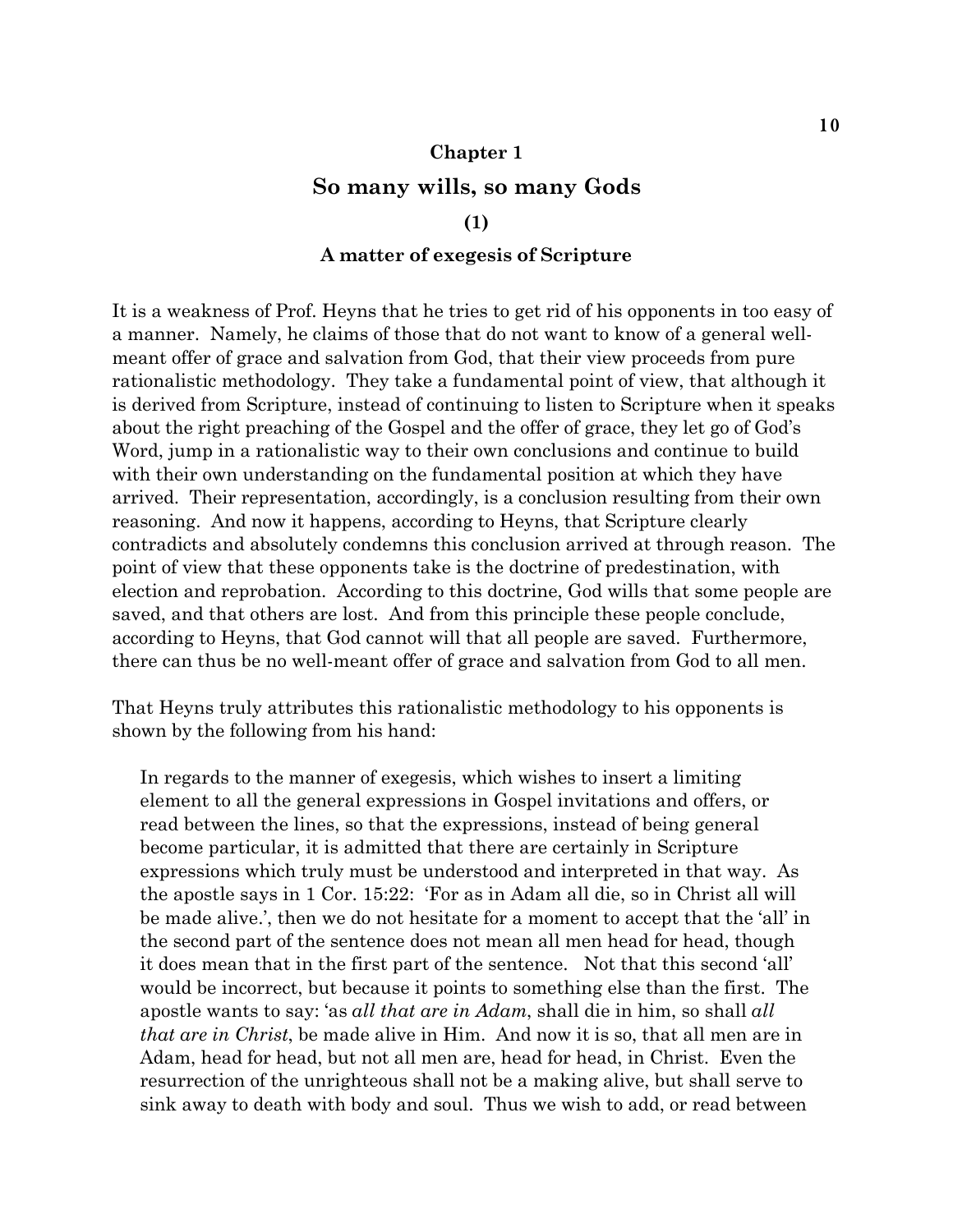the lines, in our exegesis of this text 'those that are in Adam' and 'those that are in Christ'.

In a case such as this, however, this addition to, or reading between the lines, happens on ground of God's own Word. Such exegesis is comparing Scripture with Scripture. The question is if one can also say that of those explanations of Gospel invitations which have the goal to reason away the universality of the invitation to all those to whom the Gospel comes, and that such is wellmeant. That question has to be answered with an unequivocal no.

Because they do this not grounded on God's Word, but grounded on their own human judgment, and that judgment they consider so true and sincere, that to support such exegesis of named texts they do not find special Scriptural proof necessary, though they would not neglect to add such proof if they could find it. They begin by placing themselves on the basis of predestination, and that basis is certainly sufficiently true and sincere. Be it that the denial of the universality and sincerity of the Gospel must follow directly from such, then we should be silent, since then such denial would be grounded in God's Word. But such is not the case. Predestination is only the starting point, and it is from there they start their assault. From that predestination one can conclude, that there is a will in God that does not desire the salvation of the reprobate. We also do not have anything against such a conclusion. On the contrary. We agree with that totally and without reservation. But now it comes. From the fact that there is a will is God that does not desire the salvation of the reprobate, they conclude further, that there cannot be in God a will that does desire their salvation. And with this conclusion they consider the doctrine of the universal well-meant-for-all Gospel cast aside with one blow. That is the only argument they have, but they consider that so powerful and determinate, that as such the case is settled, and that they must be complete Pelagians who, contrary to this argument, want to hold fast to such a Gospel. (*De Wachter*, 11 Jan.)

It will be clear to readers of the above, that we do no injustice to Heyns, if we allege that he accuses his opponents, that their whole view rests on a rationalistic conclusion, and that with this conclusion they consider the case settled. Moreover, they do not have any Scripture proof. They themselves know very well, that such proof for their denial of the universality of God's offer in the Gospel is not to be found in Scripture. But this one conclusion that they arrive at, is sufficient for them. And with that they put their full trust in the ability of their own understanding and reason. They simply hold their own judgment as unassailable. And with that it is finished.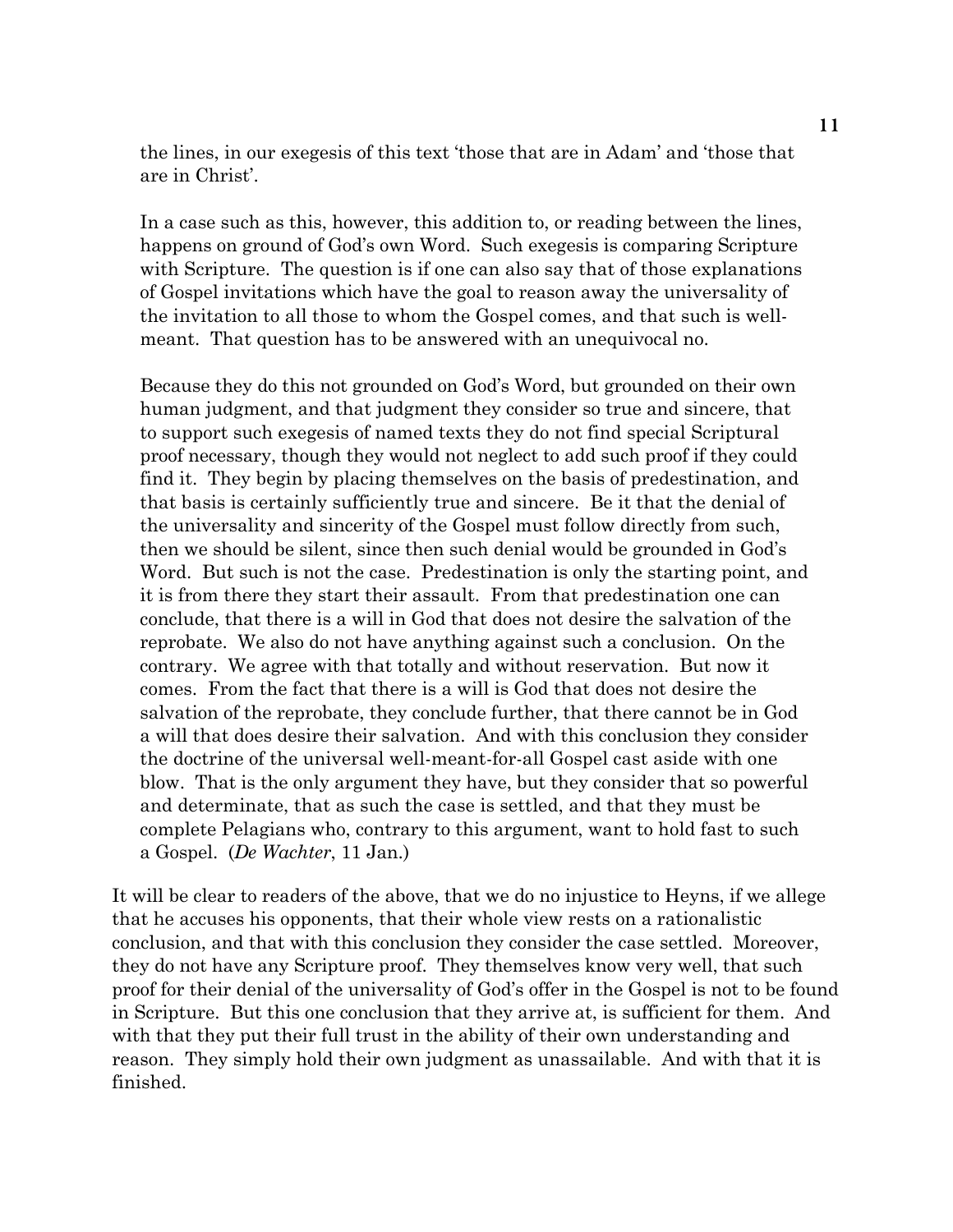Now that is indeed a terrible accusation. What these rationalistic opponents are doing comes down to this, that they, for their own judgment, knowingly and willingly push God's Word aside. And doing such is simply godless. It is a rejection of Holy Writ. We will gladly forgive Heyns such, and not accuse him of such thought. Contrariwise, we assume that he truly lives in the presumption that his opponents follow such a rational method. And also we will believe that he is sincere in his opinion, that only he holds to Scripture and interprets Scripture without adding his own conclusions to it. With this, we naturally do not say, that such presumption and opinion are in agreement with reality. We even hold to the opposite. From our side we are deeply convinced that Heyns grossly errs, that he indeed does not understand Scripture, much less that he purely interprets it. And although we do not wish to say that Heyns is completely Pelagian, still we maintain that his conception, or rather his presentation of these things, is much more dangerous than one can ever consider full-fledged Pelagianism.

Although, however, we do not wish to accuse Heyns of willingly and knowingly misrepresenting us, regarding the method that we follow and have always followed; although we wish to accept, that he actually does not know any better, still therefore his representation of us is not innocent. His ignorance regarding our method can only be explained by the fact that he has taken no cognizance of what we have written in the past. If he had done such, he could have known better. We have repeatedly given our point of view on the topic about which the professor is presently writing in *De Wachter.* And our reasoning has always been only and completely from Holy Scripture. If Heyns had only read our booklet, '*A Power Of God Unto Salvation or Grace, Not Offer*', he would certainly not have written such as he has. In that book, we discuss various passages from God's Word, which passages I am convinced Heyns would not wish to touch with a ten foot pole, being unwilling and unable to explain them. Furthermore, we argue out of our Reformed Confessions, which are time and again contradicted by Heyns.

Not only that, his allegations are not supported with any proof. Nor is it possible for him to supply such proof. He has simply come up with the groundless representation that we draw a conclusion from predestination, without being concerned with any further Scriptural proof, and that we merely trust our own judgment and understanding. And as far as Heyns could have known better, he stands guilty that he apparently does not know. Heyns also is responsible for that which he writes, and may not willy nilly, without proof or knowledge of the case, accuse us of things that are not true.

In the meantime we are glad, that, regarding the method, Heyns and I could sincerely agree. His method is to compare Scripture with Scripture. He does not wish to merely quote certain texts and consider and expound those on their own,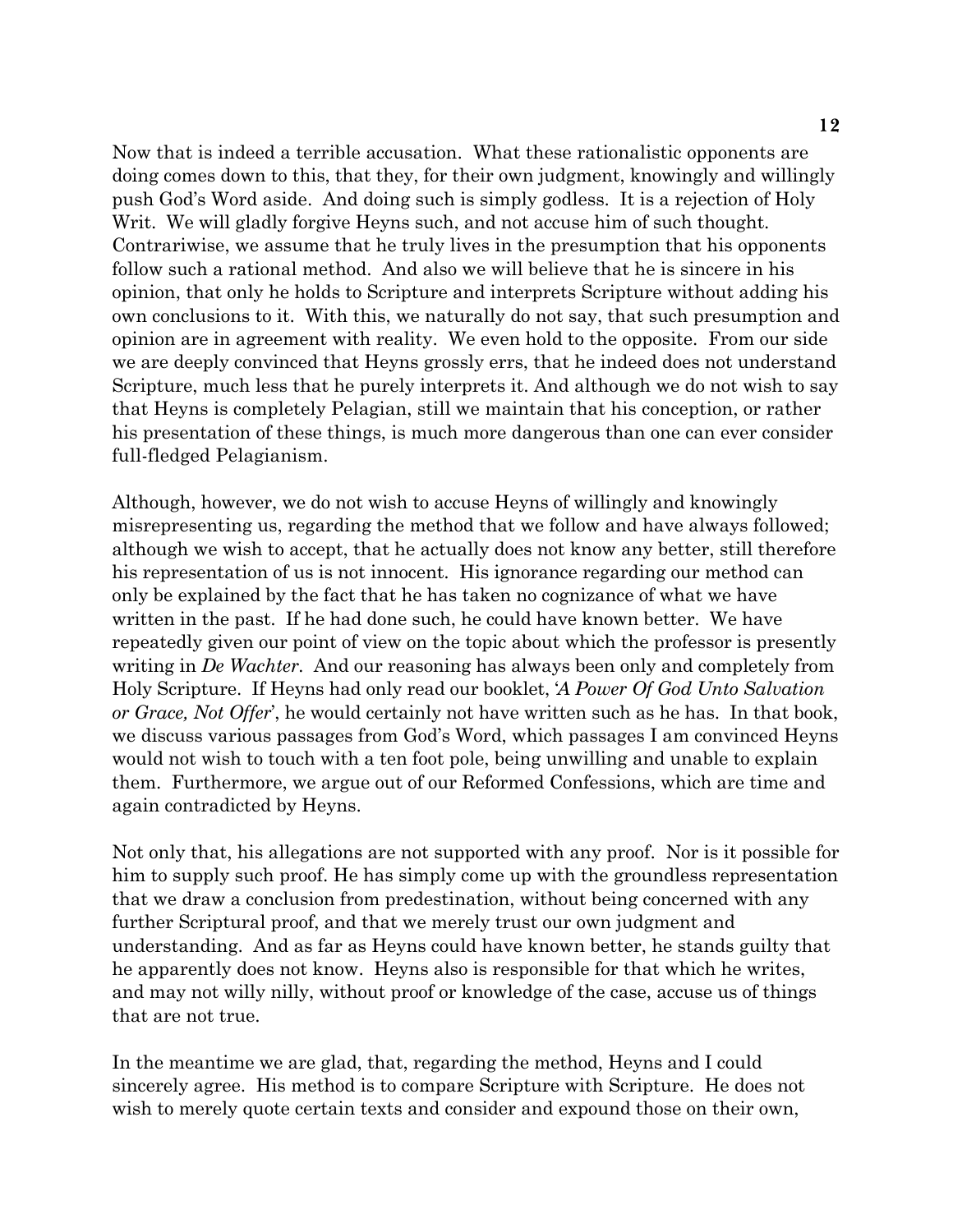separate from other texts, but to consider Scripture as a whole. Scripture is not a dictionary, out of which we can quote without rhyme or reason, but she is one great unity. And exactly because of that it is so that not only is it permitted, but it is most certainly a requirement of sound exegesis, that we explain Scripture with Scripture itself. We may not add things in this or that text, which proceed from our understanding or reason. Heyns does not wish to do that. I also do not wish to do that. But we may insert in certain places of Holy Writ certain things which proceed from Scripture. That is what Heyns wants to do. And although I do not wish to go as far as Heyns, although I would rather not insert things into Scripture, still I do agree with the principle of Heyns that one place in Holy Writ has to be read in the light of the others. Thus we agree on the method. And I hope to prove that in the future also.

Heyns even gives us an example of this method.

He has sensed that his condemnation of the method, which will limit certain expressions in Holy Writ, would go too far. In case he would maintain this, he has rightly sensed that he would simply arrive at the doctrine of universal redemption. And Heyns does not wish to go that far on the slippery slope on which he is moving. Therefore he leaves open the possibility to 'insert' and 'to read between the lines'. It is good to insert in the manner in which he does.

Well, how does Heyns insert?

He says:

"As the apostle says in 1 Cor. 15:22: 'For as in Adam all die, even so in Christ shall all be made alive', then we do not hesitate for a moment to accept, that the 'all' in the second part of the sentence does not refer to all men, head for head, even though it does do so in the first part. Not that in the second 'all' would not be correct, but because it is referring to something else than the first. The apostle wishes to say: 'For as all *that are in Adam* die in him, even *so* all *that are in Christ* shall be made alive in Him'."

Now is that exegesis not all that sure. It is certainly no less plausible in light of the context to read: `For as (the elect) all die in Adam, even so shall (the elect) in Christ all be made alive.' This explanation has this going for it that you give to 'all' the same meaning in both instances.

But that does not matter in this case. What we find more important is the question, how does Heyns defend his contention that Paul meant with the first 'all', those that are in Adam, and with the second 'all', those that are in Christ?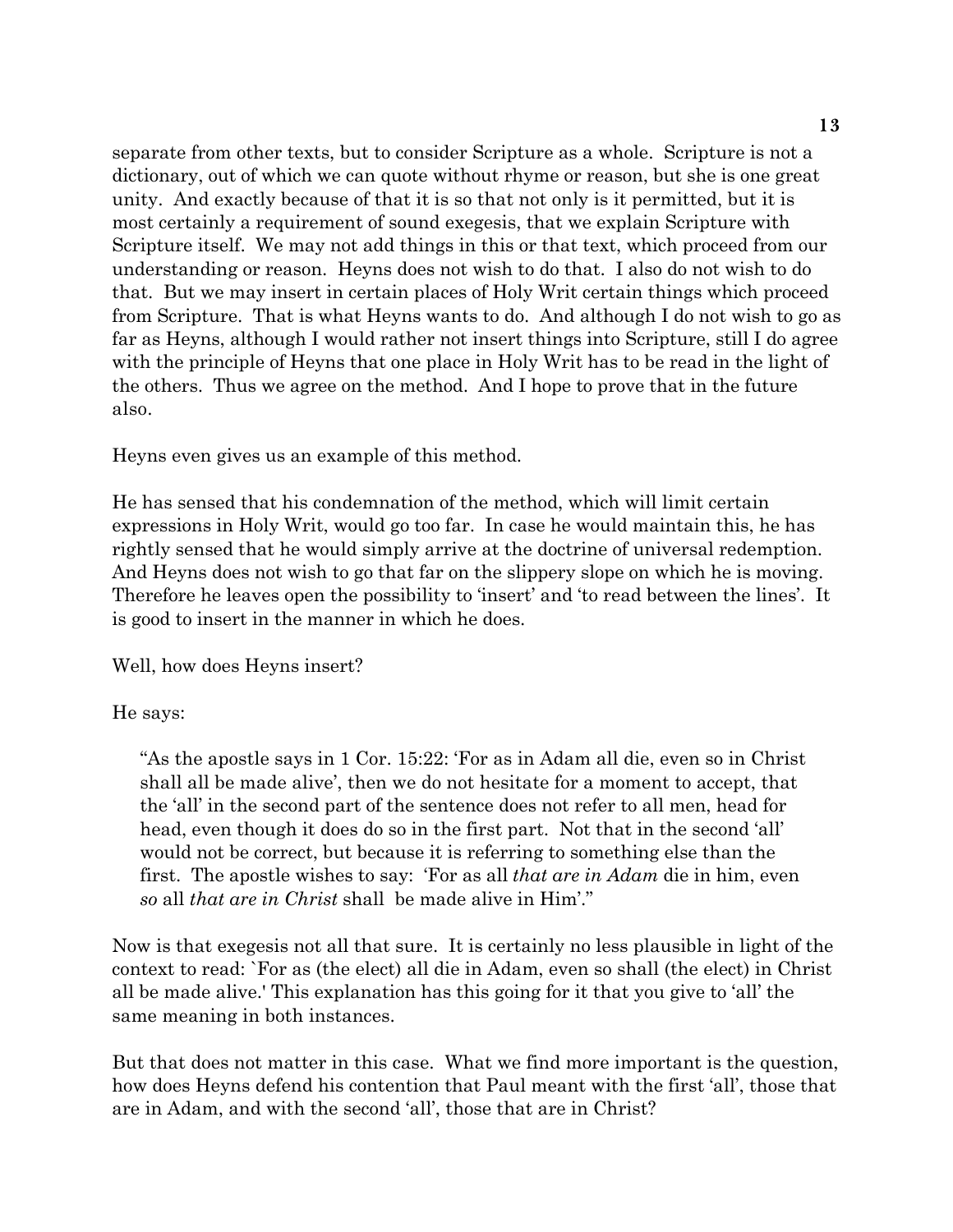He says: "And now are indeed all men, head for head, in Adam, but not all men, head for head, are in Christ."

How does Heyns know this last statement?

He believes in election, in predestination. Therefore he does not wish to teach universal redemption. Therefore he says, that not all men, head for head, are in Christ. And out of that Scriptural doctrine of predestination Heyns comes to a conclusion with connection to the correct interpretation of 1 Cor. 15:22.

Now I say again, that I would not wish to reason and conclude out of the doctrine of predestination as Heyns does. He does not make a single attempt to ascertain the correct meaning out of the text itself; nor does he reason at all out of the context. Also, he does not give any proof from Scripture for the assertion that not all men are in Christ. In fact, he does here, that which he accuses his opponents of doing. He reasons out of the *doctrine* of predestination and draws a conclusion as to the meaning of 1 Cor. 15:22. And that may not be. Dogmatics may never rule over exegesis.

But let that be as it may, it will be clear that there does not have to be a difference in thought over the question, which method we ought to follow in our discussion. Heyns agrees that Scripture may not be considered to be contradicting itself, and that therefore we must interpret Scripture with Scripture.

I will keep myself to this rule.

Thus we are agreed herein. And with that we have won much.

Because now our difference shall have to be over the question, as to who interprets Scripture purely, Heyns or I. It is no longer a question of method, but of pure and simple Scriptural interpretation.

It is also not the question, who can reference the most texts, but who maintains Scripture the most pure as a whole.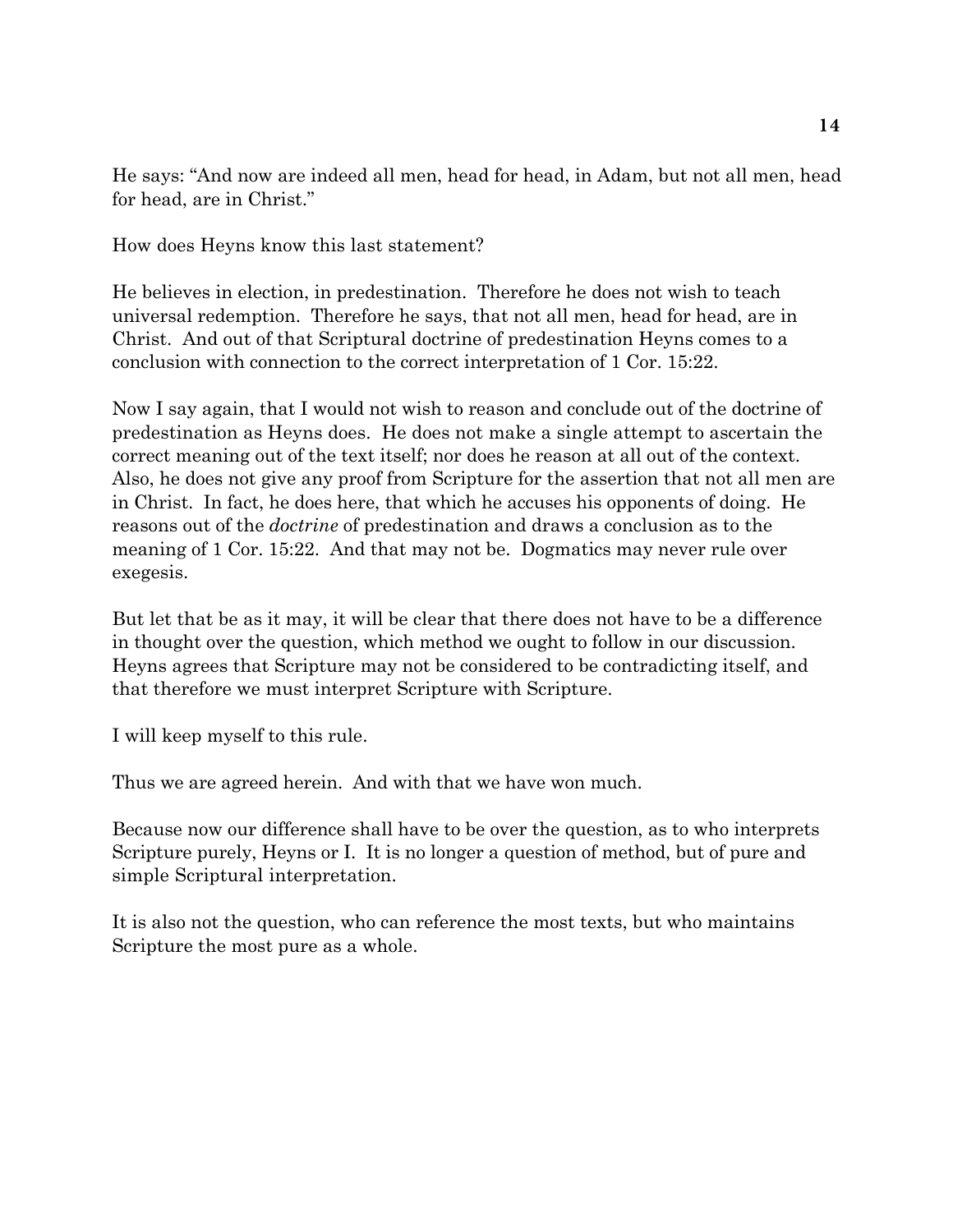#### **Heyns' two-wills doctrine**

We shall first attempt as much as possible to form and to offer to the reader a correct conception of the view to which the professor himself is committed.

His basic principle is that there are in God two wills.

Two wills in relation to the same matter, the salvation of men.

Two wills which, as far as their content is concerned, stand diametrically over against each other. For according to the one will, God wills that all man be saved. According to the other will, God wills that some men be saved, and that others go lost. This the professor teaches very plainly. Note the following:

It is of this latter conclusion which is certainly not founded on God's Word (that there can be next to the will in God which does not will the salvation of the reprobate no will in God which indeed wills their salvation,, H.H.) that we would have nothing. In our estimation that is an argument which a Reformed man must not even think of using and that is totally devoid of any proof. Where is the proof that whereas there is a will in God which does not will the salvation of the reprobate there can be in Him no will, which indeed wills their salvation? Does God's Word say that? No, God's Word does not say that, but our understanding says that. That would be a flagrant contradiction, and there is in God no contradiction. Yes indeed, thus speaks our understanding, but what does that mean? Has our understanding fathomed the infinitely perfect God in order to be able to make out what is possible in the divine Being, and what cannot? Are the things of God subject to our understanding for their possibility or impossibility? And how do matters stand with our understanding? Is it not true that our understanding is darkened and confused through sin, is still in many respects the understanding of the unregenerate, because regeneration indeed removes his blindness for spiritual things, so that he sees, but his seeing is still only a seeing, not of the spiritual things themselves, but as the seeing of a vague, enigmatic image of those things in a faulty, metal mirror, with the consequence that with respect to the details they can see no harmony and can even think to see contradiction where there is no contradiction? Shall then a man who acknowledges these things come with the argument: My understanding says so, as if our poor understanding could be qualified and capable of judging concerning Divine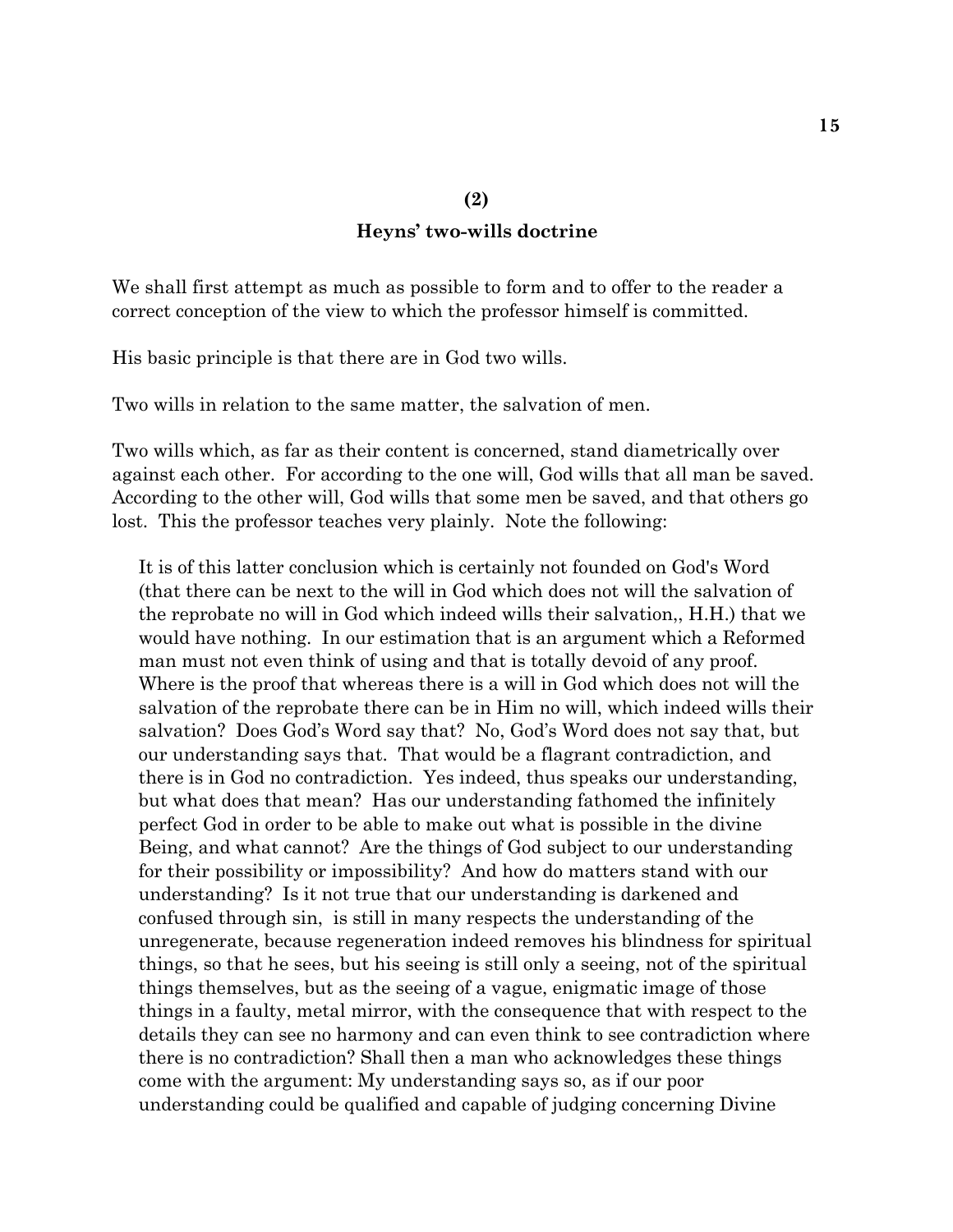things? Can one actually think that such an argument would here be of any significance, that it would prove anything here?" (*De Wachter*, January 11)

I wish to remark at this juncture that I here differ radically with Heyns on two points.

In the first place I differ with Heyns in regard to the presentation that man through sin has become insane. This after all is the presentation. His reason is affected, so that he, from a rational viewpoint, sees things incorrectly. He has become so insane that he sees contradiction where there is harmony, that what he calls Yes can also be No, that if he says that God does not will something, he cannot trust his understanding to say that He therefore also cannot indeed will it. By this the subject of all revelation is annihilated. If this is so, then there is no knowledge of God possible, then every attempt to develop a theological conception is senseless. Then there can be an election, but this still does not say that some are saved; then there can be reprobation, but that still does not say that some go lost. Then there can be a God, but thereby it is still not said that the assertion that there is no God also is not true. Heyns does not express here that the sinner is *spiritually* darkened; nor does he say that our understanding is finite and can never comprehend the Infinite; but that man, the natural and the regenerate man, is insane. He puts all theology at loose ends. And over against this, I very decidedly hold that man is indeed spiritually darkened and blind, that he has also lost many of his original gifts, so that he also can no more know things as Adam knew them in the state of rectitude, but that he is normal in his understanding and not insane.

In the second place I do not go along with Heyns in his attack upon Holy Scripture. He asserts that we see in a *faulty* metal mirror. And that metal mirror is certainly Holy Scripture. But although it is true that in that mirror we do not see face to face, but a reflection of God, nevertheless I also maintain that in God's Word we have an adequate revelation of God, upon which we can depend, and no faulty mirror. Also by this assertion Heyns simply undermines the foundations for all theology. I will accept it that he does not intend it thus; in actual fact he indeed does this. I maintain therefore that we through the means of the adequate revelation of God in Holy Scripture can come to a logically construed conception of God and His works. That that which we see as Yes can also be No by virtue of a faulty revelation and an affected understanding, that I deny with all that is in me.

This does not mean that we can fathom God. It does mean that we can rationally understand His revelation.

But this in parenthesis. Our present concern is to learn the view of Heyns. And then it will be plain that there are, according to the professor, two wills in God. According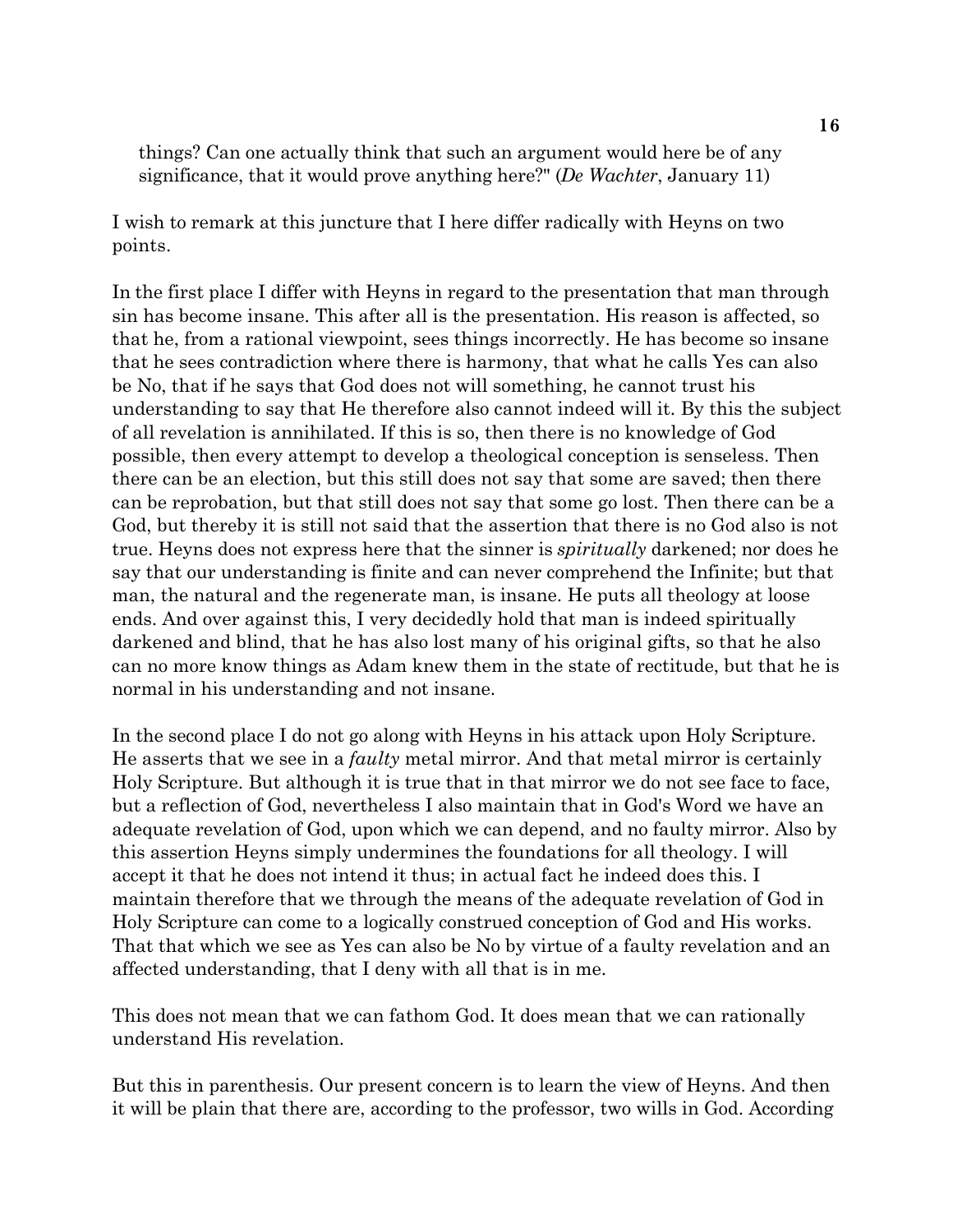to the one will, God wills that all men be saved, or, more correctly expressed (however senseless this may be), that also the reprobate be saved. According to the other will, God wills that the reprobate not be saved.

By this Heyns has carried the issue between us back to its proper basic principle. That a general offer of grace and salvation must rest in a will of God which wills that all men be saved is indeed plain, but has never been so frankly affirmed as Heyns affirms it. He takes his stand here. Hence, we do not have to deal with the question whether there is a general, well-meant offer of grace and salvation, but with the question: does Scripture teach that God wills that all men be saved? And it is also plain that whoever simply answers affirmatively to this question is a full-blown, or let me rather say, a *simple* Pelagian. The question is, of course: what is Heyns? His answer is: Yes and No. God wills it and He does not will it!

We might ask: does Heyns attempt also to explain himself more precisely? How does he conceive of these two wills in God? Such an attempt Heyns makes in the following:

The apparent contradiction, that next to the will of the decree in God there would be another will which would will the salvation also of the reprobate, comes to stand in a somewhat different light if we remember that the two wills in God are not to be conceived as of entirely the same nature, lying entirely on the same plane, so that the willing and not willing concerning the same matter would be a directly opposite standing of the one will over against the other as light over against light, for then the one will would annihilate the other and a condition of arbitrariness (will-Iess-ness) would arise. (Notice that Heyns is here busily reasoning and depending entirely upon his reason, however crooked and perverse this may also be according to his own presentation, he simply concludes what can be and what cannot be! H.H.) That can occur with a man, but not with God. (Here Heyns simply states, without proof, banking entirely on his understanding, what *can* not occur with God, H.H.) But also in a man two wills can exist which do not abolish one another when the ground whence they arise is different. Beside the will which arises out of his personality, out of his nature and inclinations, there can exist in man another will which arises out of and is determined by someone's relation to the circumstances outside of him. A king can be a very peace loving prince, and nevertheless through circumstances be compelled to reach the point of declaring war on another nation. To the question whether that king wills war, an affirmative answer must be given, for he has declared war and wages war; and at the same time that question is to be answered negatively, for his heart trembles for war with all its bloodshed and misery, and he has done what he could to maintain peace. His will which wills no war, the will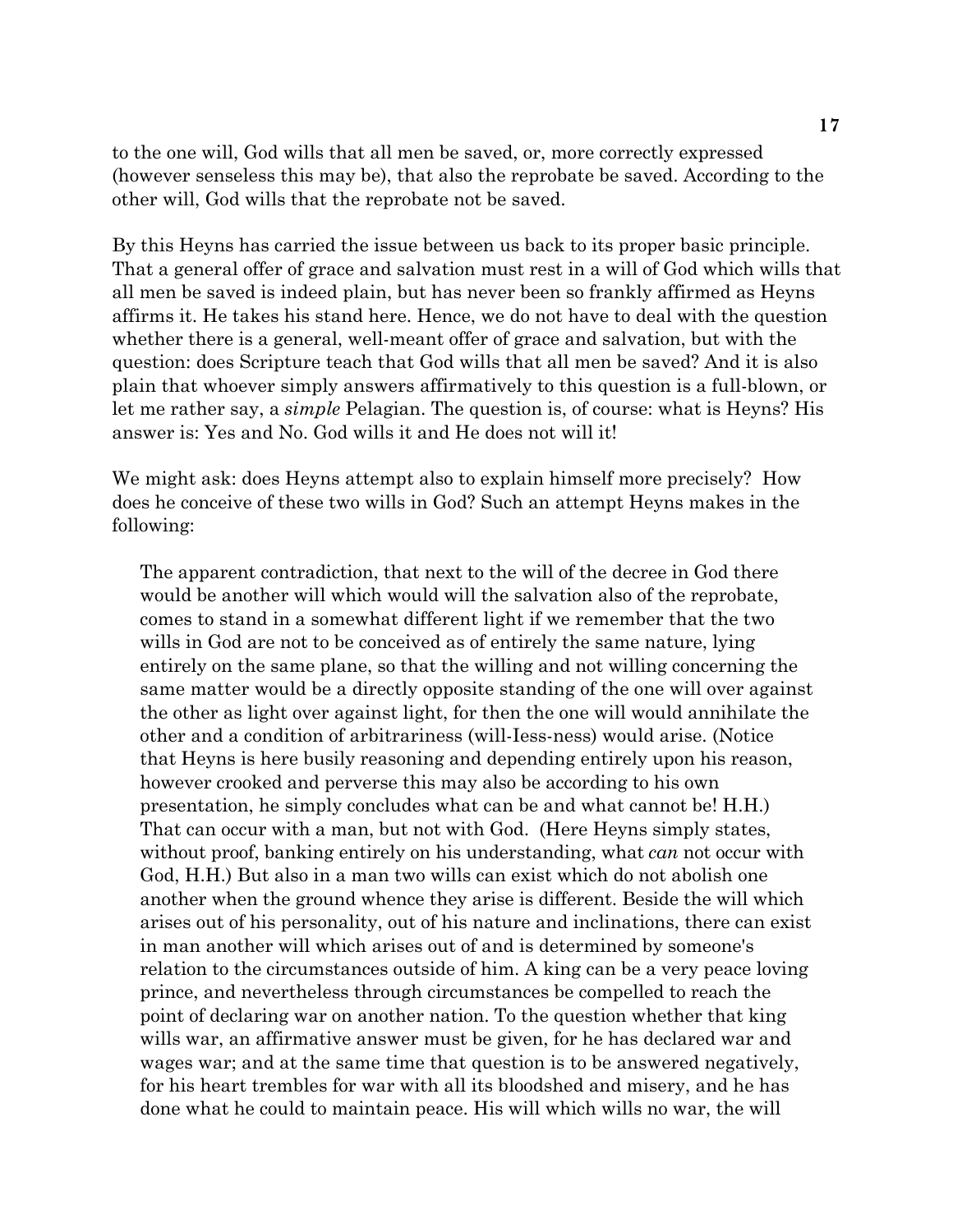which arises out of his person and inclination, which is, of course, proper to him, shall, unless something occurs which prevents this, determine his actions. His will which wills war, on the other hand, is the will which, instead of from his person and inclination, arose out of and was determined by circumstances outside of him, in connection with his position as king, who must protect and defend the right and freedom of his people. Of these two wills the latter can gain the upper hand over the former, so that he acts according to the latter and not according to the former; but then nevertheless the latter does not abolish the former, and still allows the former to assert itself as much as possible. While he wages war it can be said of such a king that he wills peace; and in the midst of his waging of war he will seek peace.

To a certain degree this applies also to the two wills in God; for man, also his will, is made according to God's image…

It must be accepted, therefore, that the decrees in a relative sense were determined by that which the world was, and consequently by things outside of which were indeed created by Him, but which do not belong to His Being. Were this world different, a world and another condition, then the decrees, and along with them the will of the decrees, would have been different. On the other hand by the will of command *we* conceive of the will which God has revealed in His commandments, of the will which is the will of God as He is in Himself, upon which the things which are outside of God can have no influence whatsoever, and which can never will otherwise than it does, and which on this account cannot possibly be abolished or set aside. (*De Wachter*, January 18)

In the first place, I may indeed point out that this entire philosophy is derived from the reason and the understanding of Prof. Heyns. Not in a single instance does he reason from or even refer to Scripture. Although he rubs it in to others that they trust altogether in their crooked and perverse understanding, Heyns simply boldly reasons, without as much as concerning himself about Holy Scripture. He does not even think of supporting this explanation with Scripture. And I add immediately that he would also never succeed in proving such a presentation of God from Scripture.

For this presentation is in one word terrible!

It is nothing less than an erroneous assault upon the absolute freedom of God, upon His high sovereignty, upon His very Deity!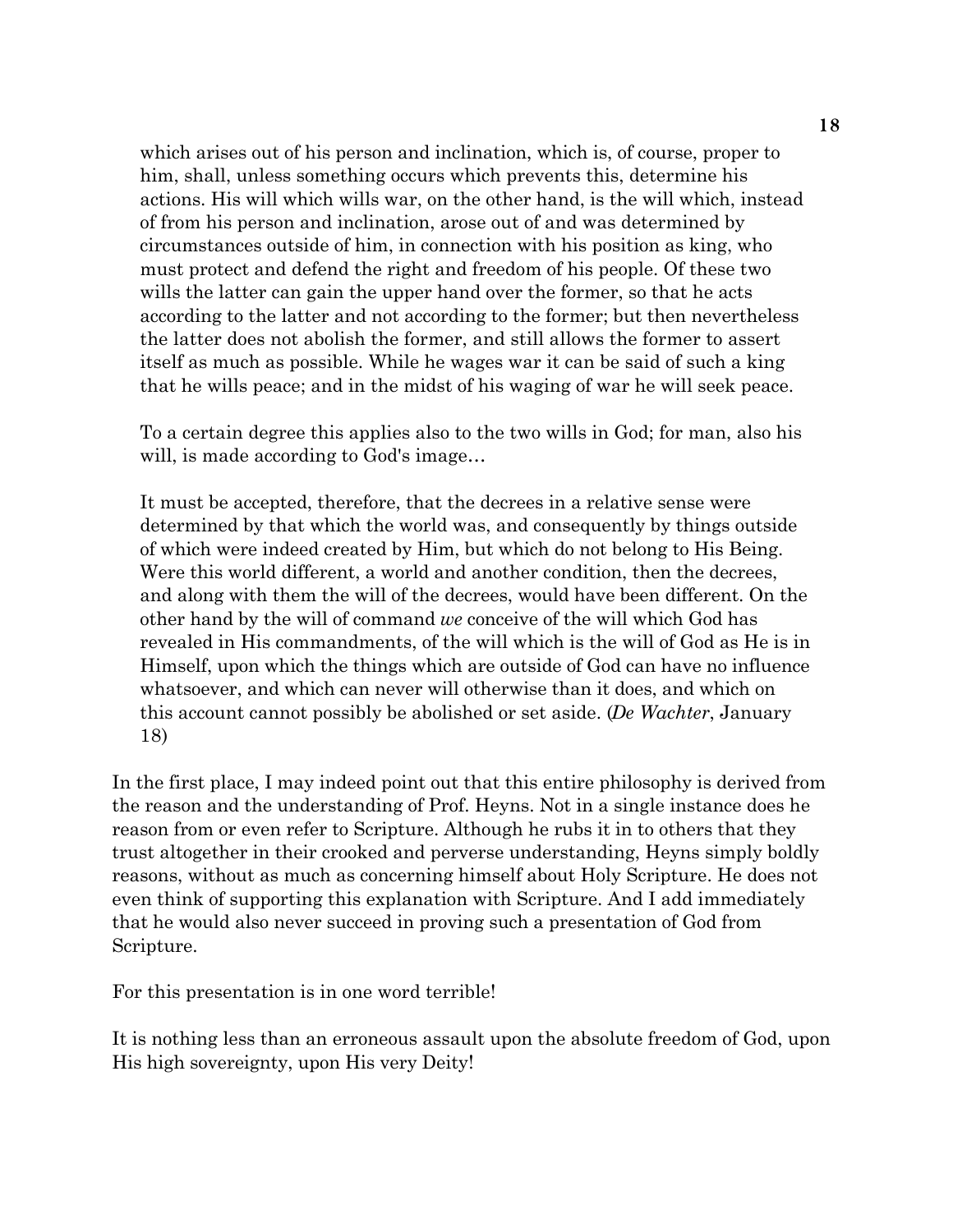#### What does Heyns teach?

#### The following:

- 1. That there is a will in God according to which He wills to save all men. This is the will which arises out of His Being, His nature, His inclination. Even as the king in the example is by nature peace loving, so God by nature wills to save all men.
- 2. That the execution of this will is made impossible for God by circumstances outside of Him. He has been limited in His decrees by things outside of Him.
- 3. That God, thus limited not simply by His own good pleasure and Being, but by things outside of Him, was compelled to come to the decree of election and reprobation.
- 4. That He, however, still always impelled by that first will, still also wills, conceives, seeks, offers the salvation of all men. And thus Heyns then arrives at the presentation of a general, well-meant offer of grace. He says therefore to the reprobate: Men, I would greatly wish that ye also would be saved; but I am compelled by circumstances to reprobate you!

Thus there is according to the reason and the understanding of Heyns (not according to Scripture) an eternal discord in God between that which He earnestly wills and that which He was compelled to decree! A dualism between God's Being and His decree.

We must still point to one thing.

Heyns attempts to present it as though that first will, which arises out of His Being and Nature, is the will of command. But the right to this must definitely be denied him. Otherwise we get confusion in our discussion. We must understand one another well and not talk past one another. By the will of command can never be understood a will in God, *according to which He wills to do something*; but we must understand by this His will *for us*, His ethical will, according to which He reveals what He wills *that we shall be and do in relation to Him*. God's will of command can never be that all men be saved. We can indeed say that all men are called to walk in His ways. This must be noticed a moment because otherwise we do not understand one another. Heyns must not speak of a will of command in this connection. That God maintains His will of command over against all men we understand very well. That, therefore, is not under discussion. No, what is under discussion is simply whether there are in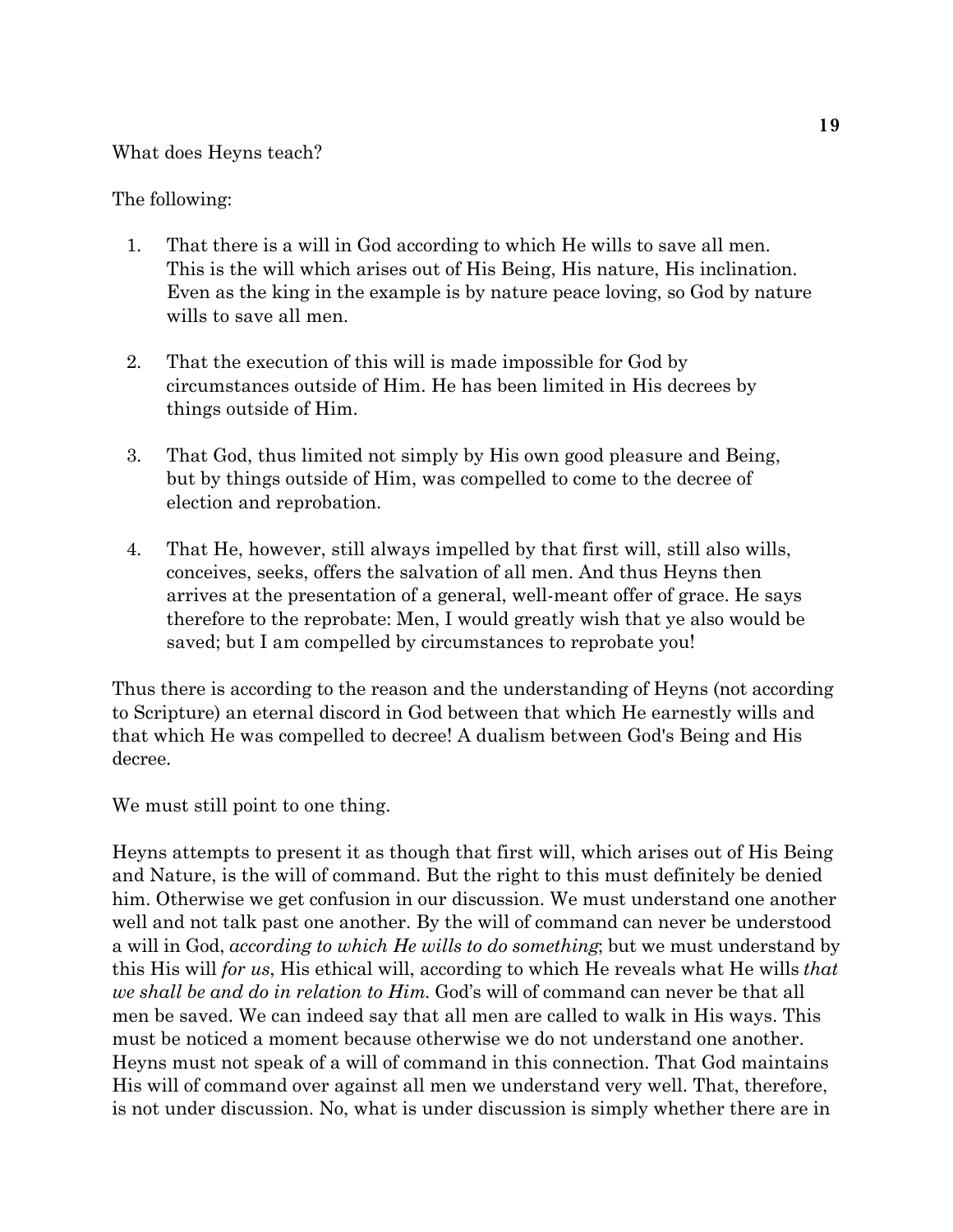God two wills according to which He thinks, wills, and does exactly the opposite. According to the one will He conceives of the salvation of all men, wills the salvation of all men, seeks the salvation of all men, proclaims His will to save all men. According to the other will, He conceives the salvation of the elect only, wills only their salvation, seeks only their salvation, and proclaims that He will save them alone.

That is the issue between us. And this issue must be decided not by reason, but by Scripture.

#### **(3)**

#### **A Duality of Gods**

The line runs through.

If you posit two wills in God, you undeniably proclaim two gods.

You cannot divide God, for He is God.

God's will is characterized by all His Essential virtues. For it is a Divine will.

Therefore God's will is free, sovereign, almighty, irresistible, unchangeable, wise, good, holy, and righteous. And therefore God's will is certainly executed. For our God is in the heavens, He does whatsoever He pleases, Psalm 115:3. He has mercy on whom He will, and He hardens whom He will, Romans 9:18. This is not reason or human understanding, but divine revelation.

If there are two wills in God, then both of them are characterized by all His virtues. Then both wills are free, sovereign, almighty, irresistible, unchangeable, wise, good, holy, and righteous. And then both wills are executed. Then both lines run through completely. There is simply no escape from this.

So many wills so many godsl

Heyns has posited two wills in God.

Heyns has two gods.

He has two theological systems. For the lines run through undeniably. And that, too, according to the following scheme: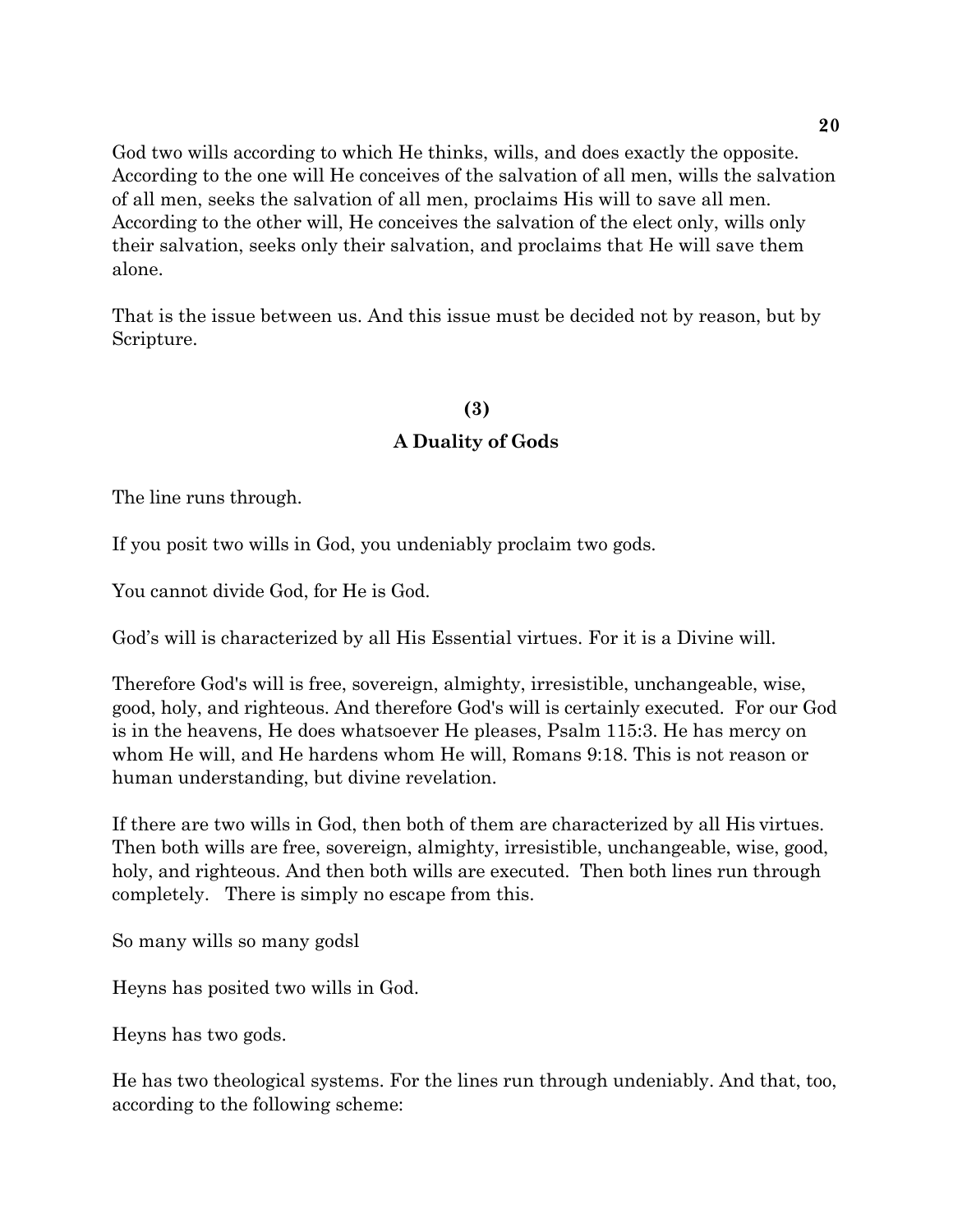concluded all men under sin, in order all men under sin, in order that He

According to His will God has According to His will, God has saved with absolute certainty.

According to His will God has According to His will, God has

According to His will, God has According to His will, God has grace, through Whom He will through Whom He will bestow this

concerned, should suffer and die alone, in order that He should put reconcile all men with God. reconciliation to Himself.

God wills that all men be saved, God wills that not all, but some men be with an eternal and unchangeable, saved and that others be damned, with sovereignly free will.  $\qquad \qquad \text{an eternal and unchangeable, sovereign}$ will.

According to His will, God has According to His will God has concluded that He should lead them all to the should lead not all, but only the elect to highest glory or eternal life. everlasting glory and should harden the the others.

foreordained Christ as Head and foreordained Christ as Head of the elect Savior of all men, in order that He alone, in order that He should lead should open for all a chance to be them and them only to everlasting glory

determined to let salvation depend determined to bestow out of pure grace upon the free will of man to believe upon the elect and upon them only the in Christ and to be saved on gift of faith, in order that they through condition of that faith. that faith in Christ should be able to inherit salvation

determined to give the Spirit of determined to give the Spirit of grace, bestow salvation upon all men, salvation upon the elect and upon them to all who will receive Him and only, to them, although they by nature allow Him to dwell in them, as long do not will and cannot will that Spirit, as they will His indwelling. and through that Spirit to cause them to persevere to the very end.

God has determined that Christ, God has determined that Christ should as far as His divine intention is die, not for all men, but for the elect for all men, in order that he should them and them only in a relation of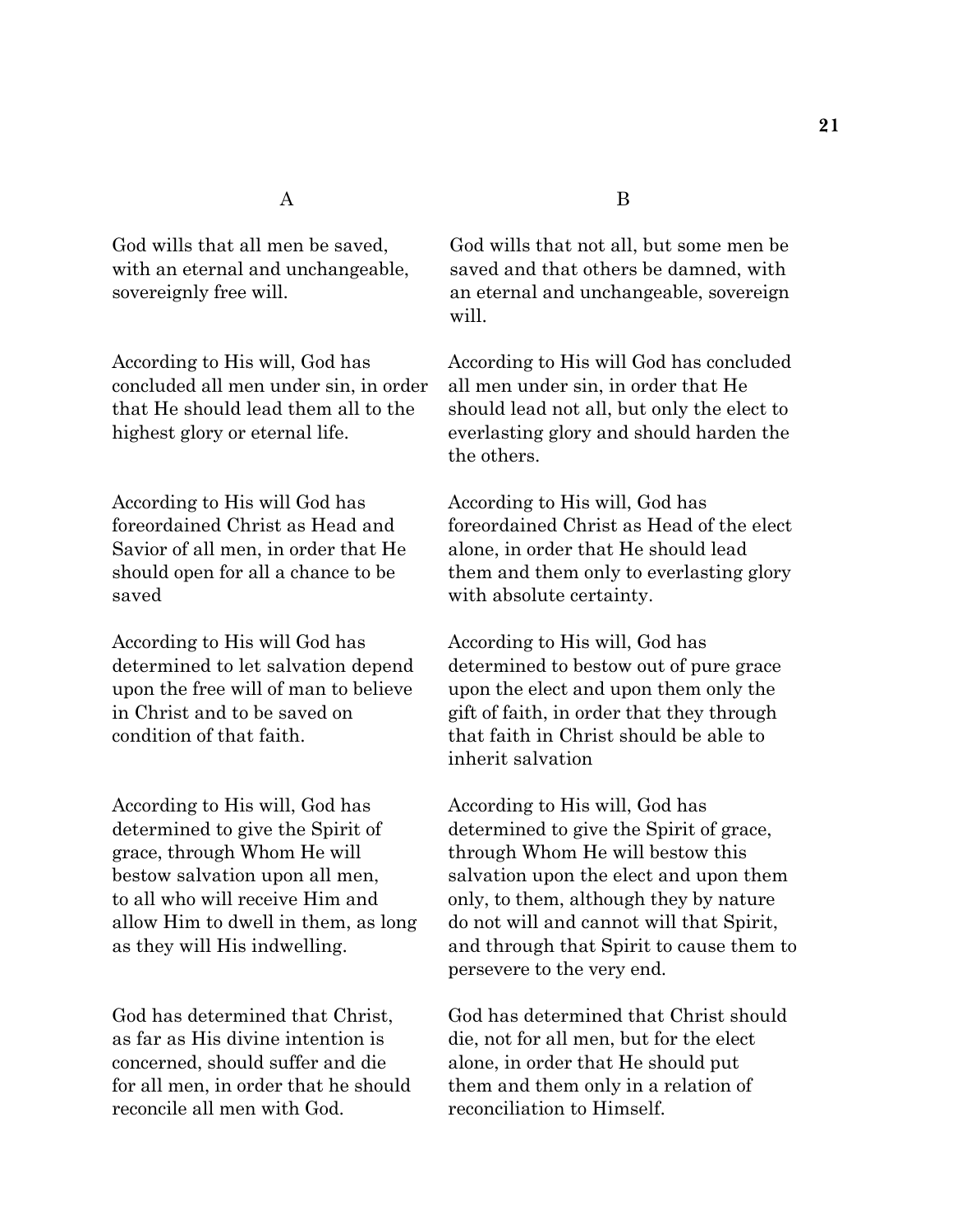many who reject the offer of grace. enter into glory. The reprobate are

and limited by the will of man. does all His good pleasure.

According to God's will, in the gospel According to God's will, the promise of grace and salvation are offered to all the Gospel, that everyone who believes men on God's part well-meaningly, shall have eternal life, is proclaimed to in order that all men should be all to whom God sends the gospel, with saved. **the demand of conversion and faith, in** order that the elect should obtain salvation and the others should be hardened.

God's will that all men shall be God's will, that the elect shall be saved saved upon condition of faith is and the others hardened, is executed by fulfilled in those who believe, Him and by Him alone, for He has not through almighty grace, mercy on whom He will, and He hardens but through their own free will. those whom He will. He gives to the elect faith and causes them to persevere to the very end.

Although God earnestly wills that God's eternal will to save the elect and all men be saved, this will is them only is executed with absolute frustrated through the unbelief of certainty. Those given by the Father condemned by a righteous judgment of God.

God is a God who is determined God is God alone, and no one else. He

#### A B

Do not misunderstand me.

I do not intend at all to say that Professor Heyns wishes to draw the lines through thus. The drawing through of the lines is of me. Heyns does not wish to draw any lines through, but only to draw dotted lines.

But basically matters stand as stated above.

So many wills so many gods.

Dualism from beginning to end.

Of course, the line drawn under A is the Remonstrant line through and through. The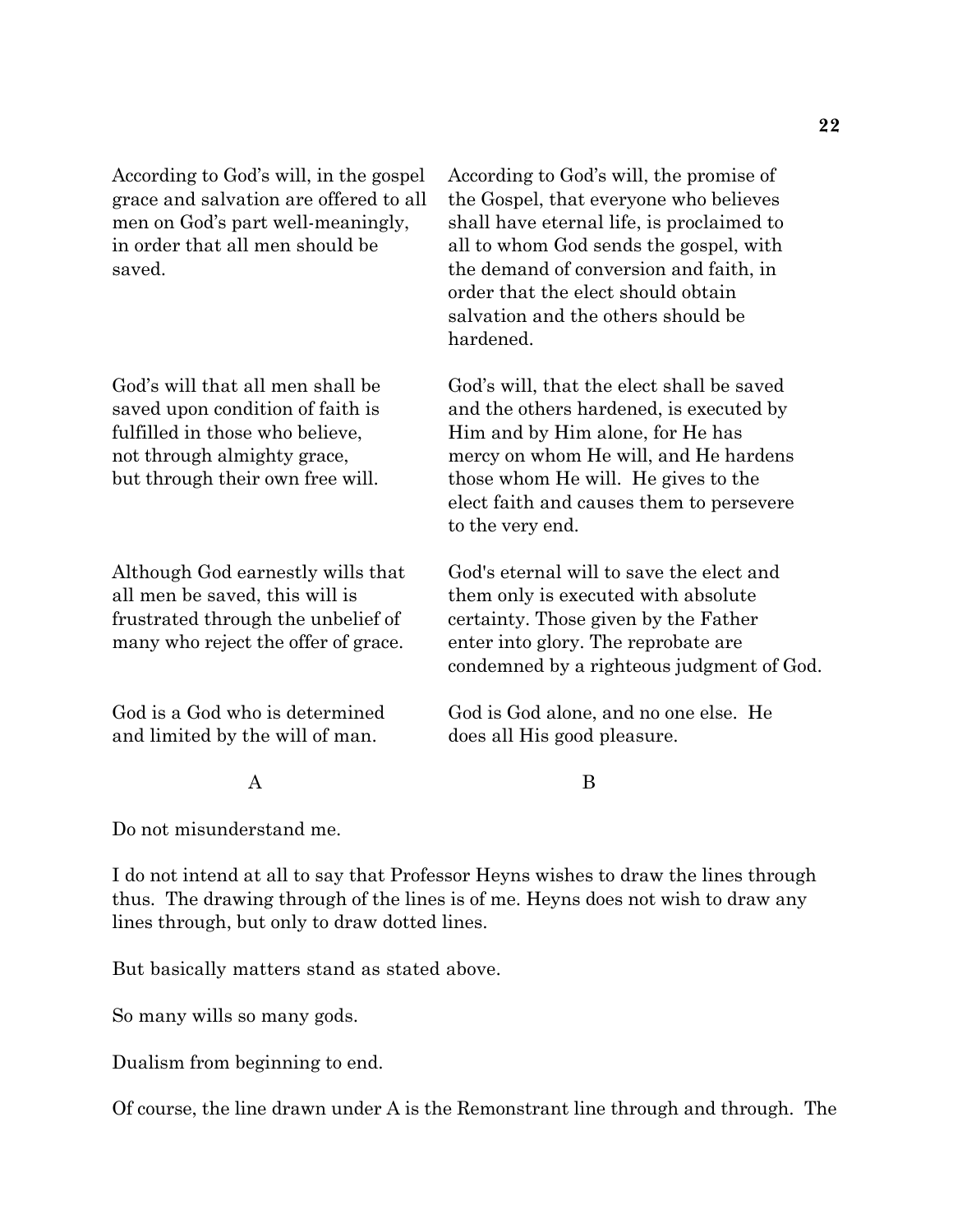line under B is the simple Reformed line.

Basically, in the Christian Reformed Churches they wished to hold us to both of the above systems. They had two gods. And this acknowledgement of two gods came to clear manifestation in many sermons.

The unavoidable result was that all too soon they let go of one side of the dilemma.

The Reformed side more and more disappeared.

The Remonstrant idol was proclaimed.

That was bound to happen. And it did happen also. One can for a time delude himself that he can hold fast to two mutually exclusive principles and maintain them. One can indeed for a little while wisely speak of a mystery and call everyone who does not accept this a rationalist; eventually this lie avenges itself. And then one lands directly in Remonstrant waters.

But we wish to put this doctrine of two gods to the test, not by reason, but by an earnest and careful investigation of Scripture.

And everyone may judge for himself whether we do violence to Scripture or whether Heyns does.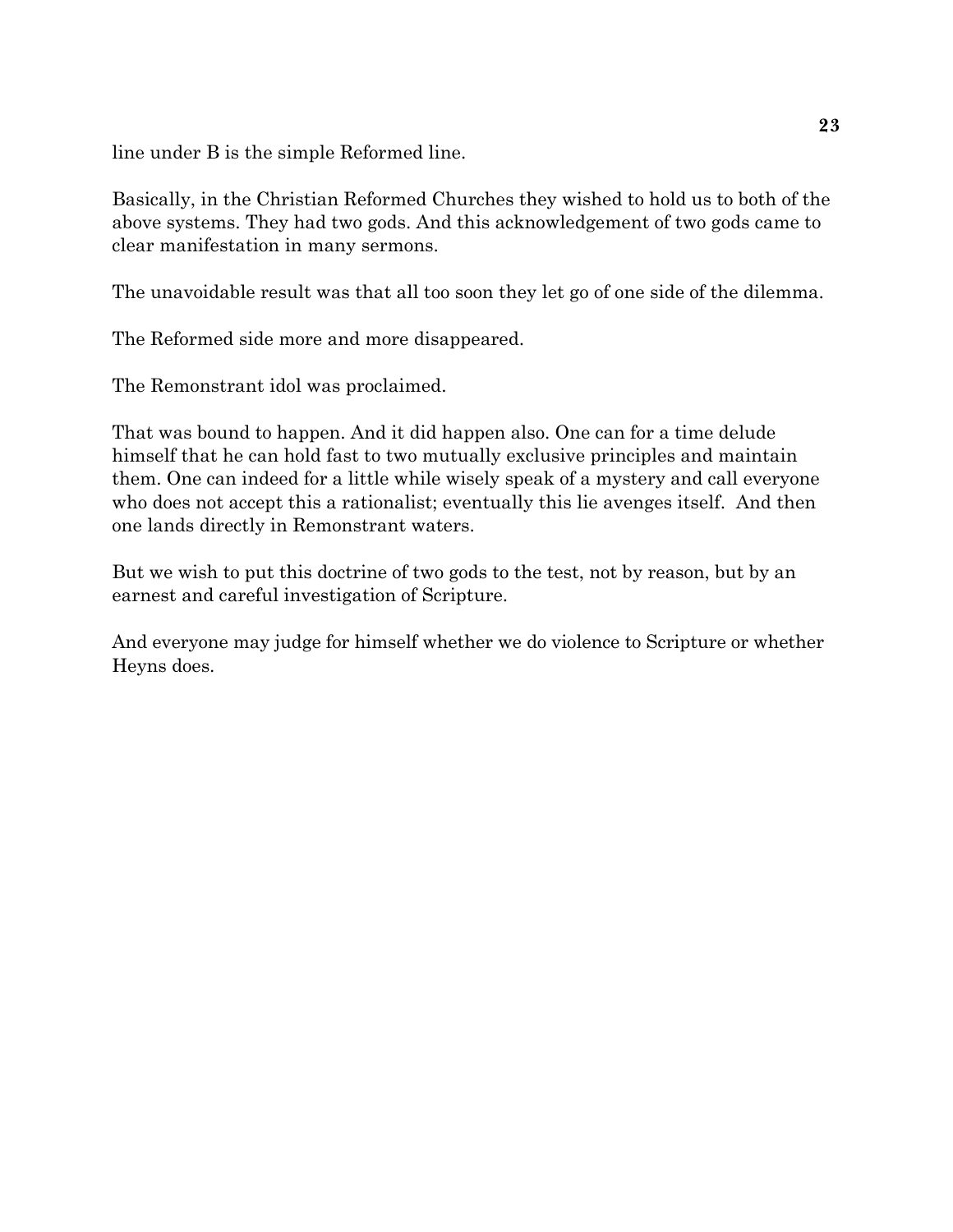#### **Chapter 2**

#### **One God, one will**

Basically, therefore, what is at issue between Heyns and those whom he opposes, between him and us, is one's conception of God. Heyns has seen that correctly. The difference between his presentation and ours, then, is not one of minor significance, but is very profound. It is not true that Heyns and his followers and the Protestant Reformed can really live very well in one church-communion, on the basis of one and the same confession. He who thus presents the situation may have good intentions, but he nevertheless does not understand the issue. That living together in one church-connection, with the profound difference between the conception of Heyns and our conception, is impossible, 1924 proved clearly. In that respect we have no criticism of that history. Only at that time it was not decided according to truth who ought to have and ought not to have a place in the Churches which professed to stand on the basis of the Three Forms of Unity. The profound difference which we have in mind did not arise in 1924; at that time it only reached the stage of sharp manifestation and unavoidable conflict. It actually always existed in the bosom of the Christian Reformed Churches. But in 1924 Heyns, who for many years taught his conception of God, namely, his two-wills doctrine in the Theological School, triumphed. Not over us, for we still stand as we always did. But he indeed triumphed over those in the Christian Reformed Churches who still today differ radically from Heyns, but who do not dare to come into the open, who should have been leaders, but are not, who lost the day, who allowed themselves to be bound by the Three Points and who must now allow Heyns to be the spokesman concerning the doctrine of grace.

That is my criticism.

In any event it is established on both sides that our difference concerns our conception of God.

Heyns posits a dualism in God; we most decidedly deny this and maintain very definitely that God is one.

Heyns teaches, as will now be clear to everyone, that there are two wills in God, each with its own, entirely different objects; we teach that the oneness of God demands that God's will is one.

Heyns teaches that according to the one will in God He wills that all men be saved; according to the other, that some be saved and others go lost. We teach that God in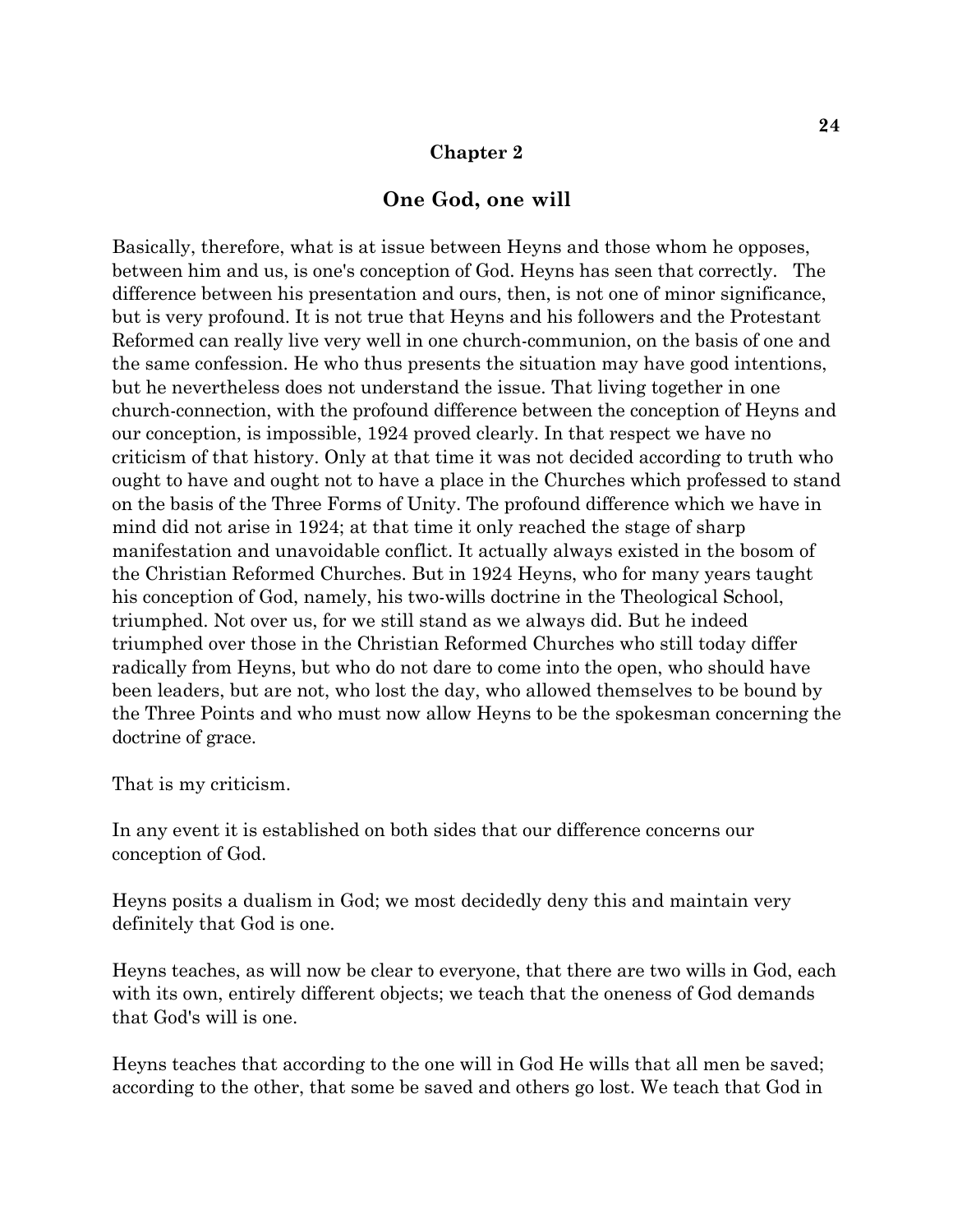singleness of willing wills that the elect be saved, that the reprobate be damned, and that He never wills, has willed, or shall will anything else. Heyns teaches that there is conflict in God. We concede that in his article he tries to deny that he teaches this; nevertheless he indeed teaches it. The one will in God is in conflict with the other. The will of His decree stands over against the will of His nature. But the former was determined by circumstances outside of God. Because of this, the latter cannot be executed. God indeed earnestly wills to save all men, but in His decree He was limited by conditions in His creation, and therefore He has decided to save only the elect. This is what Heyns taught us with his example of the peace loving king who against his nature was compelled to wage war.

Of course, Heyns gains nothing by this as far as salvation is concerned. For even so the fact is that that king wages war and concludes no peace. And the fact is also that that king indeed very definitely wills that war under the circumstances. Or, to forsake the figure, the fact is that God, under the circumstances indeed very definitely wills the salvation of the elect and the damnation of the reprobate; and the fact is that under the existing circumstances God nevertheless does not will the salvation of all men, according to Heyns. If, therefore, you ask Heyns whether according to his presentation so much as one more man is saved than according to my presentation, then Heyns says: No. And the fact is, too, that if you ask Heyns whether the number of those who are saved and of those who are condemned is completely in harmony with God's will, then he says: 'Yes, but not according to that other will, for God would rather will it otherwise, but his will is limited by circumstances.'

But although Heyns gains nothing here, he loses God. For he teaches that there is conflict in God between the will of His decree and the will of His nature, hence, between God's Being and His decrees. If that king decides to wage war, then this militates against his nature, according to Heyns. And if God decrees to reprobate some, then this militates against the will of His nature. And with this presentation, which I indeed consider a very serious heresy, concerning which I not only assert that it *should* not arise in the head of a Reformed man, but also that it *can* not arise in a Reformed head, Heyns has lost God, Who is really God.

Moreover, except for the fact that Heyns cites a few passages of Scripture in which God's Word appears to teach, for him who reads very superficially, that God wills that all men be saved -- passages which, however, most certainly cannot have this meaning -- Heyns adduces not a single proof for his two-wills doctrine from Holy Writ. Time after time Heyns accuses his opponents of rationalism, but his own reasoning is as rationalistic as possible.

However, to make it very plain to him how completely mistaken he is with respect to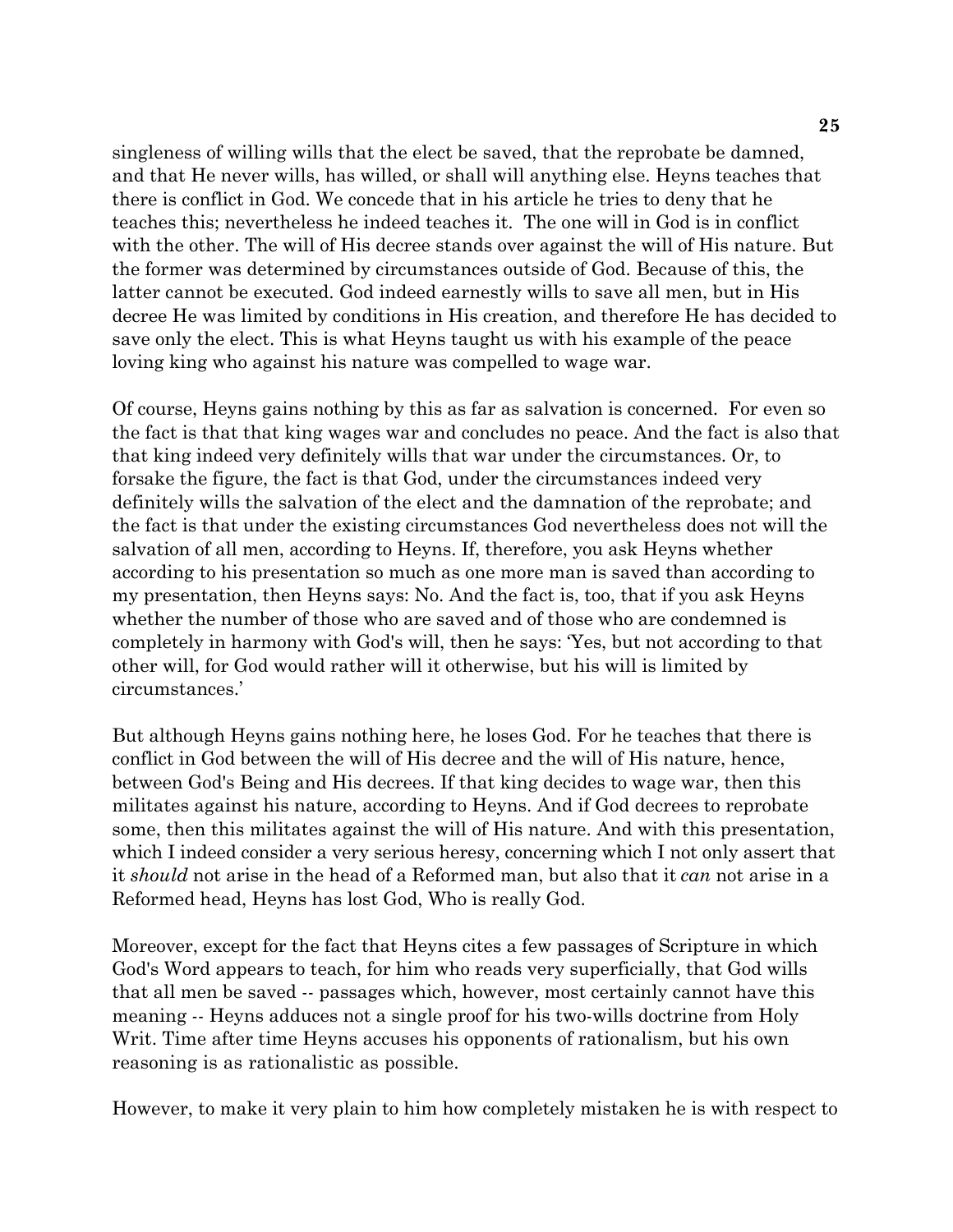our method, we will limit ourselves strictly to Scripture.

We shall make it plain:

- 1. That all that Holy Scripture teaches us concerning God in His Being and nature and works totally condemns the presentation of two wills in God which stand in conflict with one another, and that God's Word teaches the absolute oneness, independence, and unchangeableness of God.
- 2. That Scripture not only teaches that God does not will the salvation of all, but also that He, entirely in harmony with His nature and Being, wills the damnation of the ungodly reprobate.
- 3. That the texts which Heyns cites in order to prove that there is also another will in God, according to which He would will the salvation of all men, in no wise teach this, and that even Heyns, from his own viewpoint, cannot possibly maintain that exegesis.

God's Word teaches us that God is one.

Deuteronomy 4:35: "Unto thee it was shewed, that thou mightest know that the LORD he is God; there is none else beside him."

Deuteronomy 4:39: "Know therefore this day, and consider it in thine heart, that the LORD he is God in heaven above, and upon the earth beneath: there is none else."

Deuteronomy 6:4: "Hear, 0 Israel: The LORD our God is one LORD."

Psalm 18:31: "For who is God save the LORD? Or who is a rock save our God?"

Isaiah 43:10-13: "Ye are my witnesses, saith the LORD, and my servant whom I have chosen: that ye may know and believe me, and understand that I am he: before me there was no God formed, neither shall there be after me. I, even I, am the LORD; and beside me there is no saviour. I have declared, and have saved, and I have shewed, when there was no strange god among you: therefore ye are my witnesses, saith the LORD, that I am God. Yea, before the day was I am he; and there is none that can deliver out of my hand: I will work, and who shall let it?"

Isaiah 45:5: "I am the LORD, and there is none else, there is no God beside me: I girded thee, though thou hast not known me."

Isaiah 45:6: "That they may know from the rising of the sun, and from the west, that there is none beside me. I am the LORD, and there is none else."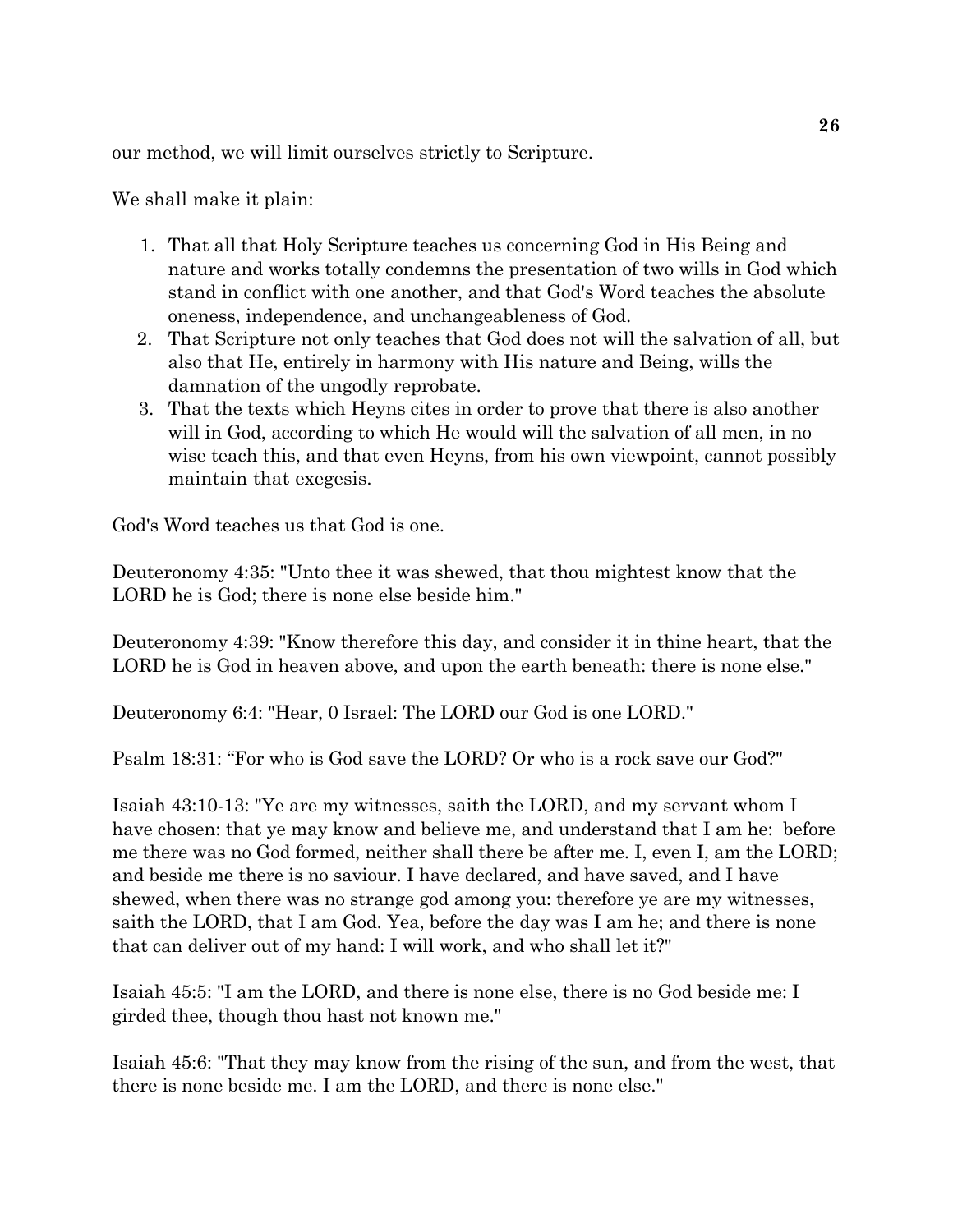Isaiah 45:7: "I form the light, and create darkness: I make peace, and create evil: I the LORD do all these things."

Isaiah 45:18: "For thus saith the LORD that created the heavens; God himself that formed the earth and made it; he hath established it, he created it not in vain, he formed it to be inhabited: I am the LORD; and there is none else."

Isaiah 45:21: "Tell ye, and bring them near; yea, let them take counsel together; who hath declared this from ancient time? Who hath told it from that time? Have not I the LORD? And there is no God else beside me; a just God and a Saviour; there is none beside me."

God is also the absolutely sovereign and independent One.

Deuteronomy 32:39: "See now that I, even I, am he, and there is no god with me: I kill, and I make alive; I wound, and I heal: neither is there any that can deliver out of my hand."

Daniel 4:35: "And all the inhabitants of the earth are reputed as nothing: and he doeth according to his will in the army of heaven, and among the inhabitants of the earth: and none can stay his hand, or say unto him, what doest thou?"

Psalm 33:11: "The counsel of the LORD standeth forever, the thoughts of his heart to all generations."

Proverbs 16:4: "The LORD hath made all things for himself: yea, even the wicked for the day of evil."

Isaiah 46:10: "Woe unto him that saith unto his father, what begettest thou? Or to the woman, what hast thou brought forth?"

Romans 9:18: "Therefore hath he mercy on whom he will have mercy, and whom he will he hardeneth."

Romans 11:34-36: "For who hath known the mind of the Lord? Or who hath been his counsellor? Or who hath first given to him, and it shall be recompensed unto him again? For of him, and through him, and to him, are all things: to whom be glory for ever. Amen. "

Ephesians 1:11b: "who worketh all things after the counsel of his own will."

And God is also the absolutely unchangeable one: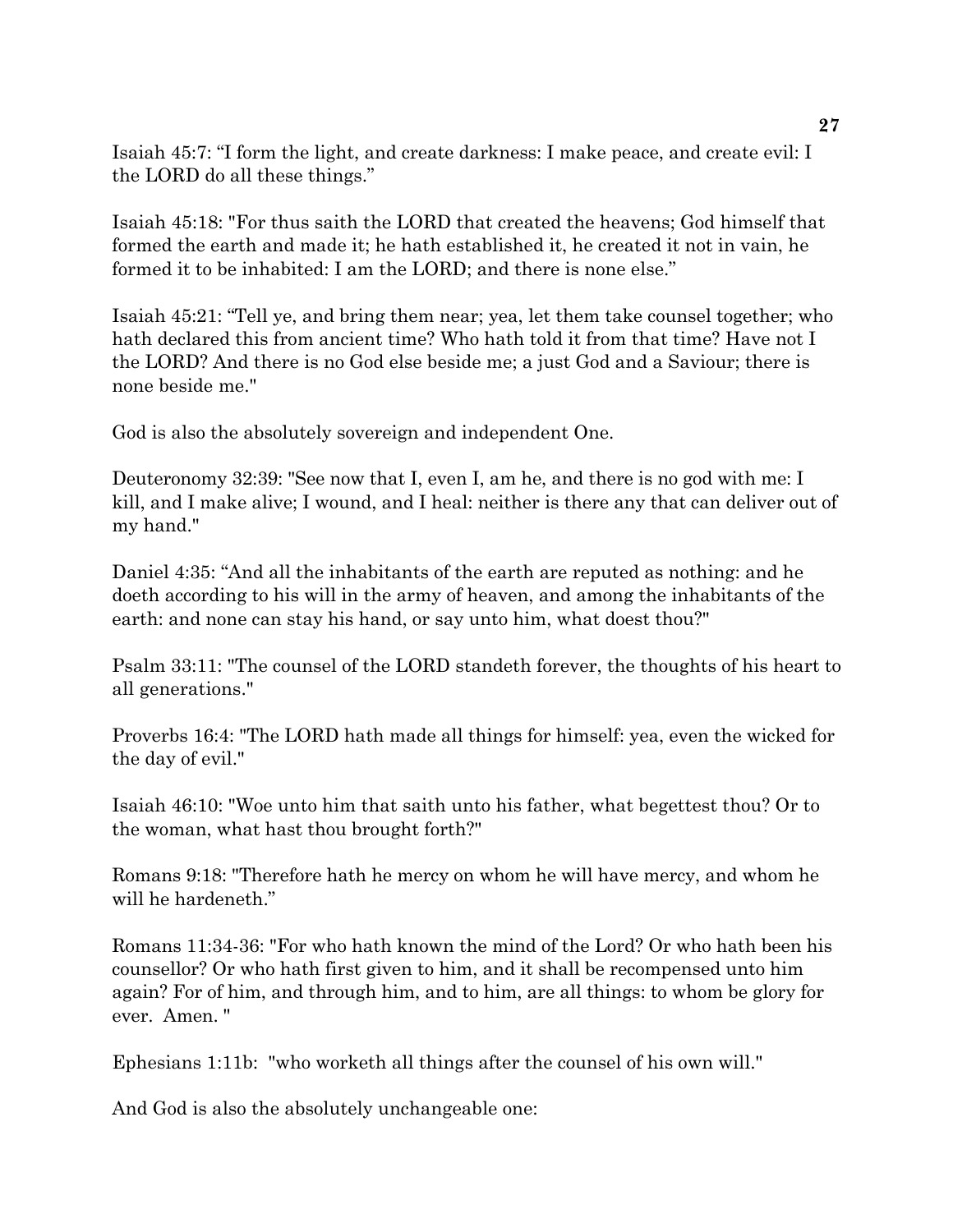I Samuel 15:29: "And also the Strength of Israel will not lie nor repent: for he is not a man, that he should repent."

Malachi 3:6: "For I am the LORD, I change not; therefore ye sons of Jacob are not consumed."

James 1:17: "Every good gift and every perfect gift is from above, and cometh down from the Father of lights, with whom is no variableness, neither shadow of turning."

We shall not draw any conclusions from these texts, in order to forestall every possibility of Heyns' accusing us of rationalism. We only point out that these passages of Scripture which can very easily be multiplied, teach us the following:

 1. That God is one. He is one as God. Exactly upon this all these passages lay the emphasis. He is the Lord in heaven and on earth. He is God, and He is one. He is an only Lord. That implies that He is one in Being, that He is one in His nature, in understanding and will; that He is one in His virtues, for He is love, light, life, etc.; that He is one in His works; and that He is also absolutely one as far as the relation between His Being, Nature, Willing and Thinking, Virtues and Works is concerned. There is in God no duality or plural. For He is God, and He is one. Therefore there is also no discord in God, no conflict. There is in Him the most perfect harmony between His Being and Nature, His willing and His working. He is the Absolute. Therefore there can never be in Him two wills, and still less can there be conflict between two supposed wills in Him. It can never be thus, that there is in God a will of His nature against which the will of His decree strives. Heyns, of course, will concede this to me. He will also surely guard against this rationalism, for it is none less than the living God Himself Who reveals all this concerning Himself. But conceding this, Heyns will say: Yes, but that God is one in Being and Nature, in understanding and willing, still does not say that He also can not be two in will. To this I answer: a. that this is indeed what it says for me and for every intelligent man. Only on the position that we really became insane through sin can the contrary be maintained. b. That in any event it is then up to Heyns to prove from Scripture that God is also two and that there are in God two wills. I can add to this that all of this is also in harmony with the first and most fundamental article of our Netherlands Confession of Faith: "We all believe with the heart, and confess with the mouth, that there is *one only simple* and spiritual Being, which we call God." The two-wills doctrine of Heyns attacks this fundamental principle. For if there are in God two wills, then He is not one, nor simple.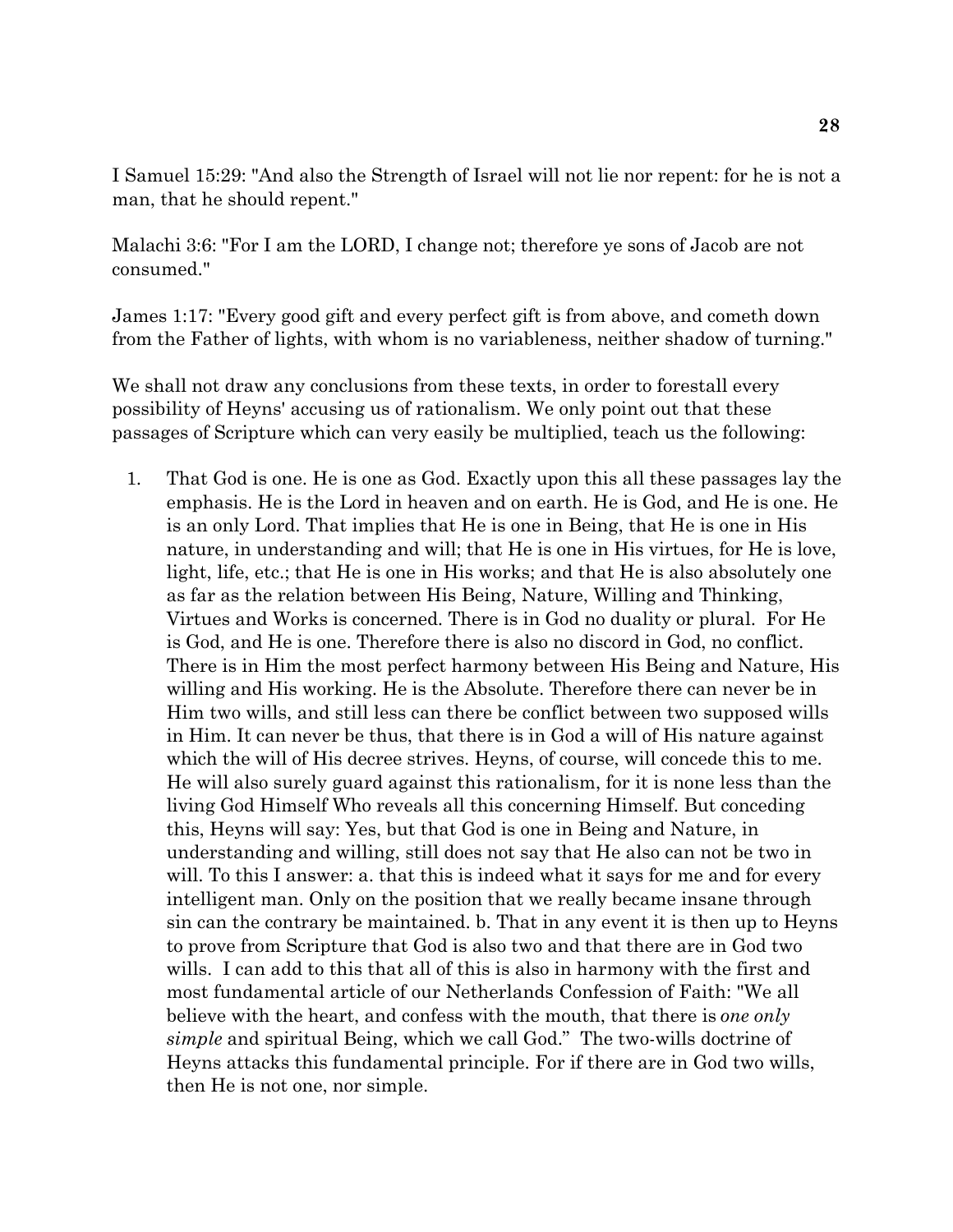- 2. That God alone is God. Also this is very positively and with great emphasis taught in the texts cited above. God is in Himself one, and only Lord. For there are Three which bear witness in heaven, and these Three are One. But He is also alone God. There is no one beside Him. Outside of Him, next to Him, above Him, under Him there is no God. Also this is very plain. But if God alone is God, if there is no God next to Him or above Him, or even under Him, then He is also limited (or: determined) by absolutely nothing outside of Himself in heaven or on earth. Also the creation does not limit God. In no single respect can the work of His hands limit Him in His being alone God. Heyns teaches this indeed, however. It is precisely in this way that he wants to explain how it is possible that God does not execute the will of His nature, that His will of decree is different than the will of His Being. God is limited by something outside of Him, by conditions in creation. However, if this is true, then that which has limited or determined God and still limits and determines Him is exactly God next to or above Him. And Scripture teaches in the clearest possible language that this is exactly not the case. Also the things outside of Him detract nothing whatsoever from His absolutely being God alone. With this we have also cut off the possible remark that God has let Himself be limited by His works. Not only is this in itself already nonsense, but also the above-quoted texts teach exactly most positively that this is not the case. He exactly did not will Himself to be limited, also not by the works of His hands, also not by the free will of man, also not by sin; but He willed that all His works should exactly proclaim that He alone is God. It should really have been unnecessary to contest the heresy that God can be determined by something outside of Himself. But since this has indeed become necessary, and in order to cut off all possibility of the accusation of rationalism, we simply point to Holy Scripture. God is one, and He is alone God!
- 3. Further, the texts cited above teach that such a conflict between God's decree and the will of His being as Heyns want to posit just exactly does not exist, but that He has from eternity formed His decree exactly in harmony with His will and Being. For, in the first place, those texts teach us that God has wrought all things for His own sake. And in order to forestall every possibility that we nevertheless would make an exception to this, God's Word adds to this: even the wicked for the day of destruction! That means that God loves Himself in the highest degree as the highest and the only Good, that He therefore wills Himself with all His Being and Nature, with all His understanding and will, that He seeks and glorifies Himself in Himself, but also in His decrees and in all the works of His hands, even in the wicked. I do not need to point out that this thought occurs in Scripture many times. He does all things for His own Name's sake, thus Scripture teaches everywhere. But, if this is so, how can Heyns then say that there should exist conflict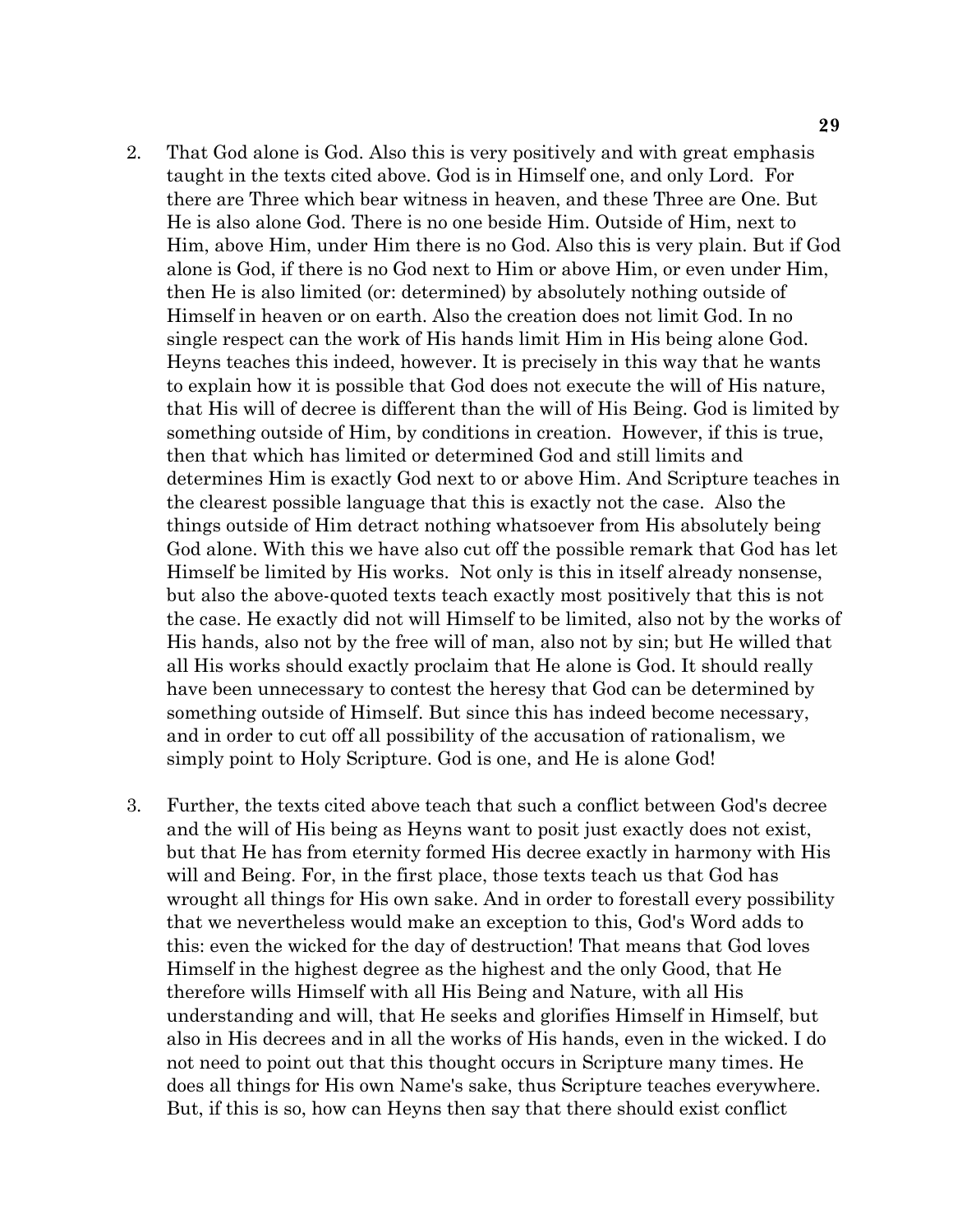between the will of His decree and the will of His nature? Precisely in complete harmony with the will of His Being, according to which He wills Himself, is His counsel. In the second place, these passages also teach us that God's counsel is exactly His *good pleasure*. His counsel shall stand, and He shall do all His *good pleasure*. The counsel of the Lord standeth forever, the thoughts of His heart from generation to generation. And who has ever given Him counsel? The counsel of the Lord is, therefore, His good pleasure. He has pleasure in His decrees. If that king to whom Heyns refers in his example declares war, then he has no delight therein, for he is a peace loving prince and the war was forced upon him. And if God is thus, as Heyns wants to present Him, then He really is pleased to save all men; that it stands otherwise in His counsel is not His pleasure. Thus also the text in Ezekiel 33 is explained, is it not? God has no pleasure in the death of any sinner. He earnestly wills to save them all. But if God's counsel is His pleasure, and if He does all things for His own sake, and if He also forms the wicked unto the day of destruction for the sake of His good pleasure, then the presentation of Heyns certainly stands condemned by Holy Scripture. Heyns reasons, drawing a conclusion in a rationalistic manner from a few wrongly understood texts, directly contrary to Scripture.

- 4. Further, God's Word teaches us here that Jehovah is also the absolutely unchangeable one. He does not lie. He does not repent. He is not changed. There is with Him no change or shadow of turning. He neither increases nor decreases. For He is the Eternal One. Eternally He is the same, and He lives His divine, perfect life in all its infinite fullness continually. All that God is, humanly speaking, He is eternally. All that He ever thinks and wills, He thinks and wills eternally and fully. There is never anything added to His willing –neither in relation to Himself, nor in relation to the creation. Therefore there is in Him no change or shadow of turning. But in Heyns' conception of God this is different. According to the will of His being, the will of His nature, He wills to save all men. But something is added, from the outside, from the creation; and God is changed in His willing, so that He does not decree what He wills. Also in this respect Holy Scripture condemns the conception of Heyns most explicitly.
- 5. Finally, I may also point out that the passages of Scripture cited also teach emphatically that God also fully performs everything that He pleases. There is no god with Him. He kills and makes alive, He wounds and He heals: neither is there any that can deliver out of His hand. All the inhabitants of the earth are esteemed as nothing with Him, and He does according to His will with the host of heaven and with the inhabitants of the earth; and there is no one who can stay His hand, or say unto Him, What doest thou? He forms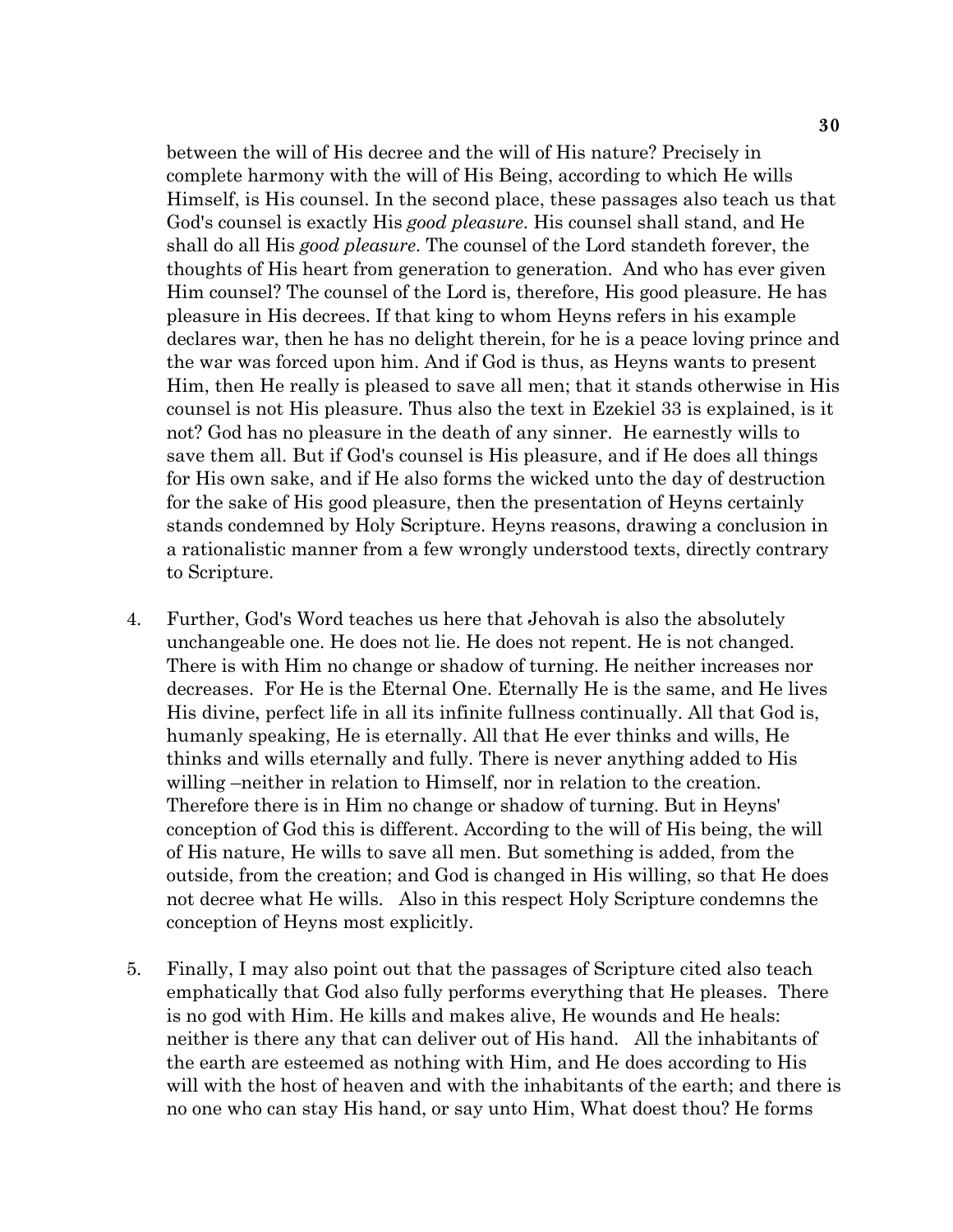the darkness as well as the light, the good and the evil. He works all things according to the counsel of His will. Our God is in the heavens, He has done whatsoever He has pleased. Of Him and through Him and unto Him are all things. But if this is so, how then would there be two wills in God which come into conflict with one another? How then would there nevertheless be anything in heaven or on earth by which the eternal and unchangeable God would be determined or limited? It is plain that the presentation of Heyns is an attack upon Scripture.

Hence, we arrive, not on the ground of a rationalistic process of reasoning, but on the ground of Holy Scripture itself, at the following conclusion: God is One -- One in Being and nature, in understanding and will; and He is God alone. By nothing and by no one is He determined other than by His own simple Being and His simple will, in His decrees. And since He does all things for His own sake, for His own Name's sake, therefore also those decrees are entirely in harmony with His nature, with His understanding and will. They are the thoughts of His heart. The decree is His good pleasure. And since He is the absolute and independent one, not only in His counsel, but also in His works in time, therefore also those works are in complete harmony with His decree. God's works in time are in complete unity with His counsel; His counsel is completely one with His will; His will is completely one with His Being. There is nowhere a duality in all of the revelation of God, much less still is there any conflict. And the presentation of Heyns is exactly the error against which Scripture everywhere and always earnestly warns. I am God, and there is none beside me. That is the fundamental note of Scripture.

Therefore we would also beg Heyns in all seriousness to return from his position, to retract what he has written about God, no longer to contradict Scripture and maintain that there is a duality in God. In any event, he shall now have to concede that he judged all too easily concerning his opponents, when he thought he could simply shake them off his back by an unfounded accusation of rationalistically drawing a conclusion. At issue is not what human reason could posit concerning God. At issue is all of Scripture. At issue is that which the entire Scriptures reveal to us concerning the living God. And it makes me shudder when I read what Heyns writes concerning the alone glorious God.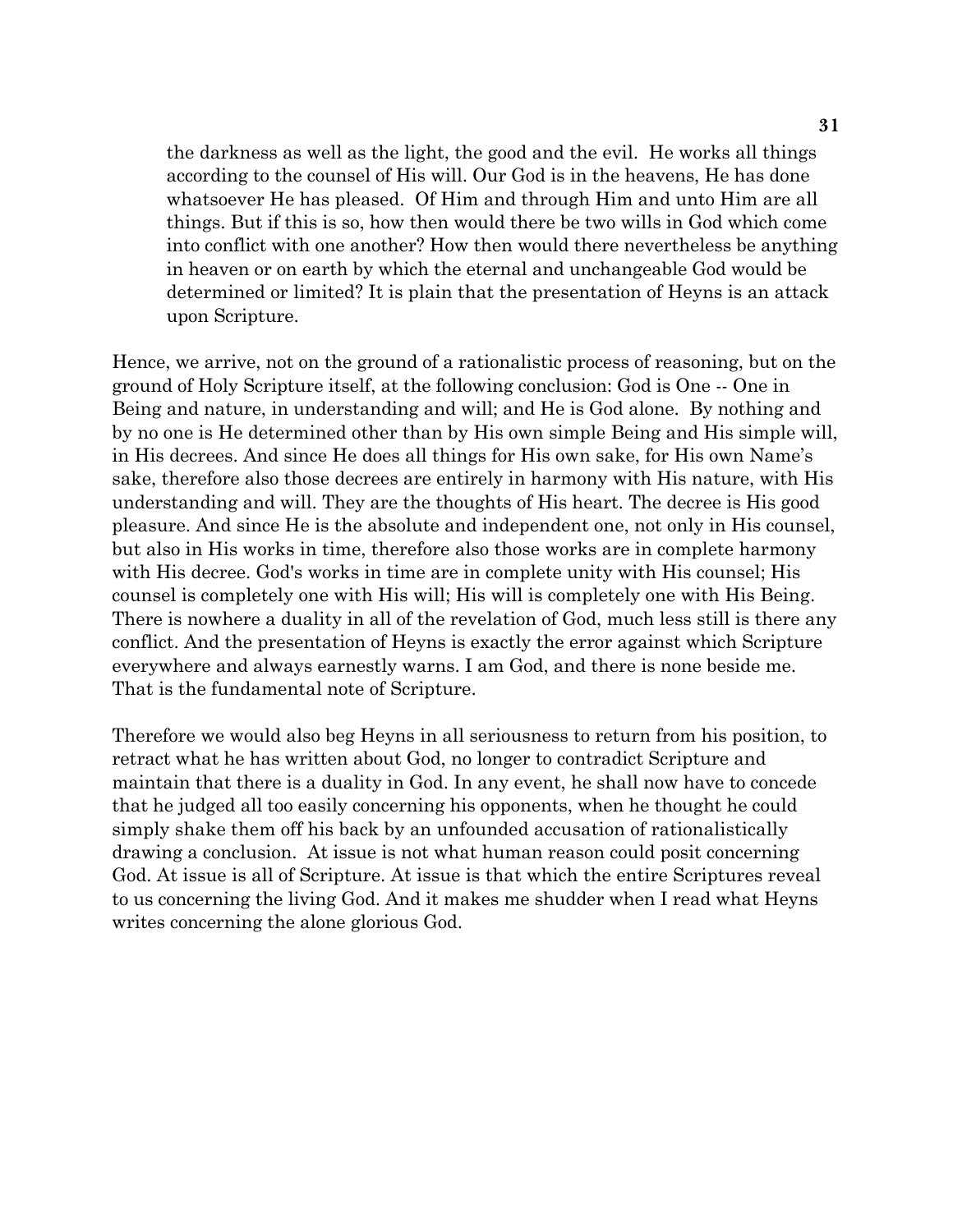#### **Chapter 3**

#### **All**

It has become abundantly clear from Holy Scripture that the Lord our God is One, and not two or more, as Heyns wants us to believe. He is an only Lord, one in being and nature, in will and decrees. He is also God alone, and there is no one beside Him. He does whatsoever He pleases, and there is no one who can give Him counsel or exercise influence upon His decrees, as indeed takes place according to Heyns' assertion. And He is the unchangeable, with Whom there is no shadow of turning.

The oneness of God's willing lies in God Himself. For God eternally wills Himself. He has made all things for His own sake, also the wicked for the day of evil. He wills Himself because He is the highest and the only Good. Therefore He wills Himself also in the creature. And that, too, not only in the will of His decree, but also in the will of His command. There is no conflict here, neither is there any dualism. There are no two wills here. But there is here the antithetical revelation of the same will of God which eternally wills Himself. In the will of decree God wills Himself, both in the elect and the reprobate. And in the will of command God also wills Himself, and that both in righteous and wicked. And in that one will He is the Unchangeable and Independent One. There is indeed no one who resists His will -- neither the will of the decree, nor the will of His command. For as far as the former is concerned, God executes His counsel; and His counsel shall stand forever, the thoughts of His heart are from generation to generation, and He does all His good pleasure. And as far as the will of His command is concerned, God also maintains that eternally. For the creature who also wills that will, according to which God wills and loves Himself, is in that willing of the will of God forever blessed. God causes him to partake of His favor and blesses him, and in that favor of God he is blessed. Hence, God reveals in him, and causes him to taste and acknowledge that God alone is good. And the creature who does not will that will of God, who lives in the lie, is in that not-willing of God's will forever wretched. For the wicked, saith my God, hath no peace. God, therefore, maintains also His will of command forever in them. Never are they blessed. They are in time and eternity miserable. For the wrath of God abideth on them. And in that wretchedness of the wicked it is revealed by God that He alone is good, that he who forsakes God can expect only sorrow upon sorrow. Also hell is there, in the deepest sense of the word, only for God's sake. Hell must forever acknowledge that God is good. And it shall also do this forever. For every lying tongue shall be forever stopped. Thus God is one in His willing of Himself. And thus God also maintains in time and eternity His one will. Therefore, too, the favor of God is only upon those who fear Him. Of a common grace there is no possibility.

Thus Heyns ought to see things. Thus the Reformed Churches ought again to confess things. We must again view all things *theologically*. If we do not want to do that,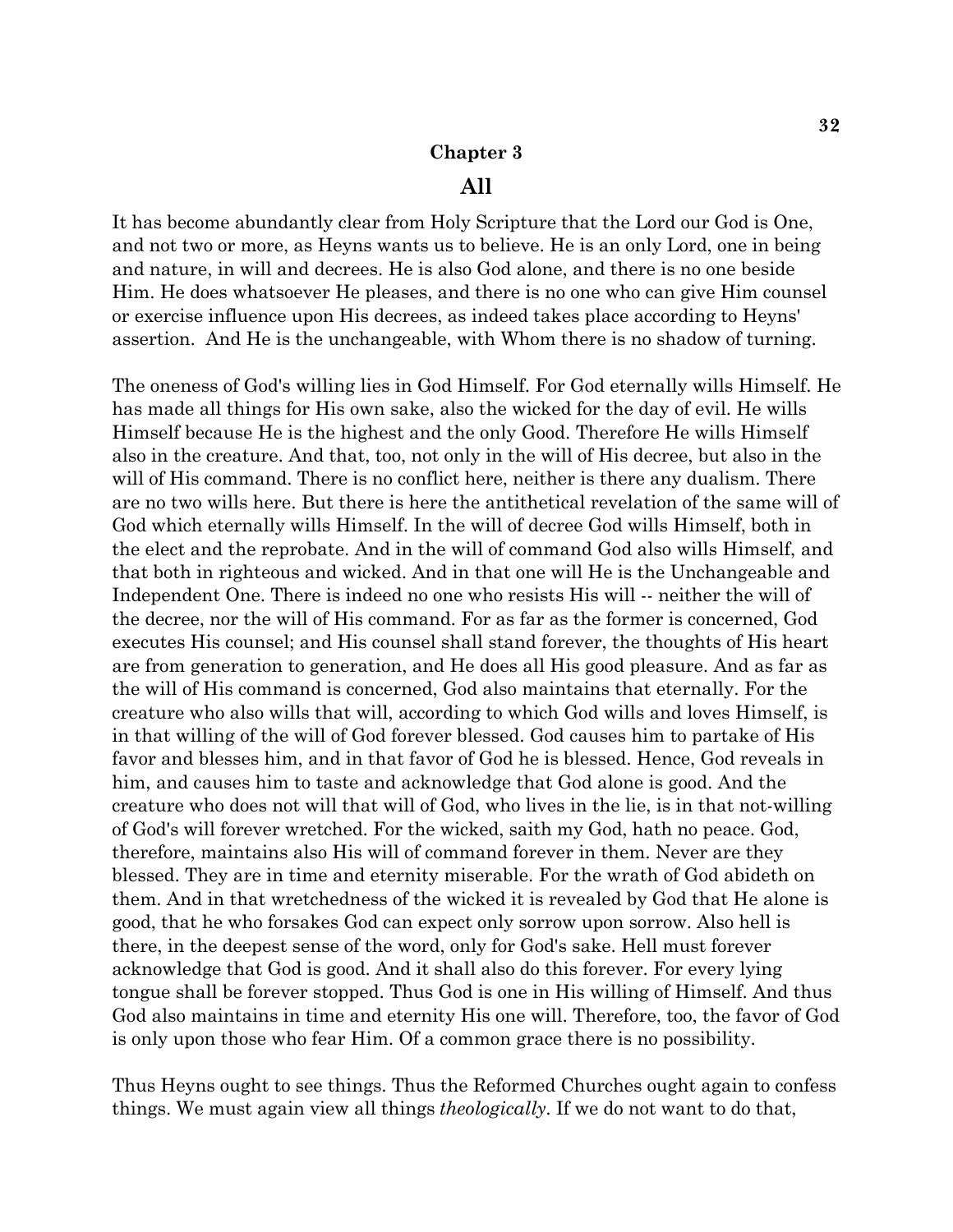there is no place among us for the Reformed truth, no future. This is what Heyns should have taught us in school. Then, when we left school, we would have had a firm line. Now we had nothing. Instead of teaching theology, Heyns really inculcated in us that God is two. That two-wills doctrine forms the heart of his entire view. It recurs everywhere in his 'Gereformeerde Geloofsleer' (Reformed Dogmatics – GM). Everywhere it is exactly that two-wills doctrine which makes it impossible to develop a sound *theological* conception. I blame it to no little extent on Heyns that in the Christian Reformed Churches the Reformed truth is in such a sad estate.

And what proof does Heyns have now in Scripture for that doctrine of two wills in God? It is perhaps best for practical reasons that we take up this question first. On our part we shall demonstrate that God indeed reveals Himself in Scripture as a God Who does not will the salvation of the reprobate. And for us this would naturally mean the same as to say that there is in God no will which indeed wills their salvation. We would say that this would have to mean the same for even the very simplest person. God does not will the salvation of the reprobate; and, there is in God no will which wills the salvation of the reprobate -- these two have precisely the same meaning. But with Heyns that is nevertheless not so. He asserts that the latter is a *conclusion* from the former, and that, too, an unallowable conclusion. When Scripture says that God does not will the salvation of the reprobate, then we may not draw the conclusion from this that He does not also will the salvation of the reprobate. To put it more simply: that God does not will the salvation of the reprobate does not mean that He does not will the salvation of the reprobate. The reader will say, of course, that this is nonsense. And that is precisely what it is. But Heyns answers that he who reasons thus, who calls this nonsense, trusts in his reason, and that reason is, after all, affected by sin. Heyns asserts that Scripture also teaches that God indeed wills the salvation of the reprobate, although it teaches that He does not will it. And when Scripture speaks, then reason must keep silence. To the latter, of course, we readily agree. And therefore it is perhaps best first to inquire what proof Heyns adduces for his two-wills doctrine.

And then it is noteworthy that Heyns really has for this basic element of his view only two texts, namely, I Timothy 2:4 and II Peter 3:9. To prevent all misunderstanding, the reader must keep in mind that we are now speaking only about the two-wills doctrine of Heyns, about the assertion of Heyns that Scripture also teaches that God indeed wills the salvation of the reprobate. We are not now discussing the general offer of grace. The texts which Heyns adduces for this part of his view we hope to discuss later and separately. I am not saying here, therefore, that Heyns does not point to more texts in his writings. He indeed does that. And we also hope to treat those passages. But for the assertion that there is in God a *will* to save all men Heyns has two texts, and *only* two. None of the other texts speaks of a will in God, still less of a will to save also the reprobate. For the time being,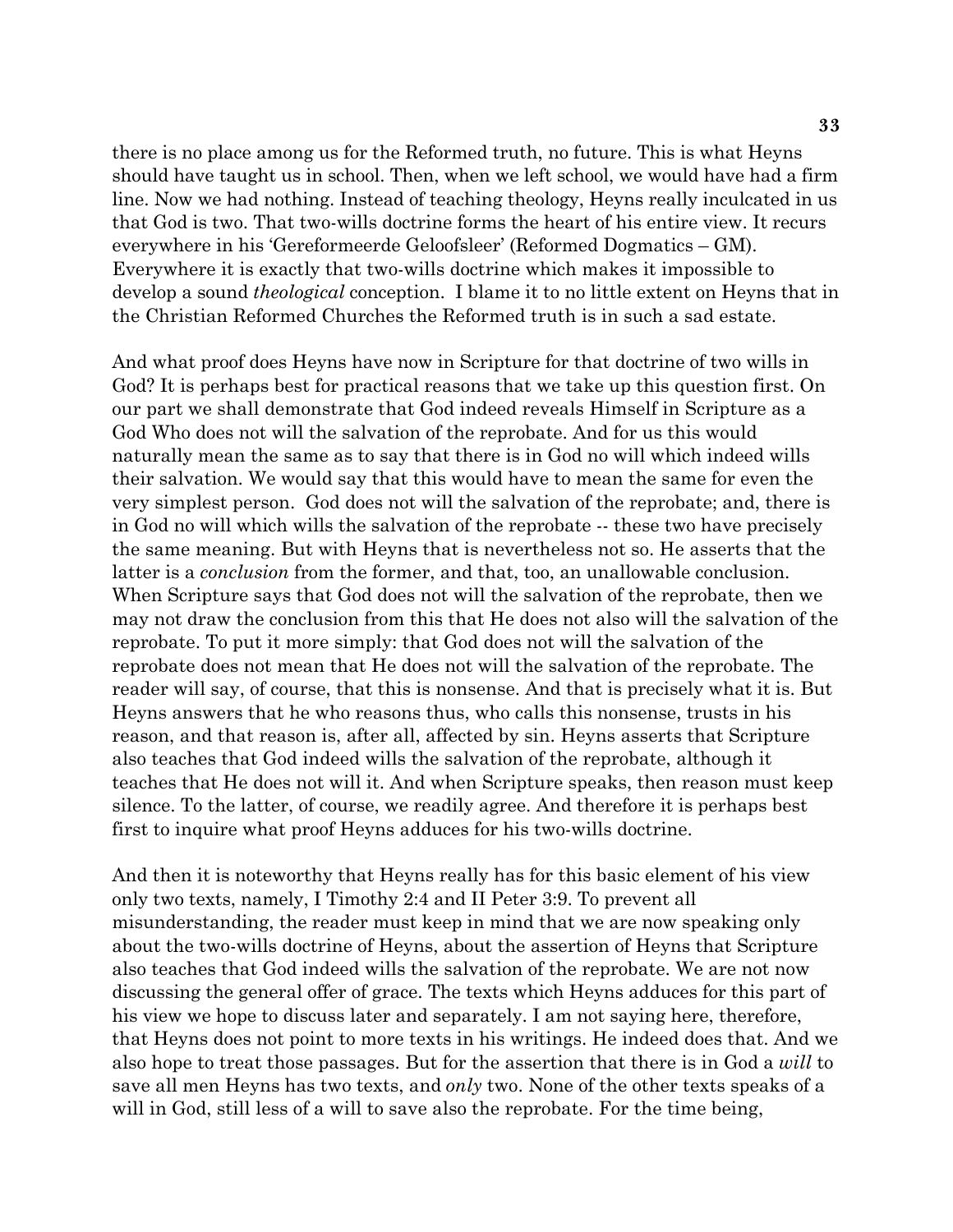therefore, we may let those passages rest, in order to discuss them in their proper connection. At present we are discussing only I Timothy 2:4 and II Peter 3:9.

In I Timothy 2:4 we read the familiar words: '''Who will have all men to be saved, and to come unto the knowledge of the truth."

First we give the floor to Heyns concerning this text:

And then we have yet two passages in which God's Word directly and with the very words declares that God wills that all men be saved. The first is:

I Timothy 2:4: 'Who will have all men to be saved and to come unto the knowledge of the truth.'

In this text 'all men' can also be translated by 'all kinds of men', and it is plain that if one believes that the fact of predestination can allow no will of God that all men be saved, one will take the stand that here we must read not 'all men' but 'all kinds of men.' The marginal notes on the Staten Vertaling (Dutch Authorized Version) say here: 'this word *all* is *also here* (italics mine) used for all kinds, as appears from the preceding second verse.' Leaving aside what the marginal notes in a manner that is neither Dortian nor Calvinistic conclude from the word *will*, for neither of those two wanted anything of such a judging of God's revealed will according to the standard of His hidden will - leaving that aside then, the words · 'here also,'.asalso, 'as well as the fact that in the text itself, as in other translations, the Greek word is rendered not by all kinds, but by all, make us think that the translators used 'all' as including at the same time 'all kinds.' There is nothing against that. But there would indeed be something against it if they had used 'all kinds' in order to exclude 'all'. There would be against it this, that such a translation would make the expression of the apostle into something that did not need to be said, a superfluous declaration'. God wills that all kinds of men be saved would be an expression of which no one would have any need and in which there is no element of support for personal faith. Moreover, that expression could not be a ground for the admonition to pray, believingly to pray for kings and all that are in authority. The question is whether one can do that as long as they are unbelieving Jews or heathen; whether there can be with God a favorable attitude toward such kings and those in authority, on the ground of which one may trust that his prayer will be heard? To that question there is in a will of God that *all kinds* of men be saved in relation to the definite kings and men in authority for whom one prays, no answer; for a believing prayer for them there is no ground therein. But there is indeed an affirmative answer to that question and a ground of faith for such a prayer in the expression: 'God wills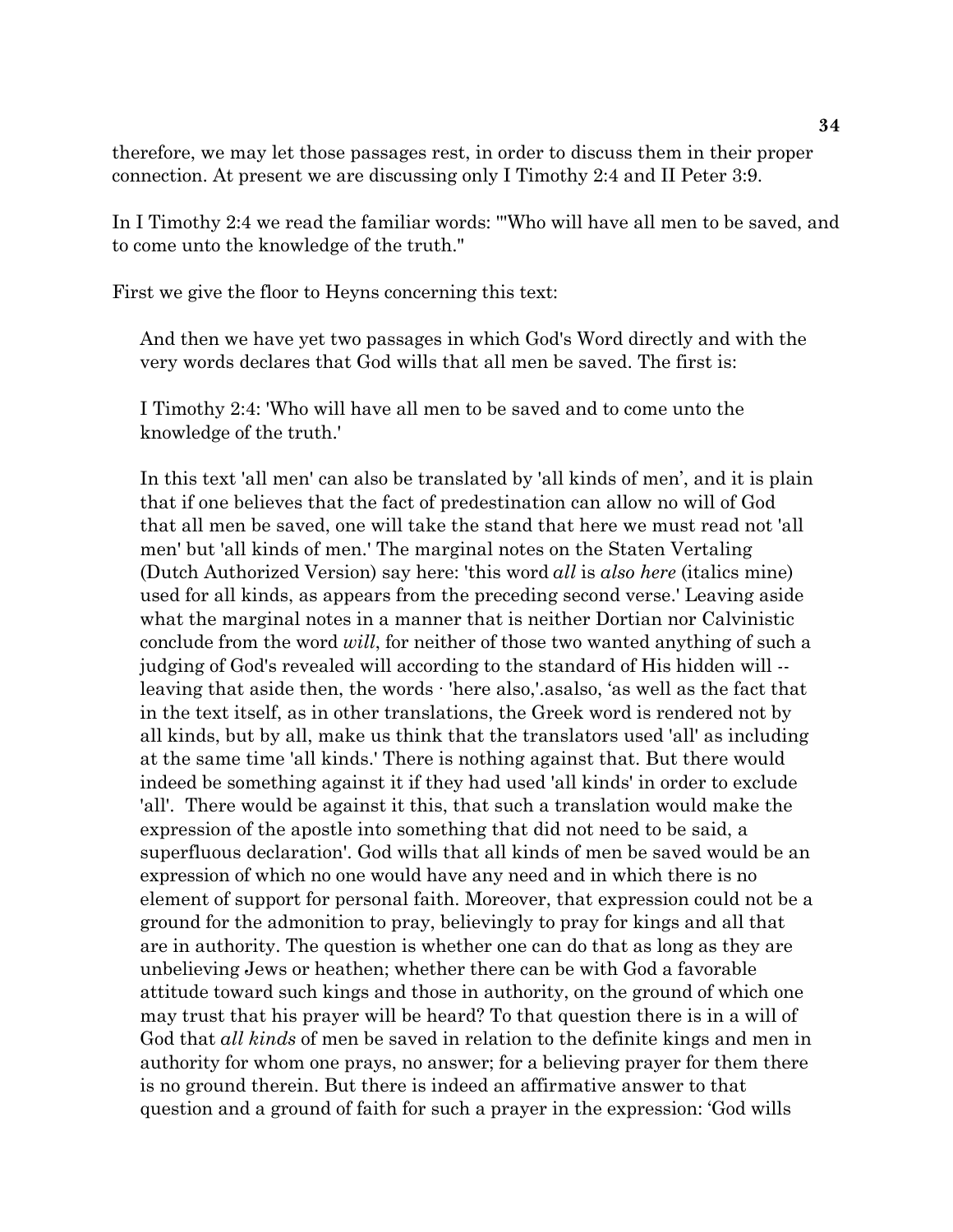that *all* men be saved.'

Calvin explains more positively than the marginal notes that 'all kinds' is meant here, but he adduces no other ground for this than that of verse 8; and of a use of 'all kinds' in order thereby to escape and to set aside 'all' as in conflict with the hidden will of God there is no mention by him. That he has no objection to the words, God wills that all men be saved, he shows when in his commentary he says: 'It is certain that all to whom the gospel is offered are invited to the hope of eternal life.' And further, he points out that we may not judge the revealed will according to the hidden will, and that a revealed will of God that all men be saved does not take away an in itself divine ordaining of what shall happen to every man."

Thus far Heyns concerning this text.

First of all, we pass judgment on his exegesis. He wants to explain 'all men' as every man, head for head and soul for soul. It may be termed amusing when Heyns points out that, as far as he is concerned, *all men*, in the sense of everyone head for head, may indeed include *all kinds of men*, and that the marginal commentators must have meant this when they wrote that this word is also used here for all kinds. Now that will indeed be true*. All men*, no one excluded, will indeed include *all kinds* of men. There is no question about that. But would the marginal commentators actually have been so naive as to want to teach us that *all men* includes *all kinds of men*? Considered by itself, this is already highly unlikely. I must admit that when I read the reasoning of Heyns about the marginal notes, I felt suspicion arising in my heart that the professor was meddling a little with the marginal notes. This led me to check up on those marginal comments concerning verse 4. And I must say, to my regret for Heyns, that my suspicion was confirmed. The marginal comments do not at all explain *all men* as Heyns wants to present it: *all, everyone head for head, including all kinds*, but they absolutely exclude the very idea of such an explanation. Heyns could also have seen that. He does not do justice to the marginal comments. He allows them to say something that they do not say at all. Now this is perhaps to be understood, for the entire marginal comment condemns Heyns, not only in his explanation of this text, but also his entire viewpoint. Nevertheless it is not to be justified on this account. Heyns should remain honorable in his reasoning. Let me give him that advice. Not only is this required for the sake of the truth; but Heyns should also keep in mind that his neighbor will come to investigate him, and that his entire argumentation begins to appear weak when one does not correctly reproduce the thought of another.

Nor must Heyns say that the reasoning of the marginal comments is neither Dortian nor Calvinistic. Pray, professor, do you think then that readers who still do a little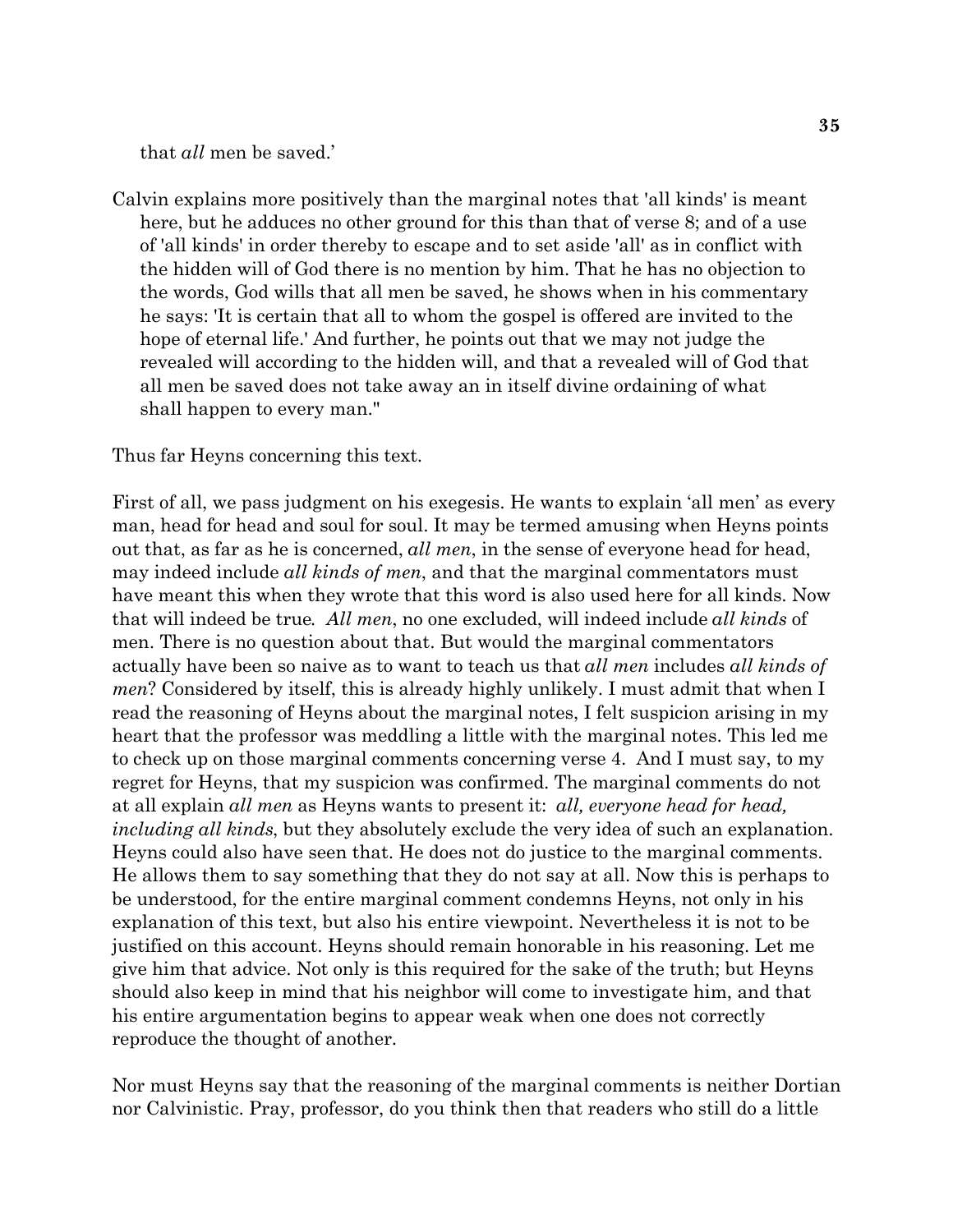thinking and who know a little will not rub their eyes in amazement when they read such a judgment by you, will not read again, and then go to their 'Statenbijbel' to read the title page?

#### BIBLE

#### that is

THE ENTIRE HOLY SCRIPTURE containing all the canonical books of the OLD AND NEW TESTAMENTS, by order of the high and mighty lords of the STATES GENERAL OF THE UNITED NETHERLANDS and ACCORDING TO THE DECISION OF THE NATIONAL SYNOD HELD AT DORDRECHT in the years 1618 and 1619

(Translator's note: The reader will probably have gathered that the 'Statenbijbel' is approximately the equivalent of our King James Version, that the Synod of Dordrecht was responsible for this Authorized Version, and that in this Bible there were marginal notes explaining the text. And Hoeksema makes the point that this Bible and its marginal notes were surely Dordrechtian, or Dortian -- having been authorized by the Synod of Dordrecht and prepared by some of the very men who participated in the Synod of Dordrecht.)

But it is understandable. Either Heyns is Dortian, or the marginal comment on I Timothy 2:4 is Dortian. They are not both Dortian. That is indeed a simple matter. But you could just as well say: the Synod of Dordrecht is Dortian, or Heyns is; they are not both Dortian. Well now, says Heyns, I am Dortian, not the marginal comments. Is the reader inquisitive to see for himself the marginal comment in question? Here it follows in its entirety:

This word *all* is taken also here (not *used*, as Heyns quotes. The meaning is: we explain (take) here, as well as in other places) for *all kinds* as appears from the preceding second verse, for which this verse furnishes a reason; as also from the word wills, for if God wills that all men be saved, then they shall also all be saved, seeing that God does all that He wills, Psalm 115:3; Romans 9:19; Ephesians 1:11. And the same is also proved from that which the apostle here adds, that God wills that *they all come unto the knowledge of the truth*, seeing that Scripture testifies that this is a privilege of God's people. See Psalm 147:19, 20; Matthew 11:25; John 6:45; Ephesians 2:12, etc. That anyone would want to say that such is God's will if men also will it, that is to make salvation depend partly on God's will, partly on man's will, which is in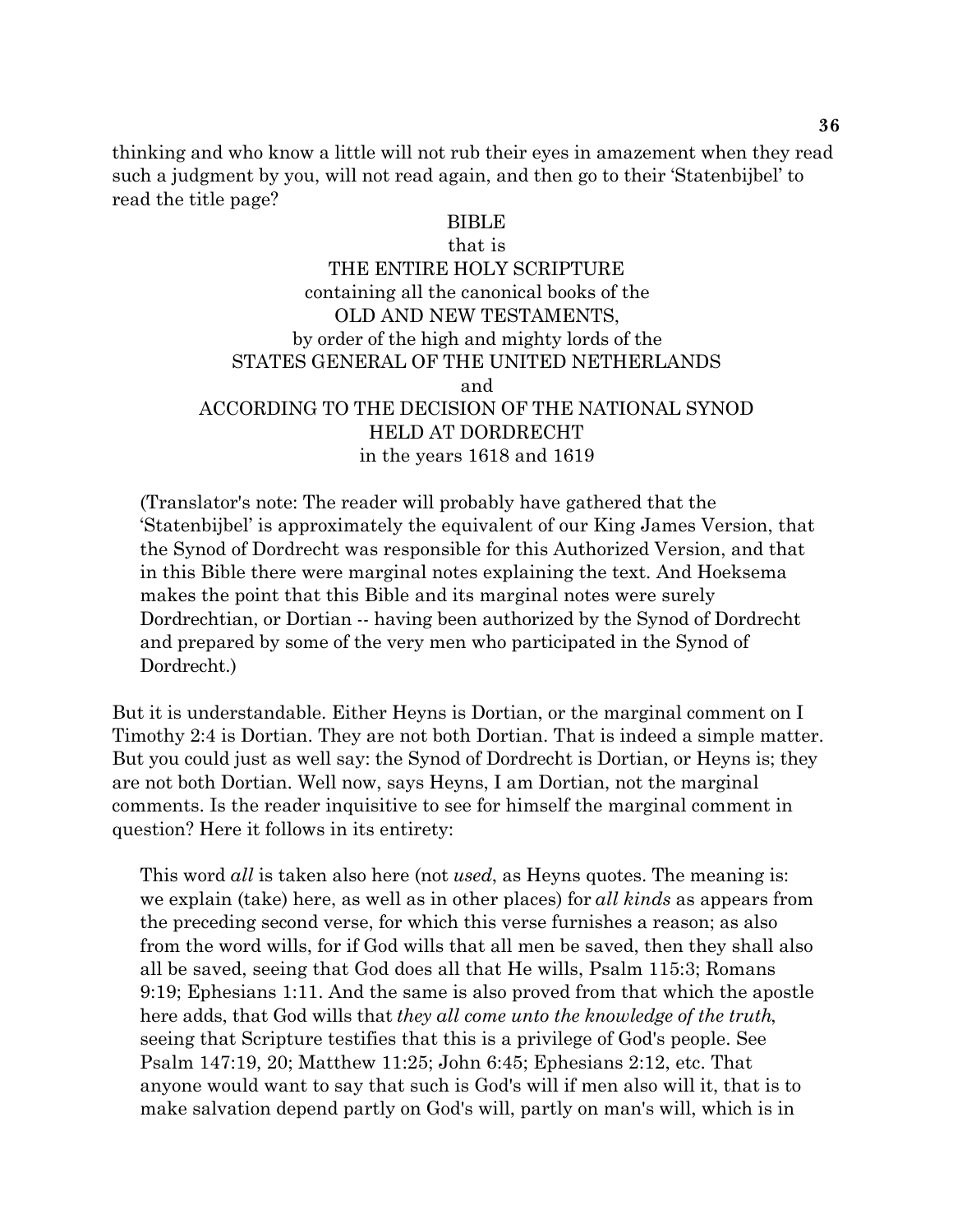conflict with what the apostle teaches, Romans 9:16,23; 10:20; and 11:35,36, and consistently elsewhere.

Truly, it is to be understood that Heyns was disappointed when he read this marginal comment. But the reader will certainly agree that there is no possibility of sucking from this marginal comment the explanation that the word really means: all men head for head, including all kinds. It just exactly excludes entirely every idea of *all men without exception*.

For the rest, whether the Dordt Statenbijbel is Dortian, or whether Heyns is, we gladly leave to the judgment of our readers.

But note further that Heyns condemns as rationalistic the manner of reasoning which he finds in the marginal comment on this verse and which consists simply in this, that it compares Scripture with Scripture. He is compelled to do this: for those marginal comments reason exactly as we do. He must do this: for this one marginal comment proves abundantly that our Reformed fathers wanted nothing of the twowills doctrine of Heyns. Heyns' entire series of articles here really is laid in ruins with one blow, as concerns the questions whether Heyns also stands in the historic line of Reformed thinking. He is exactly so far from it as the North Pole is separated from the South Pole.

On our part, we subscribe to the explanation of the marginal comments completely. Not as though this would decide the matter, for they also could err in their explanation. But this indeed proves that we, and not Heyns, are Dortian on this point.

Further, let us pay attention to the manner in which Heyns, in order to prove that all men must be taken in the sense of everyone head for head, exegetes. He has two arguments:

- 1. If the intention of the text would be all kinds of men, then the apostle would say something that did not have to be said, something that is superfluous.
- 2. Then the text would not be a ground for praying for kings and all that are in authority.

I call attention, first of all, to the rationalistic method of Heyns. He, the man who consistently accuses his opponents of rationalism, simply reasons freely, even has the courage to say that the apostle would say something entirely superfluous if he did not mean what Heyns thinks that he means. And what is there to these arguments? Nothing, literally nothing.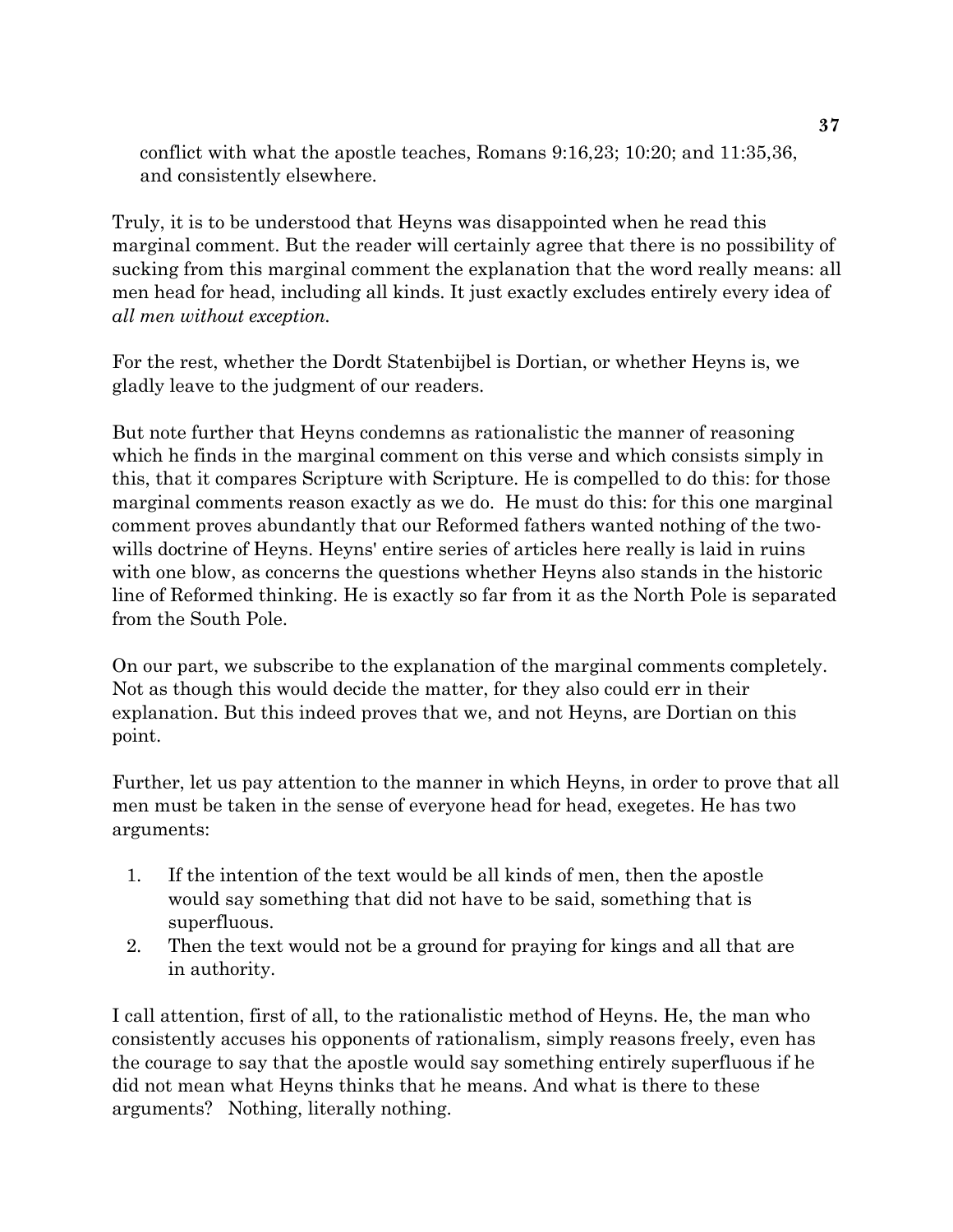Imagine for a moment that there was in the congregation an incorrect view prevalent concerning the matter about which the apostle writes in the context; suppose, further, that in connection with that incorrect view there was also a wrong practice prevailing, namely, the practice that they prayed only for themselves, for their own congregation, for their own members, not understanding that God wills to save "all men"; can Heyns then not at all conceive of it that Paul would write to the congregation: I will that ye pray not only for yourselves, but 'for "all men," understood, of course, in the organic sense, just as Scripture would usually have that understood? And, thus understood, and especially taking into consideration also that the congregation apparently excluded from their prayer the great of the earth, kings and all that are in authority, would it then be so entirely superfluous that the apostle intended "all men" exactly in that organic sense, and did not at all think that the congregation ought to pray for every man, neither that the congregation must understand that God wills to save all men, every one head for head, but employs "all men" also here in the sense of all kinds?

And as far as the second argument is concerned, namely, that if we take the word in this sense, there is then no basis left for the prayer to which the apostle exhorts in the first and second verses, the professor himself will certainly discern that this argument does not hold whatsoever. Really it is true exactly of the professor's conception of the text. According to him, the prayer of the congregation must rest upon the assurance that God wills to save every man. If this be true, then the congregation can and may also pray for the salvation of every man. The prayer may certainly extend as far as the promise upon which that prayer is based. But the congregation knows beforehand that this prayer shall not be heard and that God will not save all men, head for head. And why will God not do this? Because He does not will it. The prayer of the congregation rested on a false basis. Even Prof. Heyns would not dare to pray that God will save every man. And why not? Because Prof. Heyns knows very well that God does not will it. But understand the text now in its connection as speaking of all kinds of men, from all peoples and tribes and ranks and positions. And then the matter is completely clear. The apostle says: I will that ye pray for all kinds of men, for you must indeed understand that God wills to save all kinds of men. Then the latter becomes exactly a firm ground for the prayer to which he exhorts us, but then only.

Hence, there is nothing left of the argument of Heyns.

But even this is not sufficient. We must have exposition of the text. The arguments of Heyns are no exposition, but a rationalistic reasoning about the text. And the enervation of these arguments does not bring us a step closer to the correct explanation of the text itself.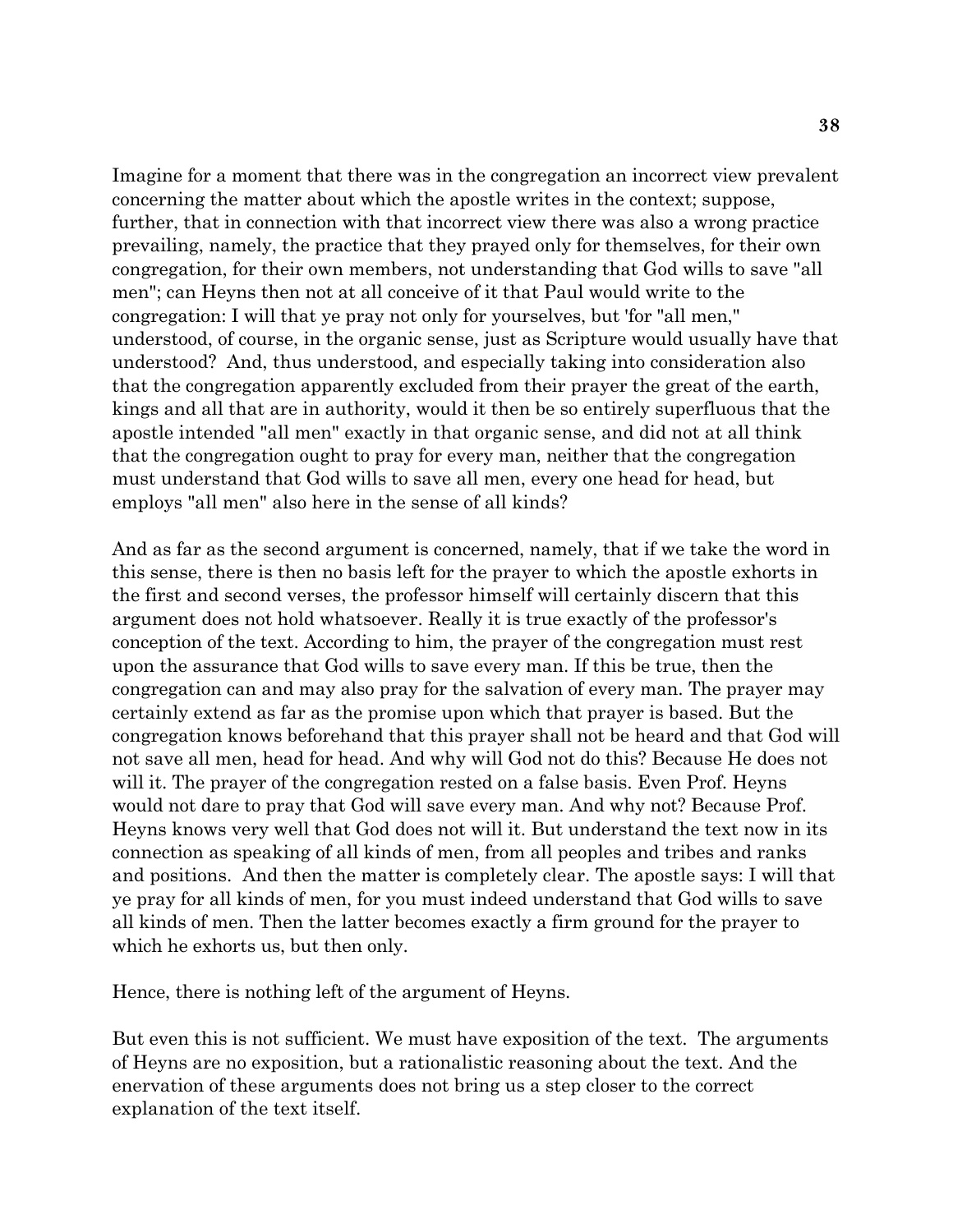It is plain to everyone that in the explanation the very heart of the matter is the real meaning of the little word all, or of the term all men. If we take that term entirely apart from the context, then it means nothing less than the sum of all the individual members of the human race. Such is the unlimited meaning of the word. This is the meaning which Heyns wants.

The question is, however: does Scripture use this term here and elsewhere in this unlimited significance? And then the answer is very definitely: no, unless the context clearly indicates that this and nothing else must be the meaning. All, or also all men in Holy Writ almost never means the sum of all human individuals! Let me cite a few examples.

II Corinthians 5:l4b,15: "Because we thus judge, that if one died for all, then were all dead: And that he died for all, that they which live should not henceforth live unto themselves, but unto him which died for them, and rose again." Here the all are not all men without distinction, but those who also have died in Christ, that is, therefore, the church.

Romans 8:31: "He that spared not his own Son, but delivered him up for us all ..." Here all is limited by us.

Romans 5:18: "Therefore as by the offence of one judgment came upon all men to condemnation; even so by the righteousness of one the free gift came upon all men unto justification of life." The text itself teaches here very plainly that this latter 'all men' has in view only those who are in Christ: for justification becomes theirs, even as, and as certainly as, guilt comes into condemnation upon the whole race. John 12:32: "And I, if I be lifted up from the earth, will draw all men unto me." This drawing of the Savior is certainly efficacious. All, therefore, is here limited to those whom the Savior will draw.

Romans 1:5: "By whom we have received grace and apostleship, for obedience to the faith among all nations, for his name." It is plain that all nations here must be understood in the organic sense. Paul could not mean that he had received the apostleship in order to bring all nations, head for head and soul for soul, who then lived or who would still live, to obedience of the faith.

Romans 1:7: "To all that be in Rome, beloved of God, called to be saints."· Also here all does not mean all inhabitants of Rome.

Ephesians 3:8,9: "Unto me, who am less than the least of all saints, is this grace given, that I should preach among the Gentiles the unsearchable riches of Christ;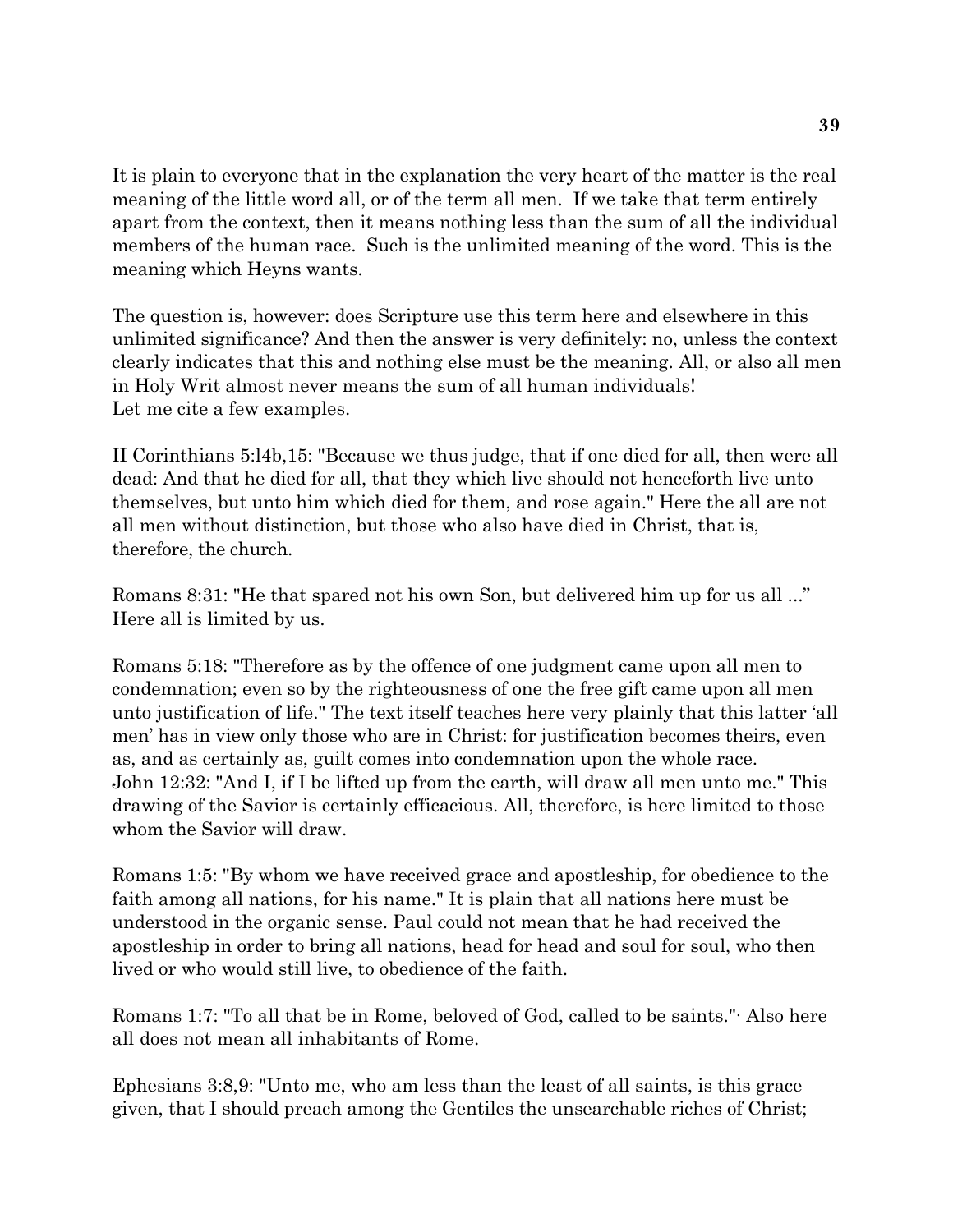And to make all men see what is the fellowship of the mystery.... "Also here the meaning of the apostle cannot be that he was called to enlighten every Gentile. II Timothy 1:15: "This thou knowest, that all they which are in Asia be turned away from me." Everyone understands how limited this all is.

Titus 2:11: "For the grace of God that bringeth salvation hath appeared to all men." If this would be understood in the sense of everyone head for head, then the work of the preaching of the gospel would have been finished at that time, and everyone would have heard it. But the context shows very plainly that the apostle means all kinds of men from all ranks and positions.

Enough about this. It is, therefore, established that the explanation which Heyns wants to give to all men in I Timothy 2:4 is almost never the meaning of the term in Scripture.

And in I Timothy 2:4 this explanation is impossible!

Heyns himself does not dare to say this! He limits the term all men also! For according to the explanation of Heyns the term must mean: every man in the world. The congregation must pray for every man. For God wills that everyone be saved. That is then the meaning of the text too. Now that cannot be, for the simple reason that the gospel was not proclaimed and could not be proclaimed to every man in the world. By far the greatest portion of men living at that time died without ever having heard of Paul or of the gospel. Heyns himself, therefore will have to limit his explanation by the addition: who hear the gospel. But where would Heyns find any ground in the text for such a limitation? Nowhere. He draws that out of his own reason.

Still more. Heyns does not dare to maintain his explanation, even as he wants to limit the term all, as soon as he arrives at vs. 6: "Who gave himself a ransom for all, to be testified in due time." If Heyns would nevertheless want this, then he openly teaches general atonement. Nevertheless, strict exegesis demands that if Heyns wants to cling to his explanation of vs. 4, he must attach the same meaning to all in vs. 6.

Heyns himself will now undoubtedly see that his explanation is untenable. I am convinced that he himself will also acknowledge this. He will never again advocate his own explanation of this text.

Hence, there is but one possibility left, namely, that we give all men its content from the context. And that context is in vss. 1 and 2 of the same chapter. Paul desires that supplications and prayers shall be made for all men, that is, for all kinds of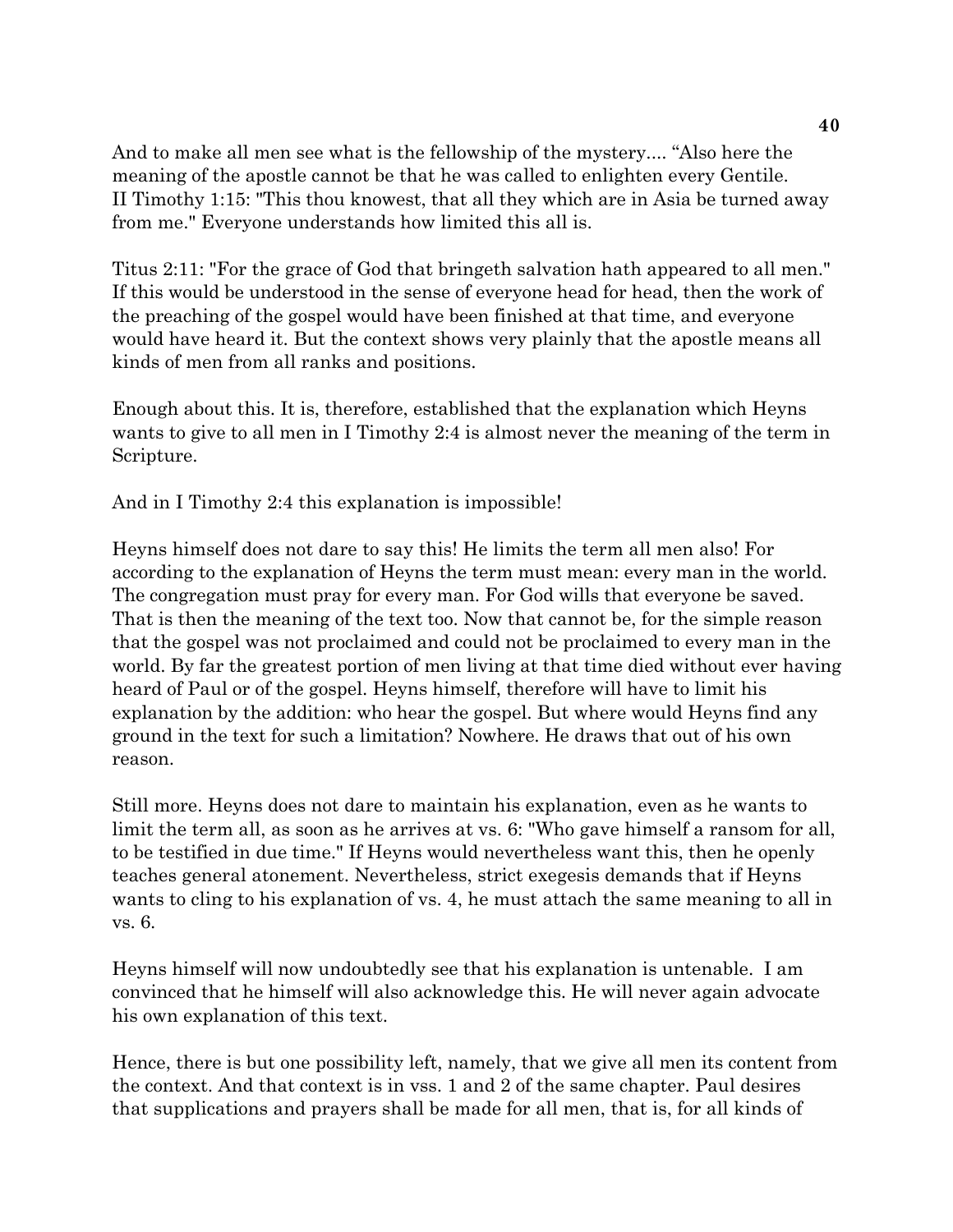men, namely, also for kings, and for all that are in authority. Notice that the text does not say: for the king, but: for kings, in the plural, for that class of men who are kings or who are in authority; the text, therefore, is exactly not concerned with land and people and one's own flag or king. And then he gives the ground for this exhortation in vs. 4: for God wills that all, all kinds of men, men from every rank and position, hence also kings and those in authority, shall be saved. Thus everything in the text is clear, and Scripture is explained in its context.

In his explanation of *all men* Heyns has all of Scripture against him; he has the context against him, he has the text against him, he has the marginal comments against him, Calvin against him, Kuyper against him, and everyone who wants to think in a Reformed way against him.

And what is left now of the scornful and contemptuous remark with which Heyns characterizes his opponents: "it is evident that if one believes that the fact of predestination cannot allow for a will of God that all men be saved, he will take the position that here we must read not 'all men' but 'all kinds of men'''?

And this comes from Heyns, who makes not so much as an attempt to reason from Scripture, who thinks he can explain a text with a couple of poor arguments, and who, if that suits him, flippantly casts aside the pure, Scriptural reasoning of the marginal comments as being neither Dortian nor Calvinistic!

If, therefore, the two-wills doctrine of Heyns must rest on I Timothy 2:4, then his case is hopeless.

And what about II Peter 3:9?

Prof. Heyns has the following to say about this text:

"II Peter 3:9: 'The Lord is not slack concerning his promise, as some men count slackness; but is longsuffering to us-ward, not willing that any should perish, but that all should come to repentance.'

"In this text words are used which are not capable of any twofold translation or explanation: 'not willing that any should perish, but that all should come to repentance.' Calvin says the following in explanation of this text: 'So wonderful is His love towards mankind, that He would have them all to be saved, and is of His own self prepared to bestow salvation on the lost. But the order is to be noticed, that God is ready to receive all to repentance, so that none may perish; for in these words the way and manner of obtaining salvation is pointed out. Everyone of us, therefore, who is desirous of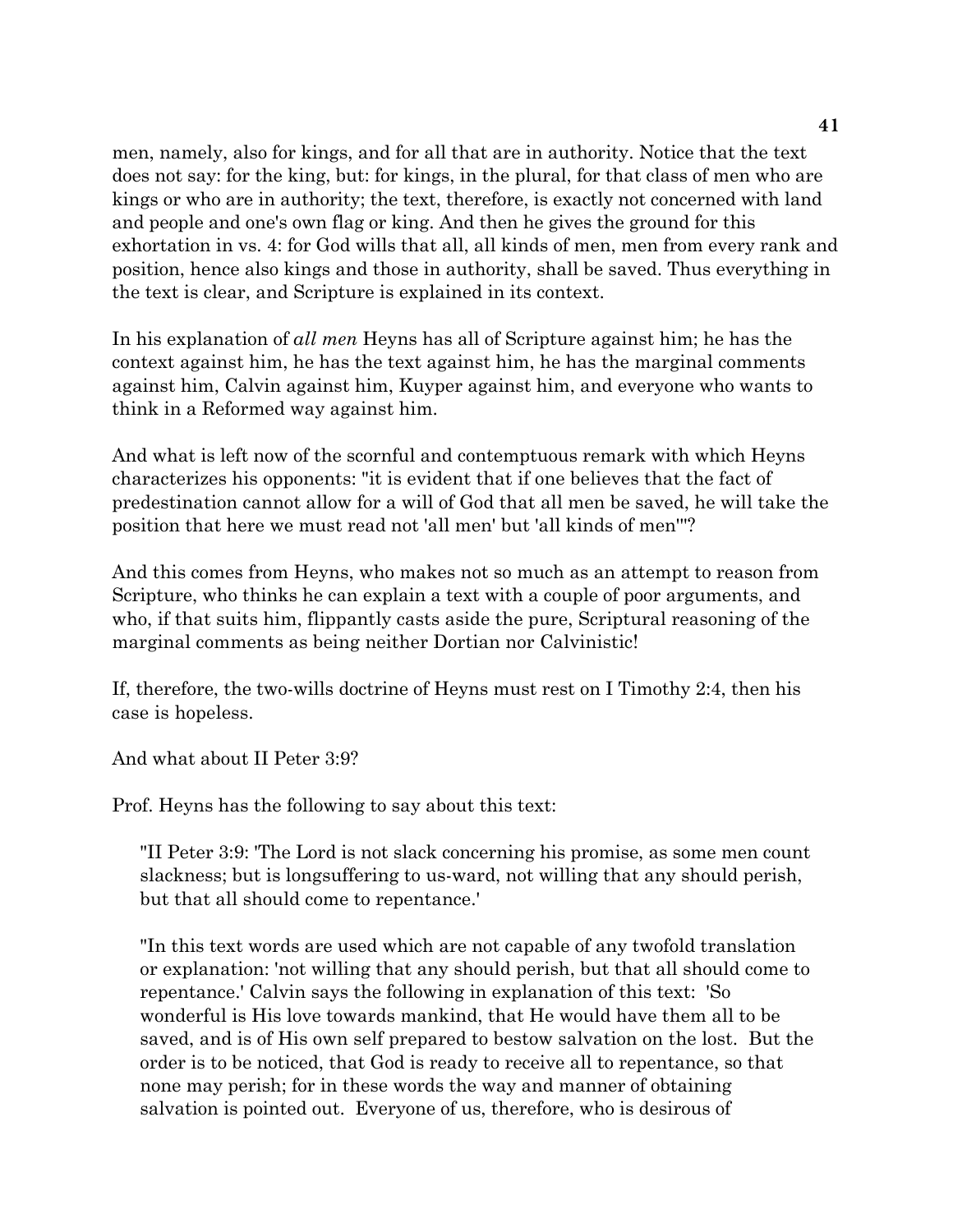salvation, must learn to enter in by this way. But it may be asked, If God wishes none to perish, why is it that so many do perish? To this my answer is, that no mention is here made of the hidden purpose of God, according to which the reprobate are doomed to their own ruin, but only of His will as made known to us in the gospel. For God there stretches forth His hand without a difference to all, but lays hold only of those, to lead them to Himself, whom He has chosen before the foundation of the world."

The reader will immediately note that also here Heyns makes no attempt whatsoever to explain the text. He simply comes with a single strong assertion that the words in the text are capable of no two-fold explanation without pointing to a single ground for such an assertion; and then he follows with an explanation from Calvin. That is indeed rather scant.

As far as the explanation of Calvin is concerned, it is true that in this instance Heyns finds support in him. I am not in agreement with this explanation of Calvin. However, let me add to this immediately:

- 1. That Prof. Heyns must not look for any support from Calvin for his two-wills doctrine. Calvin casts this far from him. Only note what he writes in Calvin's Calvinism: "For as to that distinction commonly held in the schools concerning the twofold will of God, such distinction is by no means admitted by us." (p. 118)
- 2. That at a later date Calvin himself did not maintain the explanation of 2 Peter 3:9 which is quoted by Heyns. In Calvin's Calvinism, p. 276, we read the following explanation by him:

"There is, perhaps, a stronger colour in some of the words of Peter, which might have better suited your purposes, where he says that God is 'not willing that any should perish, but that all should come to repentance' (II Peter 3:9). And if there be anything in the first member of the passage that seems difficult of comprehension at first sight, it is made perfectly plain by the explanation which follows. For, in as far as God willeth that all should come unto repentance,' in so far He willeth that no one should perish; but, in order that they may thus be received of God, they must 'come'. But the Scripture everywhere affirms, that in order that they may 'come,', they must be prevented of God," etc.

The marginal comments Heyns simply does not quote with respect to this text. And this need not surprise us. For they read as follows: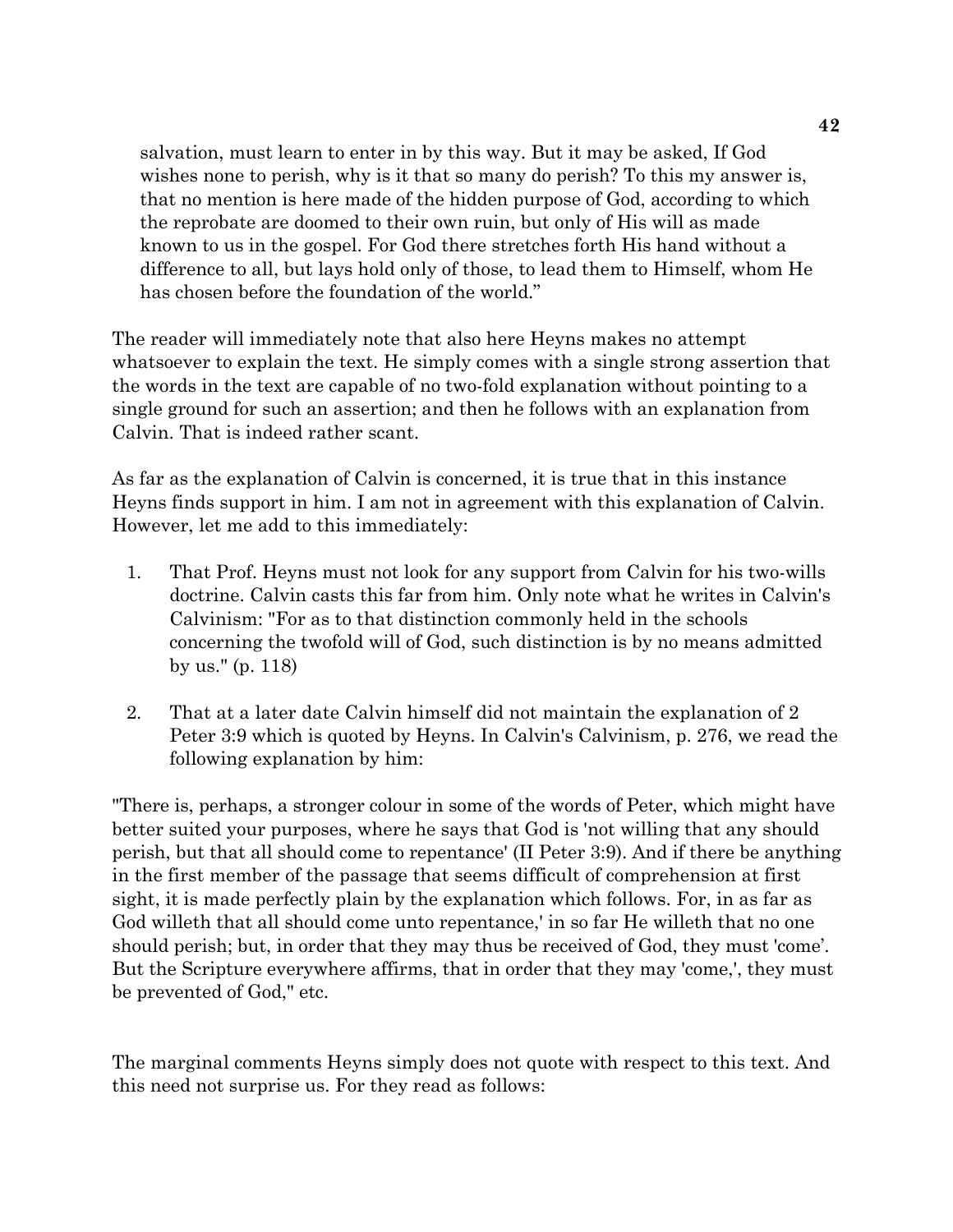" namely, of us, who are powerfully called and still shall be. For since God can do and also does all that He wills, therefore this cannot be understood of all and every man, seeing that Scripture and experience both testify that all men are not saved, but many go lost.This is given in explanation of "any should perish".

And concerning "all" the following is said: "Namely the elect, of whom he here speaks."

The marginal commentary, therefore, nevertheless gives an explanation of which the words of the text are not capable, according to Heyns.

However, we also wish to furnish an explanation of this text.

We maintain, in spite of the strong assertion of Heyns that his explanation -- or rather, opinion of the text -- is the only possible one, that it is not only highly unlikely, but also altogether impossible. The text cannot mean that God does not will that any human being go lost, but that all men should be saved and come to repentance.

Here again the issue is the meaning of the little word *all*.

That the explanation of Heyns is highly unlikely follows from what we pointed out earlier, namely, that the little word 'all' or the term 'all men' in Holy Scripture almost never means all human beings. That already makes it unlikely that this word would indeed have this meaning here. This unlikelihood is made even greater by the text itself. For we read: "God is longsuffering to us-ward, not willing that any should perish, but that all should come to repentance." And since us here refers to the church, it is, to put it mildly, highly likely that all points back to us, so that we must read: not willing that any of us, of the church, should perish, but that all, that is to say, the church, should come to repentance. But this likelihood becomes absolute certainty when we consider that the explanation which Heyns considers to be the only possible one is just exactly completely impossible.

Impossible already, because God does not even have the gospel preached to all the children of men. He did not bring the gospel to all the children of men before Peter wrote this (and these also certainly belong to all human beings); nor did he bring the gospel to all human beings who lived at the time of Peter; nor does he bring the gospel to all the children of-men who lived after Peter, who live now, or who shall still live in the future. It lies on the very surface, therefore, that the meaning of the text cannot be all men, head for head and soul for soul. Hence, also here Heyns will have to limit his own explanation. However, he will have to do that arbitrarily. He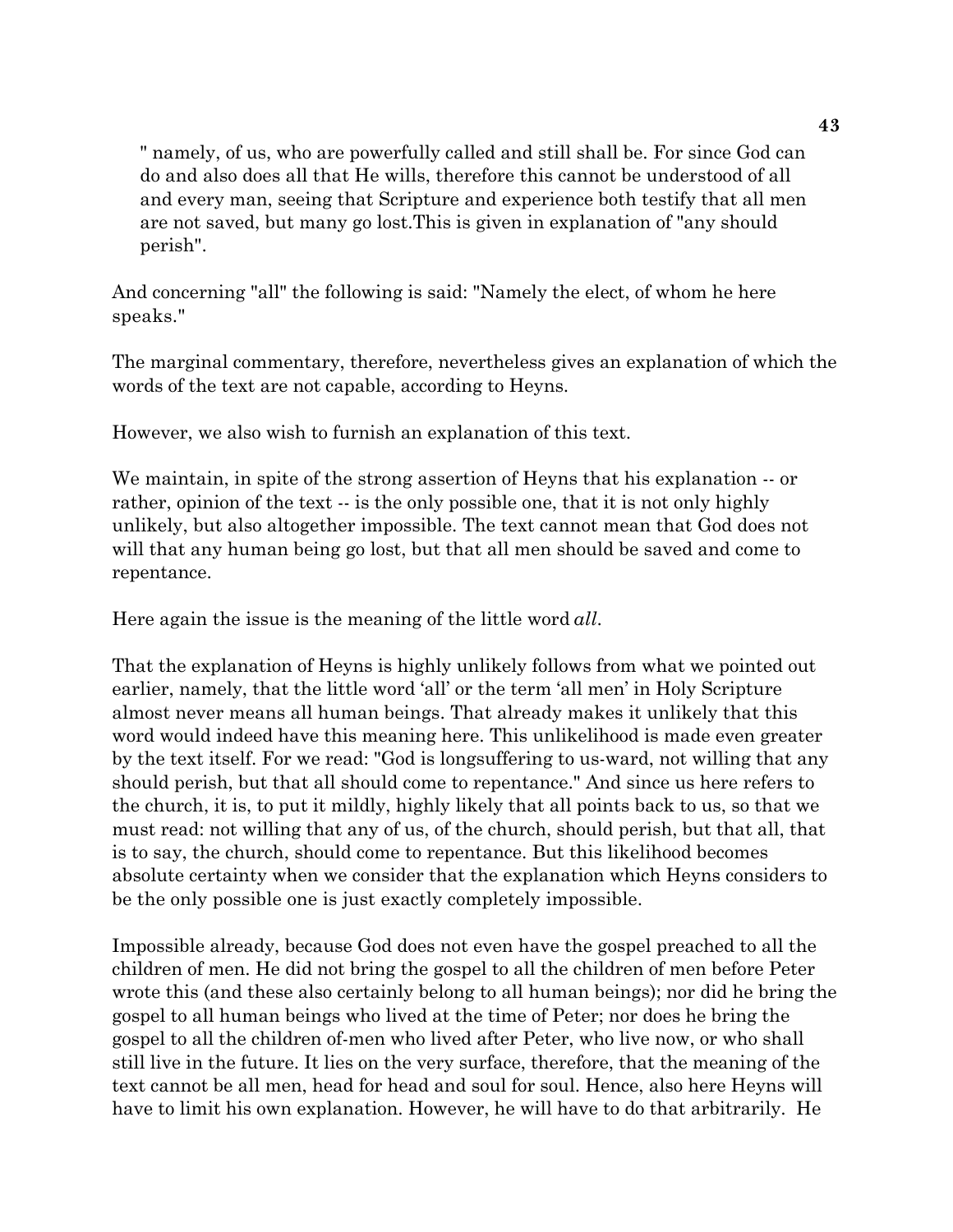will add some such thing as: who live under the gospel. But Heyns has no right to do this. Such a distinction he does not get from Scripture but from his own preconceived view, and it is therefore purely rationalistic.

But Heyns' view is also impossible because the text forbids the explanation of Heyns.

Notice that in the last part of the text a motive is adduced for God's longsuffering.

The church lived and walked in the hope of .glory. They were strangers and sojourners in the midst of the world, for they were begotten again unto a living hope through the resurrection of Jesus Christ from the dead. They walked in sanctification of life.

Walking as strangers, however, they had to endure much persecution and reproach from the world. In the fire of tribulation they were purified.

In the midst of that suffering for Christ's sake, however, they looked forward to the final redemption, which they thought would come quickly, more quickly than it actually came, when Christ would come again in glory on the clouds of heaven. But that final redemption tarried. The Lord left them in suffering in the midst of the world.

Besides all this, the mockers began to mock them. They also had to hear, "Where is the God Whom you expect? All things continue as they were from the beginning; where is the hope of His coming?" In that situation, now, some began to consider it slackness that the Savior still did not come to deliver them. How could God tolerate it any longer?

And now the apostle teaches in the words of the text which we are considering that they may not thus explain the tarrying of the Lord. The Lord is not slack concerning His promise, as some men count slackness. Not slackness, but longsuffering is the motive. He is longsuffering over His people, over us.

And what now is longsuffering? It is the attitude of the love of God upon His people according to which He with a divine desire longs to deliver them out of their suffering in the world and to make them partakers of everlasting glory, but does not realize that deliverance and glory until His Church shall be complete and the time for their glorification shall be ripe. Even as a husbandman is longsuffering over the harvest, waiting for the early and the latter rains, although he eagerly desires to bring in the fruits, so God is longsuffering over His people, still exposing them to the suffering of this present time, until the church shall be complete. As a doctor would perform an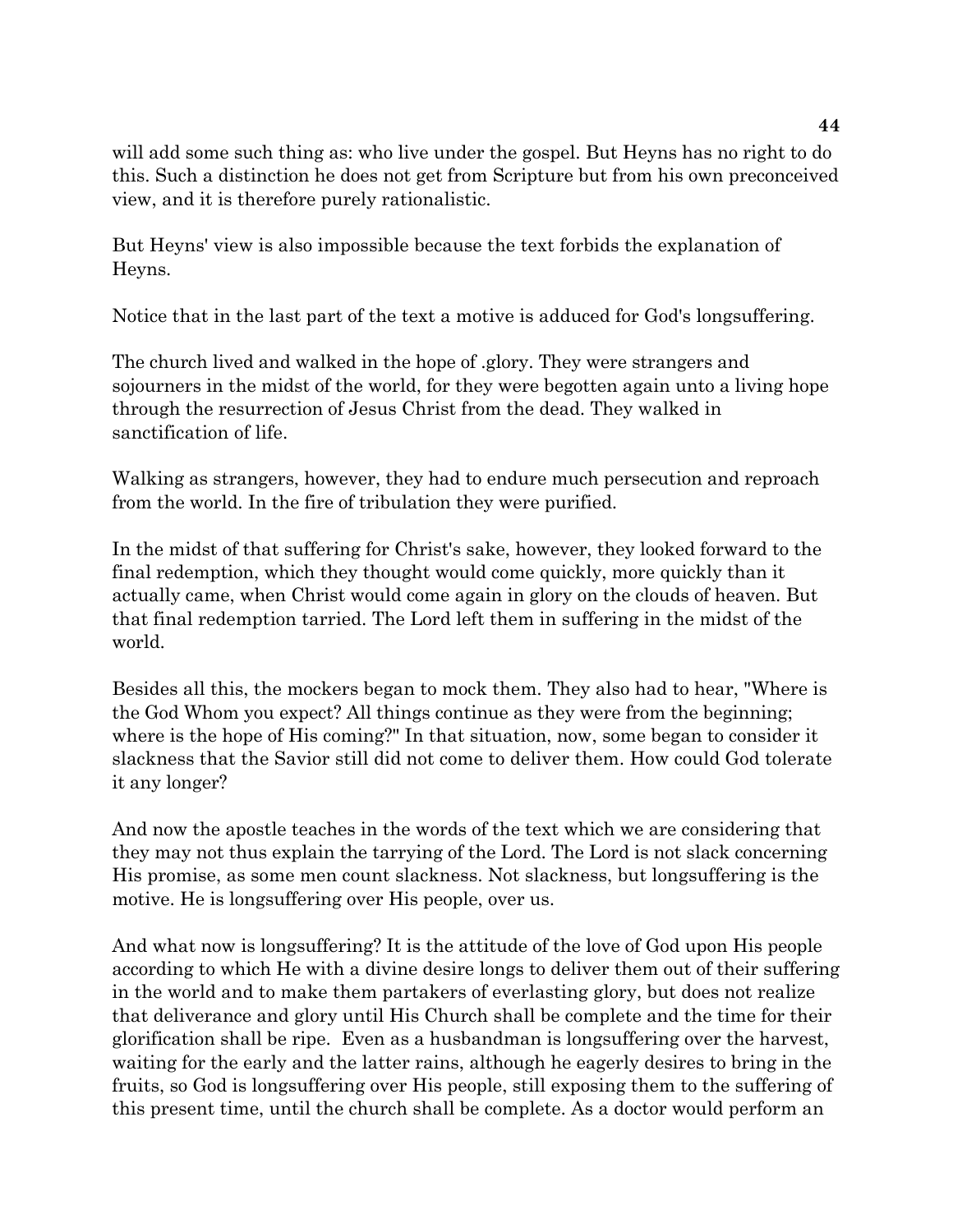operation without anaesthetic upon his child, and would proceed with the operation in spite of the anguished cries of the child and his pleas not to hurt him anymore, in order that the child may be healed, so God is longsuffering over His people, and although they cry to Him day and night, and although He will speedily do them justice, nevertheless He leads them in their suffering to the very end.

And what is the end? When can that final glorification, the complete deliverance of the Church take place? When all have come to repentance. For God does not will that any should perish. The Church is, according to His counsel, one beautiful whole, in which each of the elect occupies his own place and must serve for the manifestation of the beauty of the whole, of the fullness of Christ, of the glory of God. If only one of them would be missing, the whole would be marred. Therefore God does not will that any should perish, but that they all come to repentance. Therefore He is longsuffering over His church, over us.

But therefore Christ shall also not come until all shall have come to repentance, until the last of the elect shall have entered in. For this is plainly the meaning of the text, that Christ shall not come sooner. It is plainly the intent, that God's longsuffering waits until all shall have come to repentance.

Now explain this all in the sense of all men, head for head and soul for soul. And what is the result? This, that Christ shall never come, for the simple reason that all never come to repentance. Hence, the explanation which Heyns considers to be the only possible explanation is just exactly the only impossible one.

But read the text as it clearly ought to be read, and everything is plain. For then you read: the Lord is not slack concerning His promise, as some men count slackness, but is longsuffering to us, His people, not willing that any of us, of ·His people, should perish, but that they all should come to repentance; and then the promise shall enter upon its fulfillment.

I trust that Heyns will concede that we have taken from his hands the stick with which he so sharply intended to strike us, namely, the accusation that we jump about with Scripture in a rationalistic way, and that he has had a few well deserved taps with his own stick. And at the same time I hope that he will discern that there is absolutely no ground in Holy Scripture for his two-wills doctrine.

Our God is an only Lord!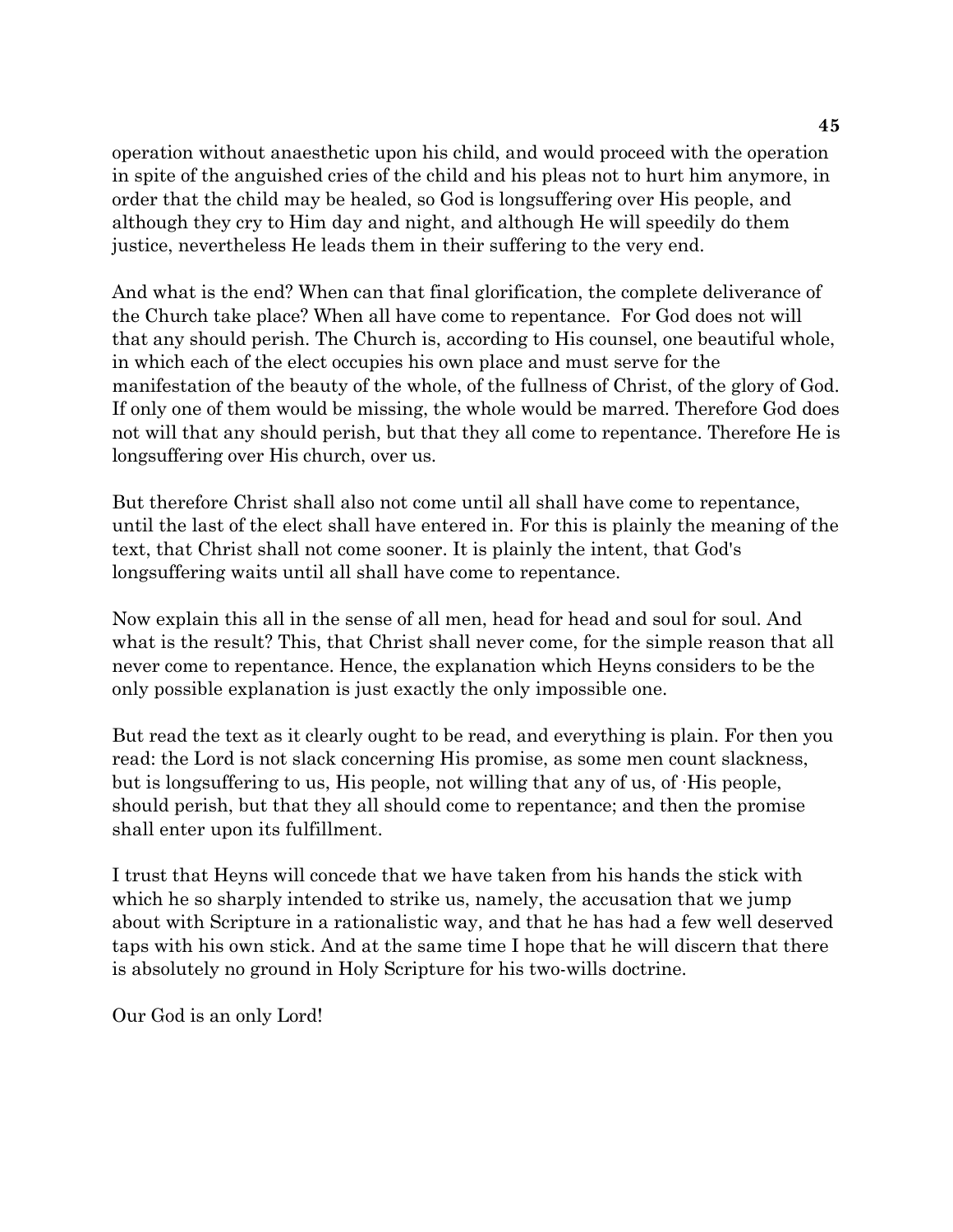#### **Chapter 4**

#### **God does not want to**

The reader should keep in mind that at present the discussion is not yet about the question of a general, well-meant offer of grace and salvation on God's part in the preaching of the Gospel, but about the more fundamental question whether there is in God also a will to save all men. Heyns himself has reduced the dispute to this question. He has discerned correctly that a well-meant offer of grace and salvation to all men, as it has recently been emphasized in the Christian Reformed Churches, presupposes a will in God to save all men. And at present we are treating the question of the two-wills-doctrine as Heyns has always proposed and proclaimed it. In this connection we have pointed out, first of all, that Scripture everywhere teaches that God is one, not two; that He is also God absolutely alone, and that there is none beside Him; that He is the independent and unchangeable God, and that He is neither limited nor influenced by anything outside His own being. In the second place, we have clearly demonstrated that the two passages to which Heyns appeals in his defense of the two-wills-doctrine have no validity whatsoever, and that all in Holy Scripture never means all individuals of the human race, unless the context expressly demands that we understand the term in that sense. There is, therefore, no proof on Heyns' part for his assertion that there is in God a will to save all men.

But we shall now furnish abundant proof that Scripture very expressly teaches that there is in God not such a will to save all men, that He indeed very expressly wills that some men shall go lost, and that He Himself also executes this will. We may understand it or not understand it, we may desire it or not desire it; but the fact is that Scripture also very expressly teaches that God leads some men to destruction, and that, too, in harmony with His sovereign good pleasure. God is God. He alone is God, and He is God in relation to all things. He is and remains God with relation to the salvation of the elect; but He is and remains God alone also with relation to the damnation of the reprobate. He leads the elect to heaven. He also casts the reprobate into hell. And no one ever resists His will in this. And He does all this for His own name's sake, and that, too, in complete harmony with His being God. He maintains Himself and wills Himself.

And then we wish to point out, first of all, that the history of salvation should make it sufficiently clear, also for Heyns, that there is in God no will to save *all men*. All men simply includes all human individuals who have ever lived on earth, who live now, and who shall live to the last day. Heyns, too, cannot escape this. If Heyns says that Scripture teaches that God wills that *all men* shall be saved, then he has no right arbitrarily to limit this. Indeed, Heyns does not do this either. He teaches simply that God wills that all men, without distinction, shall be saved. And this simply includes all human individuals from all ages and all lands. But turn with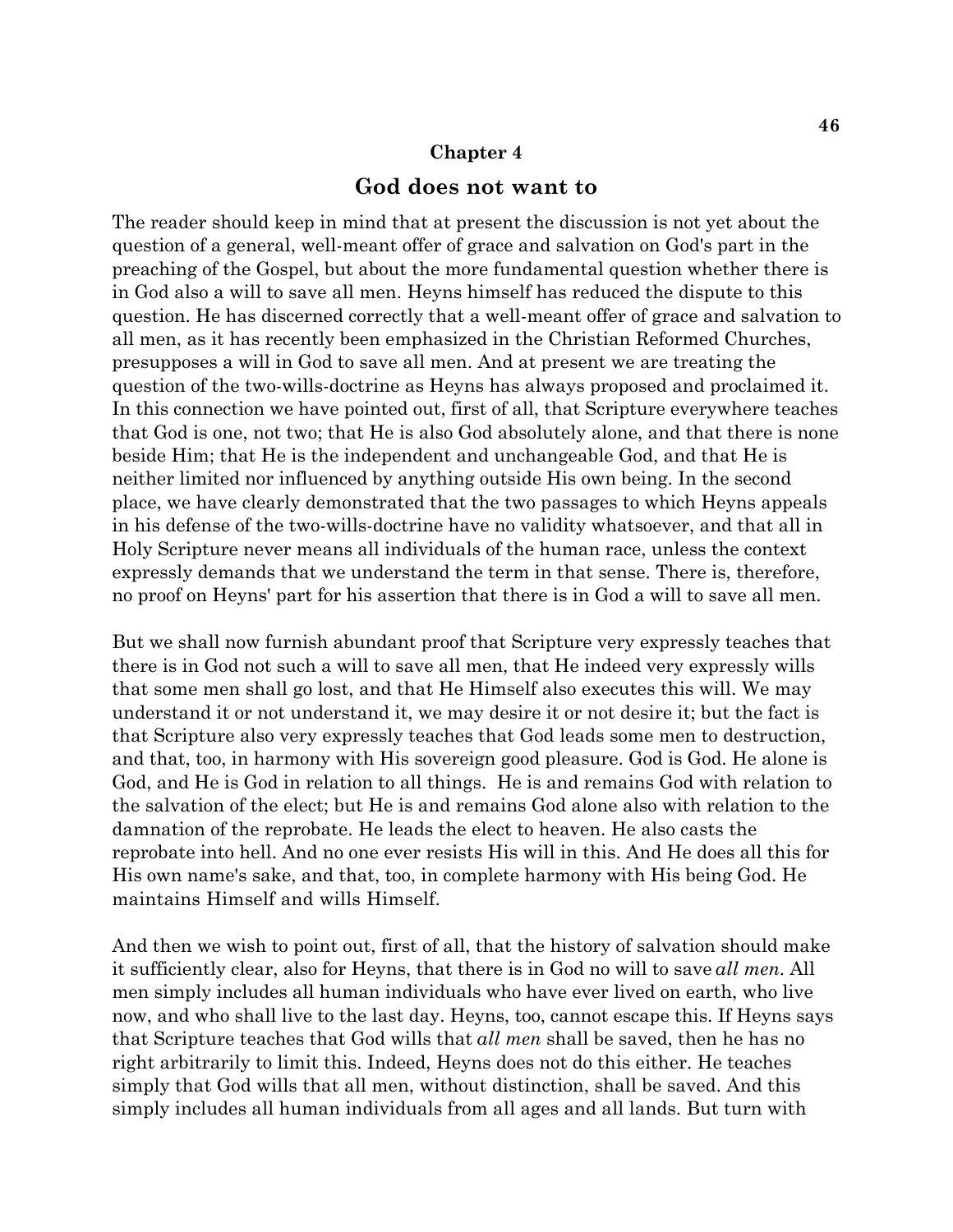this view to the history of salvation and try to apply it. And then you soon discover that you nowhere find a trace of that will of God to save all men. On the contrary, everywhere the history most explicitly contradicts such a presentation. Immediately at the beginning the key to the explanation of history is offered us in Genesis 3: 15, "And I will put enmity between thee and the woman, and between thy seed and her seed; it shall bruise thy head, and thou shalt bruise his heel." On our part it may be granted that this prophetic word centrally refers to the promised Seed in Christ; but Heyns shall have to concede on his part also that the entire course of history is here pictured in broad lines, history as it shall be characterized by a fearful, life-anddeath battle between the seed of the woman and the seed of the serpent, the children of the light and the children of darkness. Besides, this struggle is here pictured as the realization of God's will and counsel. And He also executes that counsel. He Himself shall make enmity. With this announcement of the course of history to the end of the ages the presentation of Heyns, that God wills that all men shall be saved, certainly does not fit. On the contrary, here already it is absolutely shut out. There shall be a seed of the serpent and a seed of the woman. And God shall put enmity between them.

And the course of history is actually realized in harmony with this word. Thus it is already before the flood, as is plain from the fearful struggle between the descendants of Seth and those of Cain. If God wills that all men be saved, and if He does everything that He pleases, what a sad and inexplicable end of the first world we then behold when presently the whole world of men perishes in the flood, and few, that is, eight souls, are saved by the water! And after the flood the history is no different. From Noah's generation Shem is immediately chosen; out of Shem's generation Abraham is presently separated, in order, with Isaac and Jacob, to become a stranger in the earth; and out of Abraham arises before long Israel, as the bearer of the promise and of the holy seed. If God wills that all men shall be saved, how do you explain then, Professor Heyns, that in the old dispensation He had dealings only with Israel for a period of hundreds of years? Did He will then, too, that the heathen should be saved? Does not Holy Scripture teach us, not only by the history itself but also in so many words, that He let the heathen walk in their own ways until the new dispensation? In other words, does not God's Word teach us that then, at least, God did not will that all men should be saved? The testimony of history is plain and incontrovertible. There was in the old dispensation no will in God to save all men. If Heyns nevertheless wants to maintain his assertion with a view to the peoples outside of Israel before the coming of Christ, then he shall certainly have to teach that presently they shall still receive a chance to be saved.

But is it any different in the new dispensation? Does the history of salvation teach us that in the days of the New Testament God wills that every living soul shall be saved? How strange, then, is the method which God follows in the proclamation of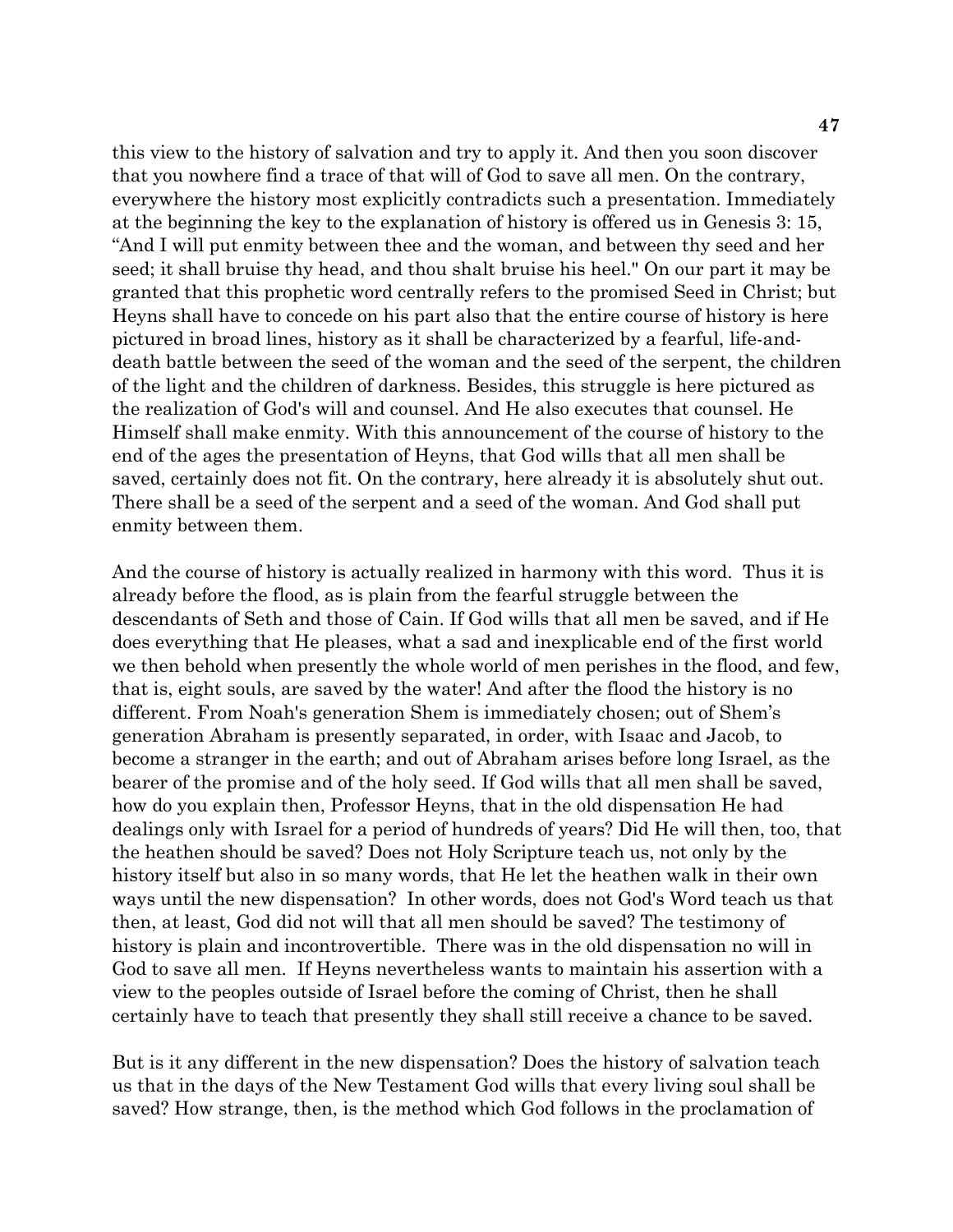the Gospel! The Savior still sends His disciples only to the lost sheep of the house of Israel, and even forbids them to go to the heathen or to the Samaritans. Later He chooses twelve apostles, who then must bring the Gospel to all peoples. A small number of missionaries, few means for the speedy spread of the Gospel, who sometimes also had to pine away in prison for a long time for Christ's sake, who could not possibly bring the Gospel, not even with the greatest conceivable exertion, nor even with all possible help from the converts who believed their word, to even a twentieth of the people living at that time – what a strange history all this is in the light of the view of Heyns, that God wills that all men shall be saved! And later it is no different. Heyns will certainly believe with me, will he not, that in the actual fruit of mission labor we may see a revelation of the will of God? Will he not confess with me, and with the Canons of Dordt, that also the proclamation of the Gospel follows the course of God's good pleasure? Christ is after all the Missionary, is He not? Does He not call His servants? He prepares for them a place, equips them, and sends them wherever He wills, does He not? I know that Heyns will surely believe this with me. But what then is the result? This, that even after nineteen centuries Christ has allowed the Gospel to be preached to only a very small portion of all men! It may safely be said that also in the new dispensation far and away the greater portion of all men have died without ever hearing the Gospel! How do you explain all this, Professor Heyns? I once heard a lecturer on missions, who also laid claim to the name Reformed, who pictured to us in glaring colors how many heathen sank away in hell every minute, and who then drew the conclusion that this was our responsibility because we did not make sufficient haste with the King's business! That responsibility I will not accept. Neither will Heyns, I expect. And I even suspect that it did not weigh heavily upon the conscience of the lecturer. No, we shall continue to maintain that the Gospel is proclaimed in every place to which God in His good pleasure sends it. But is it then not passing strange to you, Heyns, that alongside all this you nevertheless also want to maintain that God wills that all men shall be saved?

But Heyns will undoubtedly say that he does not mean it thus, that he never intended to teach that there is in God a will to save all men who ever lived, who live now, or who shall live in the future. But what then? Heyns himself does not tell us what he really means. But we suspect that he would answer that God wills that all men who hear the Gospel shall be saved. For Heyns must have a basis for his assertion that the Gospel is a general, well-meant offer of grace and salvation to all who hear it. And for this the proposition can serve: God wills that all who hear the Gospel shall be saved. Now such a view – that speaks for itself - is totally arbitrary and without any ground in Holy Scripture. For the proposition that God wills that *all men* shall be saved Heyns could at least still find a few texts which, quoted superficially, could serve as proof, although in reality they mean something entirely different, as we have seen. But for the proposition: God wills that those who hear the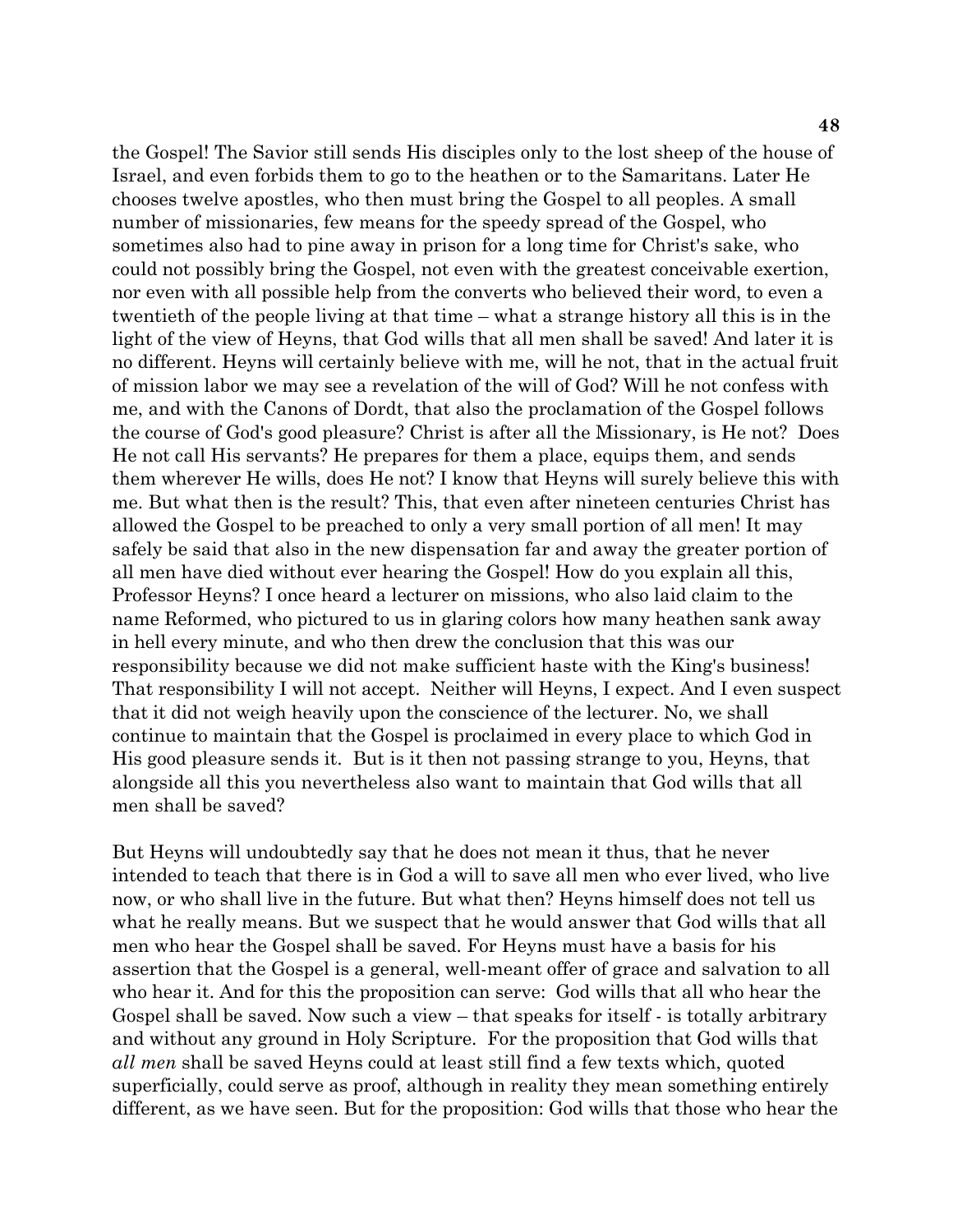Gospel shall be saved all of them, no one else - there is in Holy Scripture absolutely no basis. Such a view Heyns gets entirely out of his own reason. Besides, with this limitation Heyns also sacrifices his own position. For then God after all does not will that all men shall be saved. Then we really obtain three circles. In the first place there is the circle of those who never hear the Gospel and of whom God does not will that they be saved, and who also are not saved. In the second place, there is the circle of men who indeed hear the Gospel, whom God indeed wants to save, but who are not saved. In the third place, there is the circle of those whom God wills to be saved, who hear the Gospel, and who also are actually saved. Of the first group Heyns would then say that God does not will that they be saved. Of the second group, that God wills that they be saved and also does not will it. Of the third group, that He wills that they be saved. That indeed becomes a strange conception. But we wish nevertheless to place ourselves before the question, with the Scriptures in hand, whether there is any truth to it, that God wills that all who hear the Gospel shall be saved.

And then we would ask Heyns in all seriousness: How do you conceive of that will of God, professor? Has God ever in any way revealed that will to save all who come under the Gospel? If God wills that all men (taken now in the sense of all who live under the Gospel) shall be saved, has God also done anything to carry out that will? Or does the Lord do something now to realize that will whereby He wills the salvation of all? Also Professor Heyns will surely hold fast to the particular character of the atonement of Christ. What does this mean? That Christ according to the intention of God and according to His own intention has not died for all men, but absolutely only for the elect alone. God therefore has not willed that Christ should make satisfaction for sin to His justice for all men. He has given Christ for His own, for the elect. That means that they through divine grace are in Christ, also were in Christ, according to the purpose of God the Father, when Christ made satisfaction on the cross. They died and were buried with Christ, they are raised with Christ, they are justified in Christ and set with Christ in heaven. Heyns also believes that. He would not want to deny that. But for those others, of whom Heyns says that God also wills to save them, Christ according to the intention of God and according to His own intention did not die. God did not will, therefore, to reconcile them unto Himself. They have not died with Christ, are not raised up with Him, and are not set in heavenly places with Him, are not justified in Him. Well then, professor, if you now do not want to deny all this, if you do not now want to say, "Yes, I believe that; but I also do not believe it," then I ask you in all seriousness: how then has God in Christ revealed that will to save all? And, what is more, how *can* God will to save also those for whom Christ has not died? Are they conceived of and willed as justified by God in another way than in Christ? If not, how then? Can God will them as saved outside of Christ? Impossible, you say. Good, but how then can God will this? That He did not will it when Christ died for His own is plain, also for Heyns: for He did not die for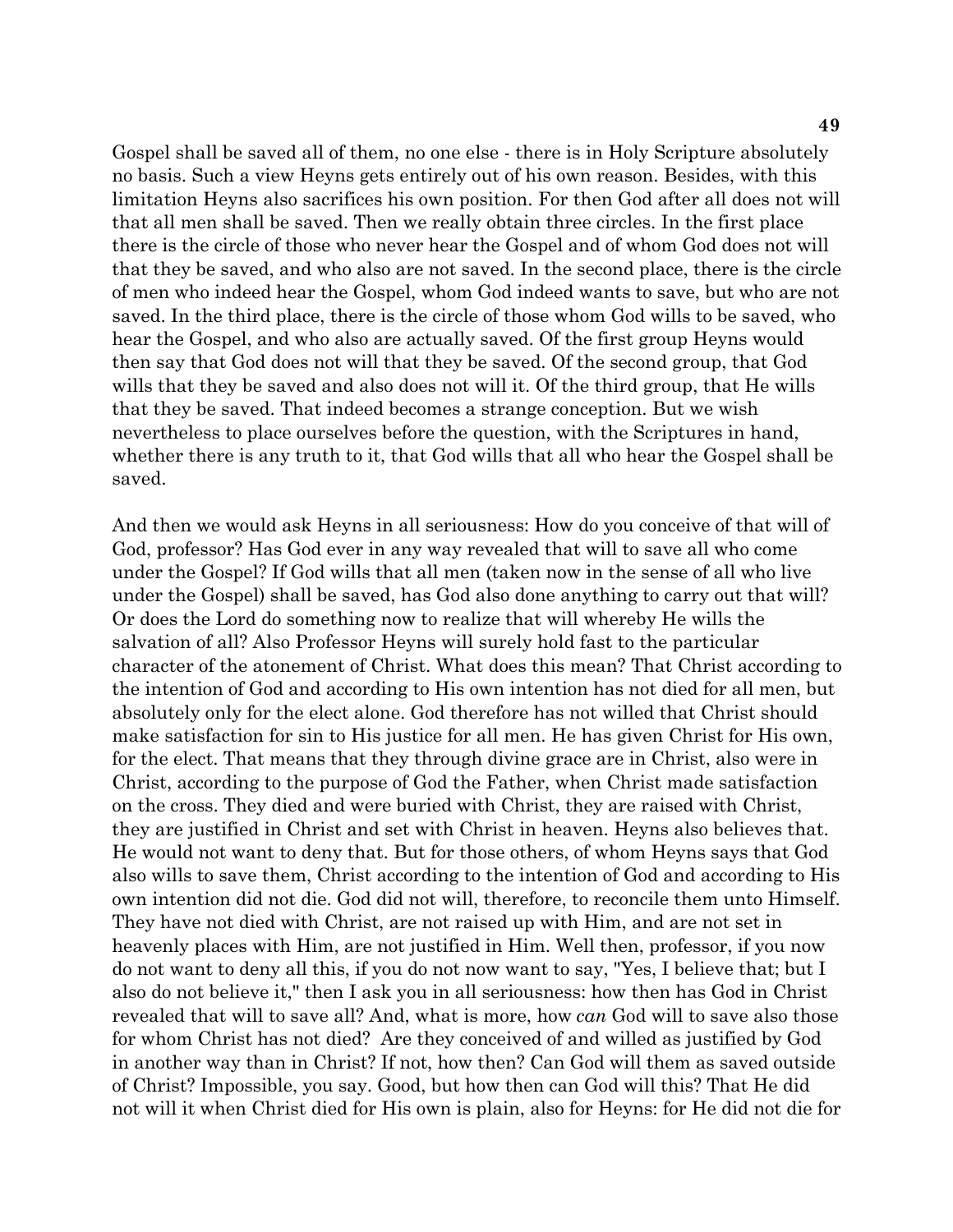all. That God then actually *cannot* will it (stated reverently: God cannot in anything will contrary to His own will) is also plain, for there is no other atonement for sins, and the atonement which is in Christ Jesus is not for all. Hence, it is very plain that there cannot possibly be in God a will to save all.

[It is significant to note that in the 1960s this inconsistency of Prof. Heyns and others of that earlier period drove Prof. Harold Dekker, and many who agreed with him, to become consistent and to opt for the Arminian error of general atonement. And the Synod of the Christian Reformed Church could not muster a majority vote to condemn Prof. Dekker's position as heretical. Neither was a majority vote mustered, however, to approve Prof. Dekker's position. The ecclesiastical way out was finally found in the very un-ecclesiastical declaration that Prof. Dekker's doctrine was "ambiguous and abstract." In the 1920s and 1930s Prof. Heyns and others were still too Reformed to accept the consequence of the general atonement. It is also significant to note that Herman Hoeksema and George Ophoff predicted that someday the specter of general atonement would raise its ugly head in the Christian Reformed Church, and that in the 1960s this actually happened. HCH]

And now do not say that I am judging again according to my reason. For, in the first place, Professor Heyns, who consistently proceeds from his reason, who does not even make a single attempt to expound a text, has certainly lost the right to say this. But in the second place, this is also not true. I reason from the Scriptures. Scripture teaches me everywhere that Christ died for the elect, for them all, for them alone. Our Confession teaches us the same. And that indeed lies in the nature of Christ's satisfaction. If I were not so convinced that Heyns dares not and will not contradict this, I would adduce abundant proof. But at present this is not necessary. We are agreed on this. The elect *are* reconciled with God according to His will; the reprobate *are not* reconciled with God according to His will. Those for whom Christ died are justified forever; their righteousness is realized at the cross forever. Those for whom Christ did not die are to eternity in their sins. Now does God nevertheless will their salvation? That would then come down to this, that next to the will of God's eternal good pleasure there is also a certain powerless will or wish in God which He does not carry out. That will, according to which God then would will to save all men, He Himself does not will to carry out. In other words, it comes down to the same thing again: that God of Heyns, who wills that all men shall be saved, is not God. He is an idol. And whereas an idol is nothing in the world, that god is also nothing. And therefore, let it be stated with all possible emphasis: *that Christ died only for the elect teaches most decidedly that there is in God no will that all men shall be saved.*

But we have not finished yet. There is much more proof. I am glad that Heyns believes with me that the subjective application of salvation is from God alone. Scripture teaches that; the Confession teaches that; and the Confession also declares most positively that he who teaches otherwise, while he feigns that he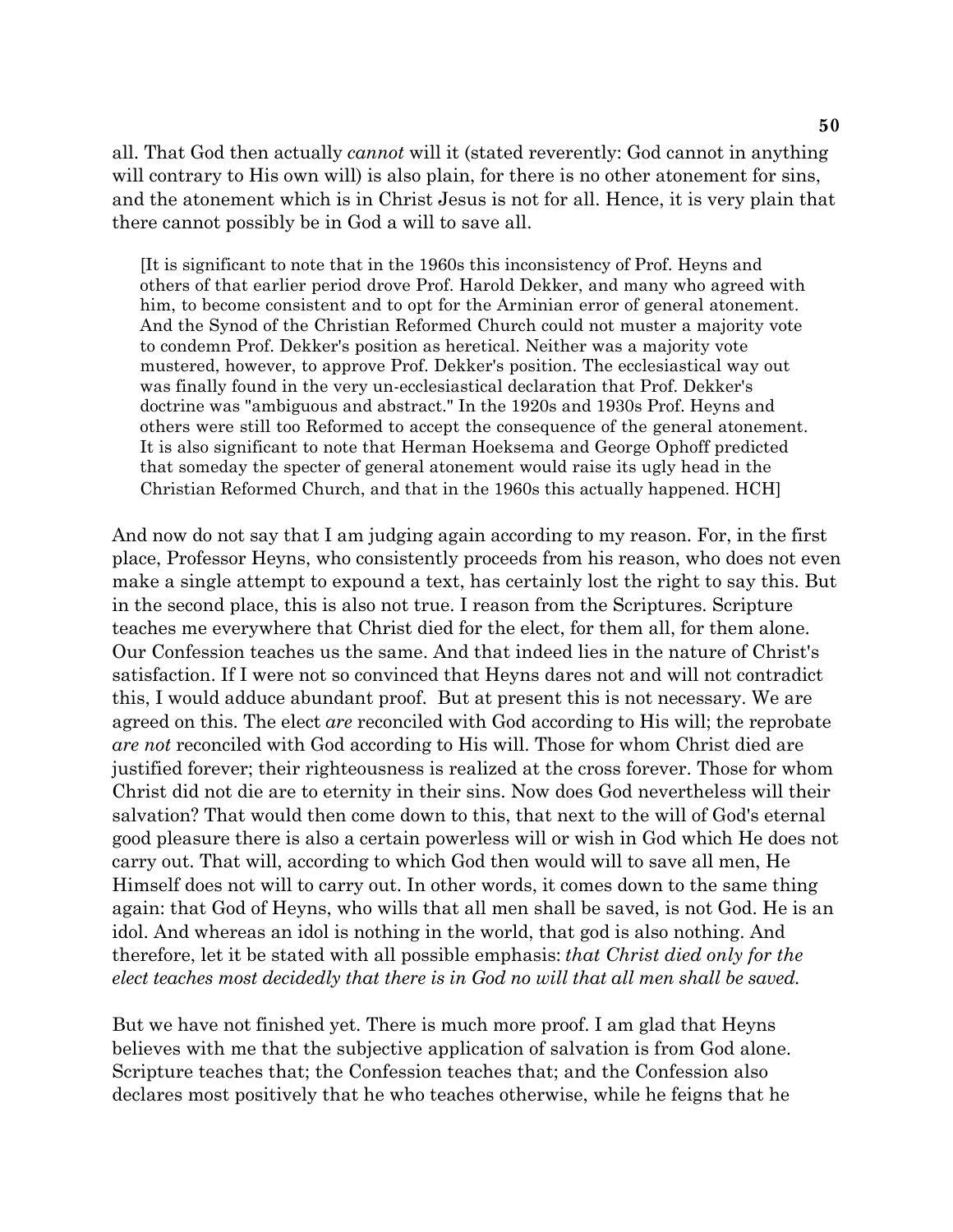presents his contrary view in a good sense, seeks to instil into the people the destructive poison of the Pelagian errors (Canons of Dordt, II, B, 6). If also in this regard I could not be certain that Heyns also believes and confesses this, I could adduce abundant proof. At present this is also superfluous. God accomplishes salvation with irresistible grace. He regenerates, He calls, He bestows faith and ingrafts into Christ, He justifies, and He sanctifies. And He saves whom He will. He also does not save whom He wills not to save (Scripture expresses this much more strongly, but about this later). Well, then, if, say, five hundred people come under the proclamation of the Gospel, and two hundred are through that Gospel called and saved, who does this then? God alone. Heyns also says this. And why then in the last instance are those other three hundred not saved? Because they were not willing? Surely not, for no one is willing. And although it is true a thousand times over that God also with respect to them works and treats them as rational, moral creatures, although it remains true a thousand times over that by their rejection of the Gospel their sin is brought to light and they are therefore guilty, nevertheless it is also true that they are not saved *because God does not will to save them*. Hence, also from this point of view it is raised beyond all doubt that there is in God no will to save all men who live under the Gospel.

But there is still more. Heyns could finally still say that we proceed from our reason and do not speak from Scripture, even though our entire reasoning process is ever so firmly grounded in Scripture. Therefore we shall also still let Scripture speak abundantly, in order to make plain that there is not such a second will in God. The texts for this are ready at hand. I will quote only a few examples. If Heyns would require it, I could easily quadruple them. This is not a matter of a few isolated passages, but the current teaching of Scripture. Let me point first of all to Matthew 11:25-27: "At that time Jesus answered and said, I thank thee, 0 Father, Lord of heaven and earth, because thou hast hid these things from the wise and prudent, and hast revealed them unto babes. Even so, Father: for so it seemed good in thy sight. All things are delivered unto me of my Father: and no man knoweth the Son, but the Father; neither knoweth any man the Father, save the Son, and he to whomsoever the Son will reveal him." This text occurs in the immediate context of the text which is a favorite with the proponents of general grace, "Come unto me, all ye that labor...." Those who cite it would do well carefully to investigate the context before they misuse this favorite text as they do. In any event the passage cited teaches the following:

 1. That the Father hides the things of the Kingdom of God from the wise and prudent, and reveals them to the babes. This does not mean that He allows the Gospel to be preached to the babes, but not to the wise and prudent. For the context shows very plainly that the Gospel is proclaimed to both. No, but under and through the preaching of the Gospel there is a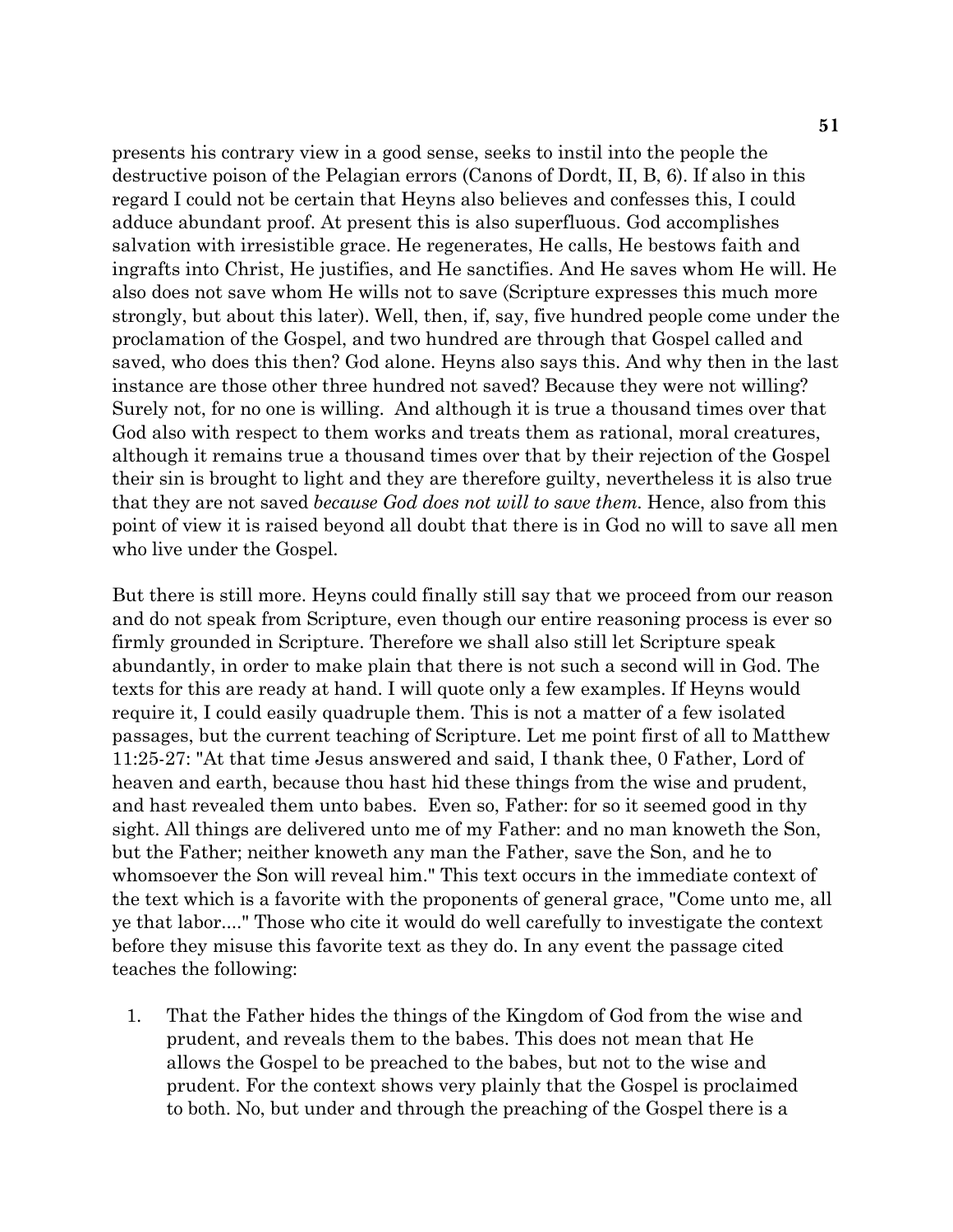spiritually-revealing operation of God in the hearts of the babes, whereby they spiritually see and spiritually discern the things of the Kingdom of God; the Spirit of God illumines them, gives them eyes to see and causes them to see, gives them ears to hear and causes them to hear. And so through the Gospel they are saved. But is this all? Is this the only operation of God under the preaching of the Gospel? Is there no operation of God in those who nevertheless go lost under the preaching of the Gospel? Most certainly there is. God also hides the things of the Kingdom of heaven and gives eyes not to see and ears not to hear. And this He does in the case of the wise and prudent.

- 2. That Christ thanks the Father for this divine arrangement, not only for this, that He has revealed these things to the babes, but also for the fact that He has kept and still keeps them hid for the wise and prudent. For in this way the Father is glorified, and that is the concern of the Servant of the Lord.
- 3. That this is entirely in agreement with the good pleasure of the Father, not only the revealing but also the hiding of the things of the Kingdom of God from the wise and prudent, in agreement, that is, with the will of God as God, Who for His name's sake takes pleasure in His own will.
- 4. That no one among the children of men can know the Father except they to whom the Son will reveal Him. Now I would ask Heyns in all conscience: would he still want to maintain that God wills to save these wise and prudent, from whom He hides the things of the Kingdom of God? Surely, Heyns himself now concedes: that cannot be; there is in God no will which would save these men, for otherwise God would be operating against His own will, something which He never does; and besides, it states here in plain words that thus was the good pleasure of the Father! But then there is in God no will to save all who live under the Gospel. It is indeed difficult to retreat from a once adopted view; but Heyns himself must surely agree now.

### Another example.

Has Heyns, when he was still a minister, or later when as professor he went out preaching, never had the congregation sing, and then also preached in such a way that the congregation could sincerely sing of psalm 69:22-30:

Let their table become a snare before them: and that which should have been for their welfare, let it become a trap. Let their eyes be darkened, that they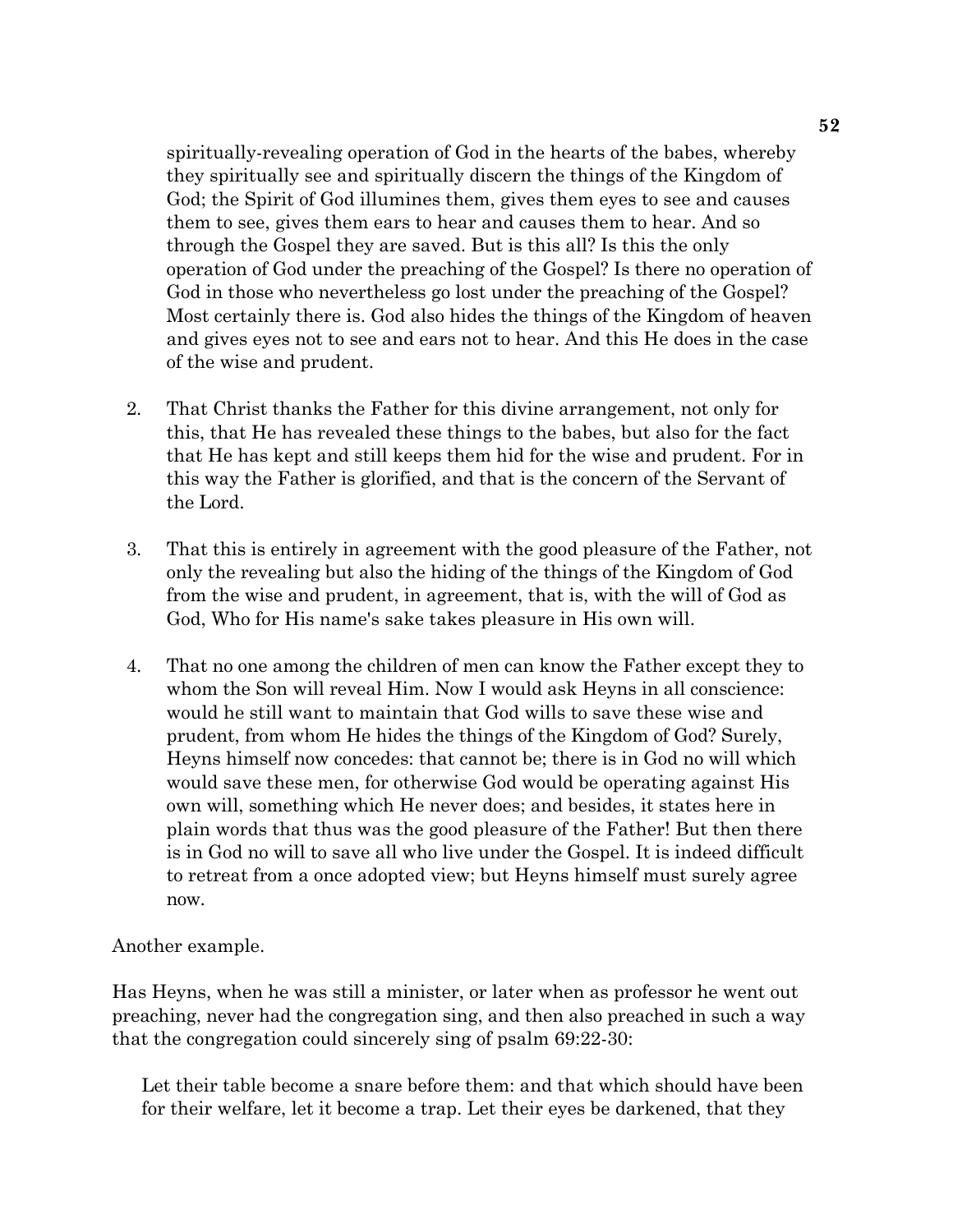see not; and make their loins continually to shake. Pour out thine indignation upon them, and let thy wrathful anger take hold of them. Let their habitation be desolate; and let none dwell in their tents. For they persecute him whom thou hast smitten; and they talk to the grief of those whom thou hast wounded. Add iniquity unto their iniquity: and let them not come into thy righteousness. Let them be blotted out of the book of the living, and not be written with the righteous. But I am poor and sorrowful: let thy salvation, 0 God, set me up on high. I will praise the name of God with a song, and will magnify him with thanksgiving.

[Note: Actually the author at this point quotes not directly from Psalm 69, but cites three stanzas of the Dutch versification of Psalm 69 based on the passage cited above. These would have been not unfamiliar stanzas to the Dutch churchgoers of that day, when there were still many well-attended Dutch services in Reformed churches. While this passage of Psalm 69 is not versified in our Psalter in so much detail, fundamentally the same note is found in Psalter number 185, stanzas 8 and 9:

Their peace and plenty be their snare, In blindness let them grope; Thy indignation on them pour, And desolate their hope.

Because they proudly persecute Those whom Thou, Lord, dost smite, Let them be blotted from Thy book And banished from Thy sight.

Similar and more detailed versifications can still be found in the Scottish Psalter, still used in some Presbyterian communions. HCH]

A heavy song, is it not? Difficult to sing. It may justifiably be questioned whether the church of our day, also the reformed church, can sing these things with and from a thankful heart! Today men rather compose hymns, which are sometimes beautiful, sometimes indeed also less than beautiful, but in which the note which you can hear in the stanzas quoted above is surely missing. With few exceptions the church no longer sings the psalms. And I add to this: they are no longer able to sing the psalms. Do not think that the stanzas quoted above are exceptions. The psalms are full of similar prayers of the church. But it speaks for itself that on the basis of the thoroughly unscriptural philosophy that God wills that all men be saved, you can never sing these psalms. Common grace is especially to the psalms completely foreign!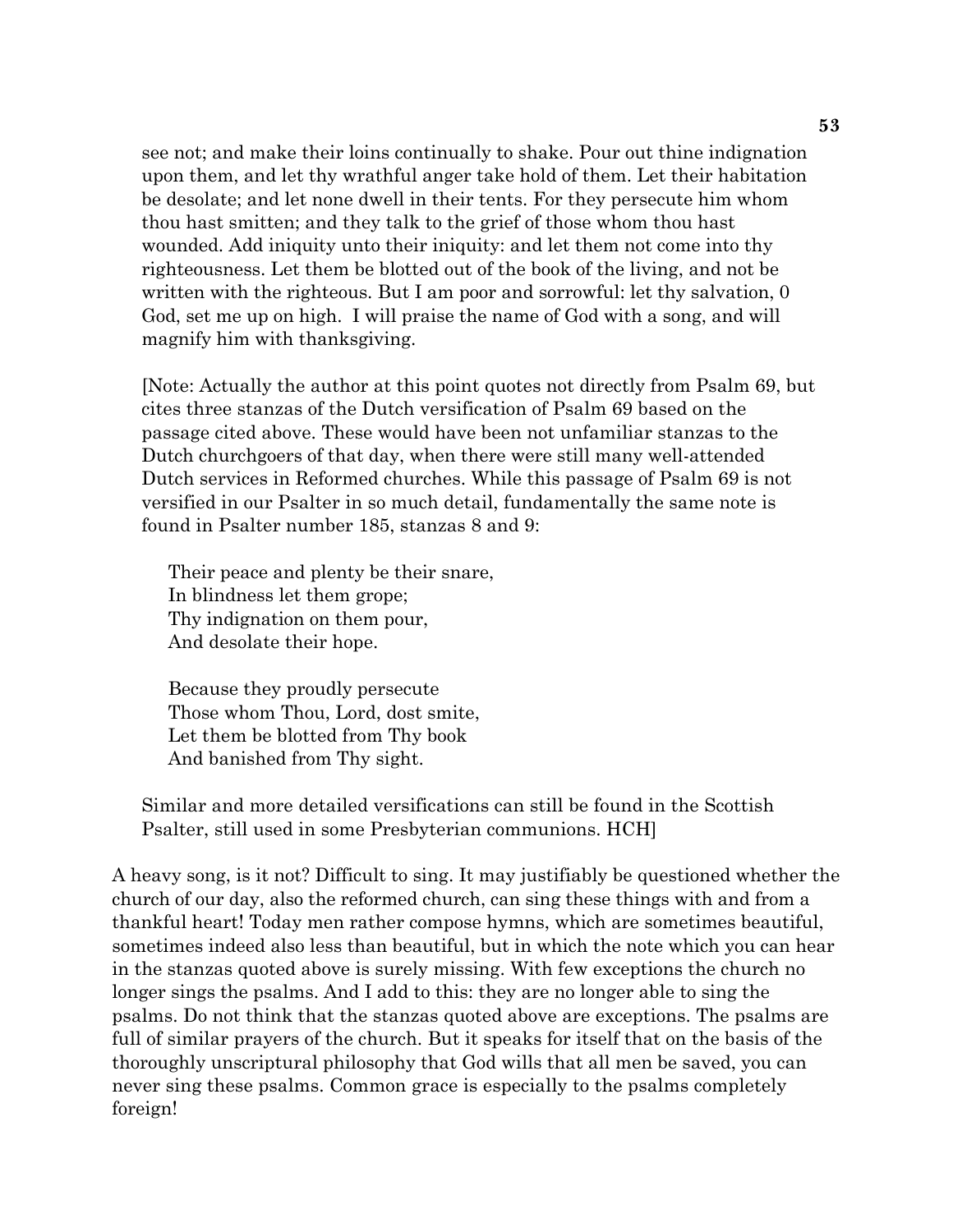But you say, perhaps, this is Old Testament language? By no means. If you would really introduce New Testament hymns, you would get precisely the same note. You may safely rhyme the New Testament, and then let the church sing hymns. You would obtain precisely the same thing, as far as the essential content is concerned, as you find in the psalms. Just listen to Romans 11:5-10:

Even so then at this present time also there is a remnant according to the election of grace. And if by grace, then is it no more of works: otherwise grace is no more grace. But if it be of works, then is it no more grace: otherwise work is no more work. What then? Israel hath not obtained that which. he seeketh for; but the election hath obtained it, and the rest were blinded (According as it is written, God hath given them the spirit of slumber, eyes that they should not see, and ears that they should not hear;) unto this day. And David saith, Let their table be made a snare, and a trap, and a stumbling block, and a recompence unto them: Let their eyes be darkened, that they may not see, and bow down their back alway.

Now here it is taught:

- 1. That even though it may appear thus to us, God never casts away nor has cast away His people. The elect alone are, of course, His people. These have obtained it.
- 2. That the rest are hardened, and that, too, through an operation of God: for He hath given them a spirit of slumber, eyes that they should not see, and ears that they should not hear unto this day.
- 3. That David sang of this Messianically, and singing about it prayed that this song should be laid on the lips of the New Testament church, to be sung by them from a thankful heart and to the praise of our great God and King. Now the question is: did God will also that these men, to whom He gave a spirit of slumber, eyes that they should not see, ears that they should not hear, should be saved? Heyns again agrees that this could not be maintained. Also these passages of Scripture prove abundantly that there is in God no will to save all men, also not those who live under the Gospel. For the latter was also the case with these Israelites who did not obtain salvation.

Now Heyns may find this hard and terrible. He may not desire it. This is very well possible. From of old already the sinful nature has rebelled against God, Who is really GOD. There is nothing strange in this. Already against the presentation of God which the Holy Spirit gives through Paul sinful flesh murmured, "Why doth he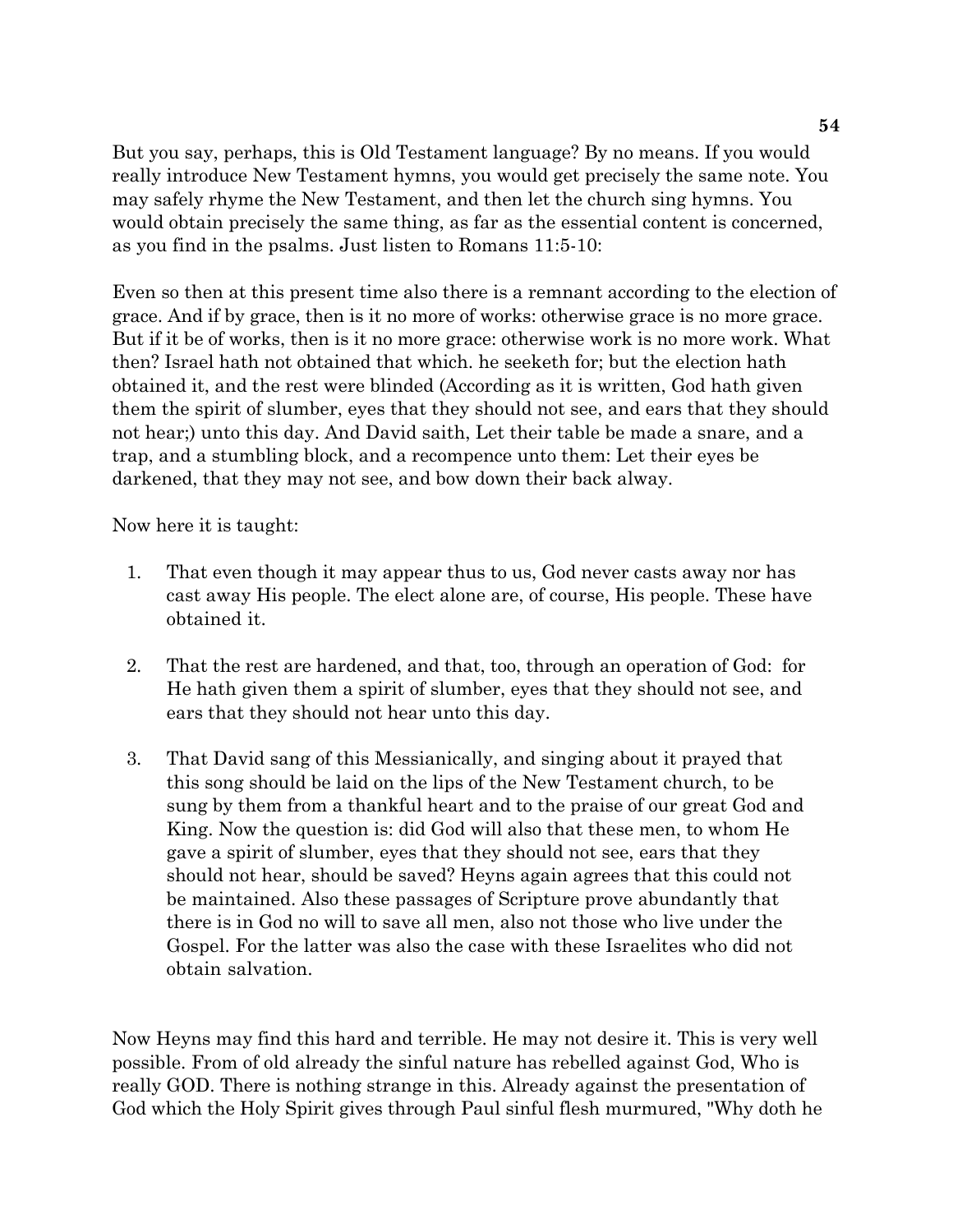yet find fault? for who hath resisted his will?" But this does not change matters. Such an attitude is still worse than that of rationalism. The only concern now is: what does Scripture teach? And only Scripture can teach us who and what God is. Also Heyns shall have to bow to this, and ultimately will bow. Because I am confident and also deeply convinced that Heyns knows of nothing which he can adduce against these passages of Scripture, I also still have hope that Heyns will retreat from his position and will agree that there are in God no two wills, that there is in God no will according to which He wills that all men shall be saved.

It is really a sad and strange situation that one can be called to contest an emeritus professor, who for years has taught at the Theological School of the Reformed Churches here and also has given instruction in Reformed Doctrine, because of his position that God wills that all men be saved. It is not that I lose from view the fact that Heyns also teaches that God does not will this. But with the latter Heyns I have no quarrel. I am only opposing the Heyns who teaches that God wills that all be saved; the other Heyns, who teaches precisely the opposite, I leave in peace. And then I say again that it is a strange, but also a sad phenomenon, that it appears to be necessary to attack a Reformed professor for such a position and to write this brochure with the purpose of making it plain that this is not according to Scripture and not according to the Reformed confession. Indeed, that God does not will that all men be saved, that there is not such a will in God, may be considered to belong to those things which have complete certainty among us. The Reformed have, after all, always taught this. But that it is necessary appears plainly from the fact that Heyns can write these things in *De Wachter* without as much as a word of criticism being voiced. And what is more, Zwier, who has at present taken up his pen again, already informs us that he has found the articles of Prof. Heyns very instructive. Men are therefore far gone in the Christian Reformed Churches, so far, that they can teach and write without fear of contradiction that God wills that all men, head for head and soul for soul shall be saved! And this fact spurs me on to continue adducing my proof, however unnecessary it should be and however much it goes against the grain to have to do this over against men who bear the name of Reformed.

We were busy with texts which teach that there is in God not such a will that all men be saved. We shall still call attention to a few more such passages of Scripture.

And then I wish to point also now to Isaiah 6:9ff, even as I did previously in the series of articles entitled "Grace Not An Offer." In that passage we read: "And he said, Go,and tell this people, Hear ye indeed,but understand not; and see ye indeed, but perceive not. Make the heart of this people fat, and make their ears heavy, and shut their eyes; lest they see with their eyes, and hear with their ears, and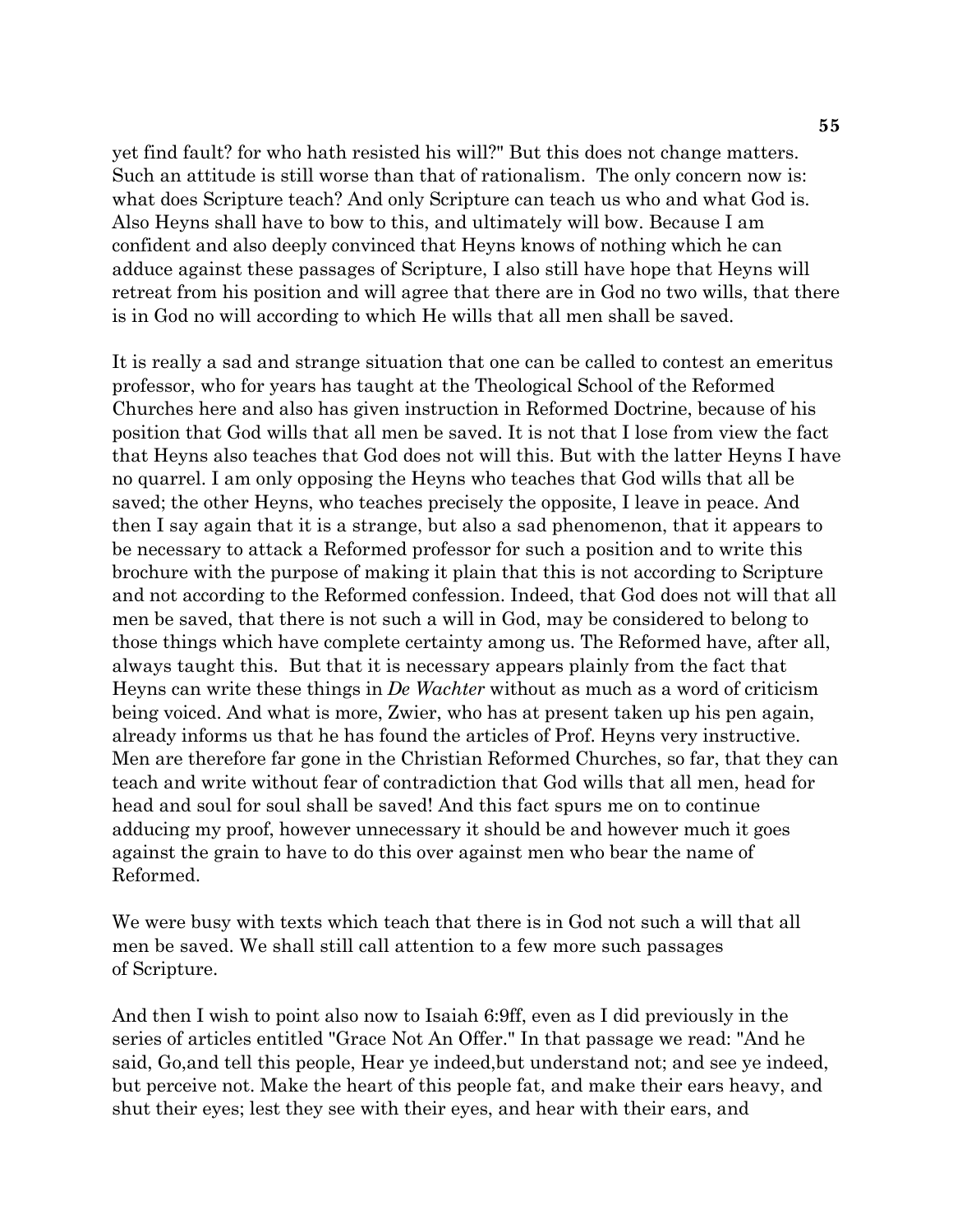understand with their heart, and convert, and be healed. Then said I, Lord, how long? And he answered, Until the cities be wasted without inhabitant, and the houses without man, and the land be utterly desolate, And the Lord have removed men faraway, and there be a great forsaking in the midst of the land. But yet in it shall be a tenth, and it shall return and shall be eaten: as a teil tree, and as an oak, whose substance is in them, when they cast their leaves: so the holy seed shall be the substance thereof."

Now it makes no difference one way or the other for our controversy where you seek the final or even the immediate cause for this attitude of God over against the men of whom it is here said that God shall remove them far away. The fact is that Heyns teaches that God wills that all men shall be saved, that at least all who live under the gospel shall be saved. But fact is, too, that this passage of Scripture teaches exactly the opposite, makes it plain that there is not such a will in God. For notice that the following elements stand in the foreground in the text:

- 1. That Isaiah is here called to proclaim God's Word to Judah and Jerusalem of his time. The passage is therefore concerned with men who live under the preaching of the Word, who hear the Gospel, those men of whom Heyns asserts that God wills that all shall be saved.
- 2. That this Word is also so proclaimed that they understand it very clearly. Seeing they must see, and hearing they must hear, that is, they must emphatically hear and see. There must remain for them no excuse.
- 3. That it nevertheless is not at all God's purpose that these men shall be saved, but, on the contrary, that through and under the preaching of the Word they shall be hardened. "Make the heart of this people fat, and make their ears heavy, and shut their eyes; lest they see with their eyes, and hear with their ears, and understand with their heart, and convert, and be healed. "The Lord says this, and there is therefore no doubt but that this is indeed the Lord's purpose with the preaching of Isaiah with a view to the men here meant. Nor can Isaiah himself realize this purpose. He cannot make their heart fat and their ears heavy and shut their eyes. God, however, can indeed do this through the preaching of His Word by the mouth of Isaiah. As we have seen previously and as Scripture teaches in various places, there is through and under the preaching of the Word not only a revealing, drawing, saving operation of God, but also a hiding, hardening, and judging operation of the Spirit. We may not desire this, and then present it as though God is not God with respect to reprobation; but Scripture teaches that it is indeed thus, and that, too, with great emphasis. He has mercy on whom He will have mercy, and whom He will,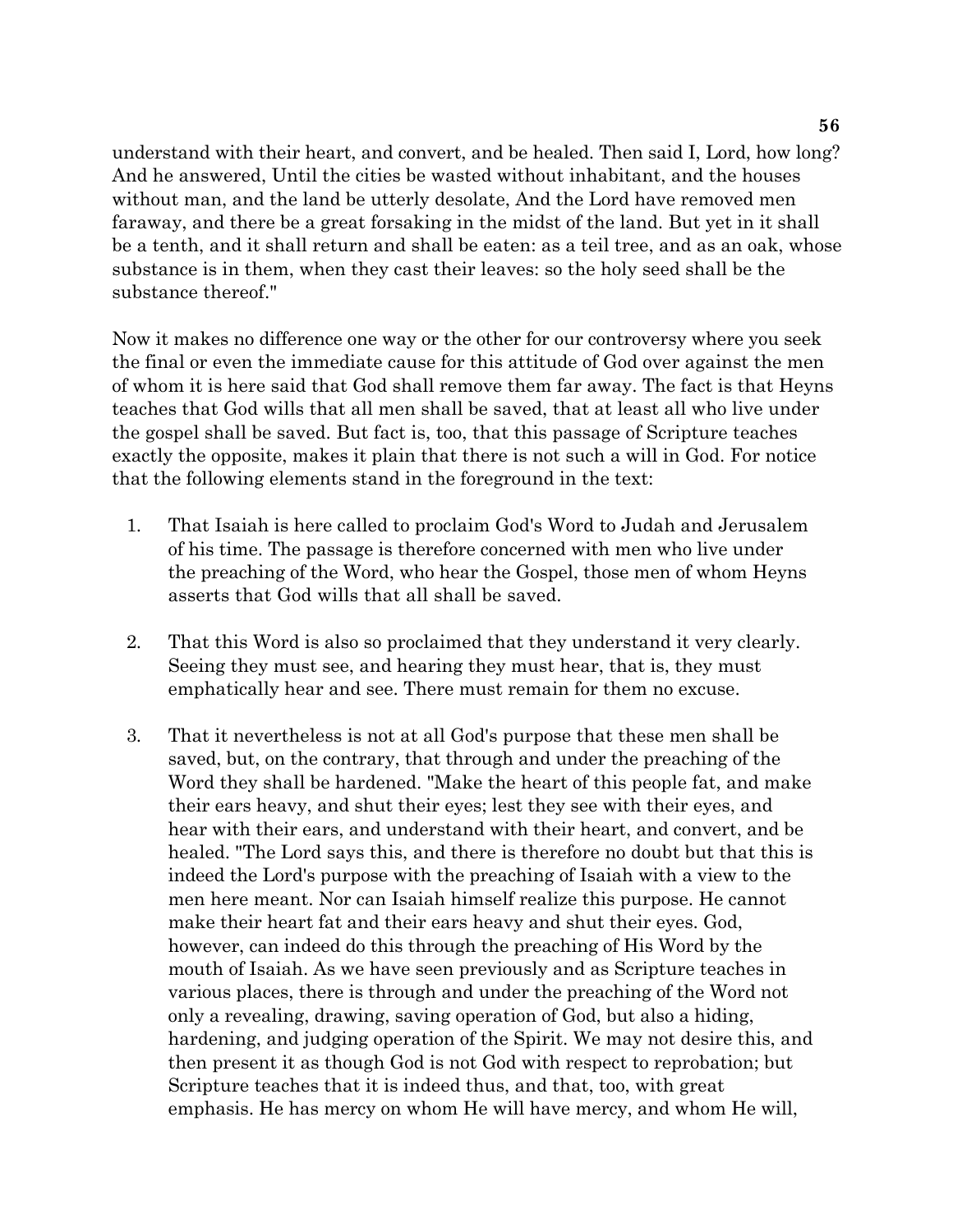He hardeneth. He does this indeed while maintaining the rational, moral nature of man; but this does not change the fact that He does it, and that, too, with sovereign freedom and according to His sovereignly free decree.

- 4. That this hardening operation works to the very end, that is,until destruction shall have come upon the land, the cities, and the dwellings of Judah, and until the Lord shall have removed them far away. The preaching of Isaiah must therefore serve to ripen the chaff as chaff, in order that it be burned.
- 5. That the remnant shall be saved in the holy seed, and that this remnant is the guarantee of the development of the church in the future. God does not cast away His people, even though there remains only a tenth part.

Such is the explanation of this text, as Heyns shall have to admit, If he knows of an explanation which is essentially different, we gladly give him the opportunity to develop it in our magazine. But I am convinced that he will not do this. He would rather not touch Scripture passages such as these with so much as a finger. But he shall indeed have to answer the question how this word of Scripture can be harmonized with his view that there is in God a will according to which He wills that all men – and therefore also these men should be saved. Do not confuse matters. The question is not whether God according to His ethical will, also demands of these men that they shall convert themselves and serve Him and thank Him and walk in the ways of His covenant; but the question is purely and simply whether God desires to save these men. And then the answer is: absolutely not, for He wills to harden them and remove them far away, and God certainly does not do the opposite of what He wills.

And this is the current teaching of Scripture. It is remarkable that we meet this word of Isaiah repeatedly in Holy Scripture, whether literally or whether as far as the thought is concerned. Thus, we hear from the mouth of the Savior Himself, when He furnishes the reason and the purpose of His teaching in parables. For we read in Mark 4:11,12: "And he said unto them, Unto you it is given to know the mystery of the kingdom of God: but unto them that are without, all these things are done in parables: That seeing they may see, and not perceive; and hearing they may hear, and not understand; lest at any time they should be converted, and their sins should be forgiven them." Also here we have clear language, as soon as we only are willing to accept the plain meaning of the words. Difficult these words become only for him who simply will not accept their obvious meaning.

It is plain: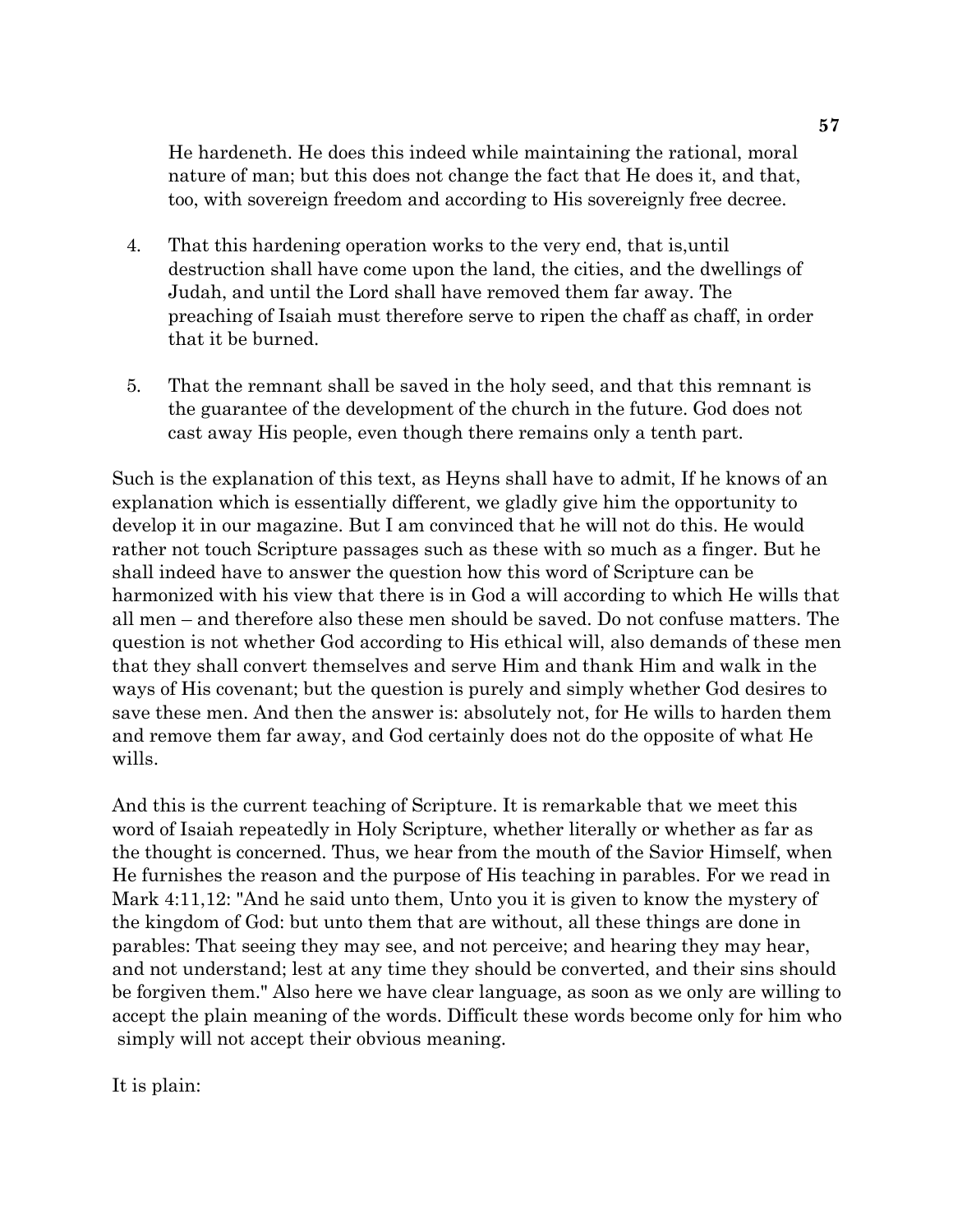- 1. That the Savior here makes an absolute distinction between those who are without and those who are within, that is, the distinction is made from the viewpoint of God's counsel, as is plain from the fact that those who are without are presented as absolutely *remaining* without.
- 2. That of those who are within, He says that it is given to them to understand the mysteries of the kingdom of God. They do not do this by nature and of themselves. Then they also are blind, though they see. But it is given them through divine grace.
- 3. That, however, it is the purpose of the Savior's preaching with respect to those who are without: (a) That seeing they shall see and hearing they shall hear, so that with their natural understanding they shall apprehend well the things which give testimony concerning the kingdom of God. Also here this is the meaning of the emphatic: seeing see and hearing hear. (b) That, however, with all that they shall not spiritually understand the mysteries of the kingdom of God, but remain spiritually, ethically deaf and blind; therefore also continue to turn in the spiritual, ethical sense against the things of the kingdom of God, which with their natural understanding they clearly see and hear; so that they do not turn, although seeing they see and hearing they hear; and that their sins are not forgiven, but precisely in the clearest and sharpest light of God's judgment are exposed as sin.
- 4. And that the Savior therefore points in His preaching to the parables which *happen* before their eyes. For the things of the kingdom of God *happen* through parables. The earthly is image of the heavenly, the natural of the spiritual, the temporal of the eternal. Therefore in the creation and on the plane of the earthy the things of the kingdom of God are enacted as in a spectacle, repeatedly and always again. Time after time a sower goes out to sow, and the seed falls in various kinds of ground with various results. Time after time the tares grow up among the wheat. Things happen in parables, and the Savior fixes the attention upon those parables, in order that also those who are without should see a continuing testimony and hear of the things of the kingdom of heaven.

Here also, therefore, it concerns men who live under the preaching of the Word. And also here Heyns stands again before the question how he can harmonize this with his presentation that God wills that all men be saved. Positive proof for this position he has not furnished. All God's doings in the history of salvation militate against that presentation. But also to these passages of Scripture Heyns cannot possibly do justice on his basis. For after all it is plain that the Lord does not will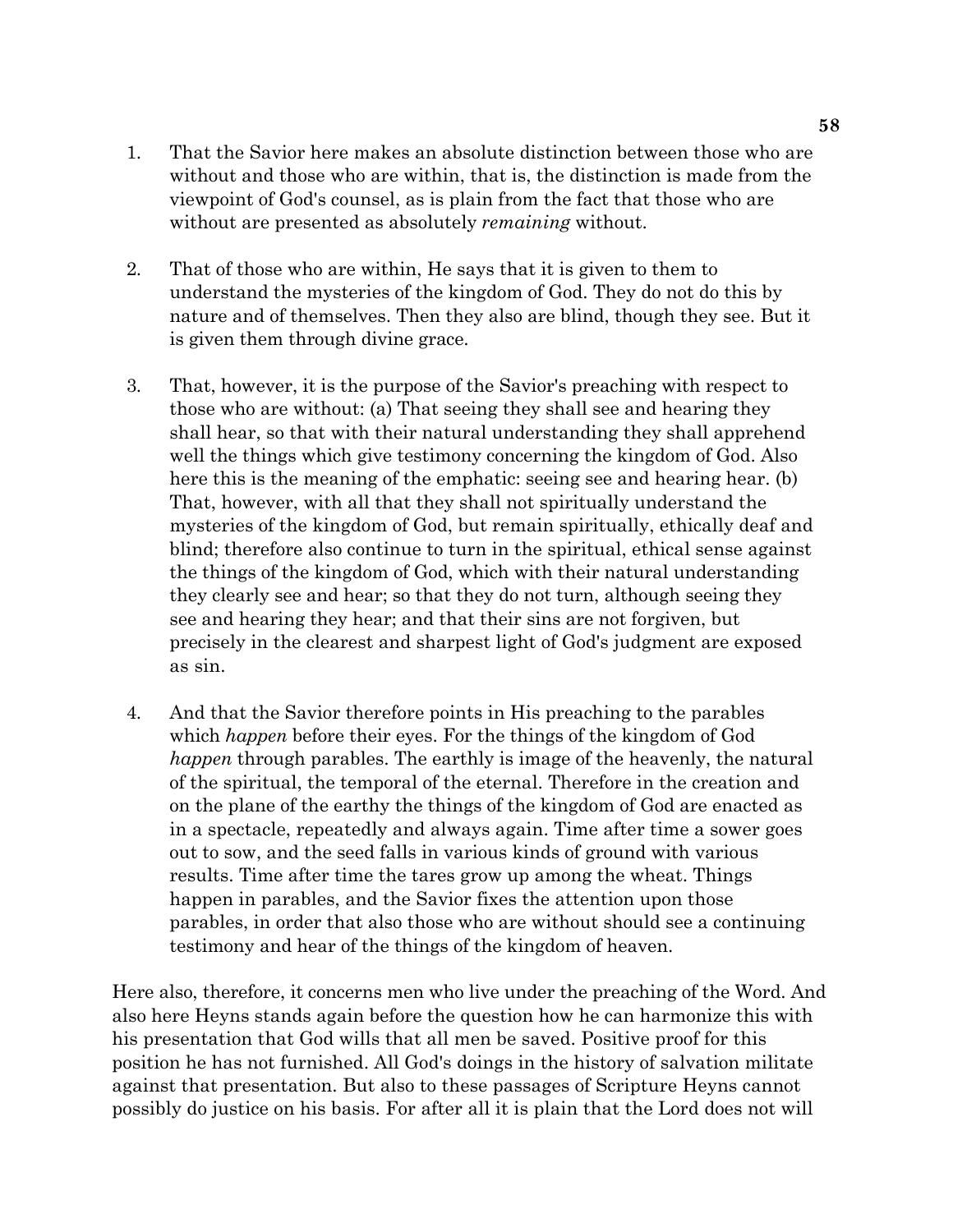that these men shall be saved.

The same word of Scripture from Isaiah is also quoted by John in John 12:37-41: "But though he had done so many miracles before them, yet they believed not on him; That the saying of Esaias the prophet might be fulfilled, which he spake, Lord, who hath believed our report? and to whom hath the arm of the Lord been revealed? Therefore they could not believe, because that Esaias said again, He hath blinded their eyes, and hardened their heart; that they should not see with their eyes, nor understand with their heart, and be converted, and I should heal them. These things said Esaias, when he saw his glory, and spake of him." Also these words are abundantly plain. It concerns men who lived under the preaching of the Savior, who besides have seen many wonders and signs which the Savior did. And John gives an explanation of their unbelief from the viewpoint of God's sovereign will. From this viewpoint, John teaches us, they *could not* believe, for Isaiah had already spoken of them that they would not believe the preaching, and that, too, because God had blinded their eyes and hardened their heart. Only it may draw our attention that John so quotes the words from Isaiah 6:9 that it leaves no more doubt whether the meaning of that word is that *God* is the One Who works the blinding and hardening of heart, so that they do not convert and be healed. In the word as it occurs in Isaiah the prophet is presented as blinding the eyes and hardening the heart through his preaching; but in John the Holy Spirit quotest his word in such away that it becomes plain that God is the sovereign worker of the hardening. It is therefore according to Scripture an incontrovertible fact that there is under and through the preaching of the Gospel also an operation of God unto hardening proceeding upon those who are without. And once again we ask Prof. Heyns: how do you harmonize this operation with the will of God to save these men?

There is much more in Holy Scripture that serves as proof for our proposition that there is in God no will to save all men. For God's Word teaches that Christ is set for a fall, as well as arising again, of many in Israel, and for a sign that shall bespoken against, in order that the thoughts of many hearts should be revealed, Luke 2:34,36; something that certainly points to the divine purpose of the revelation and preaching of the Christ in the midst of the world. In harmony with this testimony of old Simeon, Jesus also says of Himself that for judgment is He come into the world, in order that those who see not may see, and those who see may become blind, John 9:39; and Peter testifies that the stone which the builders rejected is become the head of the corner, but also a stone of stumbling and a rock of offense to those who stumble at the Word, being disobedient, and that these are thereunto appointed, I Peter 2:7,8. It is also written: "Jacob have I loved, and Esau have I hated," Romans 9:13. And what the latter means is plain from Malachi 1:3,4: "And I hated Esau, and laid his mountains and his heritage waste for the dragons of the wilderness. Whereas Edom saith, We are impoverished, but we will return and build the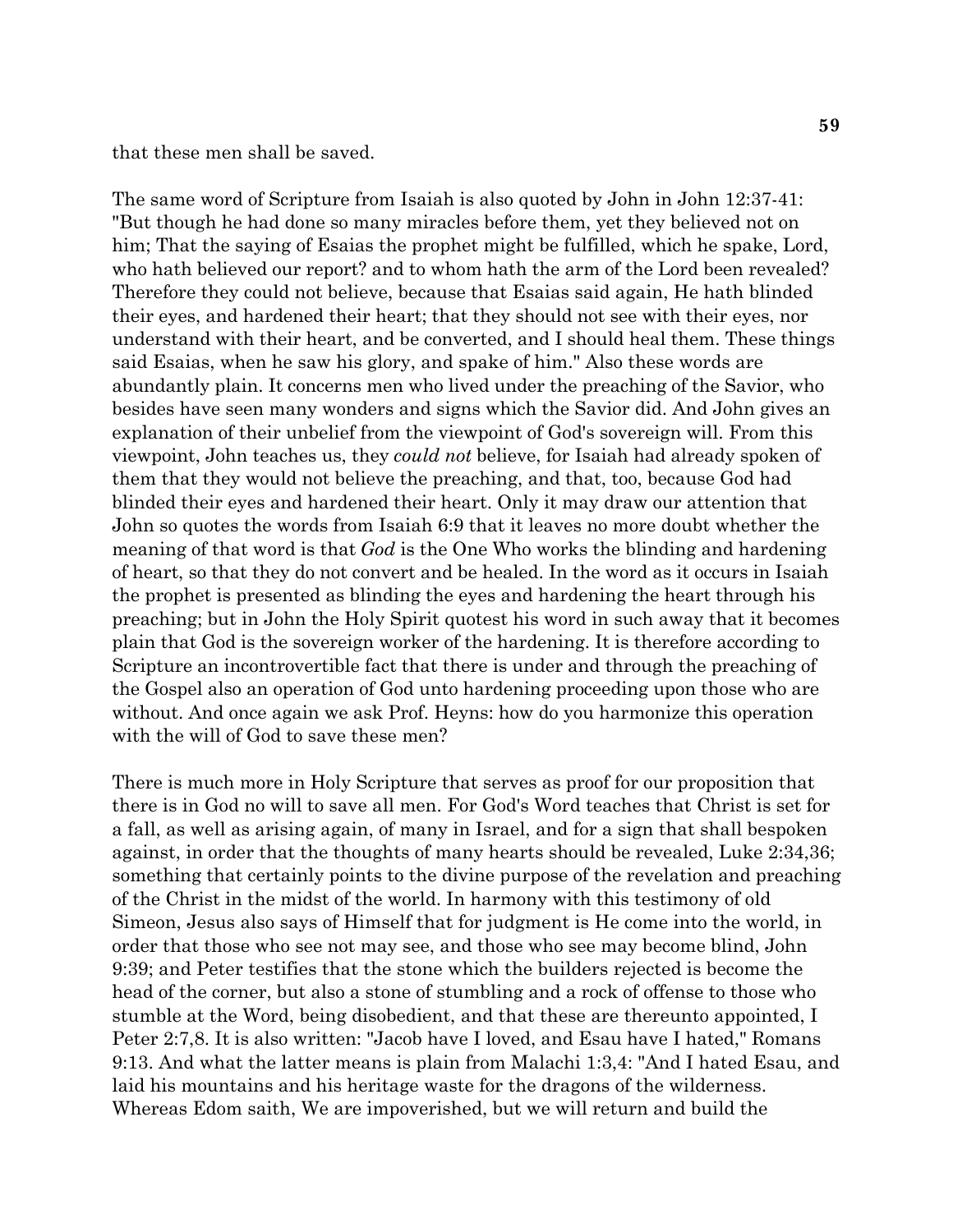desolate places; thus saith the Lord of hosts, They shall build, but I will throw down; and they shall call them, The border of wickedness, and, The people against whom the Lord hath indignation forever." The Scripture also says to Pharaoh: "Even for this same purpose have I raised thee up, that I might shew my power in thee, and that my name might be declared throughout all the earth" (Romans 9:17). And it concludes that God hath mercy on whom he will have mercy and whom he will he hardeneth (Romans 9:18). And if then our sinful and proud heart would want to answer against God, because we do not understand and acknowledge that He alone is God, and none beside Him, then the Scripture shuts our mouth with its "Who art thou that repliest against God?" and points us to the sovereign power of the supreme Potter to make of the piece of clay, even from the same lump, one vessel unto honor and another vessel unto dishonor, Romans 9:2022. And nothing brings any change therein. This purpose of God is surely carried out. Though the number of the children of Israel be as the sand of the sea, yet only the remnant shall be saved. The consumption of all the rest, which do not belong to this remnant, is firmly decreed, overflowing with righteousness." For the Lord God of hosts shall make a consumption, even determined, in the midst of all the land" (Isaiah10:22-24; Romans 9:27,28). They have stumbled at the stone of stumbling which the Lord had laid in Zion, Romans 9:32,33.

And so we could continue, for the Scripture speaks the same language everywhere. But we may consider it enough for the time being in order to prove that Heyns certainly deviates from Scripture with his proposition that there is a will in God to save all men. Especially is it sufficient with an eye to the fact that Heyns thought to be able to prove his position with a few texts of which his explanation was not in harmony with Scripture itself and which is repudiated by all Reformed men of name. The whole of Scripture testifies against the presentation of Heyns. And we may rightly expect that he himself will also see this and honorably acknowledge it. This could serve as a rich blessing for the churches: for a more insidious doctrine than that which posits two diametrically opposite wills in God is difficult to conceive. It is calculated to smuggle the entire cargo of Pelagian heresy into the churches under the Reformed flag.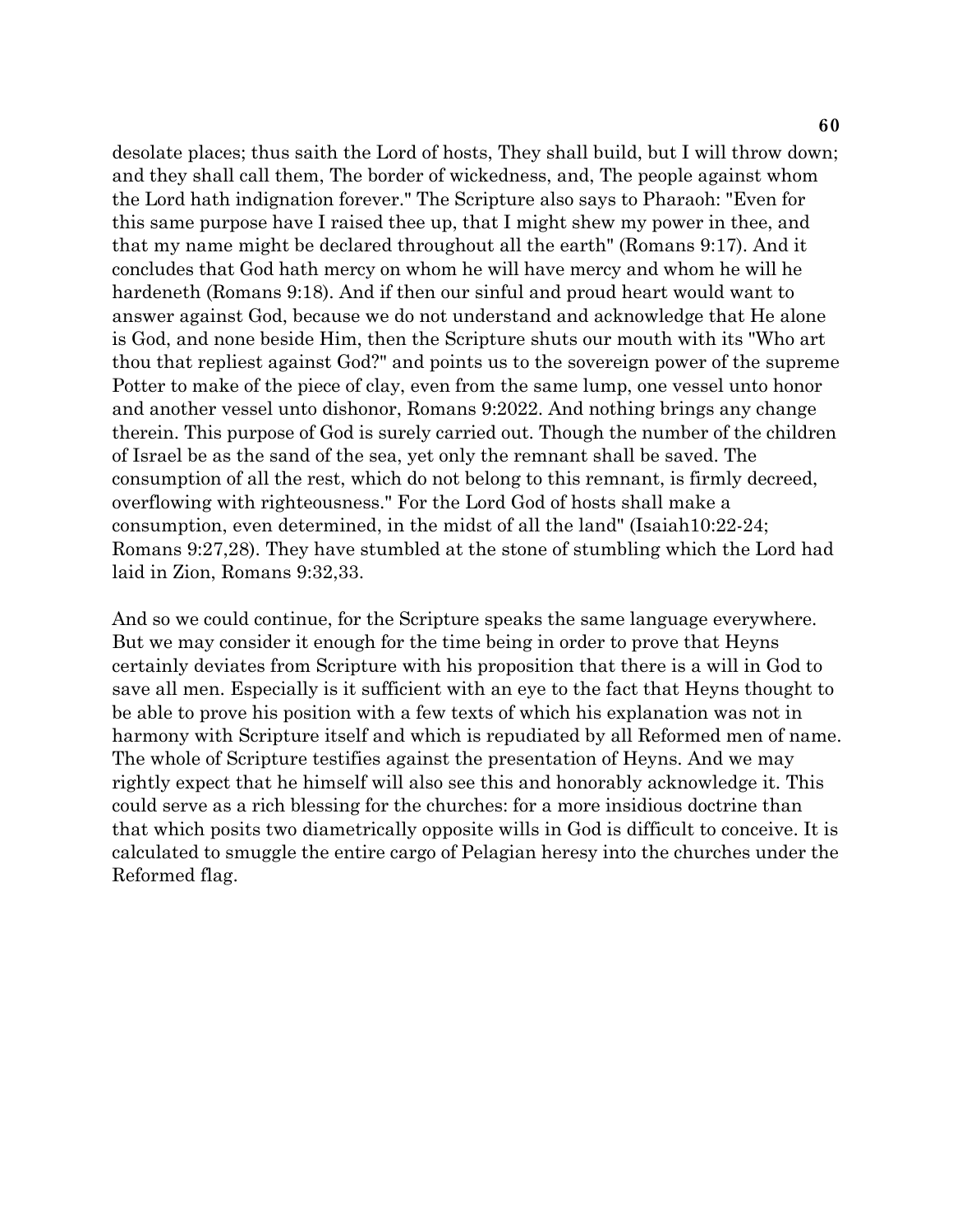# **Chapter 5 God's will and the prayer**

More as an example than anything else, but then nevertheless to serve the purpose of making it clear that there are more such "mysteries" as the two wills in God, Heyns points also to the subject of prayer in connection with the counsel of God. And although this takes us away from our subject, nevertheless, because of the importance of the matter, we also wish to enter somewhat more deeply into this subject.

Heyns writes about it as follows:

If that argument on this point would be of significance, even of conclusive significance, then it would also have to be that for other points which present us with the difficulty that we cannot harmonize the one with the other; and where would we land then?

Take, for example, God's unchangeable decree and the hearing of prayer. The hearing of prayer in the sense that upon prayer there can be obtained from the Lord that which we would not have obtained without prayer. The hearing of prayer as the Apostle James speaks of it (James 5: 16-18) when he refers to the example of Elijah as proof that the prayer of the righteous availeth much. Elijah prayed, and there came a drought of three years and six months long; Elijah prayed again, and the heavens gave rain and the earth brought forth her fruit. That is speaking as though neither the one nor the other would have come if Elijah had not prayed, and that is real *hearing of prayer.* Can we harmonize such hearing of prayer with an eternal, unchangeable, and allinclusive decree of God?

According to a given explanation, the solution is to be found in the fact that also the prayers are included in God's counsel. In itself, of course, that is perfectly true; but a satisfactory solution of the difficulty does not lie in that direction. The matter would then come down to this, that in God's counsel it was determined to chastise Israel for their sins with a fearful drought upon Elijah's prayer, that subsequently the Lord caused Elijah to pray according to His counsel, and thereupon sent drought according to His counsel. Thus also with the prayer of Elijah and the sending of rain three years and six months later. All true, but no solution of the difficulty: for no justice is done to the reality of the hearing of prayer. There would then be in this history no actual hearing of prayer, but only the appearance of it; and then one could not find any proof here that indeed the prayer of the righteous availeth much. Actually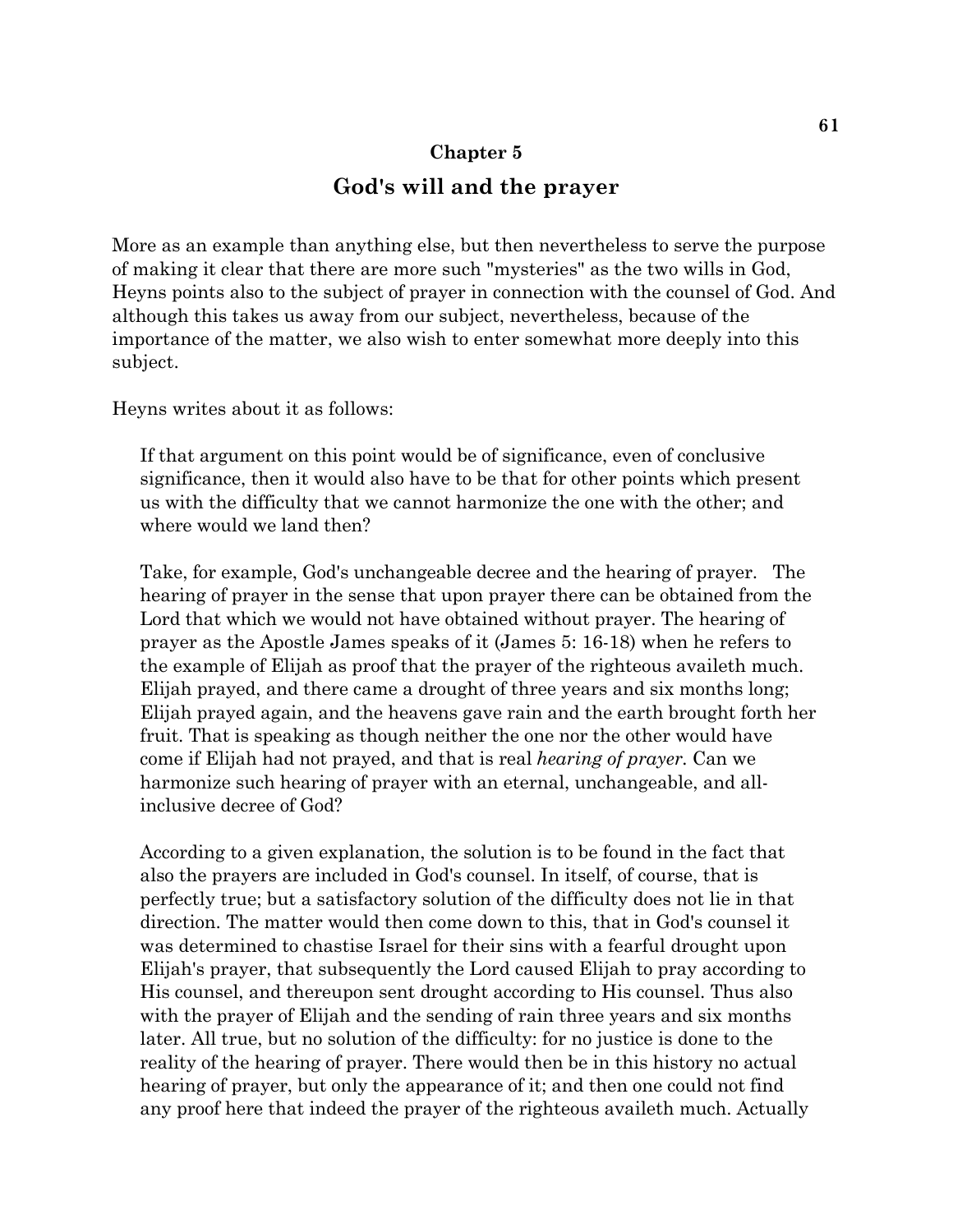a choice is made between the two; and in order to maintain the unchangeability of God's counsel, real hearing of prayer is set aside or reduced to mere appearance.

The words of the Apostle James give us to understand that God's unchangeable and all-inclusive counsel in no sense takes away God's complete freedom of action, also in the hearing of prayer. Therefore it is to be considered better, instead of praying, 'If it be in harmony with Thy counsel,' referring to God's unchangeable decree, to pray, 'If it be in harmony with Thy will,' referring to the perfectly free will of God, which is always wise and good, leaving to that will the giving or not giving of what we ask. Thy will be done,' thus the Savior Himself prayed in Gethsemane, and thus He taught us to pray in the perfect prayer.

The given explanation can therefore not be the correct one. A better one, however, has not yet been found by anyone, and undoubtedly shall not be found by anyone. Also Scripture furnishes no solution. God's Word teaches us to acknowledge as realities both an unchangeable counsel and actual hearing of prayer, but for our understanding they stand unreconciled over against one another. If now it would be true that a general and well-meant offer of grace through the Gospel must be denied and rejected because our understanding cannot harmonize it with predestination, then it would be equally true that actual hearing of prayer must be denied and rejected because our understanding cannot harmonize such a hearing of prayer with God's unchangeable counsel. For the words of James we would then have to substitute, 'An effectual prayer may have the appearance that it avails much, but considered in the light of God's unchangeable counsel it avails nothing.'

Now it may be remarked, first of all, that these words of the professor emeritus leave something to be desired as far as clarity is concerned. If it was his purpose to leave the impression that prayer in relation to the counsel of God is an equally insoluble riddle as the two-wills doctrine, then it may be granted that he has succeeded. If with respect to prayer and its hearing we want to harmonize everything, thus the professor writes, where would we land then? And indeed he furnishes us an example of the fact that we land nowhere if, namely, we reason as the professor does. First he grants that it is perfectly true that also our prayers are included in the counsel of God. But then it seems that this is nevertheless not true; at least Heyns does not want to see in this a solution of the insoluble riddle. Then he presents as his own explanation that also in the case of prayer we must make a distinction between the counsel of God and the "perfectly free will of God, which is always wise and good." But then finally he seems unwilling even to maintain his own explanation: for after all "a better explanation (than that which seeks the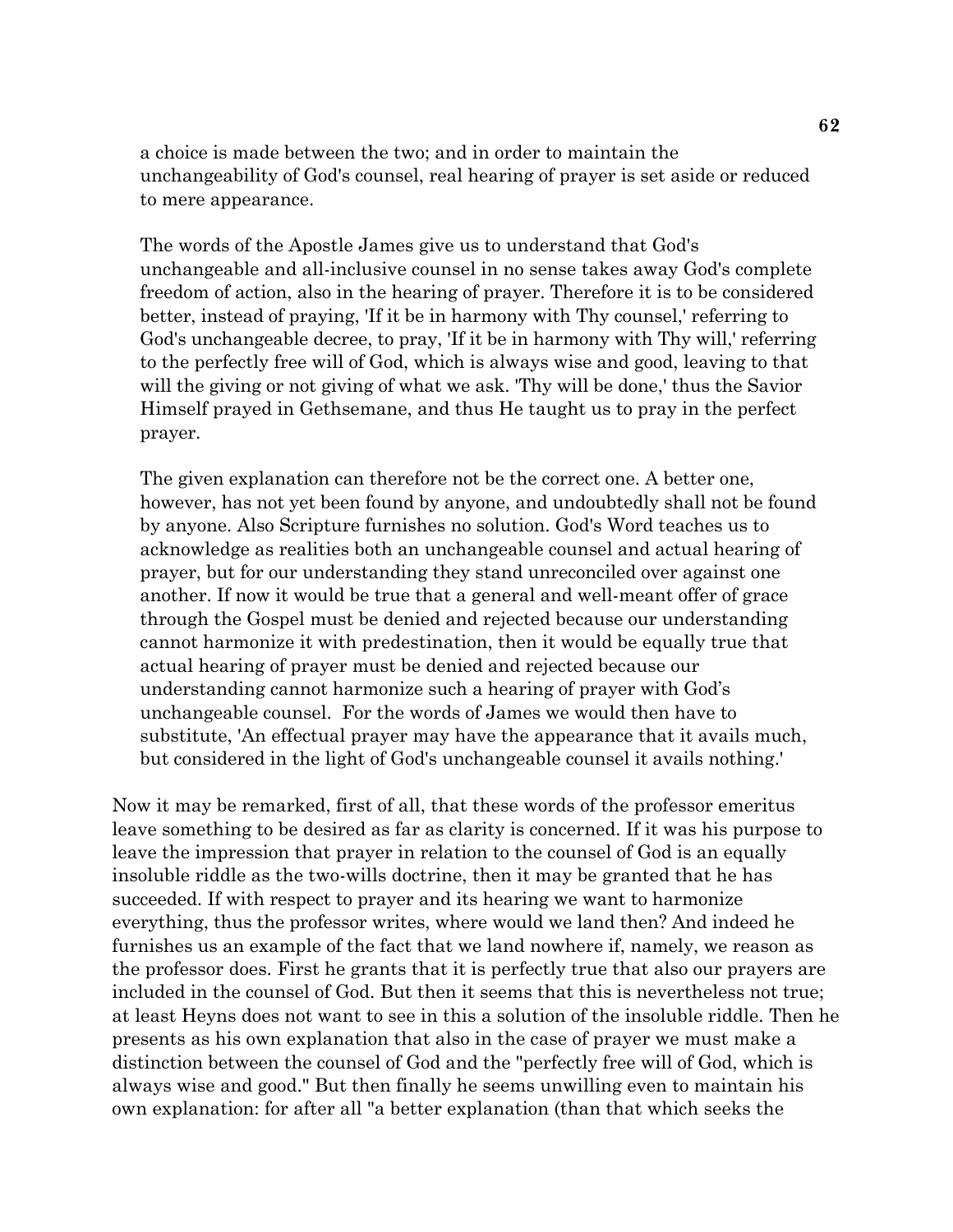solution in the inclusion of our prayers in the counsel of God) has not yet been found by anyone and shall also not be found by anyone." But also this best explanation nevertheless does not offer a solution, for then the hearing of prayer would after all be only appearance. And with this, then, Heyns has made it very clear that we land nowhere with him.

In the second place, we may certainly emphasize that we surely may not accept the explanation which Heyns offers. Also with respect to prayer he wants to distinguish between two wills in God. The one will is then God's counsel, the other is God's "perfectly free will." That distinction is very plain, but it is as impossible as it is plain. In the counsel of God the Almighty is then not free, such is the evident presupposition. God is bound by His counsel. Therefore it is also better not to pray, "if it be in harmony with Thy counsel." For after all what is decided in God's counsel most assuredly happens, whether we pray for it or not. And according to Heyns' view of prayer, there is really no place for prayer in relation to that counsel of God. But next to that counsel of God, to which God Himself is bound, wherein simply nothing can be changed, also not by the prayer of the righteous, there is also in God a perfectly free will, which is not fixed as far as the facts of history are concerned. And in that perfectly free will of God, which is always wise and good, our prayers can then also have a place. Upon that will of God we can exercise influence through our prayers. If, therefore, we say, "Thy will be done," then we do not mean, "Thy counsel be fulfilled," but: "Lord, if that which we pray is not sinful, or even foolish and wrong for us, then we would very much desire that Thou gavest us this, regardless of whether it is thus decreed in Thy counsel or not!" It does not need to be pointed out how thoroughly wrong such a view of God's will is. If here also you do not want to think of two Gods, for it finally comes down to this again, then the matter really stands thus, that there are gaps left in God's counsel, room for play, in order to provide a place for the wholly perfect, free will of God. God has not fixed all things in His counsel, according to the professor. If He had indeed done this, there would be no place for the hearing of prayer. Now, however, it is different. There is also a free will of God. And that will decides then concerning the gaps in the counsel of God. And this decision then takes place with the cooperation of man, who in his prayer makes known to God how he would wish to see those gaps filled. Over against this view it must be maintained that God is one in His willing, that His eternal counsel in relation to that which shall take place in time is absolutely all-inclusive, so that nothing can or shall ever bring about change therein, and that yet in that counsel God is eternally and absolutely free and does all His good pleasure with complete divine freedom. God's perfectly free will in relation to all things is His eternal good pleasure. What Heyns also here wants to present as two is absolutely one, and also before our consciousness very plainly one, and not two.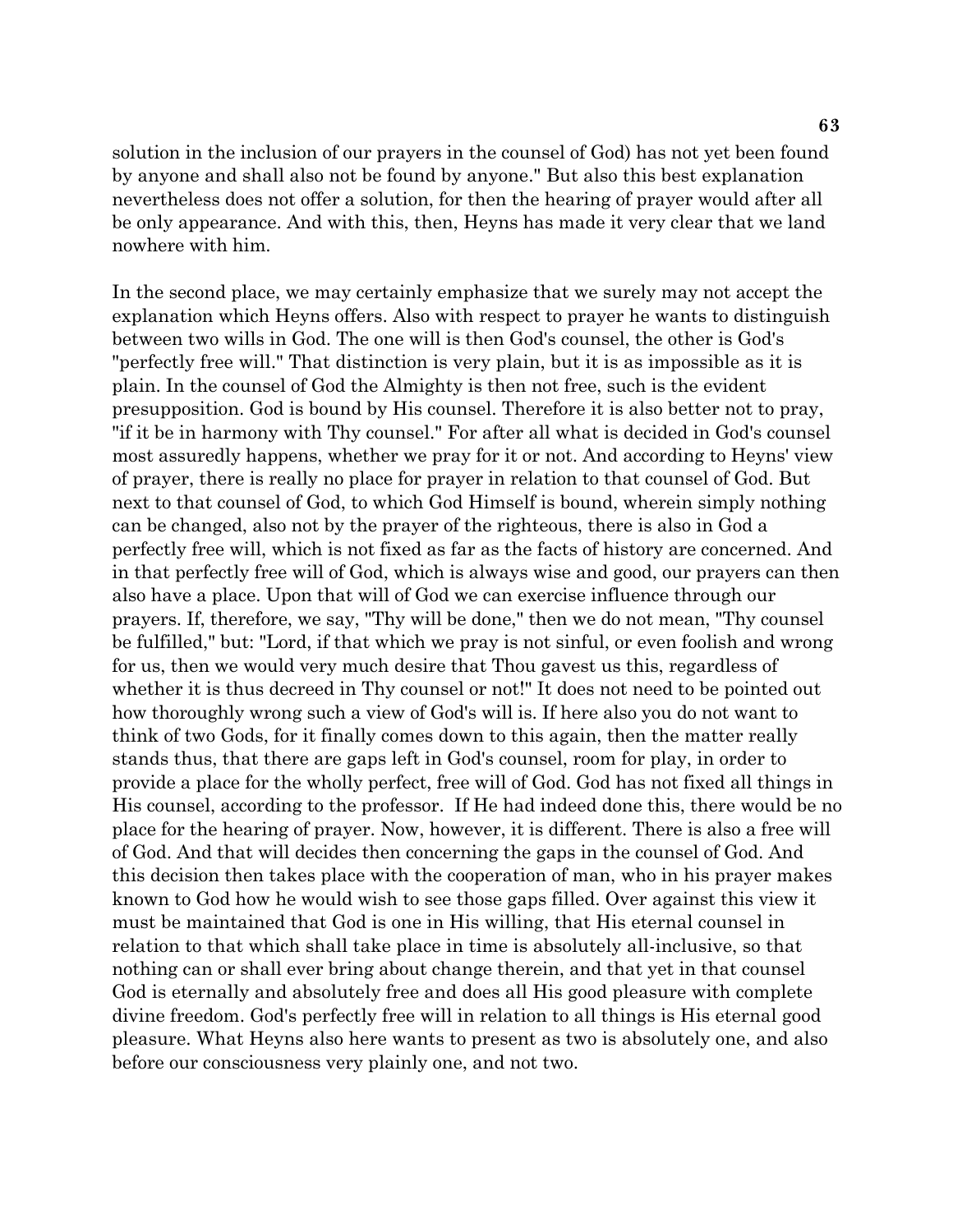In close connection with this stands the incorrect view of the professor with respect to prayer and its being heard. Repeatedly Heyns emphasizes that there cannot possibly be any hearing of prayer if that for which we pray is firmly established in God's counsel beforehand. For Heyns the hearing of prayer means that we receive something which we would not have received without prayer. But if that is to be possible, then it is plain that this something must not be in God's counsel, thus Heyns would reason: for if it were already decided in God's counsel then we would also receive it without prayer and without the hearing of prayer. Then the hearing of prayer is really nothing else than appearance. When then we also read that the prayer of the righteous availeth much, then this means, according to Heyns, that it can exercise much influence upon God, so that we move Him to bestow upon us what we very much desire. Now this is the completely Pelagian view (as was to be expected on Heyns' basis) applied to prayer. It presents the petitioner as a party over against God with a free will, a free judgment concerning things, which he then lays before God. It eliminates the petitioner and his prayer from God's counsel. And it separates the petitioner's prayer from the irresistible operations of the Holy Spirit in the heart whereby the prayer is wrought. And then it lies in the very nature of the case that if there is to be hearing of prayer, things must not first stand fast in God's counsel. There must be sufficient room left in that counsel to provide a place for the will and the judgment of this free and independent petitioner, who wants his will to apply and who through his prayer will exercise influence on the divine will. Thus, approximately, Heyns presents the matter of prayer and the hearing of prayer, entirely in harmony with his conception of two wills in God. And it lies in the nature of the case that thus prayer comes to stand in irreconcilable conflict with the Scriptural, Reformed conception of the counsel of God, even as the one divine will in Heyns' presentation stands diametrically over against the other.

This brochure is not the place to discuss the subject of prayer at length. Nevertheless, we want to say something about it, especially with a view to the relation between our prayer and the counsel of the Lord our God. And then we must take our starting point in a proper conception of prayer. And such a proper conception does not lie in the direction of Heyns' presentation, as though prayer is an asking for something which we otherwise would not receive, but indeed in the conception of the Heidelberg Catechism, which proceeds from the correct presentation, that prayer is the chief part of thankfulness. And this implies that in prayer God stands on the foreground. Prayer is concerned with God, not with the petitioner apart from God, nor with things. And in so far as the petitioner is concerned in prayer, the important thing for him in proper prayer is not things, but the favor of God, which is better than life and better than meat and drink. Indeed the Christian also prays for all spiritual and physical needs; but also his physical and spiritual needs bear an entirely different character, have an entirely different content than those of the ungodly. Prayer is in the highest sense of the word not an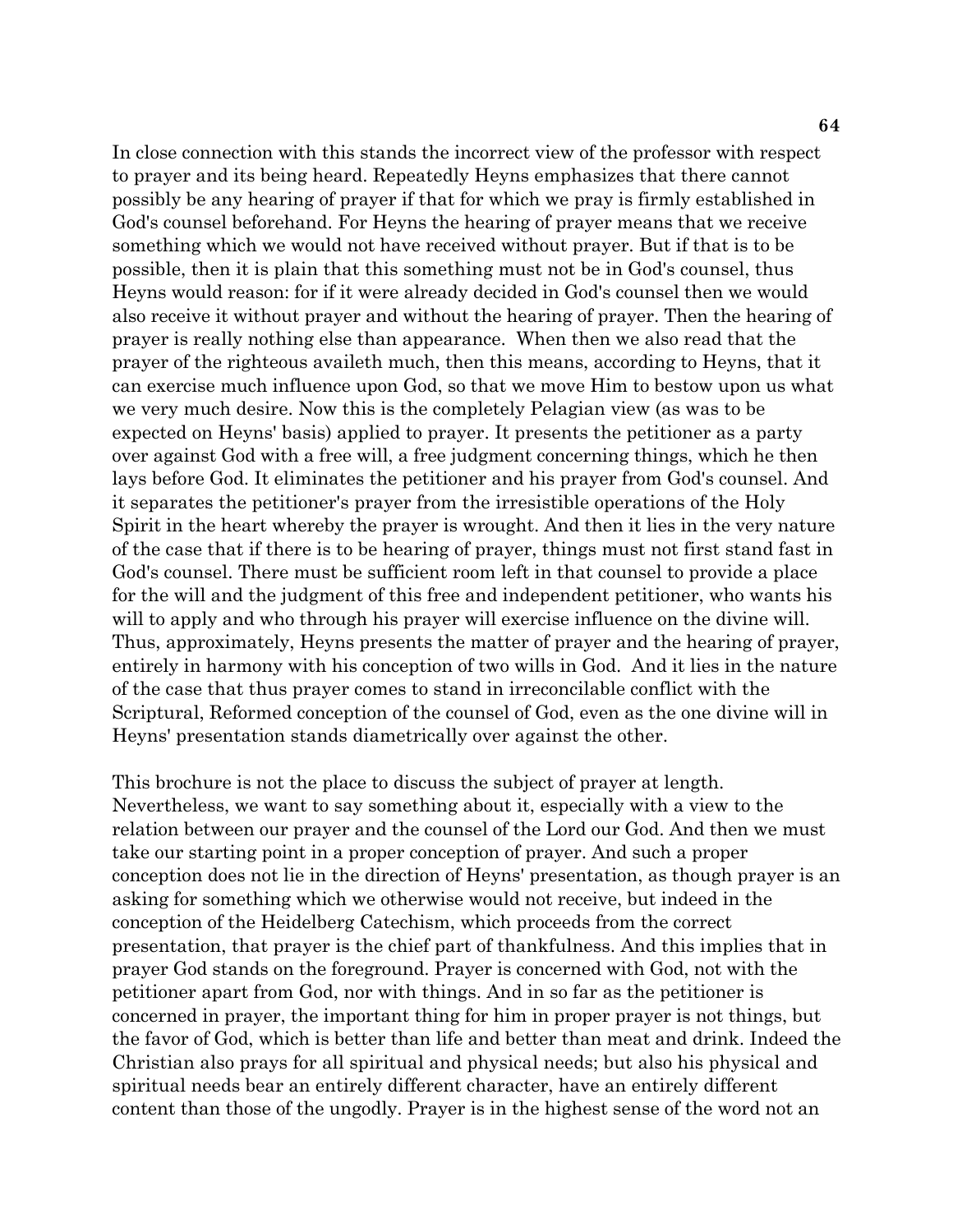asking for something which the petitioner otherwise would not receive in the sense in which Heyns intends this; but it is the acknowledgment, the highest and most noble acknowledgment, that God is God, that He is good, that He is the highest, the only Good, that He alone is the overflowing Fountain of all good. That the ungodly exactly does not acknowledge. He may now and then, especially if he is in need, or if danger threatens that the desires of his flesh will not be fulfilled, imitate the man of prayer. He can sometimes even apparently excel in zeal for prayer, as indeed appears in our days of economic depression. Indeed he knows, and in such times he also shows that he knows, that God, Whom he does not want, is nevertheless God. And when then the wicked world in its wicked way brings the things of natural life into hopeless confusion, it still wants to use God in order to set things straight again. In such times the world can still speak of humiliation and confession of sins, all in order to receive something from God. But it will never acknowledge that God, Who is God, is truly the only good, that outside of Him there lies only death and misery, that His loving-kindness is better than life. That world is and remains God's enemy. Therefore, too, the Lord is far from the prayer of the wicked, and his sacrifice is an abomination to Him. But for the man of prayer, however, this is principally different. He has learned to know God, Who is really God (not merely an idol of the imagination) as the eternal and only Good and the Source of all goodness. And in prayer he acknowledges this; it is a genuine life's need, too, for him to acknowledge this, even though he knows very well that all that he ever shall receive has been firmly and unchangeably decreed concerning him in God's counsel. It is not at all his purpose to influence the Lord through his prayer, to change His will. His very prayer would die upon his lips if he had even the very least notion that through his prayer God's will and counsel concerning him would change.

Hence, the great, all-dominating content of the Christian's prayer is then also the desire that this God, Whom he knows and delights in as the highest and only Good, may come to revelation as such, and as such may be acknowledged in heaven and on earth, by all that lives and breathes and exists. And to that one mighty, alldominating desire, which has become the great need of his existence through grace, in his prayer he views as subordinate all things with respect to his personal life and existence, as well as the existence of church and family, of state and society; and he desires these things also only in that light and as subordinate to that one great and mighty desire of his heart, namely, that God may be acknowledged as the only Good. In that prayer he is also fully conscious of the fact that he is in harmony with the counsel of the Lord. For indeed, the universal acknowledgment that God is God and that He is good is also the purpose of God's counsel. There is, therefore, no conflict between the content of prayer as the chief part of thankfulness and the counsel of the Lord. He is also completely certain that this prayer shall be heard, precisely because it is in harmony with God's counsel. This is very plain from the Lord's Prayer. That prayer is concerned with God, and all the rest is completely subordinate to the desire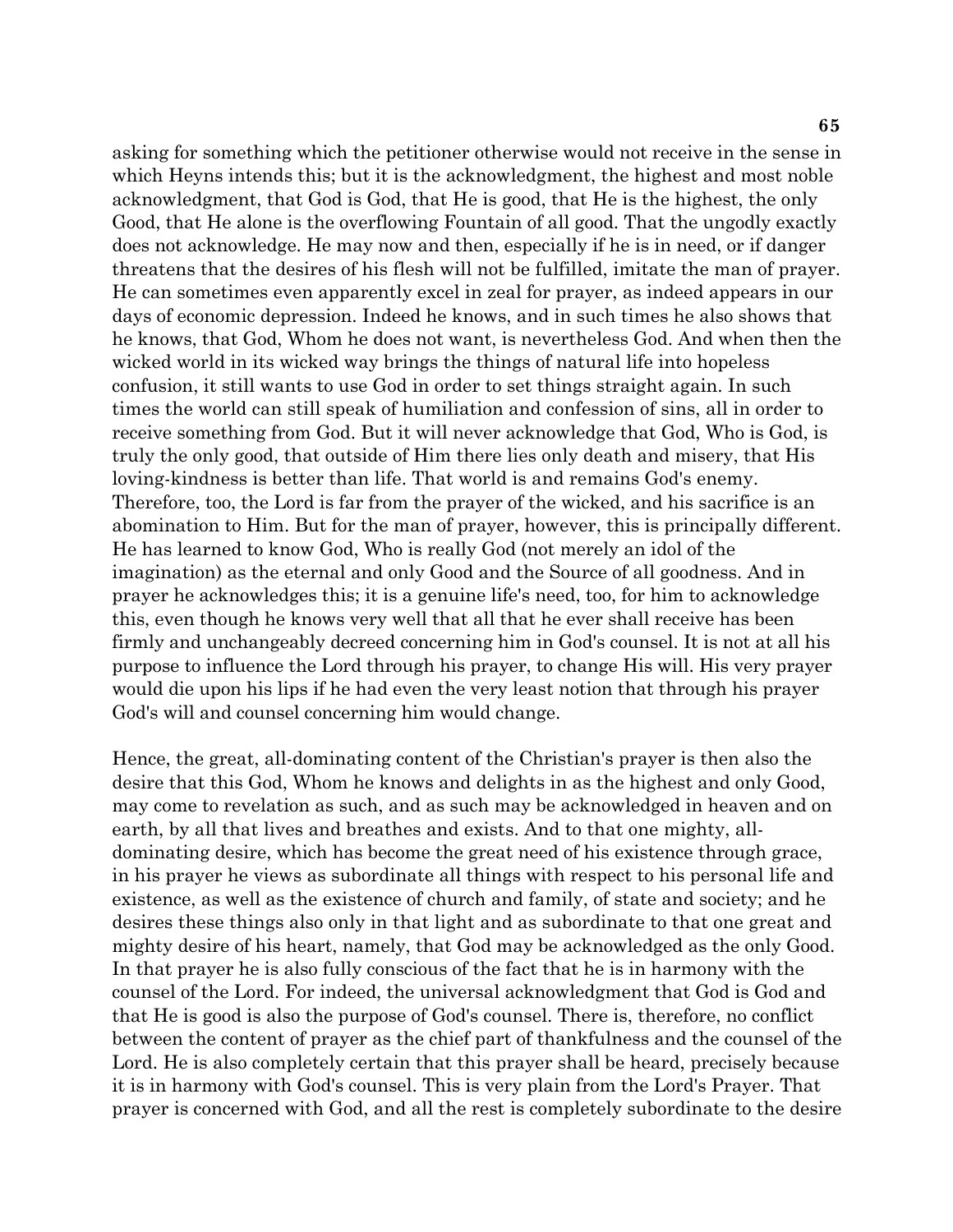**66**

that God may be acknowledged as God. That God's Name may be hallowed, that His kingdom may come, that His will may be done in heaven and on earth, that is the primary, the great, the all-dominating element in the perfect prayer. All the rest is fully in harmony with and subordinate to that. And let me also point out that thus it is with the prayer to which James points us in the fifth chapter of his powerful letter. This is already plain, in the first place, from the fact that he speaks of an *effectual* prayer of the *righteous man.* The power of a prayer does not consist in this, that we want to compel the Lord to bestow something, and that we simply continue to pray for something and never learn to see that our prayer is not according to God's will, that we want to impose our will upon God. For that is just exactly a very weak and miserable prayer. But the power of a prayer consists indeed in this, that we pray for something as *righteous,* and therefore in harmony with the will of God. And this is even clearer from the example which James cites, the prayer of Elijah. Notice that Elijah did not pray for prosperity, but for adversity, for fearful misery, for drought and famine, for the languishing of man and beast. If someone would have the courage in our day to pray thus, and it should appear that his effectual prayer indeed availeth much, men would persecute him to the ends of the earth and tear his flesh from his body with red-hot tongs. And why did Elijah pray thus? Because in his name his entire appearance and person was expressed: *my God is Jehovah!* The prophet was concerned about God and about God alone. That not Baal, but Jehovah is God, that had to be revealed, and that had to be acknowledged by Israel. And to him it was better that the people in their Baal-worship would perish from misery, would pine away and suffer famine, than that they should forsake God and have prosperity. And only when that purpose is reached does he pray again and with the same purpose, and does there come rain from heaven. That is indeed an effectual prayer of the righteous, a prayer which is concerned with the acknowledgment of God as the only and highest good!

Therefore, too, in the third place, prayer is also a turning to that Source, to that overflowing Fountain of all good, in order to drink from that Source, with the acknowledgment that His favor strengthens more than meat and drink, that His loving-kindness is better than life. The petitioner has learned to experience and to acknowledge that man does not live by bread alone, but by every word that proceedeth out of the mouth of God. He must have God's favor. Therefore by grace in prayer he opens his heart toward God, even as a flower opens its bud before the light of the sun, in order with and through every means to partake of the grace of God. In that sense what Heyns says is true, that in the way of prayer the petitioner receives what he would not and could not receive without prayer. When bread stands before him on a well-furnished table, the ungodly can very well eat, he indeed receives bread, and that bread will also feed his body; but he eats it under God's wrath, and the curse of Jehovah is in his house. He exactly receives no grace, although he has abundant bread. But the child of God has another need. He goes to the Source, in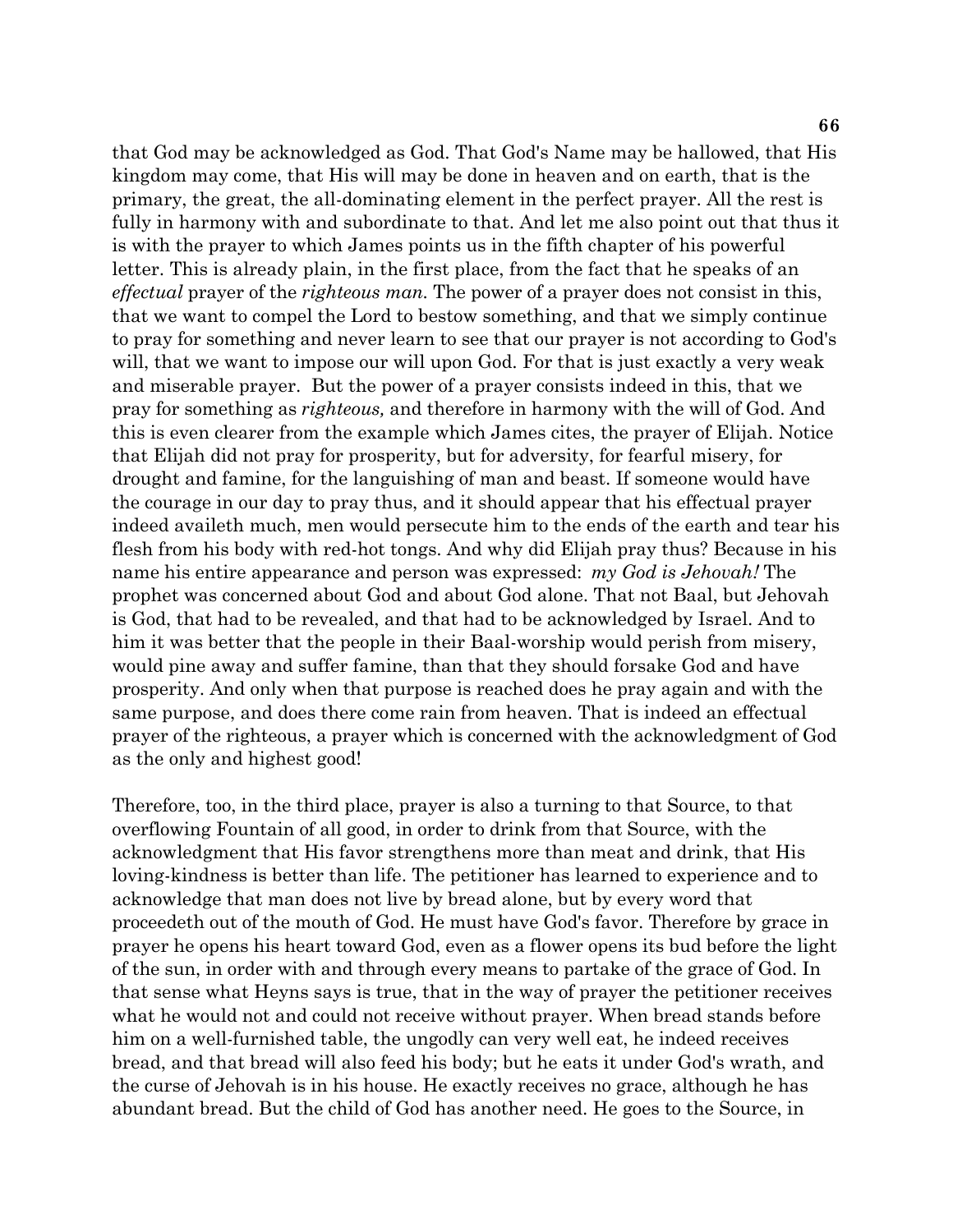order through the means of bread in thankfulness to drink from the Source even grace for grace. In a word, the pious and sanctified petitioner is always concerned about God. And whereas God is also concerned about Himself, about the acknowledgment and glorification of Himself, there is certainly never any essential conflict between the effectual prayer of the righteous and God's counsel.

But there is something further.

We must also place ourselves before the question where prayer really has its origin, what really is the idea of prayer, and how it comes into existence. And then we may certainly remark, in the first place, that the connection between the prayers of God's people and the things which happen in the world upon those prayers is without any doubt fixed in the counsel of God. God's people are of God's party. They are the people of God's covenant. God blesses those who bless them, and He curses him who curses them. And they stand for God's covenant, for God's name and cause in the midst of the world. They do this also in their prayer. As God's covenant people, as of God's party, they pray for God's cause. And in this they put their trust in the living God alone. They look away from all else, in order to put their trust in Him alone. And they stand as priests of the Most High God in Christ Jesus in the midst of the world also in their prayers, entirely according to the counsel of God's will. God has willed that in the midst of the world they should come to manifestation as of His party. Therefore God has also willed, for the revelation of His glorious name, to put the things which shall take place in connection with the prayer of the righteous, in order that it should be revealed that He is their Friend and blesses them, and that they who put their trust in the living God are never put to shame. According to the counsel of His will, it pleases God to do many things in connection with and through the prayers of the saints. Exactly because of this the prayer of the righteous availeth much, exactly as much as it has pleased God to realize through them. Heyns is of the opinion that this is only hearing of prayer in appearance, but that comes about through the fact that he conceives of the relation of the petitioner to God in a Pelagian way. That may not be. It is always: God all in all. And also in and through the prayers of the saints God is His own party. The covenant is God's alone. If Heyns understood this, he would not write in such a strange and enigmatic matter about prayers in relation to the counsel of God.

Furthermore, it must here be kept in mind that the Lord God through the Spirit of our Lord Jesus Christ is also the Author, the Worker of our prayers. That our prayers belong to the part of thankfulness, that they belong to good works and have among them the highest place, Heyns will certainly concede. That God has prepared all our good works, and thus also our prayers, from before the foundation of the world, in order that we should walk in them, Heyns will surely also concede, so that it is indeed established according to Scripture that our prayers in connection with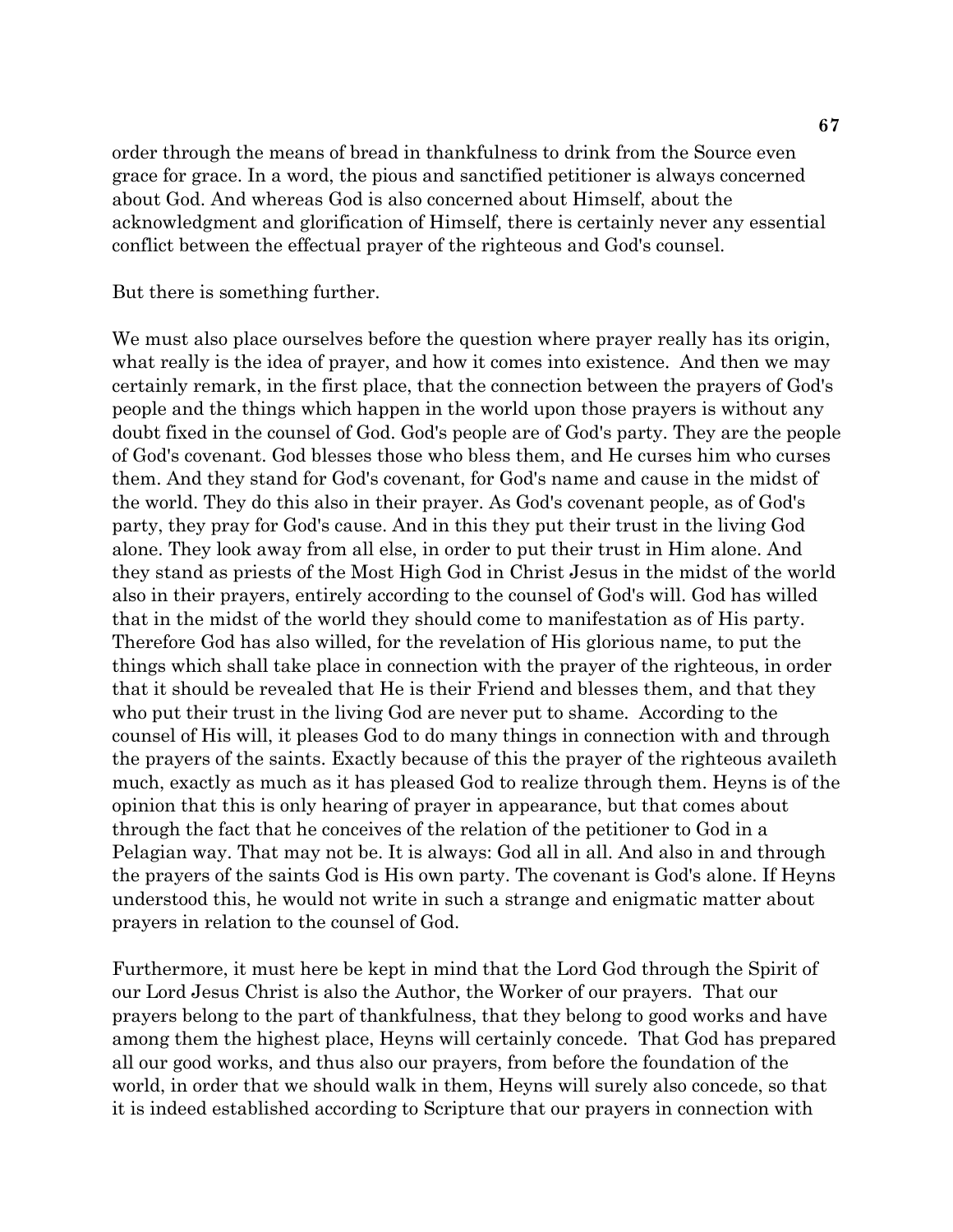their being heard have a place in God's counsel. But to this must be added that the Lord God is also the Worker in us of our good works, in order that we may walk in them, the Worker also of our prayers which we pray according to His will. He does this subjectively through the Spirit of Christ in our hearts, through Whom alone we will God's will, honor and acknowledge Him as the highest and only Good, and desire nothing higher than the realization of His honor. It is even true of the content of some prayers that they are specifically inspired by the Spirit. It goes without saying that this is true of such mighty prayers as those of the prophet Elijah. And objectively God does this through His Word, whereby He instructs His own in the knowledge of His will, in order that they may be able to pray according to that will. Hence, the more God's people grow in the knowledge and grace of Christ Jesus, the more practiced they shall become in the high and holy art of prayer according to the will of God.

If we understand all this, it will certainly not be difficult to trace the relationship between God's counsel and the prayers of the saints. The dualism and the irreconcilable contradiction which Heyns thinks to see here fall completely away. There is the most beautiful harmony. In the first place, it may be noted that no child of God would ever think of praying for something contrary to the counsel of the Lord God. On the contrary, he very definitely desires that counsel. In his prayer he never desires anything else than that counsel of God. In a very real sense he also never prays for anything else than the realization of that counsel. And he knows, too, that only in so far as he prays according to that counsel shall his prayer also be heard. How nonsensical it is to say that the hearing of prayer is nothing more than appearance becomes plain as soon as we think in this connection of the prayer of the Mediator in heaven. He certainly prays in the very highest sense for nothing else than for God's counsel. He wills that where He is, there they whom the Father has given Him may also be with Him. Is it then nothing else than appearance, Prof. Heyns, when His prayer is heard?

But even so all has not been said. The child of God after all does not pray merely formally for the fulfillment of God's counsel, without anything more. Then, of course, he would never pray anything else than: Thy counsel be done, Lord! And this is not only in conflict with the reality of life, but is also contrary to Scripture and in conflict with the calling of God's covenant people in the world. Their prayer must also have content. They must also know the will of God, and the things of God's counsel must also become their need, do indeed become their needs. It is their life's need that God's name be hallowed, that God's will be done, and His kingdom come, that they receive their daily bread from God, with the forgiveness of sins and the deliverance from the Evil One. And therefore the child of God will apply himself to know the will of God, in order that also in his prayer he may will that will. In so far therefore as God has revealed His counsel to His people (and He has done that for the sake of His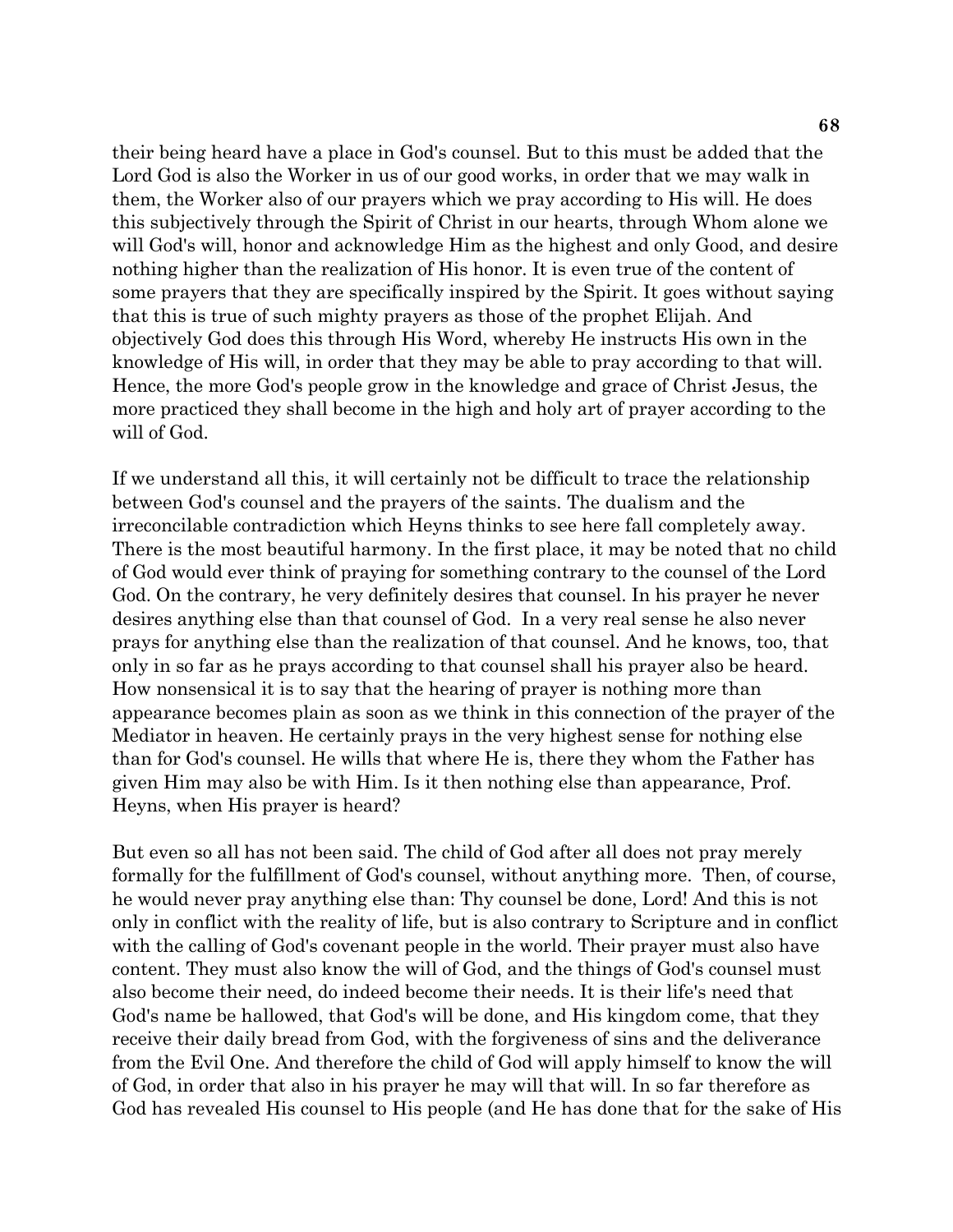covenant) God's people can know that counsel and can also give content to their prayer.

Of course, the petitioner does not know the details of that counsel. In general lines he understands the will and counsel of God, even to the very end of the world, in relation to all things. But in its details he does not know the way of God, and he also does not need to know it. Hence, there are many things with respect to which he does not know what he should pray. And yet it will be in his heart also to bring those things before God, to make known to God his desires and groanings, and to lay them before the face of the Lord. But with respect to those things let it be noted, in the first place, that we may never desire or pray anything that is not in harmony with the purity of God's holiness. Sinful desires, desires for earthly, worldly things, for the things of the flesh, desires which really do not have God as their highest object, must most certainly be fought against and not brought into the prayers of the saints. Our desires in relation to the things of which we do not know whether they are included in God's counsel must therefore be absolutely holy. Let our prayer always remain the prayer of the righteous. In the second place, with respect to those things of which the child of God does not know whether they are included in God's counsel the attitude of his prayer will always be expressed in the words: "Thy will be done!" And then he prays, after all, very really again for the fulfillment of the counsel of the Lord, subjecting his own desires to that counsel. And, in the third place, we must also not forget with respect to those same things, that when we know not what we should pray for, the Spirit makes intercession for us with groanings that cannot be uttered. And He that searcheth the hearts knoweth what is the mind of the Spirit, because He maketh intercession for the saints according to the will of God!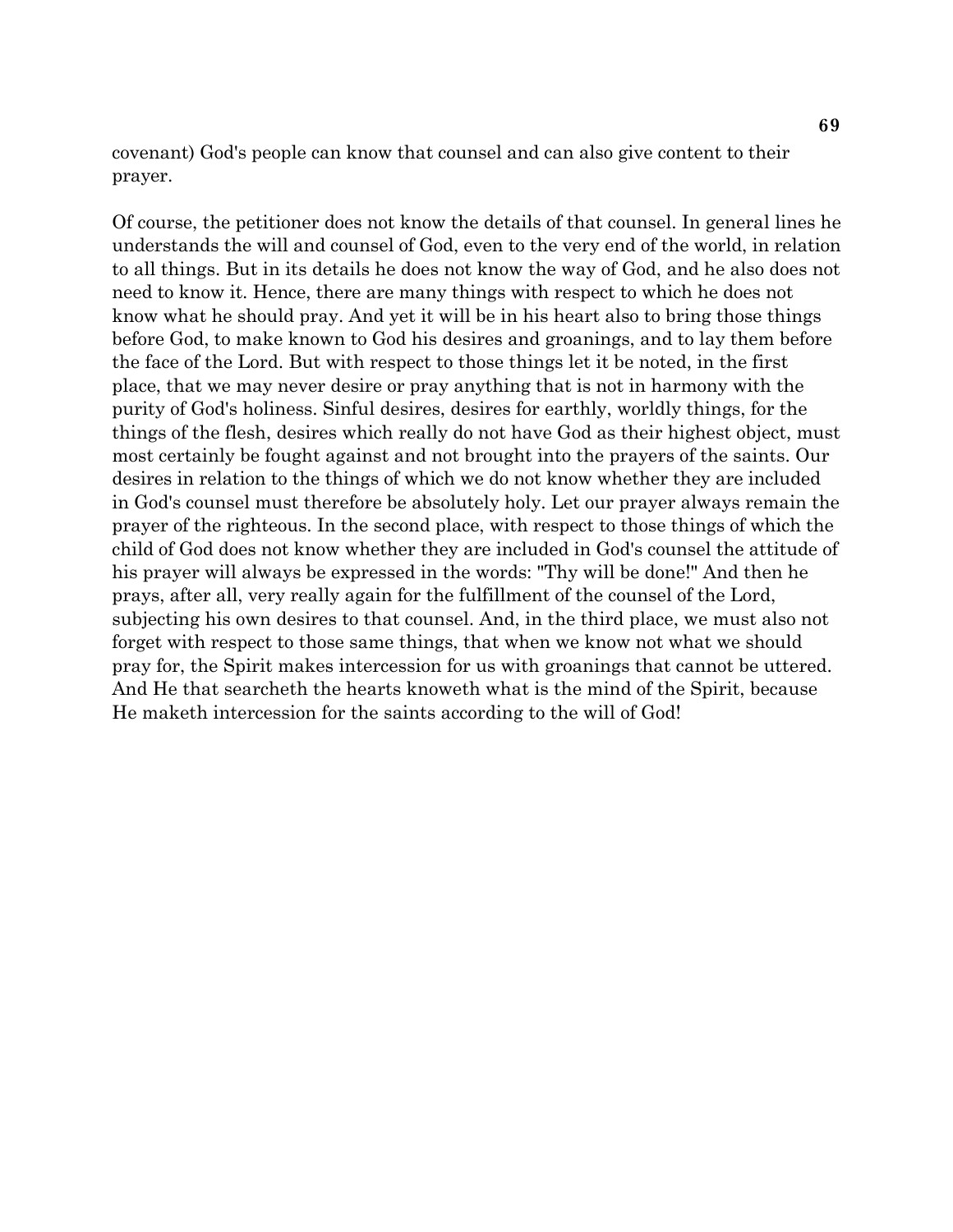## **Chapter 6 The Gospel, according to Heyns**

One of the basic flaws in the entire reasoning of Prof. Heyns is that in writing about *The Gospel* he has not taken the trouble to discover from the Word of God itself what must really be understood by the Gospel, what is the Scriptural idea indicated by this term. Nevertheless, in his articles he indeed gives a description of the Gospel; but it is a description which is not at all grounded in Holy Scripture, but which is really not much more than the presentation of a preconceived idea to which Heyns gives an appearance of truth and faithfulness to Scripture by a roundabout way in his reasoning. In this way Heyns arrives at a threefold presentation of the Gospel. It is, according to him, in the first place, the glad tidings of the forgiveness of sins, the glad tidings to the world that reconciliation with Him is possible; in the second place, the invitation of God to sinners to participate in the feast of salvation which is prepared in Christ; in the third place, an offer of grace, accompanied by a command to believe, with the assurance that he who believes shall be saved. In order to demonstrate that this is actually the presentation of Heyns, we shall quote him as fully as possible.

Heyns writes in *De Wachter* of December 7, 1932:

When the Publication Committee commissioned me to take his place during a vacation requested by Rev. Zwier as co-editor of *De Wachter*, the idea quickly came to me that the above subject was very fitting for some *Wachter* articles.

And that first of all because it is an all-important subject. It reminds us of that solemn hour when the time of the Savior's sojourn on earth had come to an end, and when He stood ready, as far as His bodily presence was concerned, to leave His disciples and to ascend splendidly to the glory which He had before, there to receive a place at the right hand of the Father. For the last time He had gathered them around in order that they should be witnesses of His ascension, and in order to give them a mandate. And a mandate given in these solemn moments, given by the only begotten Son of God, Who had come in the form of a servant, Who had borne reproach and revilement, the torments of the cross and the sufferings of death to the full, in order that the world through Him should be saved - what could such a mandate be other than a most important and salutary mandate?

Well, then, it was a mandate concerning the Gospel. "Go ye into all the world," so He spoke, "Preach the Gospel to all creatures." In that word *Gospel* He comprehended all the salvation which He had merited through His active and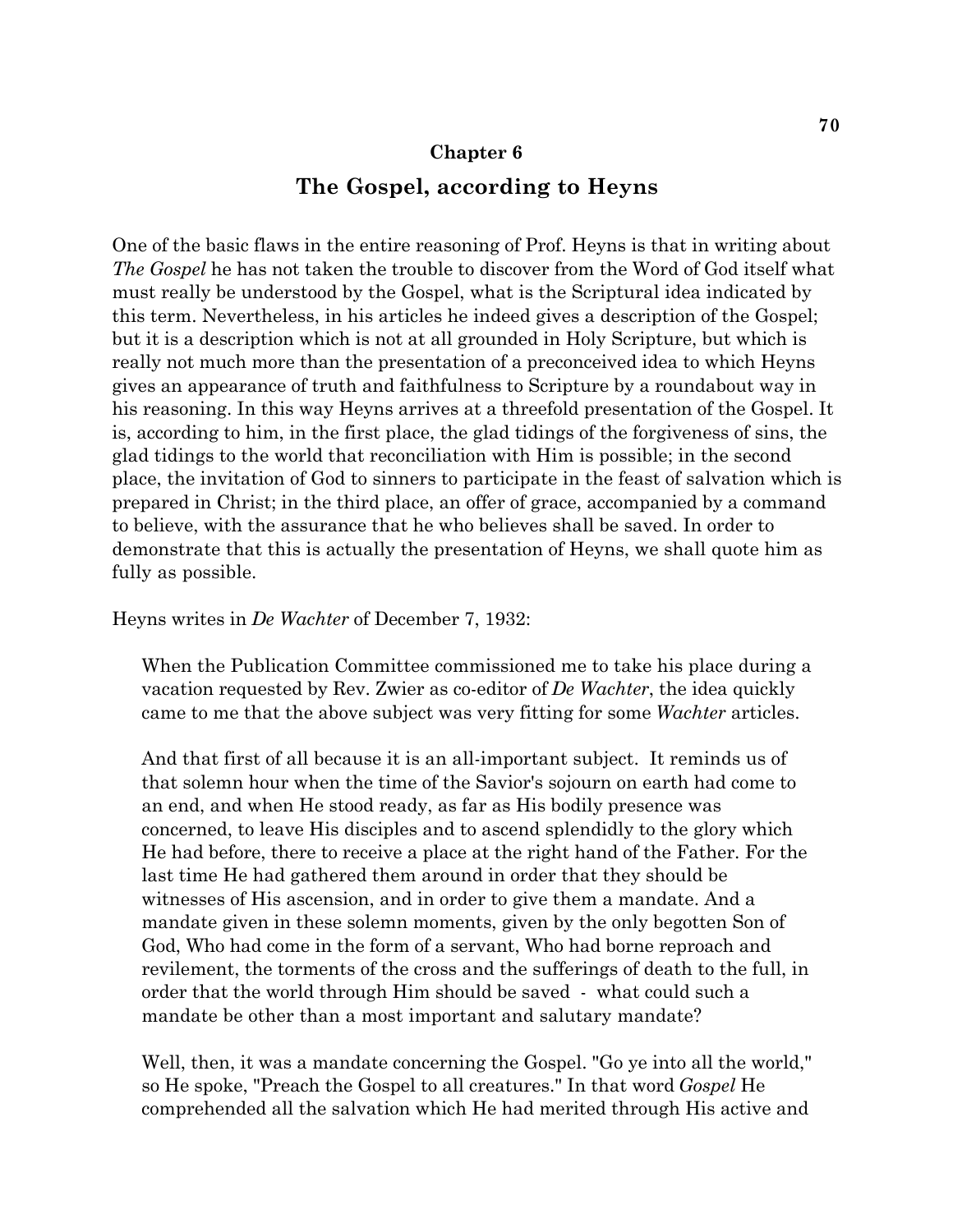passive obedience, through His obedience unto death, yea, the death of the cross. And that they must preach that to all creatures as *glad tidings* for them, included that it was intended to be glad tidings for everyone to whom it should come, tidings in which peace was preached to him, whether he was nigh or far off, by God Himself, under whose wrath and curse they lay (Ephesians 2: 17), reconciliation with God through the blood of the cross. The Lord called it a Gospel, glad tidings, and could there be gladder tidings for a world in itself helpless and hopelessly lost, for a world going to everlasting destruction? It was the tidings of which Isaiah had so jubilantly and gloriously prophesied as the tidings of the Messiah, who was sent to bind up the broken hearted, to proclaim liberty to the captives, and the opening of the prison to them that are bound; to proclaim the acceptable year of the Lord, and the day of vengeance of our God; to comfort all that mourn; to appoint unto them that mourn in Zion, to give unto them beauty for ashes, the oil of joy for mourning, the garment of praise for the spirit of heaviness; that they might be called trees of righteousness, the planting of the Lord, that he might be glorified (Isaiah 61: 1-3).

And those glad tidings they may now bring not to Israel only; indeed to Israel first, but not to Israel alone. It would now no more be as formerly when He had given them commandment to go with their preaching of the Gospel of the Kingdom not into the way of the Gentiles, or into any city of the Samaritans, but to the lost sheep of the house of Israel. Now they were to go into all the world and to preach the Gospel to all peoples, yea, as if this were not yet broadly enough expressed, *to all creatures.* That was a second element of the glory of this Gospel.

And yet a third element of that glory was that the way to obtain a personal part in the full content of those glad tidings was not a way which involved much difficulty and sacrifice, nor that of a legalistic yoke, as under the Old Testament, but simply and only that of *believing* the Gospel. Nothing more. For the Gospel was the tidings of deliverance and salvation altogether freely, only out of grace. Indeed that redemption had cost the greatest possible sacrifice, but that offering Christ had brought. Thereby He had paid all the debt to the very last farthing, so that there remained nothing for sinners to pay. Instead they may accept that salvation and appropriate it to themselves, as someone may take and eat of a feast to which he is invited. "He who believes and is baptized," thus the Gospel stated further, "shall be saved; but he who shall not believe shall be condemned."

The reader should note that in the preceding quotation the author simply proceeds from the one text in which the Savior gave to His church the mandate to preach the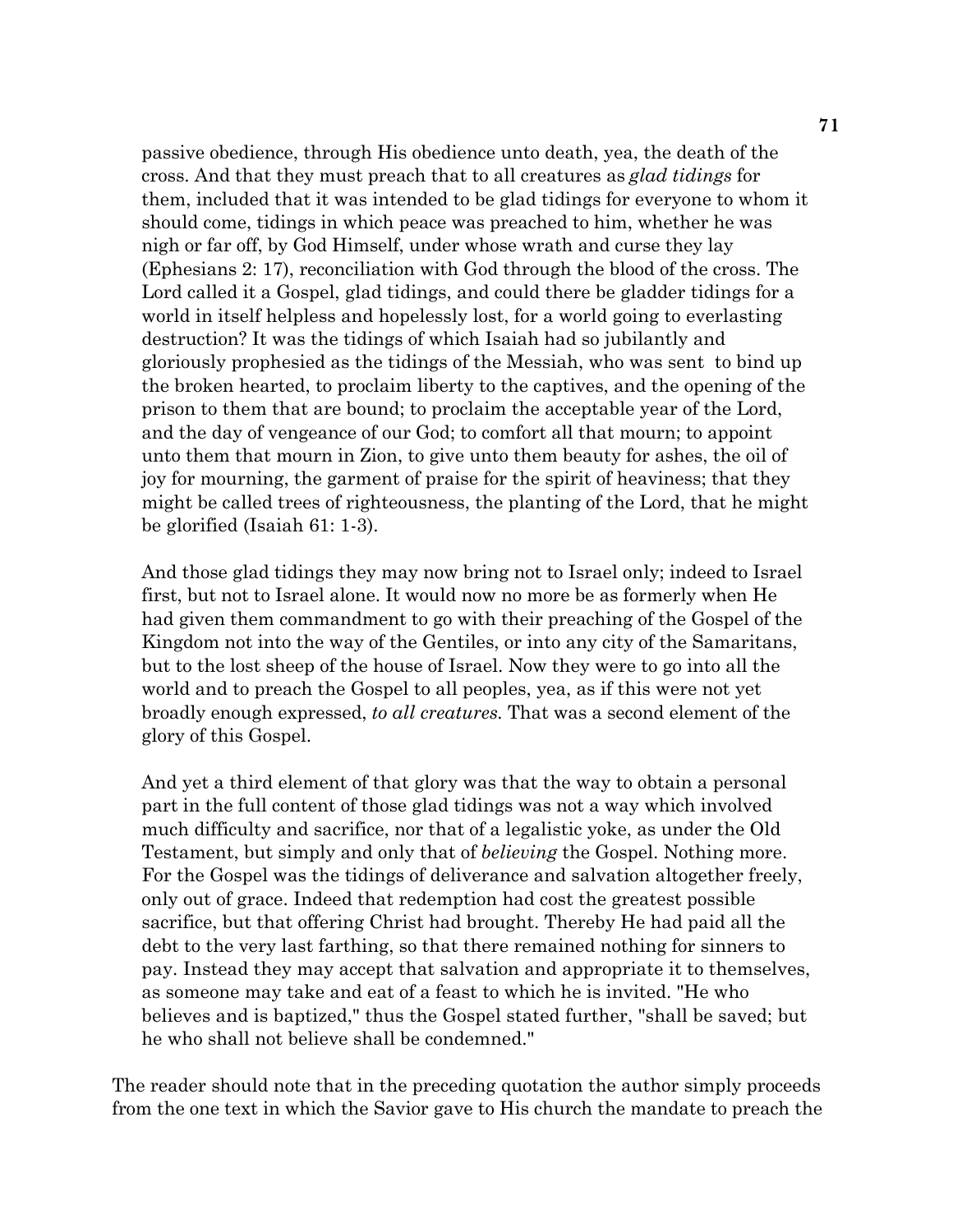Gospel. And this text precisely does not tell us at all *what* the Gospel is, but presupposes that the apostles and the church know this. Holy Scripture tells us in various ways, as we hope to make plain, what the Gospel is; but all those passages of Scripture Heyns simply leaves alone, in order to proceed from a single text in which precisely nothing of the idea and the content of the gospel is told us.

In the second place, the reader should also note how Heyns in the above quotation, without any Scriptural proof or reasoning from Scripture already here slips into his reasoning the Arminian, general presentation of the Gospel. He writes that the Gospel was intended to be glad tidings *for everyone to whom it should come.* Scripture teaches this nowhere. Scripture indeed teaches that the Gospel is intended to be a savor of death unto death, as well as a savor of life unto life; that Christ is set for a fall, as well as for a rising again; that many are appointed to stumble at the stone of stumbling. But that the proclamation of the Gospel was intended (by God) to be glad tidings for all men is simply concocted out of the human brain. Heyns carefully avoids all definite terms and expressions of Scripture. In the text which he quotes from Isaiah it speaks of all who mourn, of those who mourn in Zion. But Heyns speaks rather of glad tidings *for a hopelessly lost world, for a world which is going to destruction.* And he also avoids carefully the Scriptural presentation of faith as a gift of the grace of God and substitutes for it that all men *may accept* this salvation as someone may eat of a feast to which he is invited. It is necessary that we immediately fix the attention on this apparently unintentional substitution of unscriptural ideas and terms, which in themselves appear to be rather innocent, but which nevertheless must serve as the basis for introducing a wrong presentation of the Gospel. It is here as with much preaching in which men seek refuge in vague and general terms. One still preaches truth then, but he does not touch *the* truth. One then proclaims indeed that he who believes shall be saved (and who would be able to criticize this?), but one does not come to a sharper definition of the nature and the origin of faith. One then says indeed, altogether in general, that the Gospel is glad tidings for sinners (and who would dare to find fault with this?), but one keeps silence about the question: for which sinners? And thus the congregation is rocked to sleep, gradually becomes accustomed to it that the sharp lines in the preaching are no longer drawn; and before they themselves realize it, they have arrived in the camp of the Arminians. Hence, we must pay close attention to the manner in which Heyns lays his broad basis for an un-scriptural presentation of the gospel.

In the following quotation he does not reason whatsoever anymore from Scripture in order to come to a correct presentation of the Gospel:

What the Gospel is, is variously expressed, and those various expressions have each their own value in illuminating the matter and helping to understand it. The one places this particular and the other that particular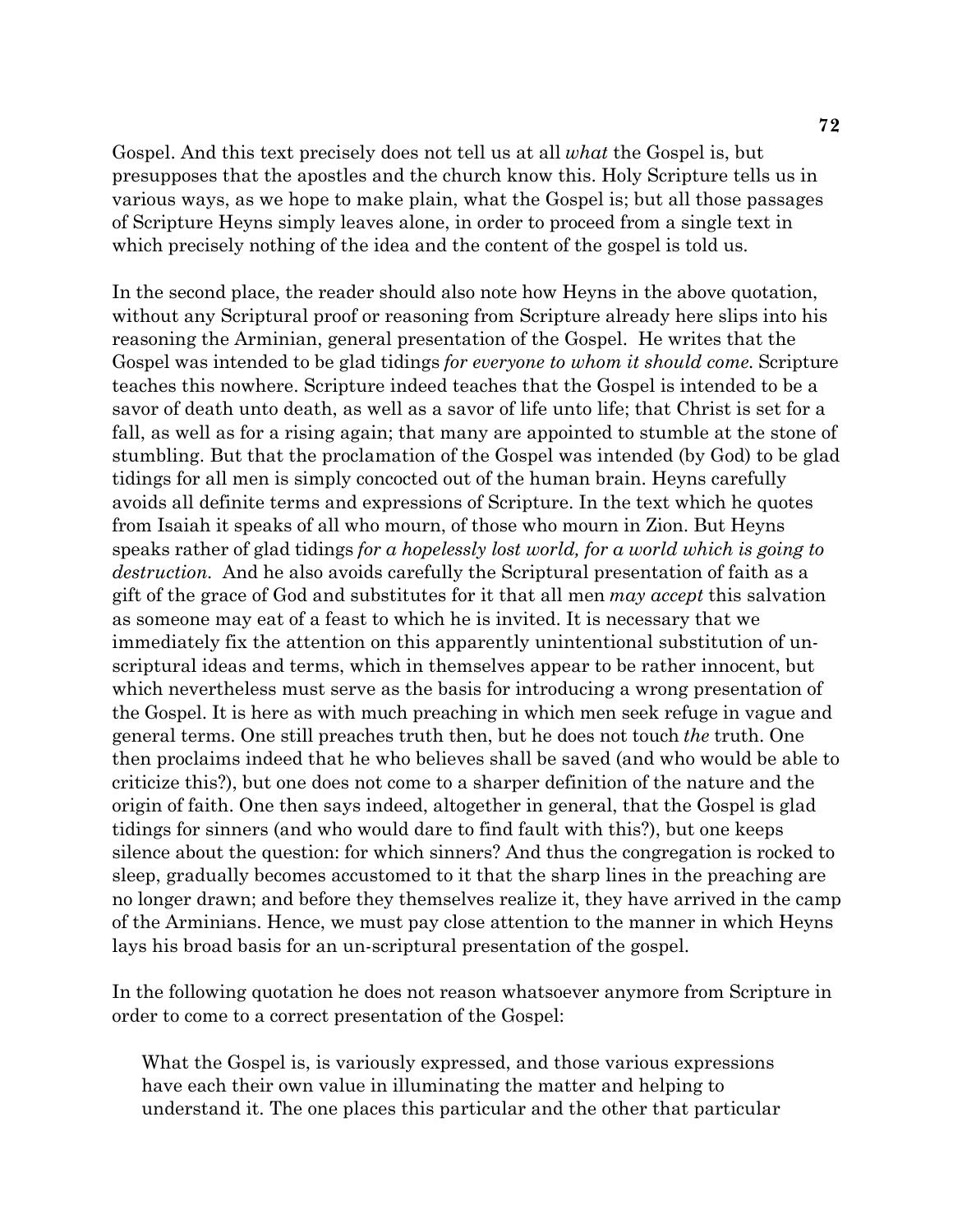more on the foreground, and so they complement one another.

The Catechism describes "the promise of the gospel", and that is the Gospel itself, the tidings which must be brought to all creatures, as follows: "that he (God) grants us freely the remission of sin, and life eternal, for the sake of that one sacrifice of Christ, accomplished on the cross" (Question 66).

Shorter is the most common definition that the Gospel is the offer of grace and salvation.

And in the Apostolic Confession the Gospel is meant in Art. 10 with the words: "(I believe) the forgiveness of sins:"

Let us first pay attention to the last.

All the items mentioned in the Twelve Articles are items which must be believed unto salvation, as the Catechism gives us to understand in Lord's Day 7. That among those items the Gospel should be missed is inconceivable; and if anywhere, then in Art. 10 it must be meant. Thus it is to be read from this article that the Gospel is the glad tidings of the *forgiveness* of sins, and by this the forgiveness of sins is placed on the foreground in the salvation-content of the Gospel.

The *forgiveness* of sins. That means that God in place of demanding something, of whatever nature, for the satisfaction of his enormous debt, will forgive the sinner his entire debt, in order nevermore to remember it, nevermore to reckon it against him. *Forgiving* is the direct opposite of *demanding payment.*

Notice that Heyns here first says:

What the Gospel is, is variously expressed, and those various expressions have each their own value in illuminating the matter and helping to understand it. The one places this particular and the other that particular more on the foreground, and so they complement one another.

Now we might presuppose that Heyns had in view expressions of Scripture with these "various expressions." Further, we might expect that Heyns would now lead us through Scripture, showing us how Scripture describes the Gospel in various ways, in order along that path to arrive at a correct Scriptural presentation of the matter about which he writes. Especially of Heyns we might expect this. For he can inveigh so against those who rationalistically put a certain idea on the foreground, in order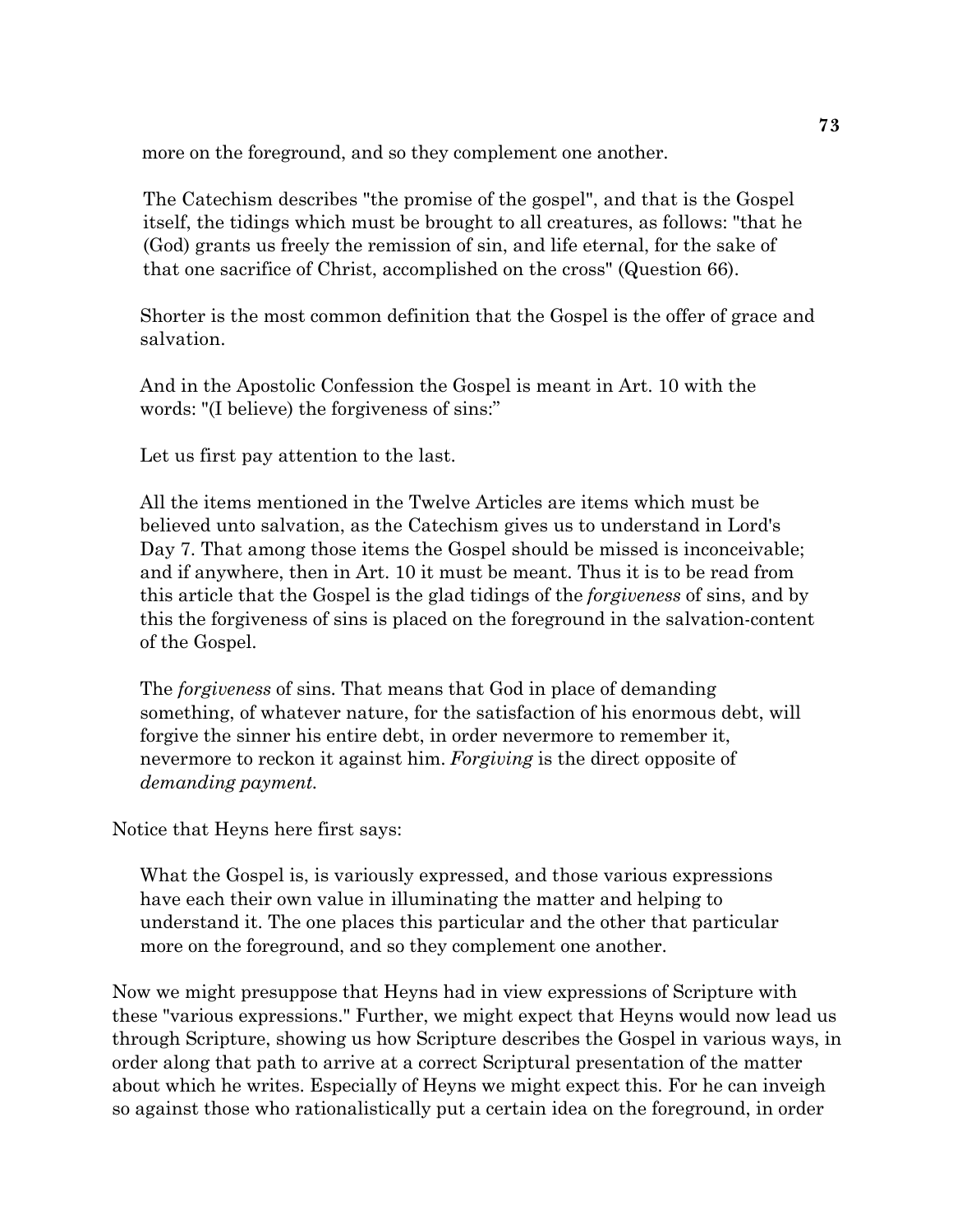to reason from it instead of from God's Word! And yet nothing comes of all this. He appeals first to the Catechism. And also Question 66 of the Heidelberg Catechism Heyns then immediately places in a wrong light. For that question says absolutely nothing about the proclamation of the glad tidings to all creatures, but speaks about God's promise to *us,* that is, the church (the subject there is after all the Sacraments). And that question also does not speak about tidings or about an offer, but about a *promise* that God *grants to us* forgiveness of sins and eternal life out of grace. These very definite terms are certainly altogether different from the general terms which Heyns repeatedly wants to substitute. Besides, Heyns could also find a much richer answer in Question and Answer 19 of the Heidelberg Catechism:

From the holy gospel, which God Himself first revealed in Paradise; and afterwards published by the patriarchs and prophets, and represented by the sacrifices and other ceremonies of the law; and lastly has fulfilled it by His only begotten Son.

But it becomes still worse with Heyns. Also the Catechism apparently does not satisfy him, does not bring him where he wants to be. First he lets Scripture lie. Then he lets the Catechism be. And then he comes bringing the very poor: "Shorter is the most common definition that the Gospel is the offer of grace and salvation." Now anyone who reflects seriously on this simply stands amazed when he reads something of this kind. It becomes plain that Heyns with his "various expressions" did not have his eye on Scripture whatsoever! For after all, Scripture nowhere describes the Gospel as an offer of grace and salvation! If therefore we want to learn from Heyns what the holy Gospel is, then we shall have to makeshift with a definition of which he says that it is the most customary! Here we shall most decisively refuse to follow Heyns. Heyns and I are agreed that we should reason from Scripture, not from the presentations of men. To do the latter is rationalistic, also according to Heyns. He is in agreement with me if I differ from him in this, that we must not take into account the most customary terms and expressions of men. He grants that I am right if I part ways with him at this point in order to turn to Scripture.

And what a strange bit of reasoning about the Apostolic Confession! It would be strange, says Heyns, if the Gospel was not mentioned there! If it is mentioned there, then it must be mentioned in Art. 10: "I believe the forgiveness of sins." Ergo: the Gospel is the glad tidings of the forgiveness of sins! For such a manner of reasoning there is but one word: *arbitrary.* If you please, does not all the rest of the Confession of Faith belong just as well to the Gospel? Why then is Art. 10 singled out as only speaking of the Gospel? But we shall refrain from further characterizing this reasoning. If only it has become very clear that the entire passage from Heyns quoted above brings us not one step further toward a correct understanding of the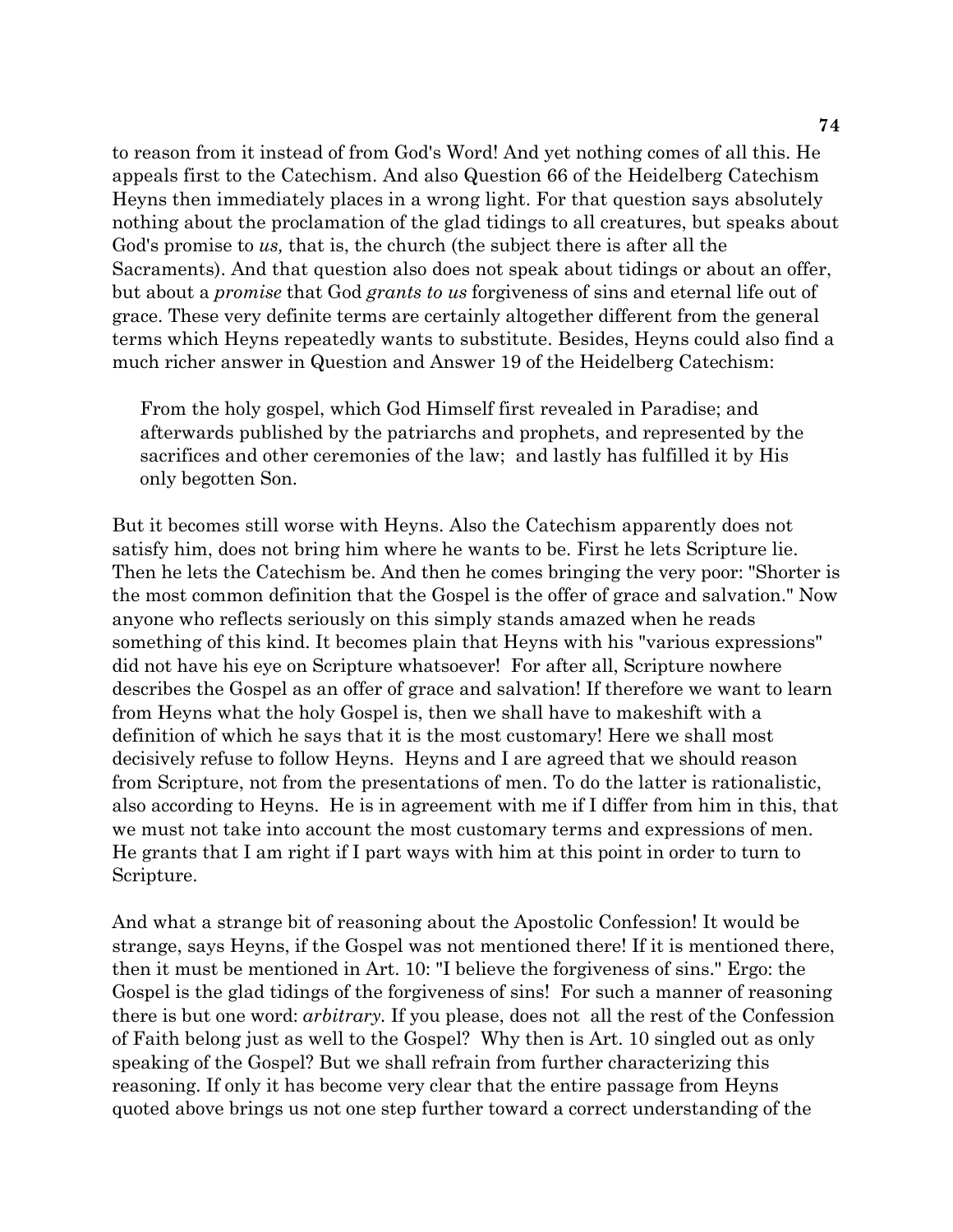Scriptural presentation of the holy Gospel. We must not be hoodwinked, but stick to the point.

After Heyns, following this altogether unscriptural path, has arrived at the presentation that the Gospel is glad tidings of the forgiveness of sins to a hopelessly lost world, he can proceed further, and he changes the *calling* into an *invitation* to all men to participate in the forgiveness of sins. He does this in the following:

Light is cast on the question, what is the Gospel? Also by the fact that Scripture calls the proclamation of the Gospel *a calling.* From this we may recognize the Gospel as *an invitation,* and as an invitation which can be nothing less than well-meaning for everyone to whom the Gospel comes.

To call someone means to invite someone to come. It means that in our own language and equally as much in the language of Scripture. When the Lord spoke to the Samaritan woman: "Go, call thy husband, and come hither," this meant that she must immediately invite her husband to go along with her and then to return to Jesus with him. And that is always the meaning. When in Matthew 22:3 it speaks of calling them that were bidden to the wedding, in Mark 1:20 of calling the disciples, in Mark 10:49 of calling blind Bartimaeus, in John 11:28 of calling Mary, always it is the invitation to come. The purpose of this invitation to come is our everlasting salvation. It is a being called to the peace of God (Col. 3: 15), to the fellowship of Christ (I Cor. 1:9), to God's kingdom and glory (I Thess. 2:12; I Pet. 5:10), to eternal life (I Tim. 2:16). And it takes place through the Gospel (II Thess. 2:14).

Thus on the basis of God's Word the Gospel is also to be described as an urgent invitation of God to all creatures and to everyone to whom it comes personally to come without delay and to receive a pan in the salvation in Christ, to come and to sit down at the feast of salvation, to eat of the bread and to drink of the water of life freely.

The Gospel is therefore not simply the tidings of a bare announcement that there is forgiveness of sins, but the tidings of being invited, urgently invited to participate in the forgiveness of sins. That cannot be other than well-meaning. It cannot be other than well-meaning because it is a message of God, the message of Him, who has no delight in the death of the wicked, but delights therein, that the wicked turn from his wicked way and live (Ezekiel 33:11), who will have all men to be saved (I Tim. 2:4), who had sent John in order to bear witness of the light, in order that all through him should believe (John 1 :7). It can also not be other than well-meaning because to invite someone to something that is to his advantage is always a presenting of oneself as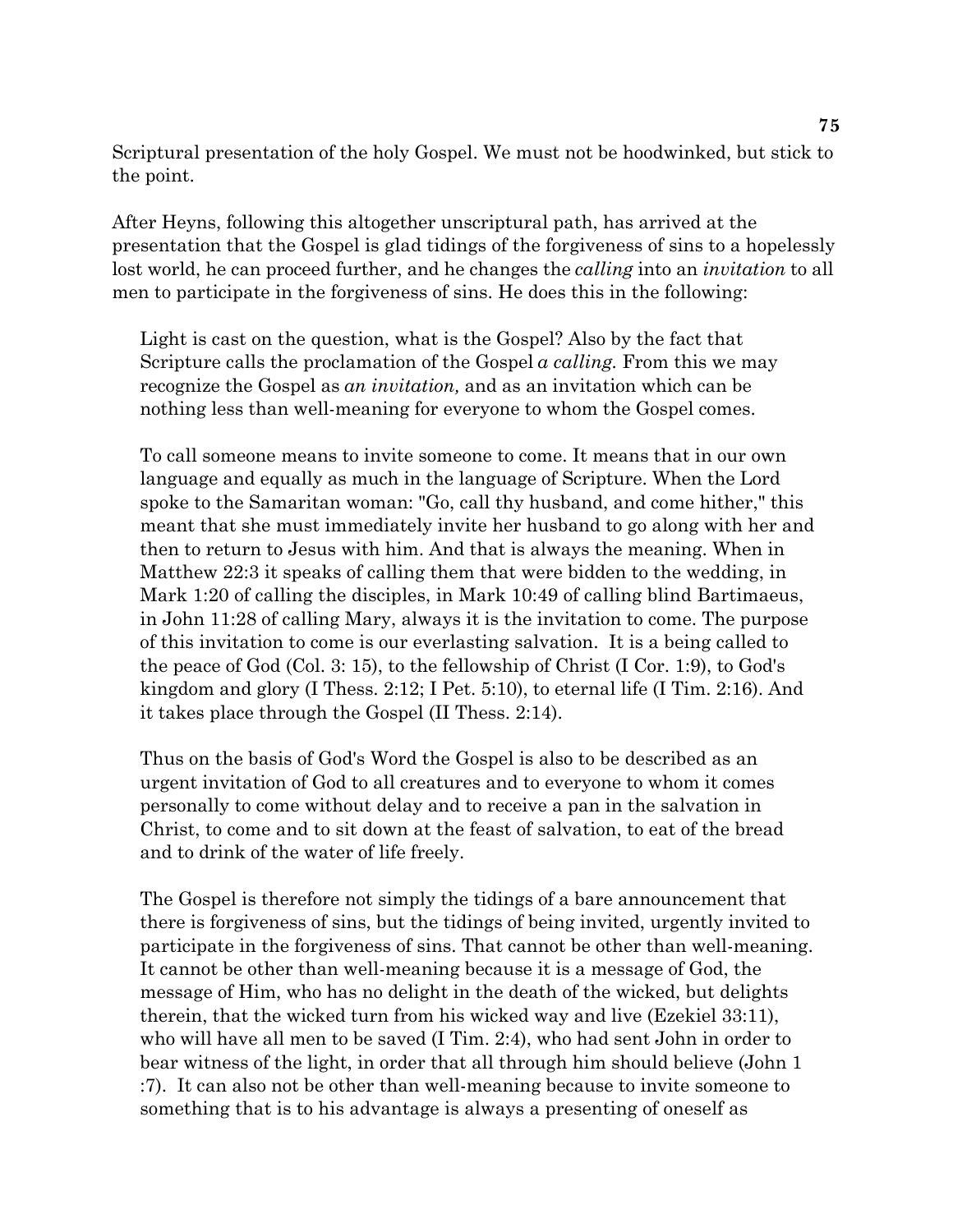favorably inclined toward the one invited, and that all the more according as the good to which one invites is higher and more glorious. For that reason to invite to something good without intending it is always falsehood, and to invite to the highest good without intending it would be the highest falsehood. To ascribe such a falsehood to God by asserting that His invitation to His kingdom and glory is in few instances meant and in many instances not meant cannot take place without making oneself guilty of grievous blasphemy.

To begin with the last sentence, Heyns here uses very strong language. He here accuses his opponents of "grievous blasphemy." Now such language would still be justifiable if Heyns actually instructed us from Scripture. But as we have already seen, all his reasoning concerning the real meaning of the Gospel has precisely nothing to do with Scripture. And now he comes to the heavy accusation of grievous blasphemy, partly on the ground of his preceding unscriptural reasoning about the Gospel, partly through the fact that in that which we quoted above by an adroit twist he changes the calling into an invitation to accept the forgiveness of sins, that is, the Gospel. Notice, however, how little this "invitation" of Heyns has in common with the Scriptural idea of "calling". You sense this immediately as soon as you attempt to substitute "invitation" for "calling" in the texts which Heyns quotes. Thus:

Col. 3: 15: "And let the peace of God rule in your hearts, to the which also ye are called in one body; and be ye thankful." According to Heyns: "to the which also ye are invited." Result: nonsense.

I Cor. 1:9: "God is faithful, by whom ye were called unto the fellowship of his Son Jesus Christ our Lord." Heyns: "by whom ye were invited unto the fellowship." etc. Result: a complete change of the thought.

I Pet. 5: 10: "But the God of all grace, who hath called us unto his eternal glory by Christ Jesus...." Heyns: "who has invited us to participate in his eternal glory". Result: paralysis of the text.

Enough. Scripture speaks of calling. Heyns substitutes invitation. The Scriptural idea of the calling is that God has also called those whom He predestined, and whom He called, them He also justified, and whom He justified, these He has also glorified. Thus Heyns comes to the conclusion that the invitation is well-meaning, that God well-meaningly invites all men, that to invite someone without meaning it is false, that those who deny the well-meant character of that invitation for all men make themselves guilty of grievous blasphemy.

Heavy language.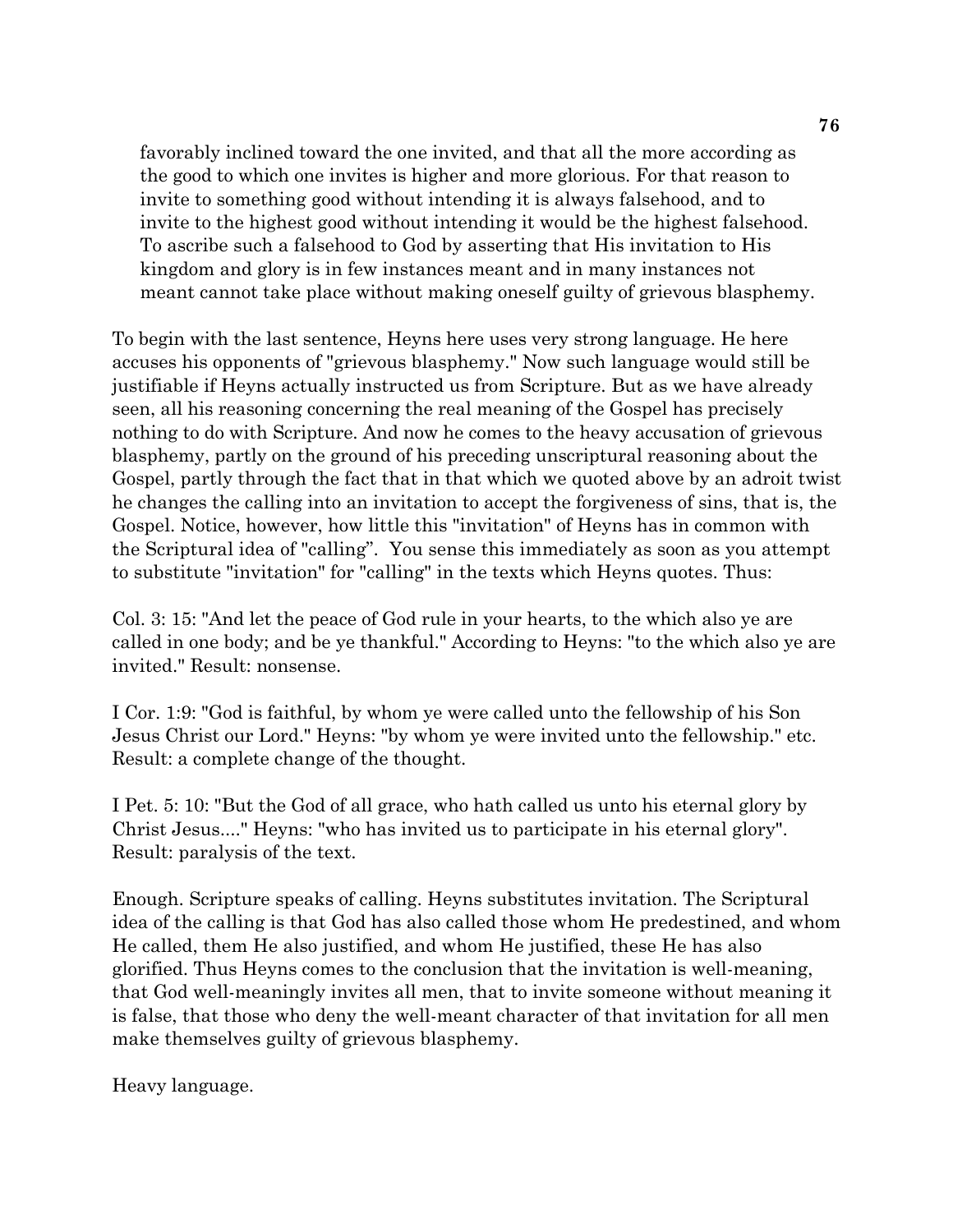But resting upon an adroit change of "calling" into "invitation".

Nevertheless Heyns simply says: "To call someone means to invite him to come…And that is always the meaning.... The purpose of this invitation is our everlasting salvation. ... Therefore on the basis of God's Word the Gospel is also to be described as an urgent invitation of God to all creatures and to everyone to whom it comes to come without delay and to receive a part in the salvation in Christ That cannot be other than well-meaning. . ..because it is a message of God who wills that all men be saved."

Thus Heyns teaches. Thus many, following him, preach.

And is that not Arminian? Seriously: explain to me then what is indeed Arminian! But the reasoning, which is as clear as crystal, rests upon a twisting of the meaning of the "calling." Just a small step, and Heyns is where he wants to be. The Gospel of God is now presented as a well-meant, general offer of grace. Notice:

There is, however, yet a third description of the Gospel, namely, that it is an *offer of grace,* accompanied by a demand to believe, and by the express assurance that whoever believes shall be saved. This description again focuses on something else, and indeed this, that the Lord comes to sinners with the blessing of salvation by way of an offering of it, in which is implied a certain putting in possession. Not a full putting in possession, for that can only follow, as with every offer, upon the acceptance and appropriation of that which is offered; and if that acceptance does not follow, the offer and what belongs to it falls away. But yet a putting in possession in so far as an offering gives a right to what is offered, a right which one cannot have without the offer, namely, the right to deal with it as his own, to take it and to appropriate it, a right, therefore, rich in gracious significance.

Also this description of the Gospel as an offer of grace, and indeed a general offer of grace well-meant for all, is grounded in God's Word and is included in our Confessions as an element of the Reformed doctrine.

The expression "offer of grace" does not occur in Scripture, but the matter itself so much the more, for that is to be found in every proclamation of the Gospel occurring in God's Word.

In how far this last is true, namely, that the matter itself occurs so much the more in Scripture, we must investigate later, when we enter into the texts quoted by Heyns. In any event we are happy with the acknowledgement that with his reasoning Heyns finally arrives at a description of the Gospel which does not occur in Scripture. This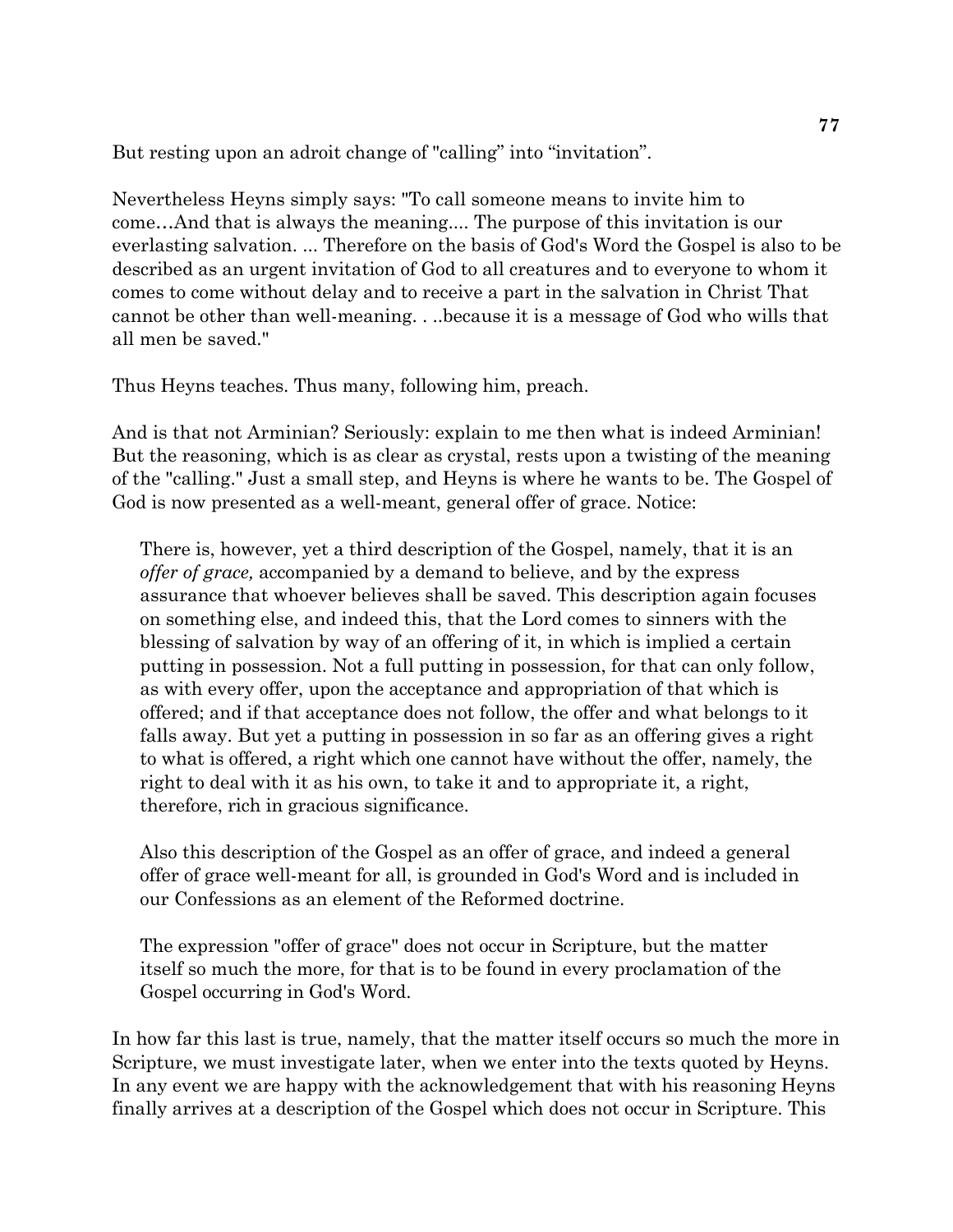is not of much weight for Heyns; but for him who wishes to reason out of Scripture it is of the more weight, because Scripture after all describes the Gospel in all sorts of ways, as presently we hope to see.

At present it is sufficient if we see that we, according to Heyns, should describe the Gospel as follows:

*The Gospel is the glad tidings of God to a hopelessly lost world wherein God wellmeaningly offers to all men the forgiveness of sins, thereby putting them in possession of salvation, but thus, that they must accept this salvation and that the being put in possession on God's part is frustrated by men if they reject the salvation, also after God has urgently invited them to the salvation.*

It is also of importance that we have seen very clearly that Heyns does not arrive at this entire presentation of the Gospel through study of Holy Scripture.

We shall see further to what presentation of the Gospel we come on the ground of and through serious study of God's Word.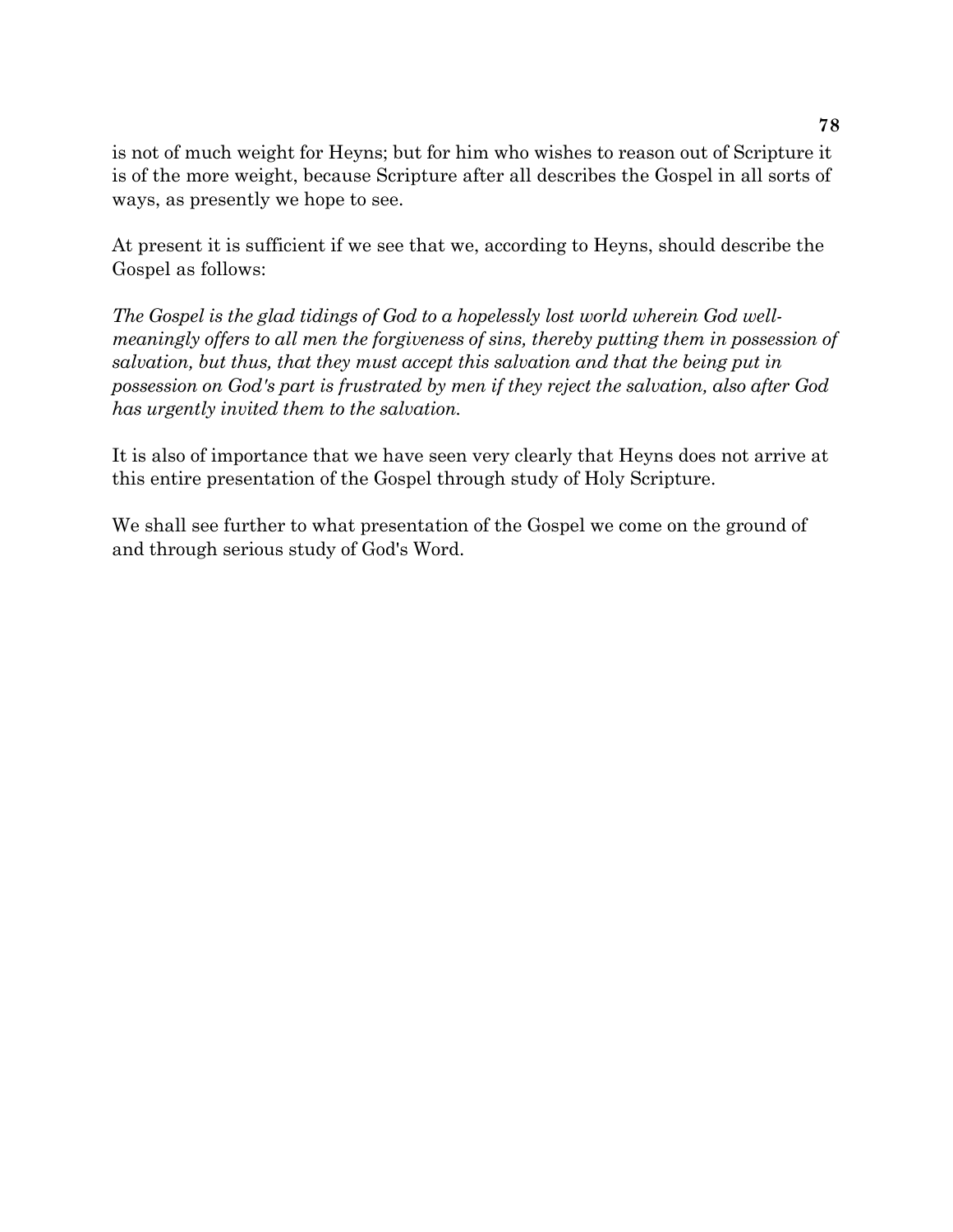#### **Chapter 7**

### **The Gospel, according to Scripture**

He who investigates Scripture with the purpose of learning from it what the real meaning of the Gospel is is immediately struck by the great importance which God's Word attaches to that Gospel. We have only to pay attention to the terms with which Scripture describes that Gospel in order to convince ourselves of its rich content and high and holy character. Very often does Scripture make mention of the Gospel; and it describes the Gospel in various ways, in order to impress upon us its many-sided significance and glorious content. Thus, God's Word speaks of "the Gospel of God," Romans 1:1. II Corinthians 11:7, I Thessalonians 2:8, 9, I Peter 4:17. It is God's Gospel, not ours. He conceived of it; never did it arise in the heart of man. He realized it. He also proclaimed it, both in the old and new dispensation. He who sets about to proclaim that Gospel, in order to say or to write something about the Gospel, must then also be on his guard not to concoct a gospel out of his own brain. He who would describe it must not inquire after the terms most commonly used among men. Let him turn to the Word of the living God Himself in order to learn what the Gospel is. According to its content, the Gospel is described as the Gospel of God's Son. It is the Gospel which God promised afore concerning His Son Jesus Christ, Romans 1:2, 3; or simply the Gospel of His Son. Romans 1:9; Mark 1:1. In the Gospel, therefore, God proclaims something to us concerning His Son and it behoves us to be careful that we do not change the image of His Son through our preaching into that of a corruptible man, as is only too often done, especially in our own times. Thus it is also called the Gospel of Christ or of Jesus Christ, the anointed of God, of the anointed Savior, Who saves His people from their sins, Romans 15:19; I Corinthians 9:12; II Corinthians 2:12; 9:13; 10:14; Galatians 1:17. It is further described as the Gospel of the glory of the alone blessed God, and our proclamation of the Gospel must not be an attack upon that glory, I Timothy 1:11. The glory of the face of Jesus Christ shines in and through the Gospel, II Corinthians 4:4. It is also the Gospel of the kingdom, Matthew 4:23; 9:34; and where the Gospel is proclaimed, therefore, this kingdom must be spoken of according to its idea, its blessings of salvation, its realization, its basis, its life and heirs, as well as according to its future. Still more, the Gospel is described as the Gospel of the grace of God, the Gospel of your salvation, the Gospel of peace, Acts 20:24; Ephesians 1:13; 6:15. When we take all these terms together, we receive the impression that in the Gospel we have to do with something divine, with something of a most glorious and holy content, which can easily be corrupted through our proclamation and robbed of its power and glory. It is the Gospel of God, the Gospel which He proclaims concerning His Son, the Gospel of the glory of the only blessed God, of the glory of Christ, the Gospel of Christ, of the kingdom of heaven, of the grace of God, of your salvation and of peace. And if we add to this that it is indeed the calling of the church to proclaim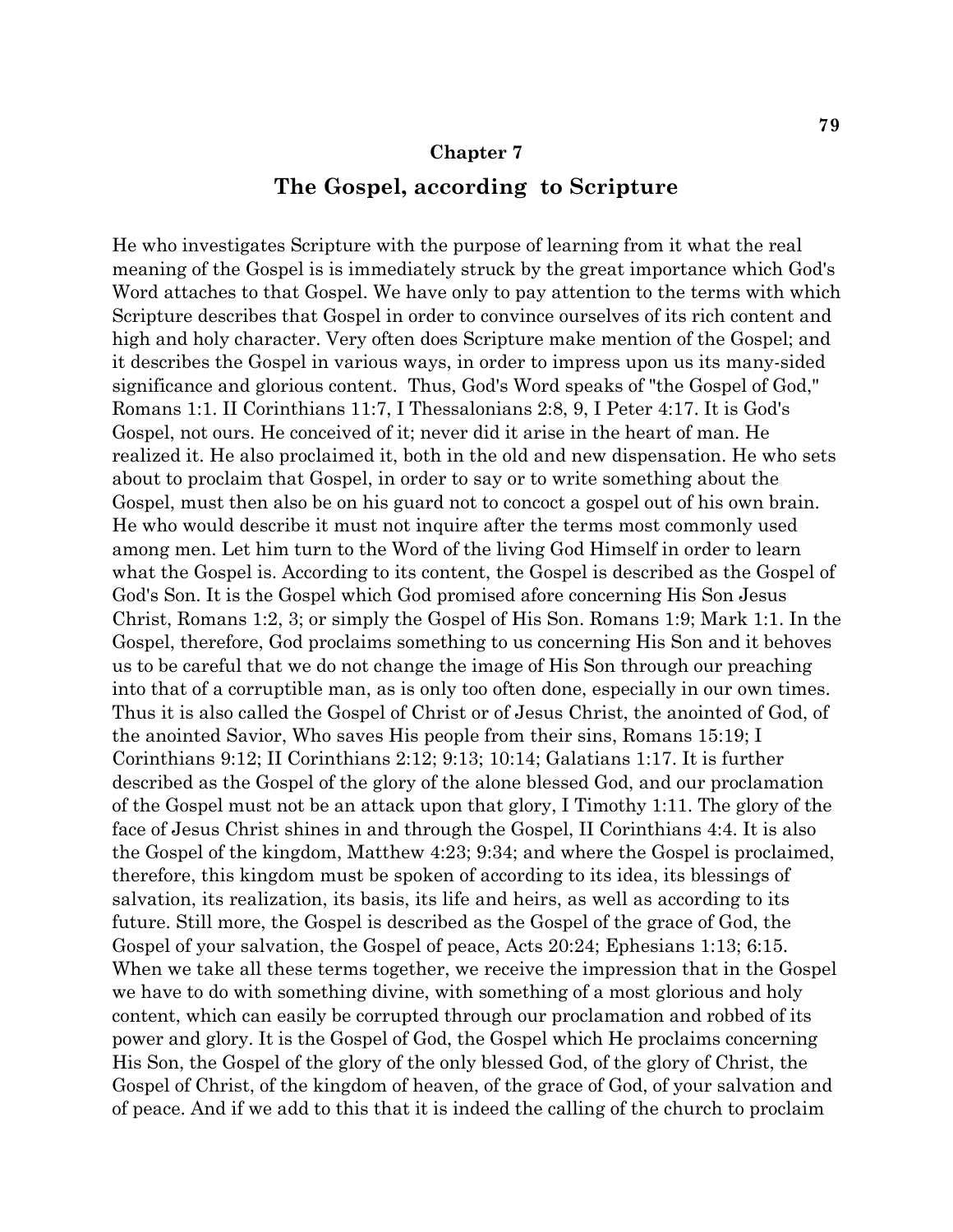that Gospel, and that the apostle writes to the church of Galatia that there is no other Gospel than that which he has preached and that whoever proclaims another Gospel is accursed, be he a man on earth or an angel from heaven, then we will certainly agree that Heyns took his task altogether too lightly when he thought to be able to describe the Gospel for his readers with some most commonly used terms!

Scripture employs two words in the original Greek which are very closely related to one another. They are the words *epangelia,* promise, and *euangelion,* gospel. That also in the consciousness of the church they were closely connected with one another appears indeed from the very frequently used expression: promise of the Gospel, which also occurs in our own Confession. In this expression it is at least indicated that in the Gospel there is a promise proclaimed. But this close relationship between Gospel and promise, *euangelion* and *epangelia* is better indicated when we, instead of speaking of the promise of the Gospel, turn this around and speak of the *Gospel of the promise.* By the latter expression the real idea of the Gospel is set forth correctly. It is a Gospel of the Promise. The Promise is the real essence of the Gospel. And the Gospel is the good news concerning the Promise. This is literally according to Scripture. For this idea is verbally expressed in Galatians 3:8: "And the scripture, foreseeing that God would justify the heathen through faith, preached before the gospel unto Abraham, saying, in thee shall all nations be blessed." Notice that in the last part of the text the promise is simply mentioned: "In thee shall all nations be blessed." That is the promise which came to Abraham and his seed. And the text teaches us that when God gives this promise to Abraham, then He preaches the Gospel to him. Promise and Gospel are here, therefore, so identified that the Gospel is the preaching of the Promise. Thus we find it also in Acts 13:32, 33: "And we declare unto you glad tidings *(euangelizometha,* preaching of the Gospel) how that the promise which was made unto the fathers, God hath fulfilled the same unto us their children, in that He hath raised up Jesus again." It will be plain that the promise which is here mentioned and which was made unto the fathers is the same as that mentioned in Galatians 3:8. And also in the text from Acts the promise and the Gospel are simply identified. The proclamation of the Promise is the preaching of the Gospel When Paul and the apostles proclaim that God has fulfilled the Promise, then they proclaim good news concerning the Promise and then they preach thereby the Gospel. The Gospel is, therefore, essentially the Gospel of the Promise. It strikes us immediately how far distant this Scriptural description is from the "most commonly used" description of Heyns: "offer of grace." There is here just exactly no offer. God does not offer to Abraham that in him all nations shall be blessed, but gives him in the Gospel a promise, the fulfillment of which depends altogether upon God, as lies indeed in the nature of the case. The apostles have nothing to offer, but proclaim that God has fulfilled the Promise in Jesus; and then they preach the Gospel. If therefore we would understand the Gospel, then we must before all else pay attention to this promise.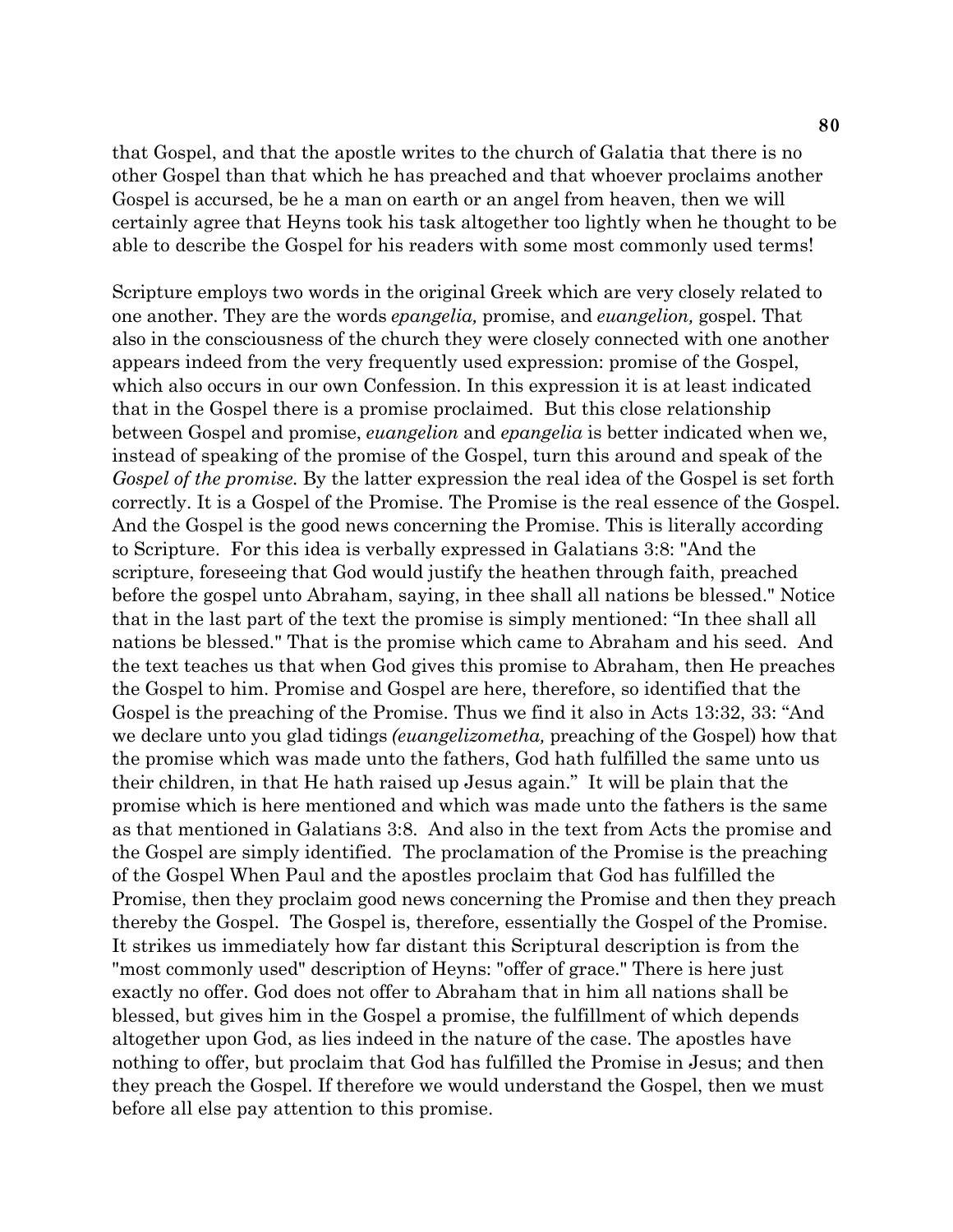Very often Scripture speaks of the promise. Sometimes God's Word employs the plural: *the promises.* This is to indicate the manifold riches of the content of the promise. Frequently also the singular occurs in order to remind us that however manifold the riches of grace may be which God has promised, nevertheless the promise is essentially one. Of the promise Hebrews 11:13 speaks. After God's Word has here pointed to the examples of Abel and Enoch and Noah, of Abraham, Isaac, and Jacob, it continues and says: "These all died in faith, not having received the promises, but having seen them afar off, and were persuaded of them, and embraced them, and confessed that they were strangers and pilgrims on the earth." And at the end of the chapter, referring to all the saints of the old dispensation, Scripture says: "And these all, having obtained a good report through faith, received not the promise." It is plain from these quotations that throughout the old dispensation there was a promise, *the* promise; the Gospel was proclaimed to the saints of the Old Testament. This promise was not yet fulfilled. They all died without seeing the fulfillment of the promise, because God had provided some better thing for us, in order that they without us should not be made perfect. But by God's grace they embraced the promise by faith and lived in the hope of that promise. With their eye on that promise, they were willing to sacrifice all, were willing to confess that they were strangers and pilgrims on the earth, had subdued kingdoms, quenched the violence of fire, turned to fight the armies of the aliens; had not accepted deliverance, even though they were sawn asunder, even though they had to endure mockings and scourgings, and bonds and imprisonment. So all overwhelmingly glorious and rich was the Gospel of the Promise to them that they allowed themselves to be stoned and burned, that they wandered in sheepskins and goatskins, being destitute, afflicted, tormented, in deserts and in mountains, and in dens and caves of the earth - all because of the Promise which they had never yet received but only seen from afar off. That was the power of the Gospel. The glimpse of the Promise filled the souls of the saints, filled them with that power of faith whereby they challenged and defied all in the world and, dying, conquered! In the light of all this it will surely be plain to everyone that Heyns substitutes something altogether different for this mighty Gospel of the Promise when he wants to teach us that the Gospel is nothing else than the powerless, lame, colorless, altogether uncertain offer of grace to a hopelessly lost world which is dependent on wicked men! No, no offer, but the proclamation of a divinely certain, eternal, unspeakably glorious Promise, confirmed by the oath of God - that was the Gospel in the old dispensation! Not an uncertain offer, but a certain Promise!

Of this Gospel the Epistle to the Galatians also speaks. For to Abraham and his seed were the promises made, 3:16. And, although for a time the law was imposed upon the promise, nevertheless the law, which was four hundred and thirty years after, could not disannul, that it should make the promise of none effect, 3:17. Not by the law, but by the promise was the inheritance given to Abraham, 3:18. And seeing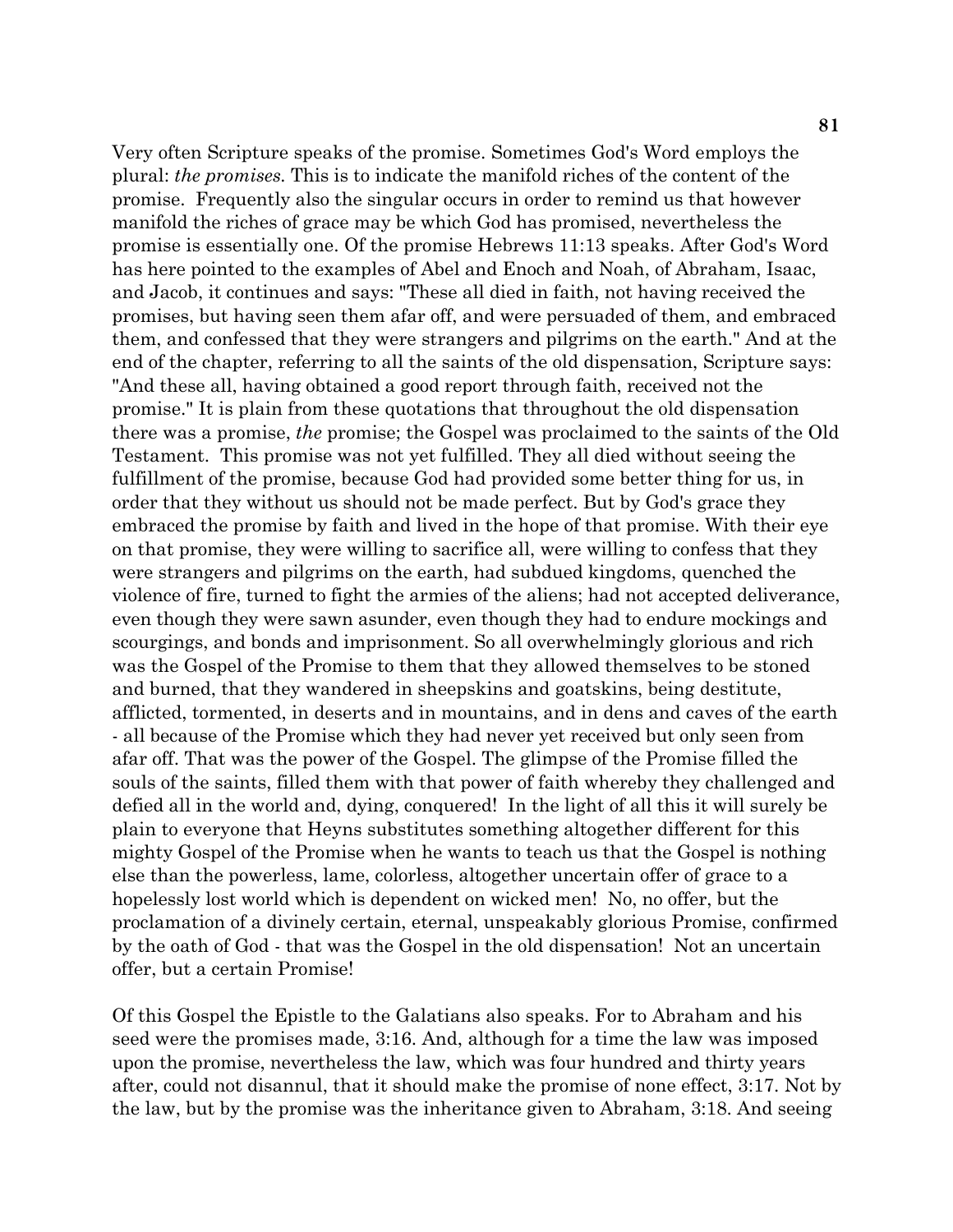that the real Seed of the promise is Christ, therefore are we also Abraham's seed if we are of Christ and heirs according to the promise. As far as the content of this Promise is concerned, Holy Scripture speaks of it as the promise of the Holy Ghost, which is centrally fulfilled to Christ: for He being by the right hand of God exalted, and having received the promise of the Holy Ghost, has shed forth this, Acts 2:33; and we also obtain it by faith, Galatians 3:14. Further, it is the promise of the life that now is, and of that which is to come, I Timothy 4:8; the promise of life, II Timothy 1:1; the promise of eternal life, for this is the promise which he hath promised us, even eternal life, I John 2:25. It is the promise of His coming, II Peter 3:4; the promise of entering into His rest, Hebrews 4:1; the promise of becoming heirs of the world, for the promise that he should be an heir of the world is to Abraham and his seed, not through the law, but by the righteousness which is of faith, Romans 4:13. Therefore also Holy Scripture speaks of the Holy Spirit of promise, Ephesians 1:13; of children of the promise in distinction from children of the flesh, that is, of children which were born according to the promise and by the power of the promise as spiritual seed and upon whom the promise rested, Romans 9: 8; of the heirs of the promise, to whom God certainly fulfills the promise, Hebrews 6:17; 11:9, etc. And at the inauguration of the new dispensation on the day of Pentecost the Gospel is immediately proclaimed in the words: "For to you is the promise, and to your children, and to all that are afar off, even as many as the Lord our God shall call." And it is the glad tidings of God to the heirs of the Promise in the midst of the world which are designated in Scripture by the term: Gospel. This thoroughly scriptural description, therefore, we place over against the "most commonly employed descriptions" of Heyns: the holy Gospel is the glad tidings of God concerning *the Promise* of God to the seed of the Promise, those chosen by God as heirs of the Promise in the midst of this dark and comfortless, lost world!

By this Scriptural description of the Gospel the presentation of Heyns is eradicated root and branch. In place of the uncertainty in his presentation there now comes divine certainty; in place of the general in the description of Heyns there now comes the sovereign and particular of Scripture; in place of Arminianism we now obtain from Holy Scripture Reformed truth. For a promise differs from an offer precisely in all these respects. An offer rests for the certainty of its fulfillment with two parties: the one who offers and those to whom it is offered. A promise is as certain as the faithfulness and veracity of him who promises. Applied to our subject, this means that an offer of grace rests in God and man for its certainty; and since a chain is never stronger than its weakest link, the offer of grace is as certain as the faithfulness and veracity of man, sinful man, a hopelessly lost and wicked world. In other words, all certainty is gone, except the certainty that the cause of God is an altogether lost cause, the certainty that the offer will never be accepted. This is the presentation of Heyns. I understand very well when I write this that Heyns will retort that alongside this line of the offer he also wants to hold fast to the line of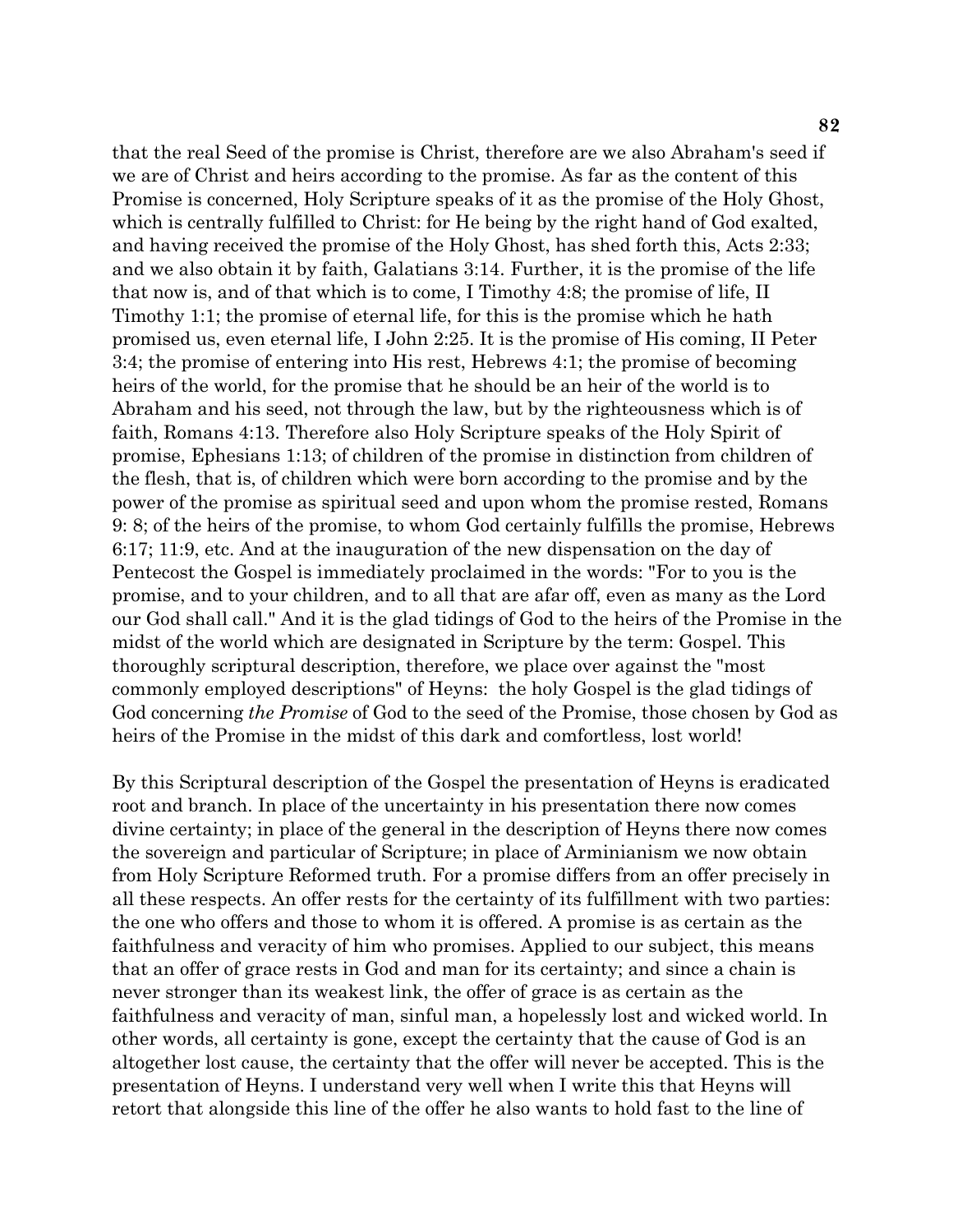election; but then my answer is that I am not opposing the Reformed Heyns, but the Heyns of the general offer. Besides, I have never yet read from Heyns a Reformed presentation of the Gospel. All certainty is completely gone with Heyns. But a promise rests only in the one who promises; the Promise of the Gospel rests for its certain fulfillment only with the eternal and true God; the Gospel of the Promise is, therefore, eternally sure. For a promise is an oral or written declaration whereby the one who promises is bound to do something or to bestow something. The Gospel of the Promise is, therefore, the glad tidings that God has bound Himself to bestow upon the heirs of the Promise eternal life and all things. And this brings me to the second point of difference: an offer is in the nature of the case general and indefinite; a promise is particular and definite. If the Gospel is an offer, then it is glad tidings to all men without distinction; if the Gospel is a promise, as Scripture teaches, then it is the glad tidings of God to the heirs of the promise only.

And how could it be otherwise? Where, after all, would there be a party next to or beside God to whom He should promise something? Permit me to say it with emphasis, as a witness in our God-forgetting, watered down, colorlessly religious world, in which everyone piously worships his own little idol in his own little sanctuary, in which the fear of the Lord, which is the beginning of wisdom, is more than any other thing missing, because men always substitute their own little idol for the fearful and living God and exert themselves to convert the world for that little idol and to save the world by that idol: ... God is GOD! He is "the Wholly Other"! All that we ever conceive and say of God of ourselves is always a lie. We always construct an idol. All true knowledge of God has its source only in God's speech concerning Himself. We must always be still, reverently still, still in holy amazement, when He speaks, and listen and repeat after Him. He is the Absolute, Subject and Object in Himself, the perfectly Self-sufficient, the Alone-blessed, the Eternal, the altogether Other. Outside of Him, above Him, next to Him, without Him there is nothing. He is His own party. To whom then would God promise something, much less offer? Where would there be a party, outside of God, to whom God could discharge a promise? No, if there is a Promise of God, then the entire content of that Promise is of Him, then also the heir of that Promise is only of God. Then God has sovereignly known the heirs, that is, so known them, that it is precisely through that divine, sovereign knowledge, that eternal divine conception, that they are. Therefore you can conceive of no Gospel without divine, sovereign predestination of the heirs of the Promise. Then the holy Gospel is the glad tidings of God concerning the Promise to those heirs. And thus it is in Holy Scripture. For, in the first place, the Heir of the Promise is Christ. For He saith not "to seeds, as of many; but to thy Seed," namely, Christ. And in Him is the promise to the seed of Abraham, that is, to those who are of Christ. Therefore also the promise of the Gospel is so eternally certain for those heirs of the promise that we read: "For when God made promise to Abraham, because he could swear by no greater, he sware by himself, saying surely blessing I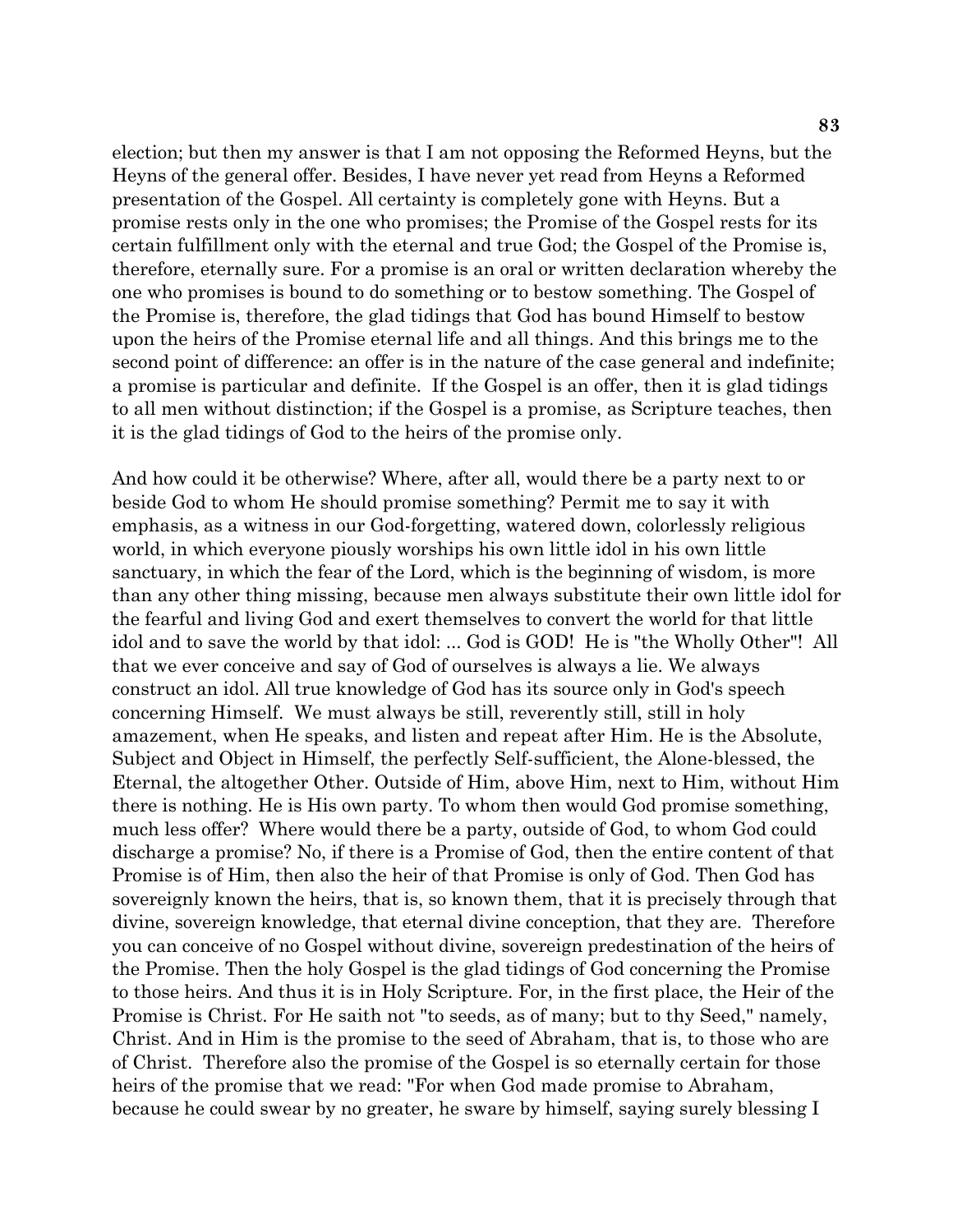will bless thee, and multiplying I will multiply thee. And so, after he had patiently endured, he obtained the promise. For men verily swear by the greater: and an oath for confirmation is to them an end of all strife. Wherein God, *willing more abundantly to shew unto the heirs of promise the immutability of his counsel,*  confirmed it by an oath." To the heirs of the promise, therefore, the Promise is certain, because the certainty of it is rooted in the immutable counsel of God.

The idea of the Gospel, therefore, is such that it is the good or glad news concerning this promise which God has promised from the dawn of history to the heirs of the promise. Good news, glad tidings, that is the meaning of the word *euangelion.* It is the good news, glad tidings, in a double sense of the word. In the first place, because the heirs of the promise live and move in the midst of a world that lieth in wickedness. With that world they lie by nature in the midst of death. In that world also the heirs of the promise are subject to the suffering and death of that world. In that world they are born under the guilt and in the sin of that world, by nature children of wrath even as also the others. And the promise causes to arise in their hearts the hope of deliverance out of the night of misery in which they are sunken. It is the promise of salvation, and therefore a glorious promise. Therefore the tidings of that promise are *euangelion,* good news, which comes to them from God in the dark world. And, in the second place, the proclamation of that promise is good news because the promise is the promise of a state of glory which far exceeds all our thinking and imagination. God does not only promise to the heirs that they shall be delivered out of their present state of misery and woe in order then to be restored to the former state of righteousness in the first paradise; but through the promise He holds forth to them a state of heavenly glory and eternal life that is as exalted in its riches of blessedness as the Lord from heaven is exalted above the first Adam. It is, therefore, unspeakably glad tidings that are proclaimed through the Gospel to the heirs of the Promise. And it is indeed *news.* The Gospel has never arisen in the heart of man. Eye has never seen nor ear ever heard its content. Therefore it is God Who proclaims the Gospel concerning His Son. It comes to the heirs of the promise through revelation, even though the proclamation of the Gospel takes place through men. So that he proclaims the Gospel who in the name of God is able to say something with certainty concerning the promise, concerning the glory of its content, concerning the certainty of its fulfillment, concerning the time of its realization. Throughout all of history there are in the world heirs of the promises, who walk as pilgrims through the night of this world and who look forward to the day; who with earnest longings of soul ask: do you know anything of the Promise? Watchman! what of the night? And he proclaims the Gospel who has a certain answer to this question and who comforts the heirs of the promise even unto everlasting life!

By this idea, this Scriptural idea of the Gospel, the content of the Gospel is also determined. If according to its idea the Gospel is glad tidings concerning the Promise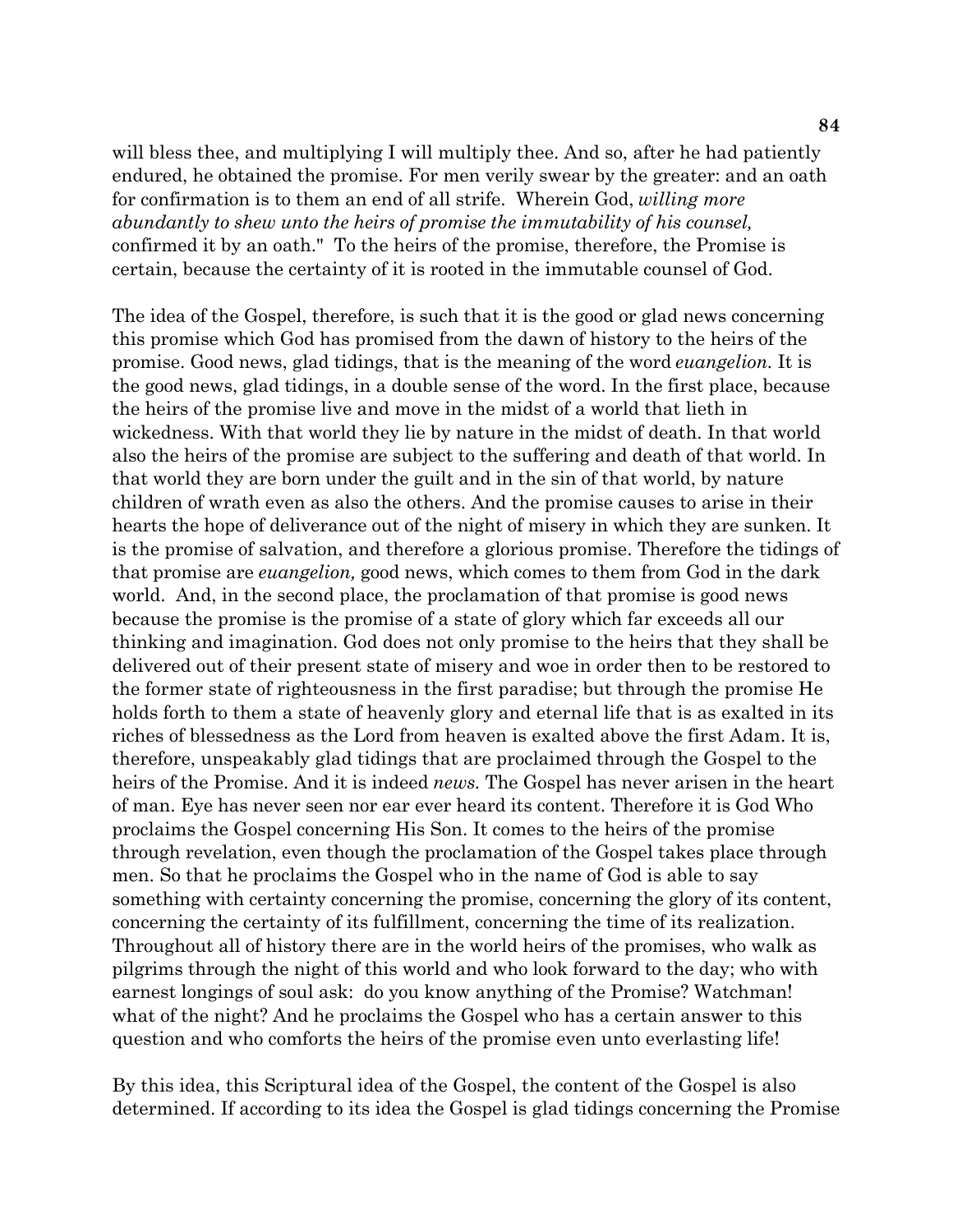to Abraham and his seed, then it follows from this that the Gospel can proclaim nothing else than that Promise. That Promise is the content of the Gospel. Nothing else. Nothing more. Nothing less. He who purposes to proclaim the Gospel must speak, as far as the content of that proclamation is concerned, of nothing else than this promise of God. He who proclaims something else is simply no minister of the Gospel. A *Verbi Dei* Minister is a proclaimer of the promise of God, or he is an impostor. And not only can his proclamation have no other content than the promise of God, but he is also called to present the Gospel as the glad tidings of a *promise,*  which God certainly fulfills. He who makes of the certain promise of God an offer which is dependent for its fulfillment on the will of man, does violence to the Gospel of God. And, finally, this proclamation must be the glad tidings of the sure promise of God *to the heirs of the promise.* He who presents it otherwise, who presents it as though the promise of God is intended for all men, makes God a liar. For He does not realize His promise to all men; nor has He ever promised such a thing as salvation to all men; but He promises the inheritance to the heirs, Abraham and his seed, and that promise He fulfills as the faithful and unchangeable God. Heyns does not hesitate, proceeding from the "most commonly used" terms of men, to accuse those who refuse to present the Gospel of God as a well-meant, general offer of grace and salvation of grievous blasphemy. So be it. But there is in our heart not the least doubt whether he who hawks the Gospel as a cheap article of merchandise, who is not ashamed to present God as a peddler and offerer of the wares of salvation to all men, makes himself guilty of exactly such grievous blasphemy and casts the bread of the children to the dogs and swine, who trample it with their feet. And eternity shall reveal that those hawkers of the Gospel have made out God as a liar!

We must still speak further concerning the proper content, the historical realization, and the preaching of the Gospel.

If the Gospel, according to the Scriptures, is the glad tidings concerning the promise, then it lies in the nature of the case that the content of that promise of God must also be the content of the holy Gospel. Now we can, from this viewpoint, distinguish the content of the Gospel according to its objective and its subjective aspect. Objectively the central content of the promise, and therefore also of the Gospel, is Christ and all His benefits. Christ is at once the heir of the promise, for indeed God says not "and to seeds" as of many, but "and to thy Seed," which is Christ; and the fulfillment of the Promise, for He is the promised Seed, on Whom the heirs of the Promise fix all their hope. And He is the fulfillment of the Promise because God realizes His eternal covenant in and through Him. Hence, in the Gospel Christ must be preached in all His significance, according to His incarnation, His person and natures, His offices and relation to God's covenant and kingdom, according to His Word, wherein He has revealed to us the full counsel of God concerning our salvation, according to His work, His suffering and death, His resurrection and exaltation at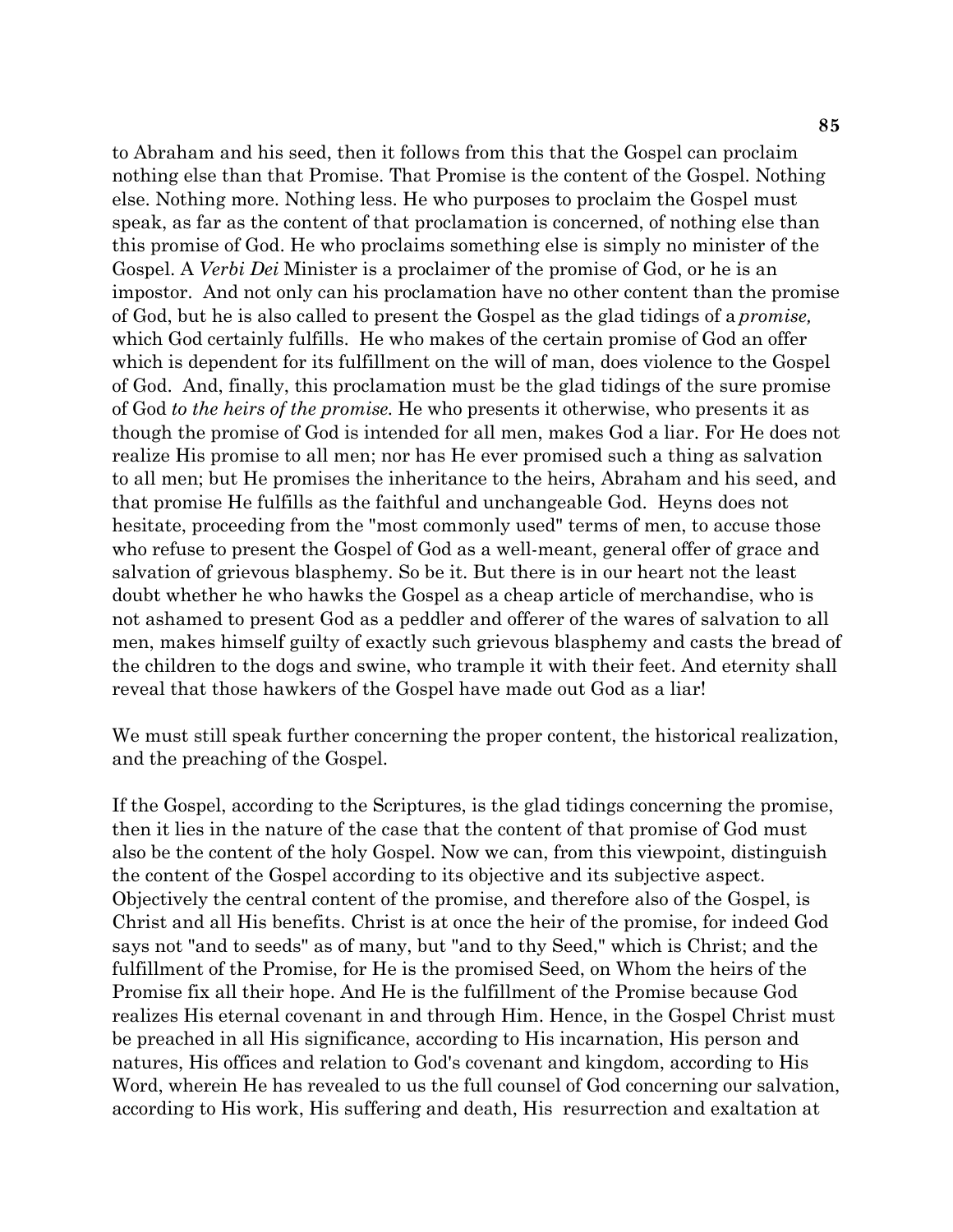the right hand of the Father, His rule and dominion over all things, and His return for judgment, in order to make all things new and to subject them to the Father. And the Gospel proclaims then that God in Christ has reconciled the world unto Himself, not imputing their trespasses to them, and prays in Christ's stead: be ye reconciled with God! Heyns wants to make of this reconciliation "a possibility of reconciliation," completely in harmony with his general offer. But this is not according to the Word of God. He who proclaims the possibility of reconciliation does violence to the Gospel. For the Gospel is the fulfillment of the Promise of God by God. The reconciliation is an accomplished fact. Nineteen hundred years ago God was in Christ reconciling the world unto Himself, and the "world" is therefore reconciled.

We must understand this well: for the pure preaching of the gospel hangs in the balance precisely at this point. Reconciliation is the objective blotting out of our guilt through satisfaction in the blood of Christ. It is therefore also purely an act of God. It is not a fact which comes into existence through an act on God's part *and* an act on our part. It comes into existence only by a work of God. Among men reconciliation is a reciprocal action. Men cannot blot out sin. Therefore men reconcile with one another. But this may never be applied to the idea of reconciliation with respect to God and His people. We do not reconcile God. Neither do we reconcile ourselves with God. Neither does God reconcile Himself. One finds all these confused and incorrect presentations frequently in writings and in preaching. And by all such false presentations men always and again conciliate Arminianism and meet it half way. No, there is but one correct, Scriptural presentation of reconciliation: God has reconciled us unto Himself. Reconciliation is not a possibility, but an accomplished fact. We enter into reconciliation by faith. But never may reconciliation as such be presented as a possibility, neither as far as the power and completeness of that reconciliation is concerned, nor as far as the participants in that reconciliation are concerned. For Christ has died for the elect; God has reconciled the elect unto Himself through the blood of Christ, not imputing their sins unto them. That reconciliation, therefore, is also not conditional. It does not depend upon our faith; it does not come into existence through our faith; it is not made void through our unbelief; in all its significance it is an historic fact, the fulfillment of the sure promise of God, and must be proclaimed as such.

And this is not only true of the objective fact of reconciliation and atonement, but of the entire central fulfillment of salvation in Christ Jesus, of the resurrection and the ascension and the sitting at the right hand of God and the victory and reign of Christ over all things. Christ's resurrection is the resurrection of the elect: for they are in Him, and He is their head. We are then also raised with Him and set with Him in heavenly places; with and in Him we have the victory and are more than conquerors through Him Who has loved us. Exactly for that reason also it is not correct to speak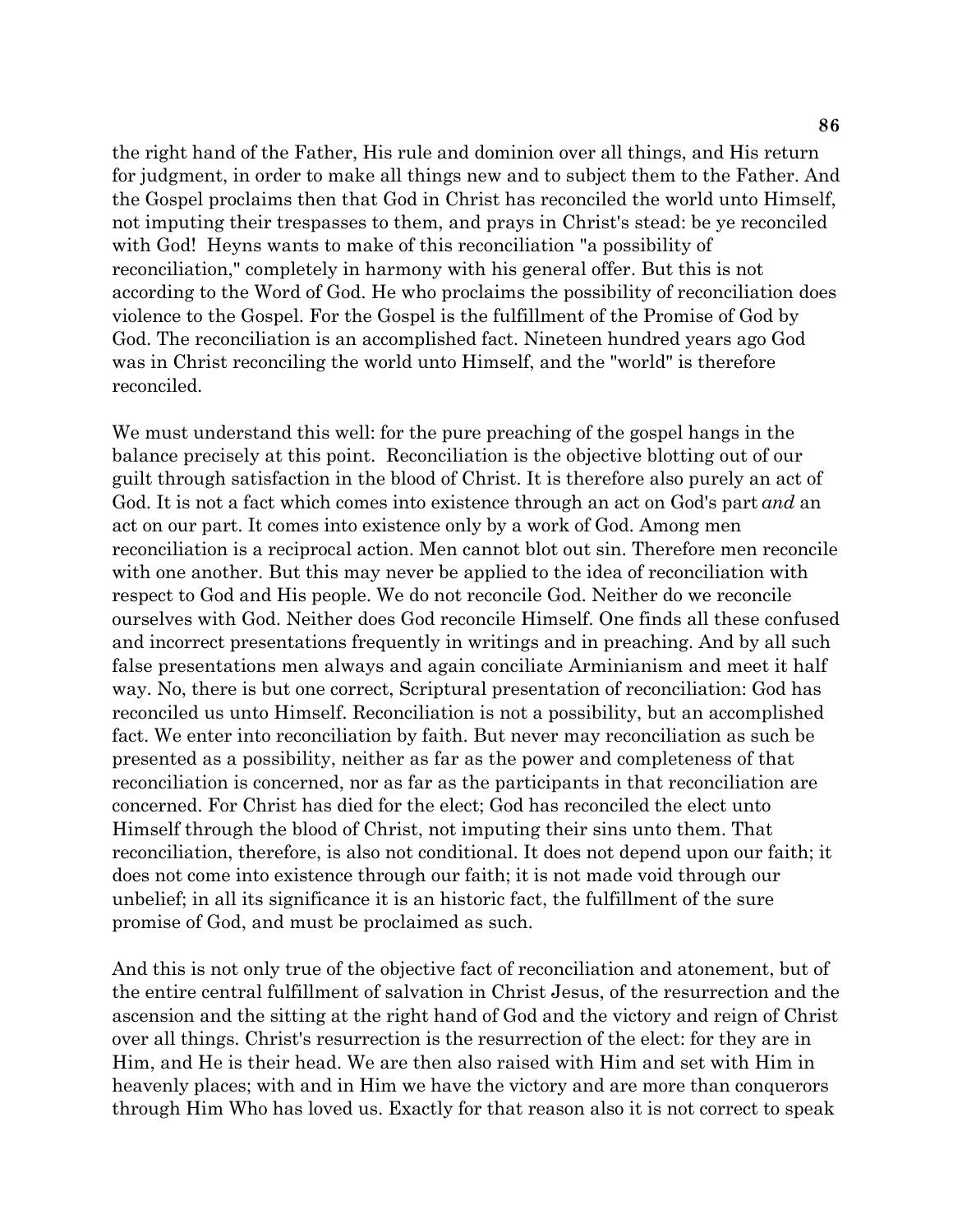of the militant and the triumphant church: for also the church on earth is triumphant. We *are* come to Mount Zion and to the city of the living God, to the heavenly Jerusalem and to an innumerable company of angels, to the general assembly and church of the firstborn, which are written in heaven, and to God the Judge of all, and to the spirits of just men made perfect, and to Jesus the Mediator of the new covenant, and to the blood of sprinkling, that speaketh better things than that of Abel, Hebrews 12:22-24. All of this belongs to the content of the gospel of God which He proclaims concerning His Son. It is the fulfillment of the promise which is and must be proclaimed by the gospel.

But there is also a subjective side to the gospel which is according to its content the fulfillment of the promise. To the content of the promise belongs also the fact that God makes us actual partakers of all the benefits of salvation in Christ Jesus, and that, too, through the Spirit of God as the Spirit of Christ. The promise is after all also the promise of the Holy Spirit. And this promise of the Spirit is again first of all and centrally fulfilled in our Lord Jesus Christ, and thereupon and through Him also to the church, which is His body. He has received the promise of the Spirit and poured out that Spirit in the church on Pentecost, and through that Spirit is come to dwell in His own. And it is through that Spirit that He imparts Himself and all His benefits to the church. Hence, also all the work of the Holy Spirit belongs to the promise, belongs to the content of the gospel and to true gospel-preaching. Regeneration and the effectual calling through the Word unto true life and light, justification and sanctification, along with perseverance to the end and the final glorification, life, love, faith, and hope and all that belongs to the life of the Spirit of Christ as He accomplishes it in the church – all of this belongs to the content of the promise of God to His people and must be proclaimed as the work of God, the sure work of God in us through His grace, in the preaching of the gospel. Also here you do not do justice to the work of God should you want to present this as an uncertain or conditional offer. As little as the objective benefits of salvation in Christ may ever be presented as depending for their realization upon the will of men, so little also can the subjective benefits of salvation ever be proclaimed as a general offer. God, Who cannot lie, has also promised these benefits to the heirs of the promise and has sworn to them with an oath. That God fulfills the promise of the Holy Spirit to the elect as certainly as He has centrally fulfilled it to Christ must be proclaimed in the preaching of the gospel.

We understand very well that the content of salvation, that the blessedness of God's covenant and kingdom, bears a spiritual, ethical character, and that we are taken up into the whole of God's work of salvation as rational, moral beings. If the work of salvation were simply a deliverance from hell and a being taken to heaven, then it could in last instance take place outside of us in the sense that our inner soul-life, our ethical consciousness, had nothing to do with salvation. But now that is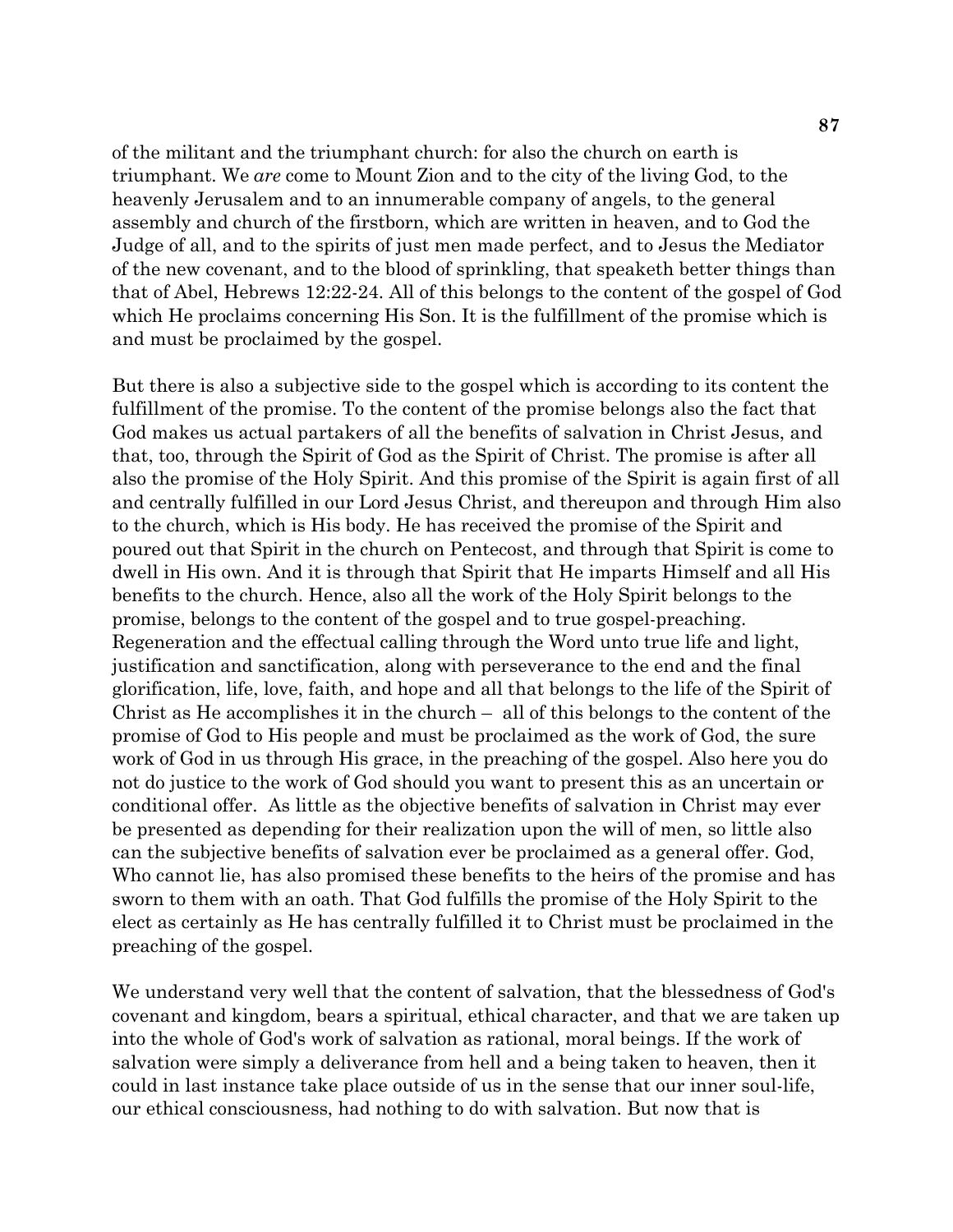different. Through the work of salvation we are translated out of darkness into light, out of death into life. Through that work a radical change takes place, a change which reaches into the very root of our life and of our person. A change in our judicial and spiritual, ethical relation to God! Therefore that spiritual benefit comes to us as rational, moral creatures. Therefore also it comes to us through the Word of God. And through that Word God speaks to us. Through the Word He brings that salvation to our inmost consciousness. He addresses us. Through the Word He directs Himself to our understanding. And with that Word He places Himself before our will. He teaches, enlightens, instructs, reveals, warns, demands, admonishes, calls to the obedience of the gospel, invites, allures, even prays, encourages and comforts, awakens and calls to the battle of faith to the very end. Never are we stocks and blocks. Also the proclamation of the gospel places us always and again before the unavoidable: Yes and No! And seeing that this proclamation of the gospel by men comes to many more persons than to the elect, the ungodly reprobate are also compelled to say Yes and No, sin comes to manifestation as sin, and God is justified when He judges. But that does not change the fact whatsoever that the preaching of the gospel is not a general offer of God to all men, but the proclamation of the content of the promise which God surely fulfills to the heirs of the promise.

Thus it is also to be understood that this gospel has been there from the dawn of history and was proclaimed by the Lord God, but that its fulfillment has nevertheless come about in the way of an historical process. Therefore also the Catechism speaks of "the holy gospel, which God Himself first revealed in Paradise; and afterwards published by the patriarchs and prophets, and represented by the sacrifices and other ceremonies of the law; and lastly, has fulfilled it by his only begotten Son." Two things always go together in the history of the holy Gospel: God fulfills the promise, and He declares to the heirs of the promise what He does, that is, He proclaims to them the gospel.

Thus it was already at the setting of the sun in the first Paradise when the world sank into the night of sin and unrighteousness. Beautiful it had been in Paradise. An image of the heavenly things, not those things themselves, God had formed at the beginning of the world. For Adam was an image of Him Who was to come. He was of the earth earthy, not the Lord from heaven. The tree of life was an image of the tree which is in the midst of the Paradise of God. Paradise itself was a figure of God's eternal dwelling with men as that shall presently be revealed in its full heavenly glory. But also that image was beautiful; and the first man, as he was of the earth earthy, nevertheless tasted the life of the friendship of God and could reign as God's friend-servant over the earthly works of God's hands. At the dawn of creation the sun shone in glorious splendor. But the sun set again when it was scarcely risen. It set at the eastern horizon in the morning of creation. Adam sank into a night of misery, of guilt and sin, of curse and suffering and death, from which no escape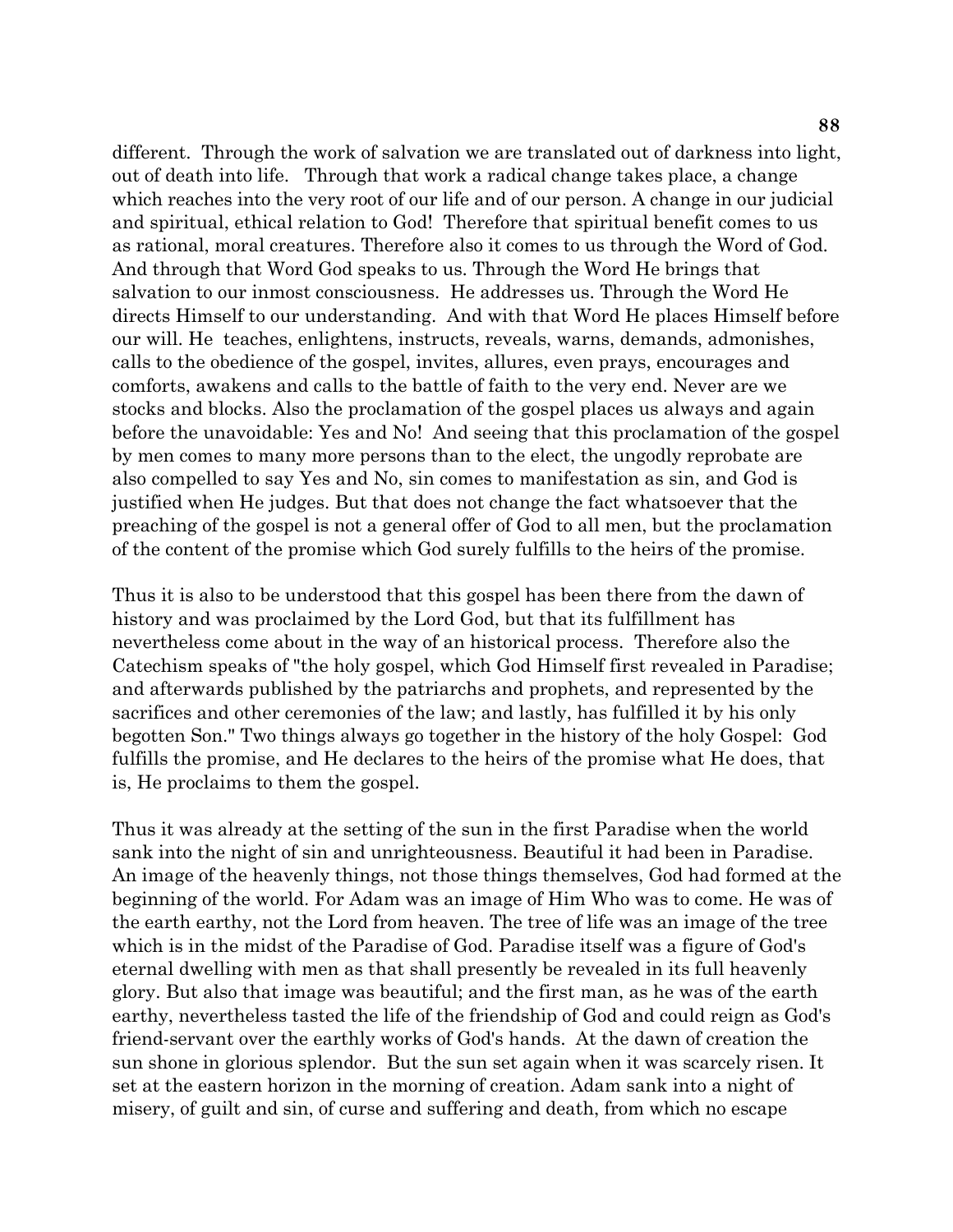appeared possible. And he bore the seed of the promise in his loins. With him also the heirs of the promise descended into the night of fearful suffering which spread its dark cloak over the world through the fall. But God had in view for them something better than the first Paradise, and that something better begins immediately to be fulfilled. God begins the work of His holy gospel. And He also immediately proclaims to the heirs of the promise what He is doing: "I will put enmity between thee and the woman, and between thy seed and her seed; it shall bruise thy head, and thou shalt bruise his heel." This is the very first proclamation of the holy gospel, the proclamation of the promise, that the Sun shall presently rise again, and that, too, in everlasting and glorious splendor!

With that promise of the holy gospel the heirs of the promise must sojourn in the night and must walk as pilgrims of the night in this dark world, living in hope. The night is dark, and the battle with the children of darkness and the night of sin is dreadfully fearful; but they walk by faith in the light-path of the holy gospel. And although the way is dark, the light of the promise becomes steadily brighter. For God follows a straight course in the fulfillment of the promise; and according as the final fulfillment approaches, He also proclaims in an ever richer gospel His work to the heirs of the promise. Thus it was before and through the flood. Heavily did the curse descend upon the world and upon the ground which the Lord had cursed; fearful was the battle between the seed of the promise and the children of darkness; but in Noah comes a seed which shall comfort them concerning that curse and in that battle and shall give them rest. He finds grace in the eyes of the Lord. God makes him victorious and heir of the world when He saves him through the waters of the flood. With him and with his seed God established His covenant; and He proclaims to him the holy gospel, giving him the sign of this in the bow which is set in the clouds, a promise of the day which shall finally break through the night of curse and suffering and death. Not a common grace sign is that bow in the clouds, but the sign of the promise of God to the heirs of the promise that they shall be heirs of the world, a sign of the breaking through of His all-conquering grace, a sign of the holy gospel.

Dark is the night and fearful is the struggle when the mighty of the world in proud contempt set out to build the tower which shall reach to heaven, when mighty, sinful man sets out to maintain and to realize his kingship and the accursed world. And also thereafter, when God has made vain that attempt of the world and has called His friend Abraham out of Ur and Haran, it nevertheless remains dark. For in reality Abram and Isaac and Jacob become strangers in the earth. The holy patriarchs dwelt in tents and did not obtain the promise. But in the light of the gospel which God proclaimed to them they saw the promise afar off and believed and died in faith. Dark it is when presently the seed of Abraham is oppressed in Egypt and threatened with destruction. But the Lord fulfills the promise given to Abraham and his seed. He leads Israel out of the house of bondage by His great power. He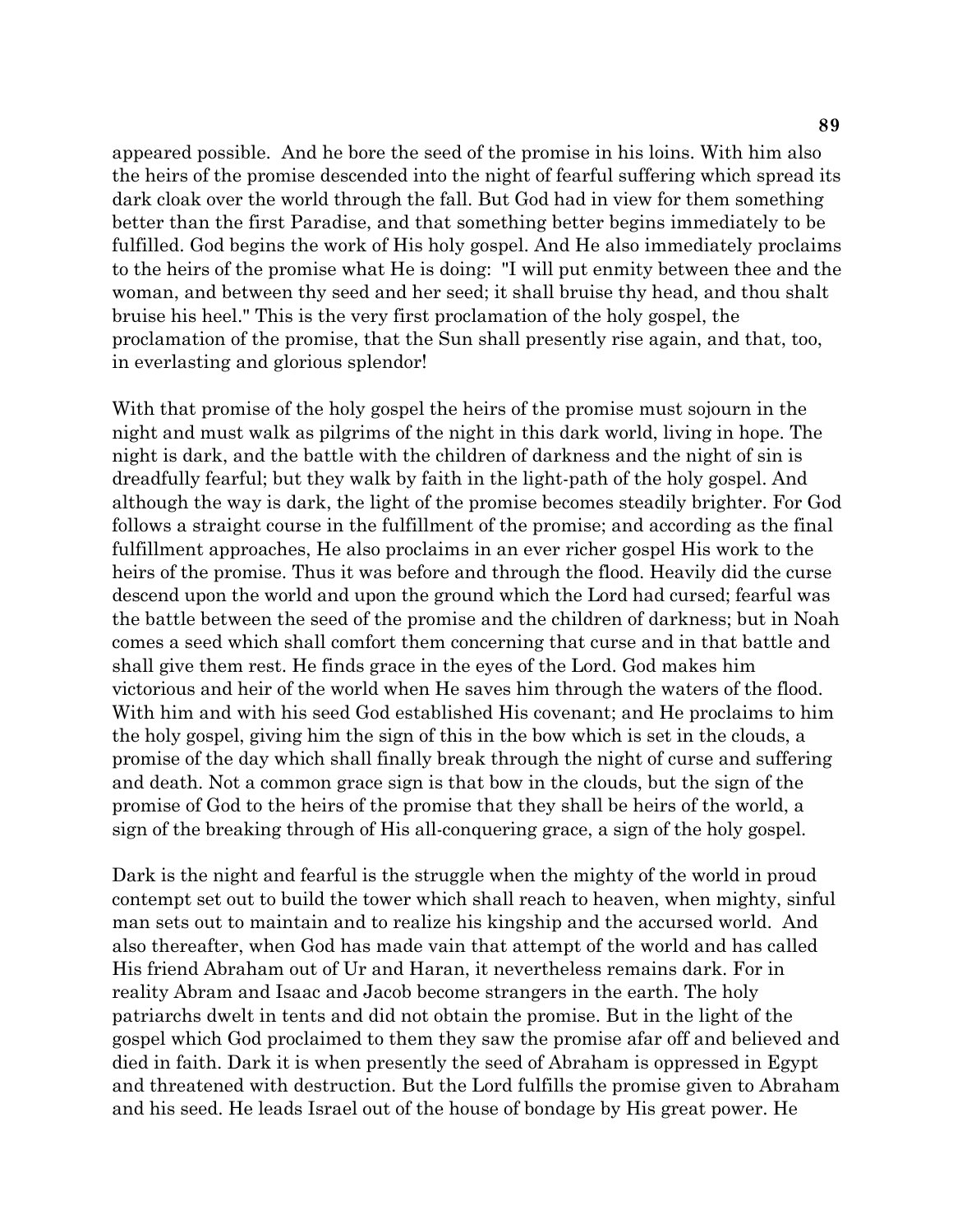leads them through the fearful wilderness by the Angel of His presence to the land of the promise. There He dwells in the midst of His people. There He constantly proclaims the promise in type and shadow; but the reality still tarried. And also the shadow presently disappears. More and more it becomes plain that in the earthly Canaan the rest which remaineth for the people of God is not yet attained. Presently Israel goes into captivity. The glory of David's house fades and disappears. The temple is destroyed. The city of God lies in ruins. But also in that fearful Babylonian captivity the heirs of the promise continue to look forward to the final fulfillment. For according as the shadows disappeared, God proclaimed in ever clearer terms that the time was at hand and that the promised seed would come speedily. Presently a remnant returns out of Babylon, but only to become the plaything of the nations round about. And in the fearful time of Antiochus Epiphanes the heirs of the promise are killed all the day long. Indeed it seemed as though the light would never dawn over Zion. But hoping against hope they continued to look forward to the fulfillment of the promise, walking in the light of the gospel. And with ever increasing expectation they inquired of the prophets of old: "Watchman, what of the night?"

And the Lord God fulfills the promise! When the need appears at its greatest, when there is nothing left of the house of David but a root out of the dry ground, when the sceptre is well-nigh departed from Judah, when there is no strength to bring forth, God the Lord fulfills the holy gospel and Immanuel is born at Bethlehem. And again the proclamation of the gospel goes hand in hand with the fulfillment of the promise. Who would have had even the slightest inkling that there in Bethlehem the Wonder of grace came to pass and that in that Babe in the manger one might contemplate the fulfillment of the promise? But the angels descend in order to proclaim the holy gospel to the shepherds, heirs of the promise, who perhaps, yea, very likely had repeatedly asked and inquired after the time of the promise. And multitudes of heavenly hosts caused the night to ring with the song of the everlasting dawn: "Glory to God in the highest; peace on earth in men of God's good pleasure!" But presently the Sun again goes down! He of Whom the heirs of the promise had hoped that He should deliver Israel descends into the depth of suffering and by wicked hands is crucified and slain. Dark, dreadfully dark it is at the cross of Golgotha. But the heirs of the promise could have known it; it had after all been proclaimed to them that the way to the light lay through the pitch black darkness of the cross of the Savior, that the way to life lay directly through His death. And the promise is fulfilled! For He is raised from the dead; He is taken up into heaven; He is exalted at the right hand of the Father and has now received a name that is above every name. The Seed of the promise is become heir of the world!

But still the full revelation of the fulfillment of the promise has not been reached. Still there are always heirs of the promise who walk in the night of this world, bowed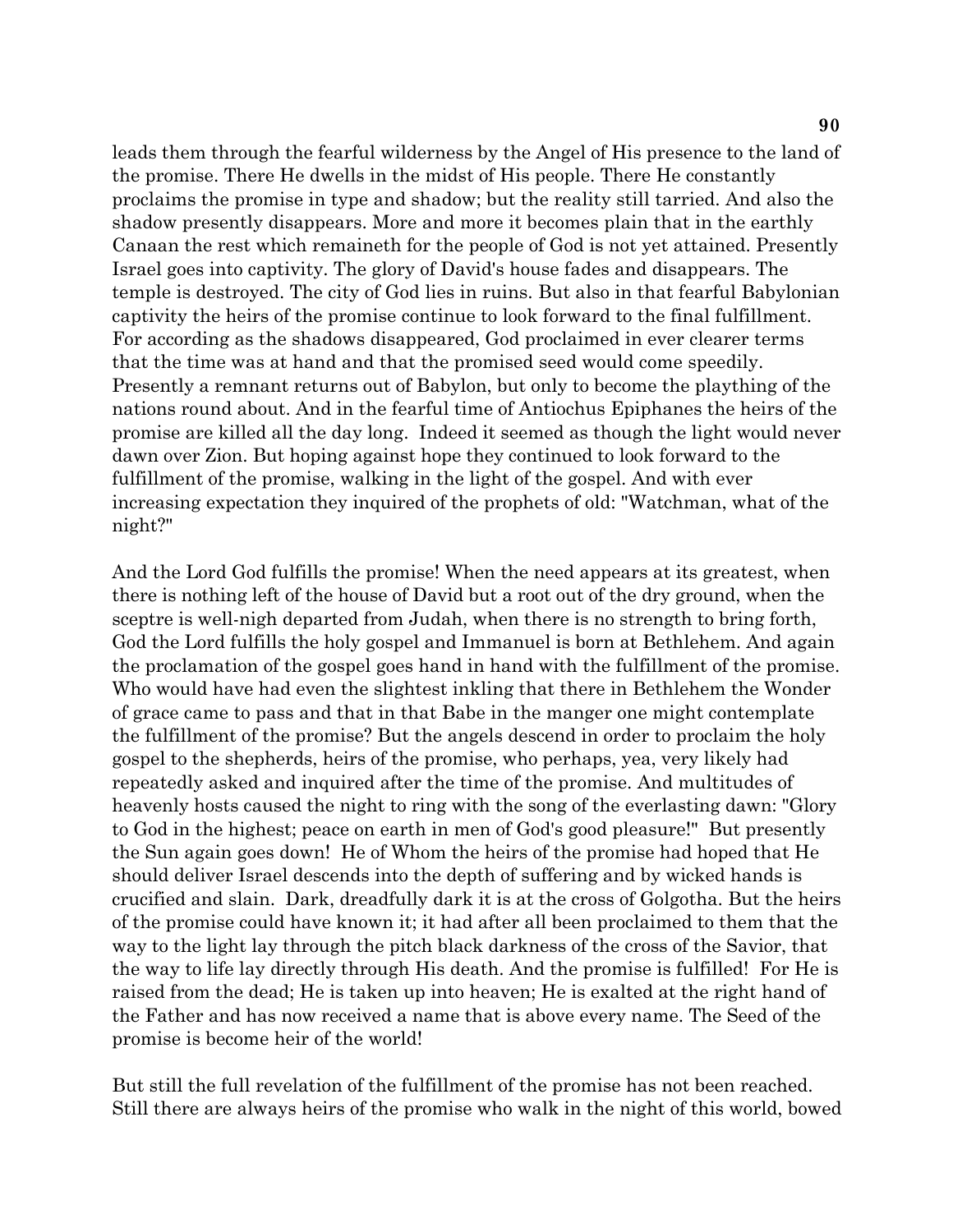down under the suffering of this present time. But God has now proclaimed to them the full gospel, the fulfillment of the promise in the day of our Lord Jesus Christ! He draws them out of the darkness of sin and death and causes them through faith to walk as those who are justified in Christ Jesus. He comforts them and encourages them in the battle, causes them to walk as citizens of heaven, with their eye on high and their heart directed above, looking forward to the day when the Lord their God, Who is not ashamed to be called their God, because He has prepared for them a city, shall make all things new, and the tabernacle of God shall be with men forever!

#### That is the gospel!

#### The glad tidings concerning the promise! The *Euangelion* of the *Epangelia!*

The gospel which God has proclaimed concerning His Son. The gospel of Jesus Christ, of the glory of the only blessed God, of the glory of God in the face of Jesus Christ, the gospel of the kingdom, of peace, of salvation. The gospel that does not come with a weak and miserable offer that would have to be dependent upon men for the fulfillment of its content, but the glad tidings of God concerning the fulfillment of the unspeakably rich and eternal and sure promise to Abraham and his seed!

That gospel now must be proclaimed by men. It must be preached. Thus Holy Scripture teaches. Heyns himself concedes that Scripture never speaks of an offer of grace. That should have given him food for thought instead of simply continuing with his writing concerning the most commonly used terms of men whereby they describe or indicate the gospel. The gospel cannot be offered. In the first place, this is already impossible because according to its content it is a promise, and a promise is surely fulfilled by Him Who promises. But, in the second place, this cannot be because there is literally nothing in the gospel, whether you consider it from its objective or from its subjective side, which can be fulfilled by man. It is from beginning to end, in its objective realization and in its subjective application, the gospel of God. But it is also a fact that nowhere do we read of such an offering of the gospel in Holy Scripture. And this is not because Holy Scripture does not speak at all of the proclamation of the gospel. On the contrary, Scripture speaks of this often. But always Scripture employs a word which means to proclaim, to preach, to testify, to speak, never a word similar to offer. Of the Savior we read that He preached the gospel of the kingdom, Matthew 4:23; 9:35; 24:15; 26:13. Paul preached the gospel among the heathen, Galatians 2:2; I Thessalonians 2:9; or he speaks the gospel to them, I Thessalonians 2:2; or he testifies the gospel of the grace of God, Acts 20:24. Frequently also a word is used which really means to *proclaim glad tidings,* as in I Corinthians 15:1; II Corinthians 11:7; Galatians 1:11; Revelation 14:6. But always the same idea is expressed: the gospel must simply be proclaimed. Of an offer we read nowhere.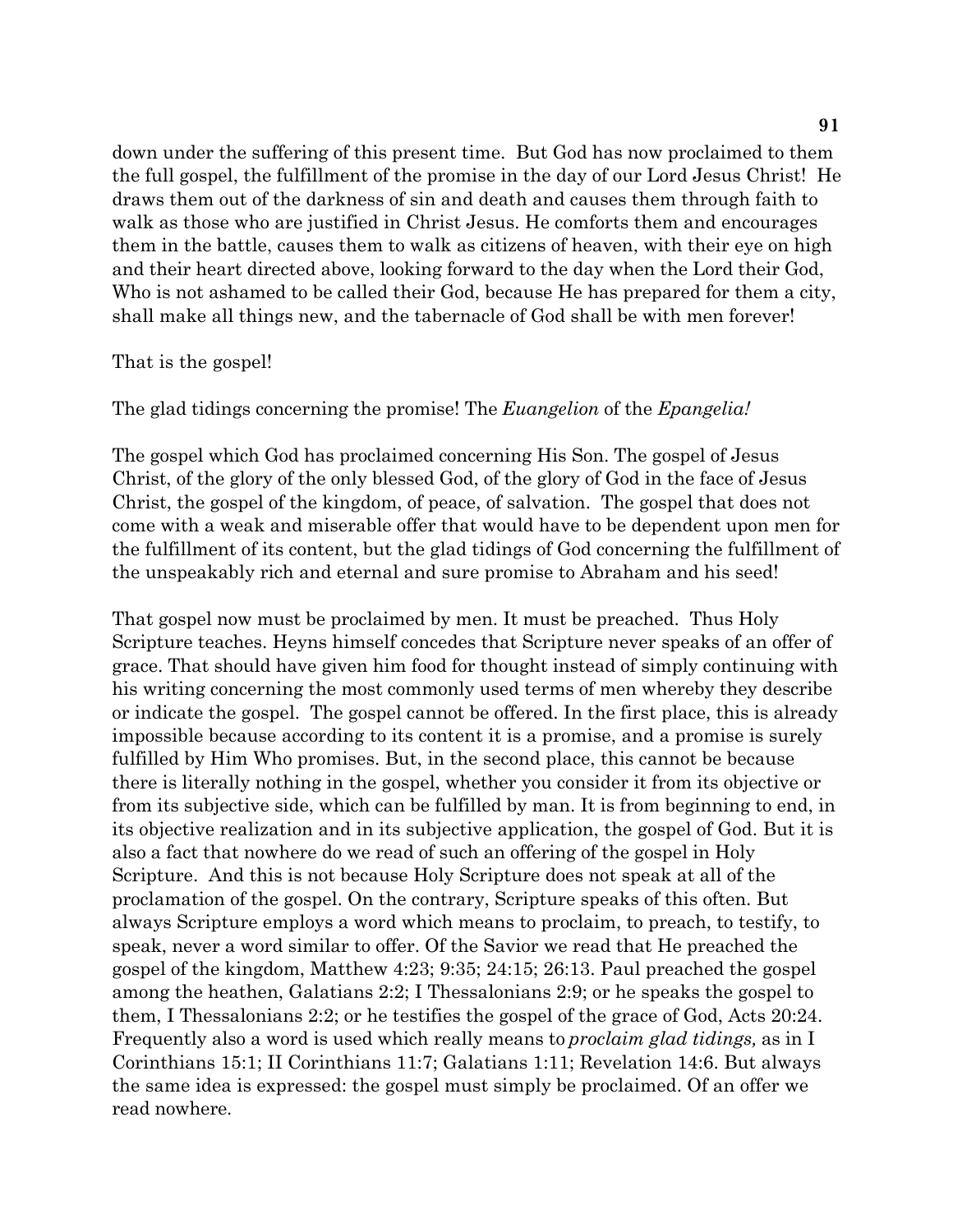And that gospel must also very emphatically be preached in such a way that the heirs of the promise know that it is intended for them. In practice the proclamation of the gospel in the form of an offer of grace, such as Heyns wants, is also very pernicious. It lies in the nature of the case that not a single soul more than those whom God has chosen is saved through the preaching of the gospel: for it is not of him that willeth, nor of him that runneth, but of God that showeth mercy. Even though Heyns offers his gospel and the grace of God never so broadly, though he begs and pleads with men to accept the grace of God and though he twists and turns in all kinds of contortions, there is not a single soul saved more than those whom God effectually calls. Heyns therefore gains nothing with his general offer, for God does not act according to the general offer. But the elect are also through such lax and unsubstantial preaching not built up and strengthened and assured of the firmness of God's promise for them. Therefore we maintain that the gospel is for the heirs of the promise and that it must also be proclaimed in such a way that they are called by name. No, understand well, we do not hold the view, as some have only too foolishly accused us, that we should preach only for the elect. This would not only be impossible, but it is also contrary to the will of God. The proclamation of the gospel is general, though it is ever so particular in content. But the heirs of the promise must indeed be named according to their spiritual name in the preaching of the gospel, in order that they may appropriate to themselves the promise. It is those who mourn in Zion, the hungry and thirsty, the weary and heavy laden, those who complain because of their sins, those who believe in the Lord Jesus Christ, who are saved. For theirs is the kingdom of heaven. They must be satisfied and comforted, and assured in their faith, walk in the hope of everlasting life, fighting the good fight of faith. In order that no man take their crown!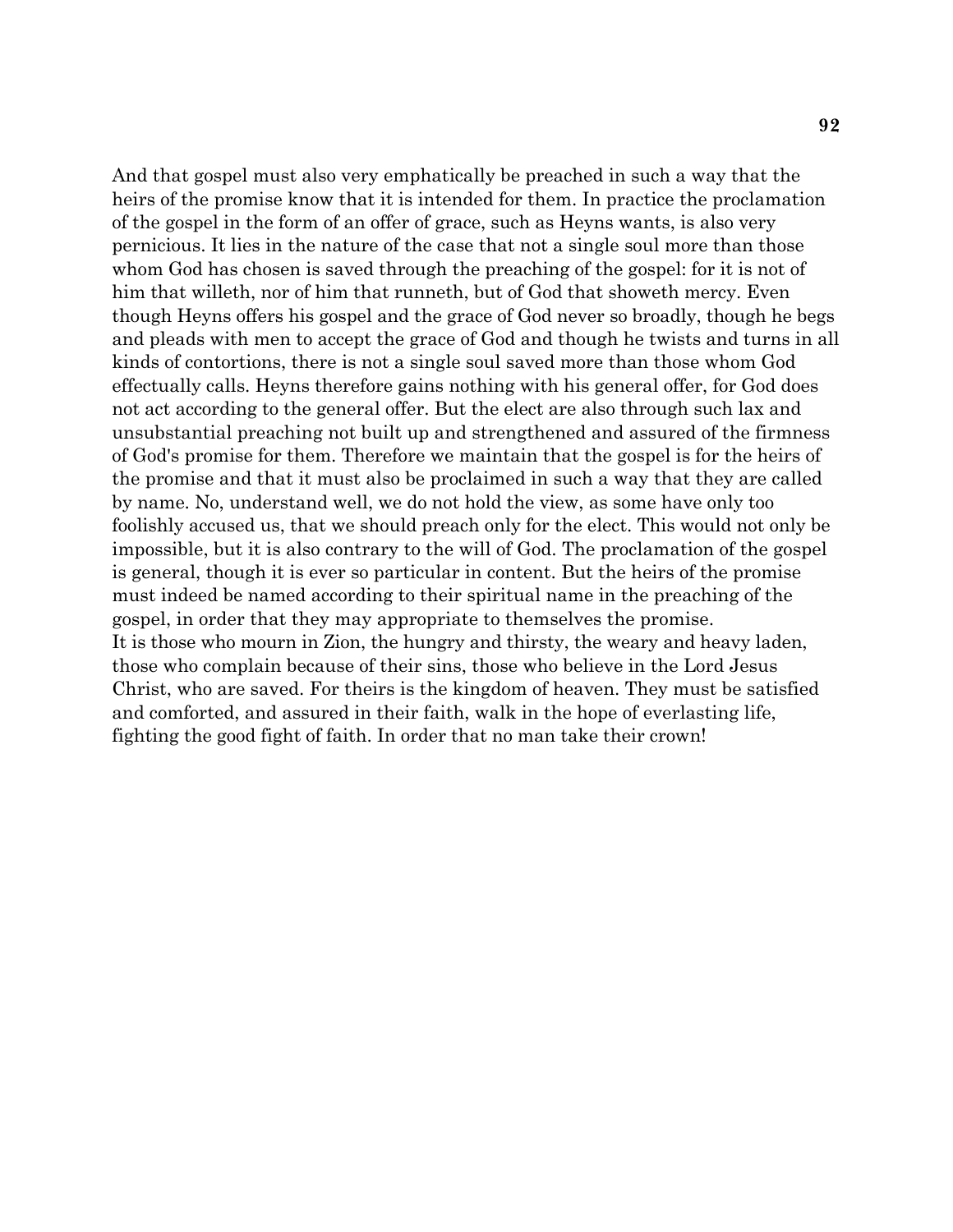# **Chapter 8 Offer**

We have in our opinion plainly demonstrated that the description which Heyns offered us of the gospel, though indeed in harmony with the most commonly used terms and manner of speaking among men, is nevertheless not in harmony with Holy Scripture. He who does not wish to live by human reason, but by the revelation of Holy Scripture will therefore not be able to cling a moment longer to the view of Professor Heyns.

We must now review the proof which the professor claims to find in Scripture for his assertion that the gospel is a general offer of grace, well meant for all men on God's part. But in order to prevent all misunderstanding we shall first attempt to learn from Heyns what he really means when he speaks of an 'offer' (The Dutch term here is *aanbod.* HCH). There is considerable difference of opinion concerning this term. Sometimes it is claimed that the difference between us and those who want to cling to the view that the gospel is a general offer of grace is really only a difference of terminology. That this is not the case will become plain when we first allow Heyns himself to say what he understands by that term, in order then to present our own view over against it.

Prof. Heyns writes as follows:

That the term *offer of grace,* as a term which implies that the gospel is not simply a bare proclamation that there is forgiveness of sin, but an *offering* of the forgiveness of sins to the sinner to whom the gospel comes, is entirely in harmony with Scripture and the Confession, appears from this, that both employ words and expressions which mean the same thing and that even in a more emphatic sense.

Distinction is to be made between what can be called being placed objectively and subjectively in possession and being objectively and subjectively in possession. That the words objective and subjective are particularly happy expressions for what is meant cannot be said, but there do not seem to be better terms. What is meant is this:

There is a difference between participating in the goods of an inheritance *before* the death of the testator and participating in those goods after the testator has died and the inheritance has been divided according to the stipulations of the last will and testament. Before the death of the testator the heir does not have control over so much as a penny; it is possible that he is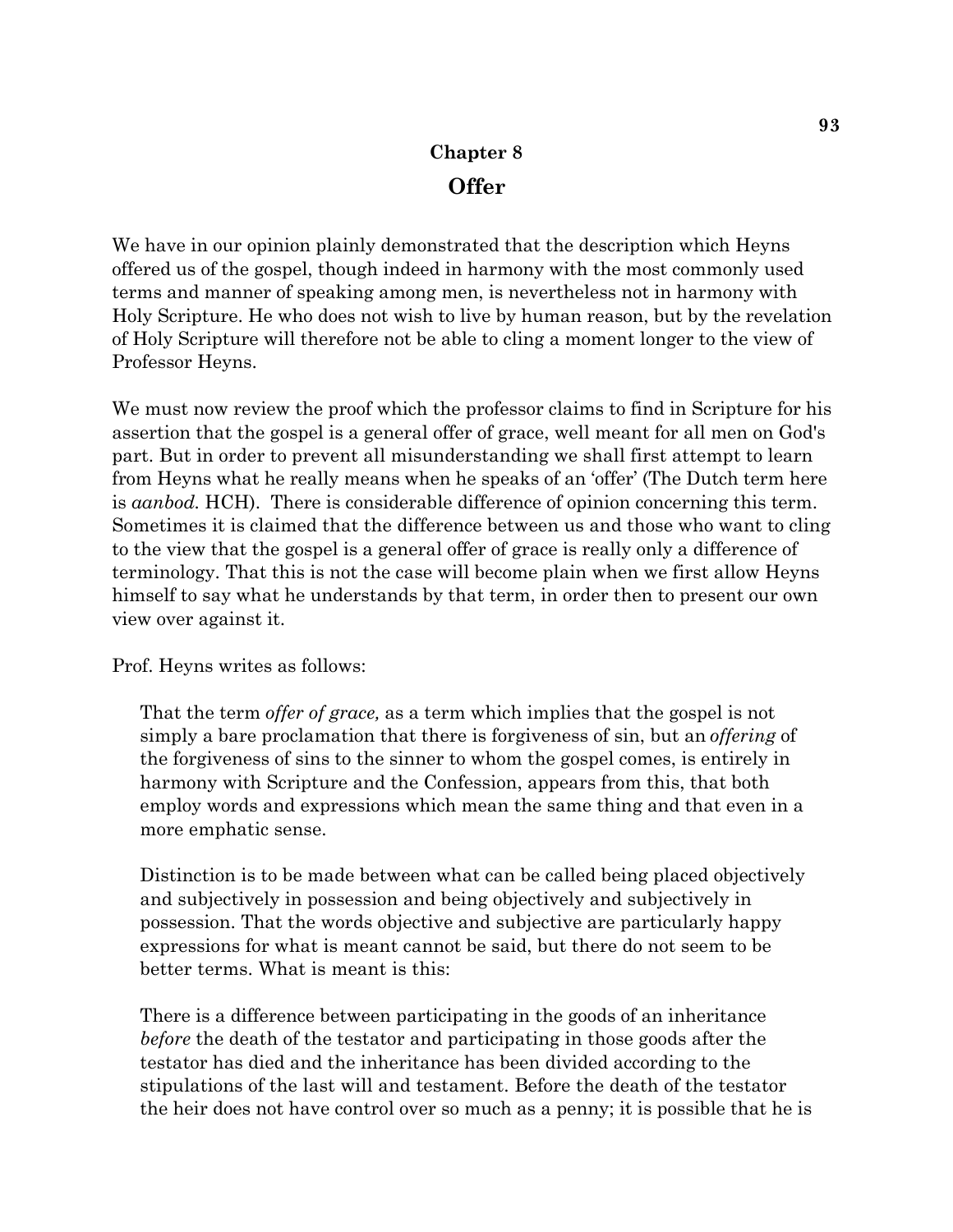even in a condition of poverty. But that is not to say that the heir really has no advantage over a stranger, for the contrary is the case. The heir has a right of possession to the inheritance that the stranger would gladly have but does not possess, a right of possession which guarantees to him, unless he should be disinherited, the full possession in the future: for at the determined time on the ground of that right of possession his portion will be dealt out, and then he shall have full control.

Thus by being placed objectively in possession and being objectively in possession is meant a placing in possession as that with which a testator benefits someone by putting that person's name in his will, and a being in possession as that of an heir as long as the testator lives. It is in such a way that the sinner by the Gospel as offer of grace, is placed in possession, and is in possession of the righteousness of Christ and the benefits of salvation. And by being placed in *subjective* possession and being in possession is meant a placing in possession and being in possession such as is brought about by the death of the testator and the distribution of the inheritance, as that takes place through the application and impartation of the Holy Spirit in the way of faith and repentance. Thereby the sinner receives the full possession of the righteousness of Christ in such a way that he is justified by God, is acquitted of guilt and punishment, and receives the right to everlasting life.

That the possession of the benefits of salvation through the Gospel as offer of grace is an objective possession, a possession which indeed bestows a right as that of an heir to the righteousness of Christ and even to the actual being made a partaker of it by the Holy Spirit, a right freely to come and to take the bread and the water of life, which he could not have without that offer of the Gospel, but not a possession that can be the ground for his justification, appears abundantly from the fact that the Gospel always and again comes with the emphatic demand of faith, and connects salvation not to the offer but to true *faith in the offer,* adding thereto that he who does not believe shall go lost, shall be condemned. He that *believeth* and is baptized shall be saved (Mark *16:16);* that whosoever *believeth* in him should not perish, but have everlasting life (John 3:16); he that *believeth* on the Son hath everlasting life (John 3: 36); he that *believeth* in me, though he were dead, yet shall he live (John 11 :25); on the contrary: he that believeth not shall be damned (Mark 16:16); he that believeth not the Son shall not see life, but the wrath of God abideth on him.

For this being placed in objective possession we use the term *offer of grace.* Far from that expression being unbiblical or unreformed, the Word of God and the Confessions employ words which express even more strongly than *offer*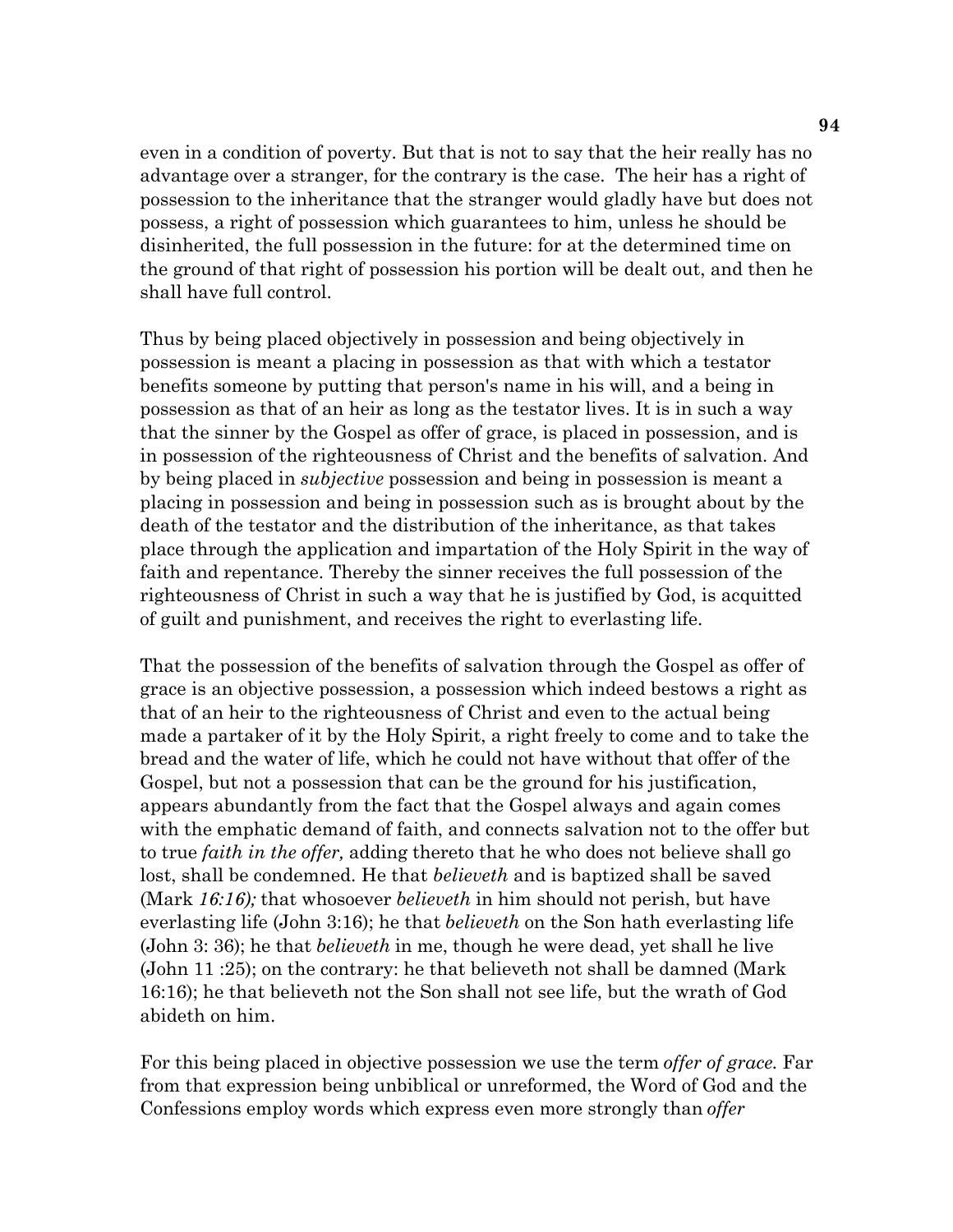expresses that indeed the benefits of salvation are by the Gospel placed in the possession of the sinner to whom the Gospel comes in such a manner. We refer to the words *give, bestow, being bestowed, being forgiven;* and that those words denote a being placed in possession is not to be contested.

Now it may be difficult to form a clear conception of the matter itself which the professor here expounds, and still more difficult to grasp how a Reformed believer can even allow such things a place in his thoughts, but what the professor here writes is plain enough. This must be said for Heyns, that after his description of the meaning of the term *offer,* we do not have to ask any more what he really means by it. For him the offer of grace is an objective placing in possession (an objective bequest) on God's part of salvation in Christ to all men. This is plain from the figure of the testator and the heir. The testator has inscribed the names of the heirs in his will. These, therefore, have an actual right to the inheritance. That they received this right did not depend on the heirs, but only on the disposition of the testator. Applied to the matter under discussion, the presentation of Heyns therefore would have it that God, the Testator, has given to all men, the heirs, the right to eternal life, the right to the blessings of salvation in Christ Jesus, and even the right to the bestowal of those blessings, to the application of salvation by the Holy Spirit. The testator has arranged in his will that after his death the goods of the inheritance shall indeed be distributed among the heirs mentioned by name; thus God has in His testament arranged that the Holy Spirit shall impart the benefits of salvation to the heirs, that is, to all men. Do not say now that we present Heyns incorrectly. If his words, which we quoted above, mean anything, then they certainly mean all that we have said of them. Read for yourself: "The possession of the benefits of salvation through the Gospel as offer of grace (is) an objective possession, a possession which indeed *gives the right as that of an heir* to the righteousness of Christ and *even to the actual being made a partaker of it by the Holy Spirit."* It can indeed be that Heyns himself does not rightly realize the full significance of that which he here writes, although I am convinced that he indeed really does realize it and also intends to teach and always has taught what is expressed and included in the words quoted above; but in any event he is responsible for his words. And his words are influential in a broad circle, not only through the articles which he wrote in *De Wachter,* but even much more through the instruction which he has given for years in the Theological School of the Christian Reformed Churches. What Heyns here writes has been imbibed by many young men who are at present ministers in the Christian Reformed Churches and is proclaimed in most of the pulpits of those churches. That is the sad and the hopeless aspect of the condition of those churches.

For what is quoted above of Heyns is pure Arminianism!

Nothing else.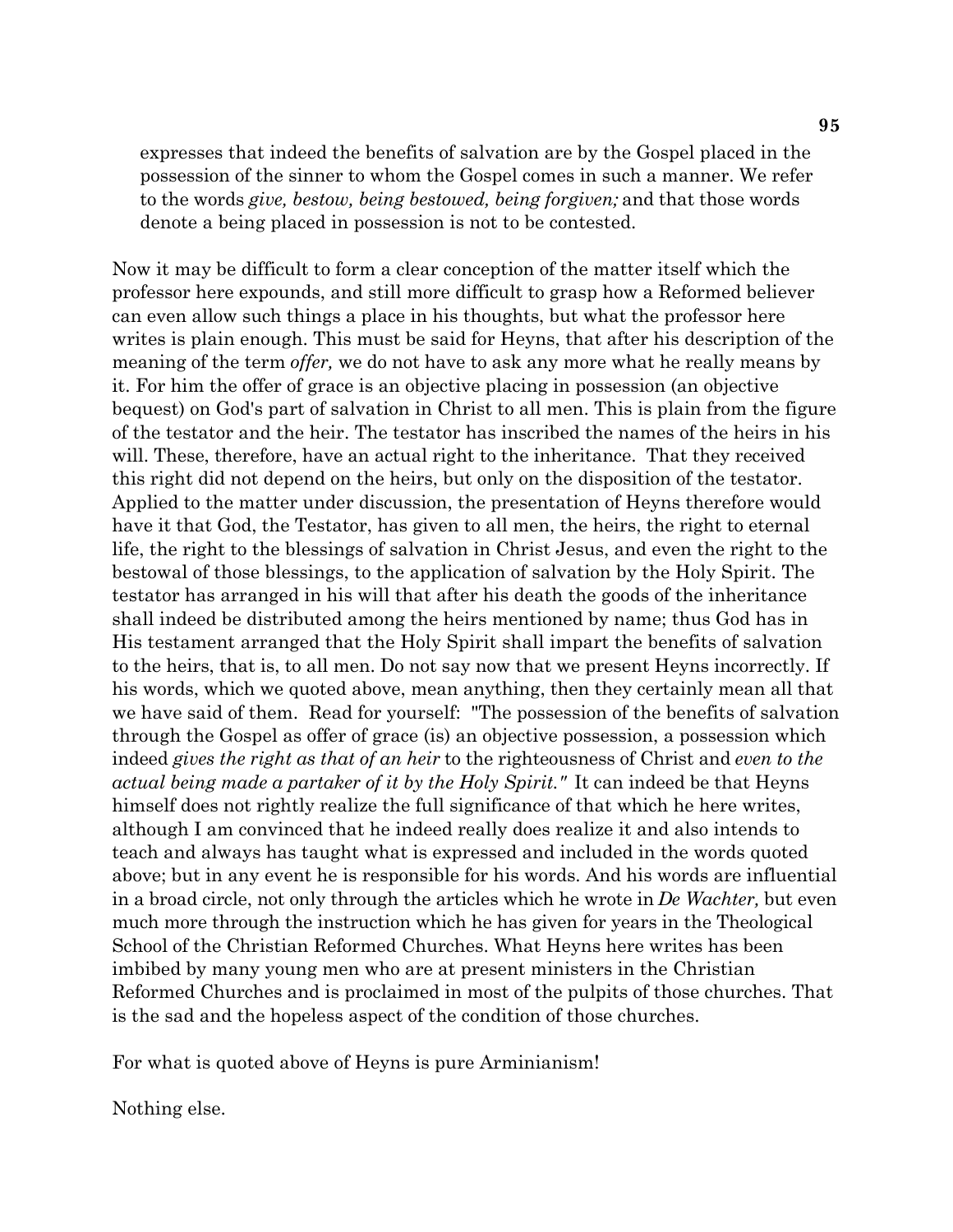God gives all men the right to the benefits of salvation. He has given to all men a right to that which Christ has merited. And He has given to all men the right to the application and bestowal of that salvation, to being made partaker of it by the Holy Spirit. Pay attention to what this means. For this can mean nothing else than that Heyns also presents that grace of the Spirit as resistible. If Heyns does not mean that, his words are pure nonsense. Notice what it means if I say that God, Who cannot lie, has given to all men the right to the *irresistible* grace of the Holy Spirit. God has given to all men the right by the irresistible grace of the Holy Spirit to be regenerated, to be called, to be justified, sanctified, glorified. And, of course, God maintains that right. He does not withdraw that right. For God is God. What then is the undeniable consequence? This, that all men actually become partakers of salvation. That is as clear as the day. If Heyns wants to maintain the irresistible grace of the Spirit, then all men are surely saved. For if that grace is irresistible, and all men have the right to it, a right bestowed on them by God, then there is also absolutely nothing in man that can make him lose that right. All men, then, are surely saved.

But this is not what Heyns means. That speaks for itself. He knows all too well that all men are not saved.

What Heyns means is that although all men indeed have a God-given right to the grace of the Holy Spirit whereby the benefits of salvation are indeed bestowed on them, they nevertheless do not receive that grace. And that they do not receive that grace of the Spirit to which God gave them the right, that is then to be ascribed to the man who does not will to receive that grace. In other words, Heyns indeed presents the matter thus, that the grace of the Spirit whereby He makes men partakers of the benefits of salvation is resistible. God offers that grace of the Spirit (the objective right to it). Man refuses to accept that grace of the Spirit. And therefore the heirs do not receive the inheritance.

That is the end of the matter as far as Heyns' view is concerned.

But from this it also appears clearly how thoroughly Arminian the presentation of Heyns is. This was after all the real point of the Remonstrance of 1610. In that Remonstrance everything seemed so Reformed! Apparently much more Reformed than the presentation of Heyns. Man was wholly corrupt, wholly incapable of any good. In order to be saved he was wholly dependent on grace, pure grace. And that grace must be imparted to him from beginning to end by the Holy Spirit. But whether that grace was irresistible, notice, that the Remonstrants wanted to make disputable! Before they would believe and confess that, the matter had to be investigated without bias. And what now is the difference between the presentation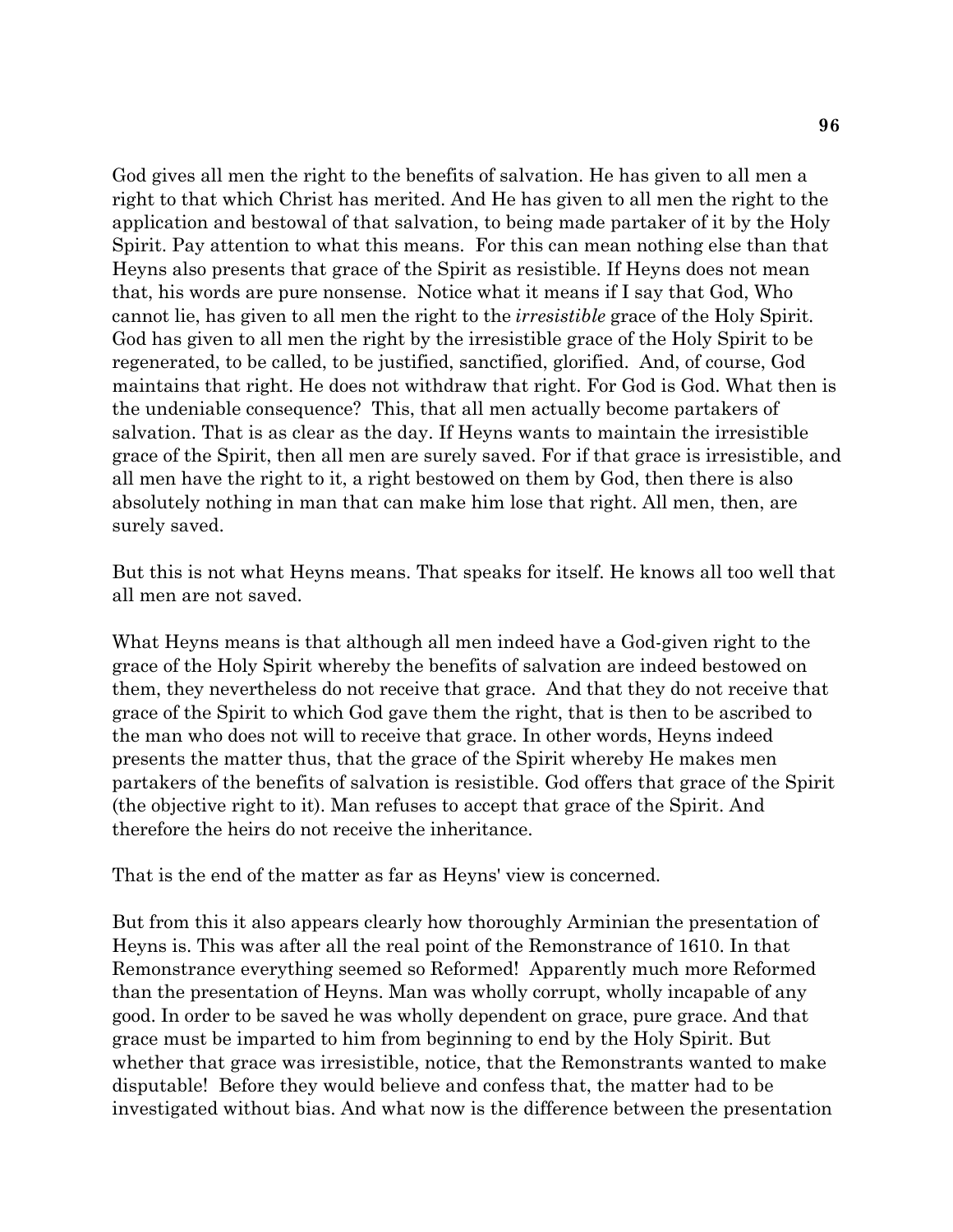of the Remonstrance and that of Heyns? This, that Heyns no longer presents it as disputable. He wants it to be preached: God offers you the grace of the Holy Spirit; He has given you the right to it; you are all heirs, whoever you may be, for God wills that all men shall be saved; if you are not saved, then this happens because you resist the grace of the Holy Spirit Who will impart to you the benefits of salvation!

That is the gospel of Heyns.

That is the idea of the 'offer of grace'.

And against that presentation we have various objections.

In the first place, the objection that this presentation clashes diametrically with the doctrine of predestination. It is a denial of it. I am well aware that Heyns will answer this objection with the silencer which one can always hear nowadays in socalled Reformed churches and circles, namely that we may not reason in rationalistic fashion from God's counsel. Purposely I have in these chapters therefore avoided even all appearance of wanting to reason from predestination. But Heyns also may proclaim no doctrine which clashes with the truth of predestination and is in fact a denial of it. And that his presentation is indeed such will be plain to everyone who does not willfully close his eyes to the danger of Arminianism with which we are threatened by the conception of Heyns. For if God in the gospel has given to all men the right to the benefits of salvation in Christ and to the subjective application of those benefits by the Holy Spirit, then that is also the case in God's eternal decree. Then the matter also stands thus in God's counsel that God has really decided to save those who shall believe in Christ. The Remonstrants also said this. Then the decree of God is conditional. Then there is no absolute election, still less an equally absolute and sovereign reprobation. If there is a reprobation, then God has in His eternal decree certainly not given to all men the right to the benefits of salvation in Christ. And if the Lord God has not done this in His eternal and unchangeable decree, then He certainly does not do it either in the gospel. I understand very well that Heyns wants to present this thus. In God's eternal decree the sovereign God gives the right to the inheritance only to the elect. In the book of God's counsel there are only the names of the elect. But in the gospel God lets it be proclaimed that all men are heirs of the promise, that they have the right to salvation. And Heyns then calls that a mystery. Whoever will not accept that mystery is rationalistic. Now I do not accept that presentation, and I also refuse to accept that there is a mystery in that view. What is indeed in that view is this, that Heyns makes God a liar.

Let me apply for a moment the figure of the testator and the heirs which Heyns uses. A testator makes his will and seals it to the day of his death. He has a hundred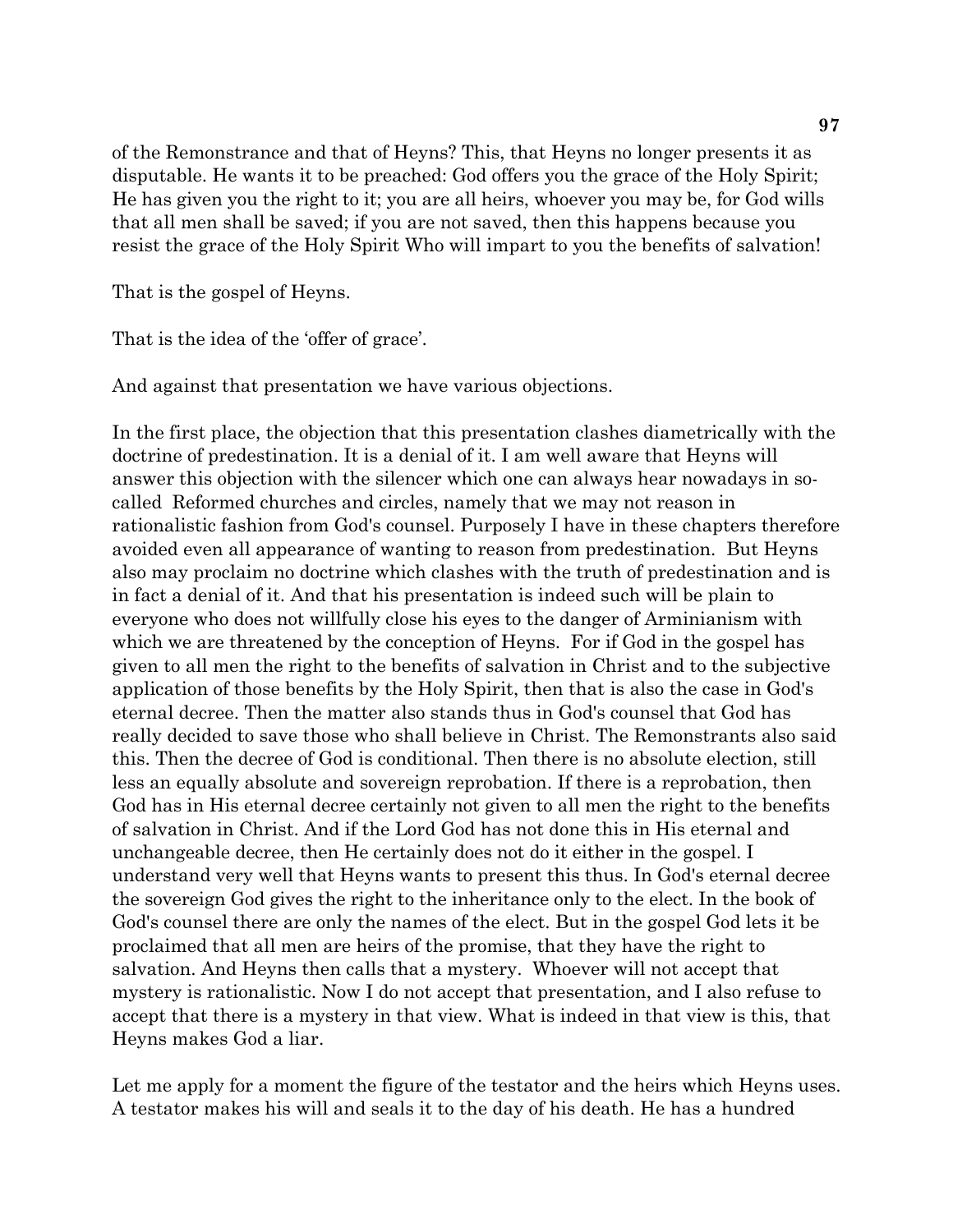relatives, all of whom could expect that they would come into consideration as heirs. The testator, however, gives the right to the inheritance to only twenty-five in his will. However, while matters stand thus in his sealed, as yet unopened, will, he lets it be proclaimed to all his hundred relatives that they have received from him the right to his goods and that he will distribute them among them all. What is your judgment concerning such a testator? You say: "he is a liar". But that is exactly the presentation which Heyns offers us of God. In His eternal counsel God has mentioned by name the elect, and those alone, as heirs. In the gospel God lets it be proclaimed that He has given to all men the right to the inheritance. What is your judgment? This: Heyns makes God a liar.

Of course, also Heyns does not want this. Indignantly Heyns would cast it from him if you would accuse him that he wants to present God as a liar. Only, in his dogmatic conception he indeed presents God as a liar. And whereas Heyns indeed knows, and all who present the matter thus also know, that God is not a liar, therefore this entire presentation in the practical situation of preaching and instruction comes down to this that men are silent about predestination and speak only of that offer of the gospel in which God gives to all men the right to the benefits of salvation. That this is not merely an abstract conclusion which we draw from the presentation of Heyns, but is concrete reality is plain from the preaching in the Christian Reformed Churches.

But thus it is not. The truth is different.

Thus it cannot be. And thus Scripture also does not teach. It cannot be thus exactly because God is the True One, Who cannot lie, Who also in His holy gospel never can and never will proclaim anything other than that which He has determined in His eternal counsel. If in that counsel God has determined that the elect have a right to the benefits of salvation in Christ, then God also proclaims that in the holy gospel. But Scripture also does not teach this view of Heyns. Where in the gospel would God let it be proclaimed that He has given to all men the right to the inheritance, that they are all heirs? As we have pointed out earlier, exactly the contrary is true. The heirs are mentioned in Scripture by name. And those heirs are not all men, but Abraham and his seed, Galatians 3. And lest we should make a mistake and understand this seed of Abraham in too broad a sense, Scripture also teaches emphatically that not all the children of the flesh belong to the seed of the promise. But if we are of Christ, then are we Abraham's seed and heirs according to the promise, Romans 9, Galatians 3. And to those heirs God swears with an oath by Himself that He shall bless them, in order that He may more abundantly show the immutability of His counsel, Hebrews 6:13ff. In the gospel God does not have something other proclaimed than what He has determined in His counsel. For God is one; and He is the True One, Who cannot lie!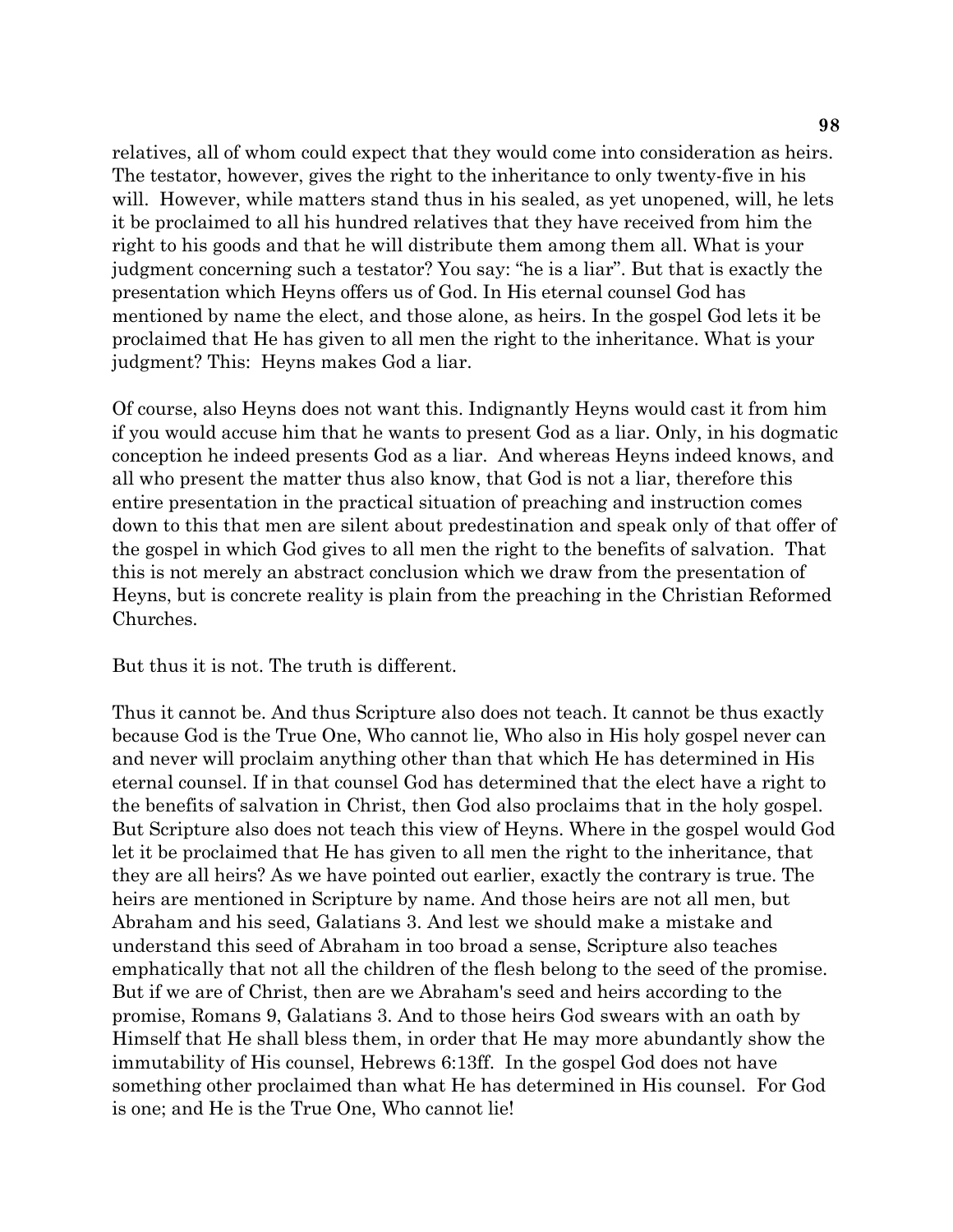Besides, the entire presentation of Heyns is in conflict with the truth of the particular atonement of Christ. God, says Heyns, gives to all men the objective right to the righteousness of Christ. However, if this were to be true, then it could not be otherwise than that God has also objectively realized that right in the atoning death of our Savior. After all, the righteousness of which Heyns says that all men have a right to it and receive it in the gospel is the righteousness which is rooted in and rests upon the suffering and death of the Savior and which is sealed and brought to light in His resurrection. The righteousness is therefore objectively realized for all who are objectively in Christ, who were represented by Him on the cross. If now that is all men, then there is objective righteousness for all men; then it can also be proclaimed that all men have an objective right to the righteousness of Christ. If that is the elect only, then there is only for the elect an objective right to that righteousness merited by the death of Christ; and then also it cannot possibly be proclaimed that all men have a right to that righteousness of Christ. For how would God have something proclaimed which is not there, which does not exist, the very possibility of which is forever cut off? Now the truth is that Christ has not died for all men, that therefore also there is objectively no right for all men to the righteousness of Christ, and that this also cannot be proclaimed. The right to the righteousness of Christ is only for the elect. The atonement of Christ is particular. Heyns will concede this to me. I know that very well. But then he must also concede to me that that other presentation by him, that God gives to all men the objective right to the righteousness of Christ, is diametrically opposed to the Reformed, Scriptural truth of particular atonement.

That the presentation of Heyns is also in conflict with the Scriptural and Reformed truth of the irresistible operation of the Holy Spirit, whereby salvation is bestowed on the elect and is wrought in them, we have already demonstrated above. However, we still want to point out that Heyns in the further development of his presentation indeed also denies the irresistible grace of the Holy Spirit. He does this when he says that salvation is not tied to the offer, that is, to the right to salvation which God gives everyone, but to the faith of man, and when he then presents that faith not as a gift of God whereby He puts me in possession of the salvation, but as a *demand*  of God with which man must comply in order to be saved. For thus Heyns writes:

But that the possession of the benefits of salvation through the gospel as offer of grace is an objective possession, a possession which gives a right as that of an heir to the righteousness of Christ and even to the actual being made a partaker of it through the Holy Spirit, a right freely to come and to take the bread and the water of life, a right which he could not have without that offer of the gospel, but not a possession which can be the ground for his justification, appears abundantly from the fact that the gospel always again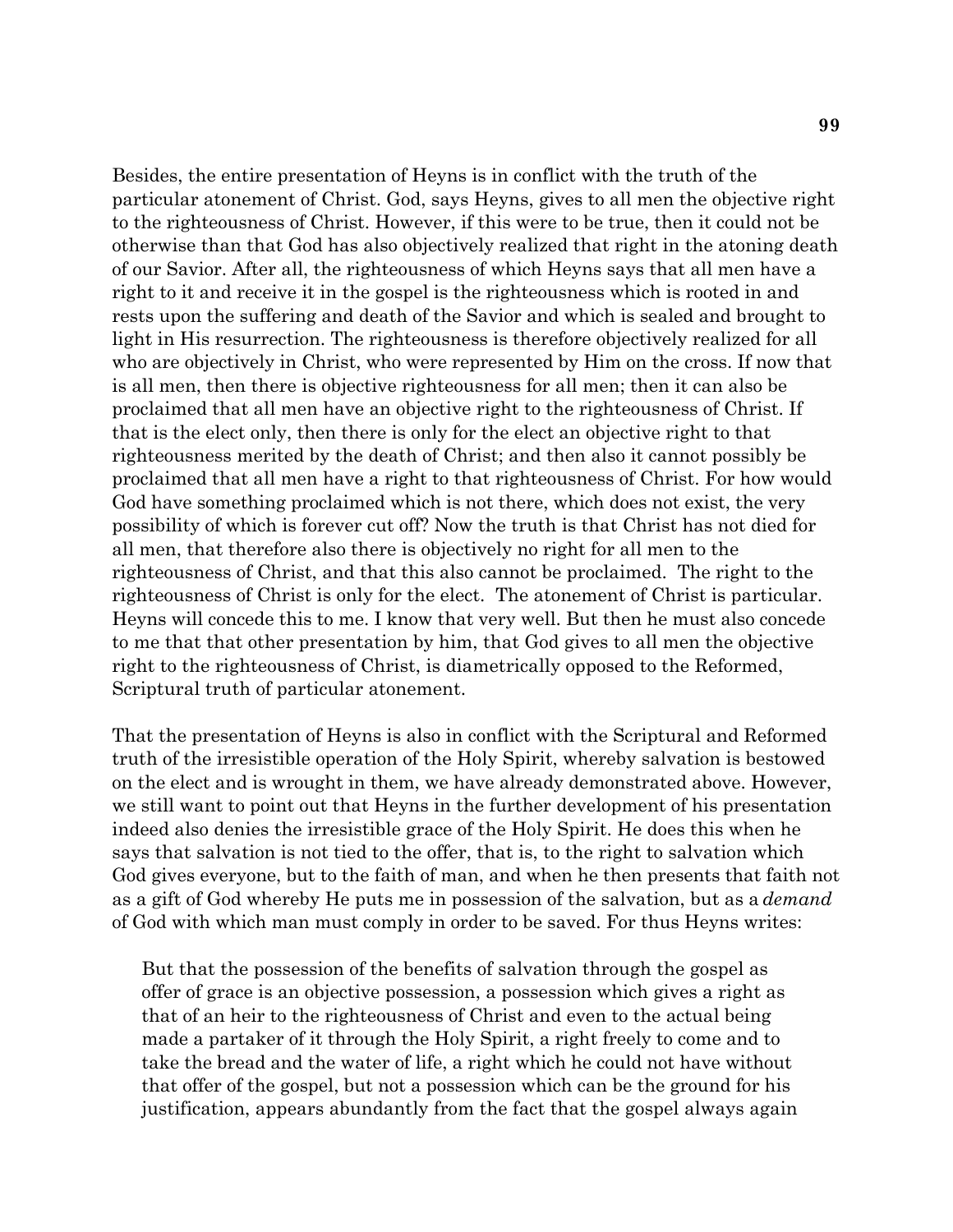comes with the emphatic demand of faith, and connects salvation not with the offer but with true *faith in the offer,* adding to this that whosoever will not believe shall go lost, shall be damned.

Let us get clearly in view what Heyns here says, in connection with what he wrote earlier about the objective right to the blessings of salvation.

First Heyns has taught us that God bestows on all men an objective right to the blessings of salvation in Christ. Emphatically he has written and writes in the words just quoted that this right, which God bestows on all men, also includes the right to the grace of the Holy Spirit whereby He makes us partakers of those benefits of salvation in Christ. The latter includes this, that God has it proclaimed to all men in the gospel: I, the Lord, offer to you, that is, have given you the right to regeneration by the Holy Spirit, to the effectual calling, whereby you will be translated out of darkness into My marvelous light, to faith, whereby you will be filled with true confidence that I not only to others, but also to you grant the forgiveness of sins and eternal life out of grace, unto sanctification as well as to justification, to perseverance, and to glorification.

Now one would say that if the matter actually stands thus, all men shall also actually be saved. For, on the one hand the matter stands thus, that the man to whom this proclamation comes has nothing in the proclamation of this right to the Holy Spirit as long as God does not also realize that right and actually bestow on him the Holy Spirit and His grace. Man is dead in trespasses and sins, and he has nothing in an objective proclamation of a right to the Holy Spirit. And on the other hand, it must nevertheless certainly be accepted that if the Lord God proclaims to man such an excellent right to something which He alone can bestow, He will also realize it. And then that man is certainly saved. There is no escaping it, that on a Reformed, Scriptural basis, if God gives to all men this right, all men shall be saved. But now Heyns teaches us that there are also men who are damned, and that in spite of the fact that they have received a divine right to all these subjective operations of the grace of the Holy Spirit. Now how can that be? How can a man go lost? Heyns says: because and through the fact that he does not believe. Good. But how can a man die in unbelief who has received from God a right to the gift of faith? How can a man go lost through unbelief to whom God has promised that He will bestow upon him faith? This last - and Heyns also sees this – can, of course, not be. Therefore Heyns then also really eliminates faith from the operations of the Holy Spirit and now presents it *as if faith is a demand with which man must comply in order also to get in his subjective possession the salvation to which God has given him an objective right.* 

There is the point. There it becomes plain again how thoroughly Arminian the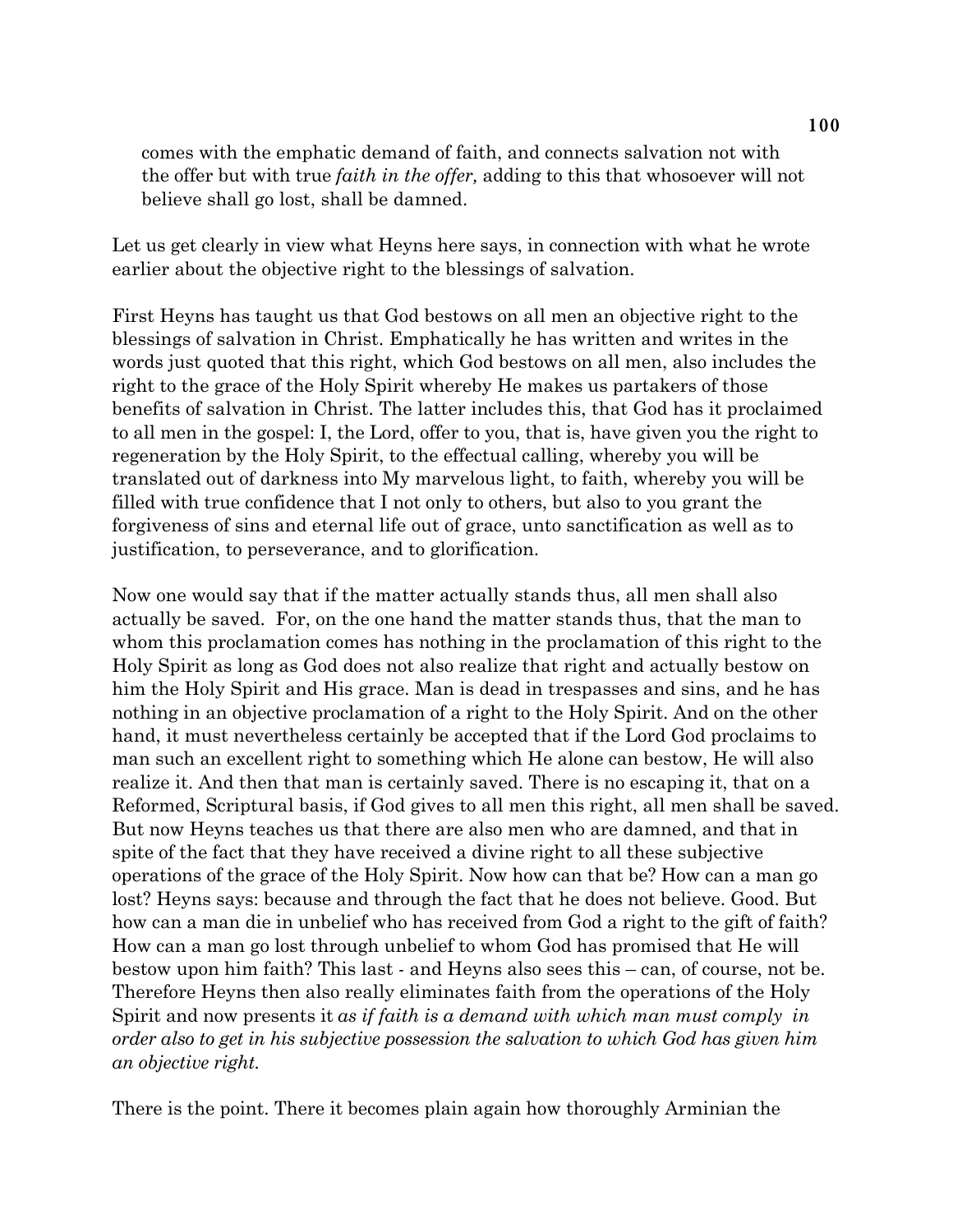presentation of Heyns is.

Do not say now that Heyns does not mean it thus. He means this indeed; and this is indeed the way it is also proclaimed from many pulpits. The matter stands thus for Heyns:

- 1. God offers salvation to all men in the gospel. That is, He has it proclaimed to all men: I give you a right to the blessings of salvation, both as they are objectively realized in Christ and as those blessings are subjectively applied and bestowed by the Holy Spirit. As far as I am concerned, you can indeed be saved. I will that all men be saved and will bestow upon you all that is necessary unto salvation.
- 2. However, He demands faith as a condition. God has it proclaimed: if, however, I am actually to bestow on you the salvation and give you the grace of the Holy Spirit, then you must believe in My gospel. Faith is then also for Heyns a bare acceptance of the gospel for true. If the sinner accepts the gospel, then he believes that God has given him a right to the blessings of salvation, and then God bestows on him the grace of the Holy Spirit, and then he is saved.
- 3. However, if a man does not comply with that demand of faith, does not accept the truth of the gospel, then God does not bestow on him the grace of the Holy Spirit; then he is condemned because he will not believe. And so it comes about that a man who had received from God the right to the grace of the Holy Spirit nevertheless goes lost. But what is this now, except the pure Arminian presentation? It all comes down to this: we are saved by grace, by pure grace; God must do everything through the grace of the Holy Spirit? But whether He will do this depends on whether a man shows a willingness to receive that grace by accepting the gospel!

And that is Arminianism of the purest water!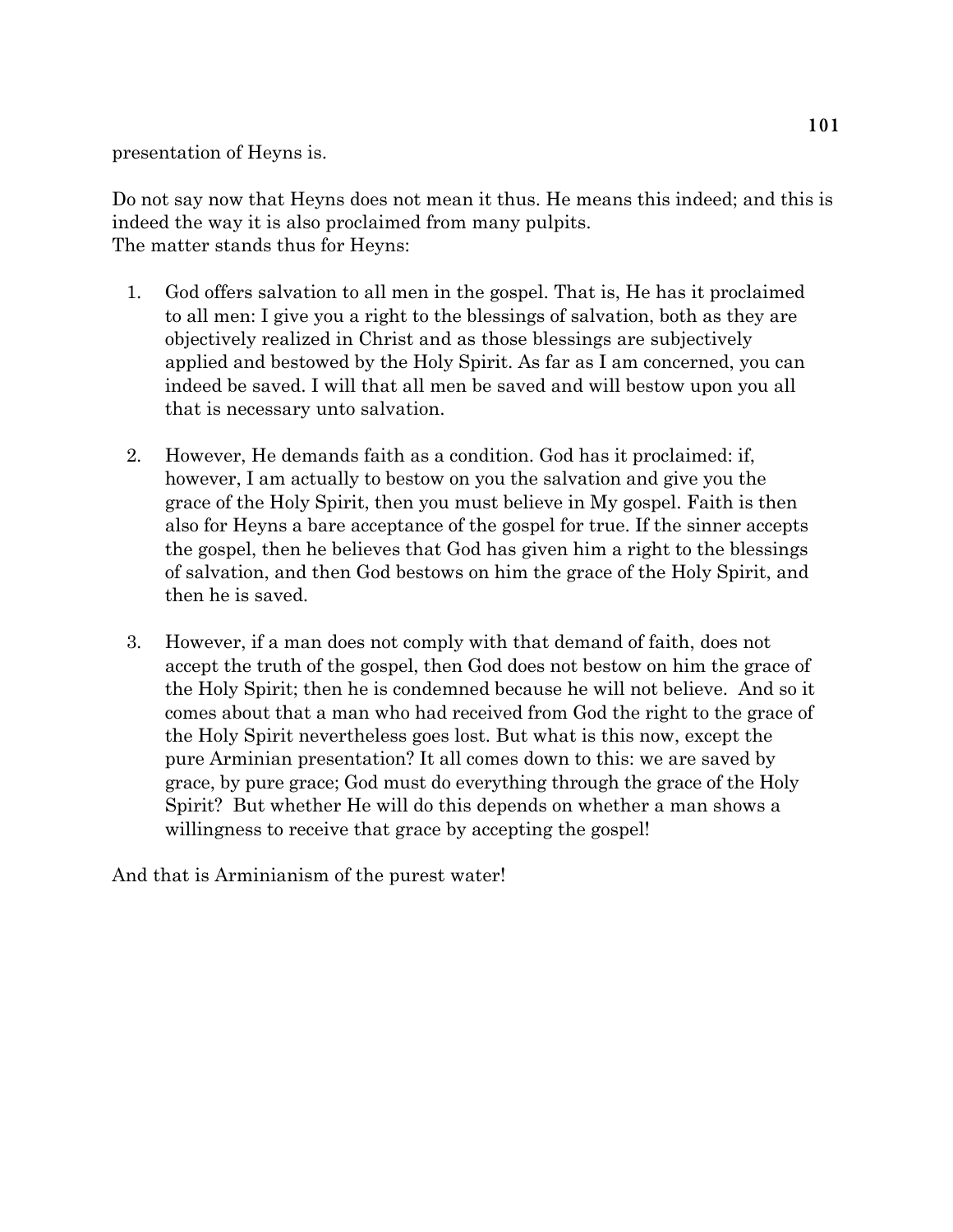## **Chapter 9 The proofs by Heyns**

We have pointed out the meaning which the term "offer of grace" has with Prof. Heyns. For the professor this term expresses the same as "placing objectively in possession." And the professor thinks he is able also to adduce proof for the correctness of this presentation from Scripture and the Confession. However, in order to be able to do this he goes a step further and asserts that 'offer of grace' can also mean the same as 'give and bestow'. Or rather, he wants to claim that the terms 'give' and 'bestow', whenever these appear in Scripture and the Confession, often could be exegeted in such a way that they mean the same thing as 'offer of grace and salvation'. In this way the professor finds a considerable amount of proof that his presentation is Scriptural and Reformed.

Let us allow him to speak:

To the Jews of Capernaum the Savior said: 'Verily, verily, I say unto you, Moses gave you not that bread from heaven; but my Father giveth you the true bread from heaven.'

The Catechism in Lord's Day 25, Question 66, describes the promise of the gospel as the glad tidings 'that he grants us freely the remission of sin, and life eternal, for the sake of that one sacrifice of Christ, accomplished on the cross.' (The Dutch here for 'grants' is '*schenkt*,' one of the two Dutch terms which Prof. Heyns claims have the same meaning as 'offer of grace and salvation' HCH).

In Lord's Day 7, Question 21, the Catechism describes 'true faith,' that is, the faith that is necessary to be 'saved by Christ,' Question 20, saving faith therefore, faith in the gospel, in harmony with the description of the 'promise of the gospel' in Question 66, as follows:

True faith is not only a certain knowledge, whereby I hold for truth all that God has revealed to us in His Word, but also an assured confidence, which the Holy Ghost works by the gospel, in my heart; that not only to others, but to me also, remission of sin, everlasting righteousness and salvation, are freely *given* by God, merely of grace, only for the sake of Christ's merits.

The Compendium sums up this description in the words: 'It (true faith) is a certain knowledge of God, and of His promises revealed to us in the gospel, and a hearty confidence that all my sins *are forgiven* me, for Christ's sake.'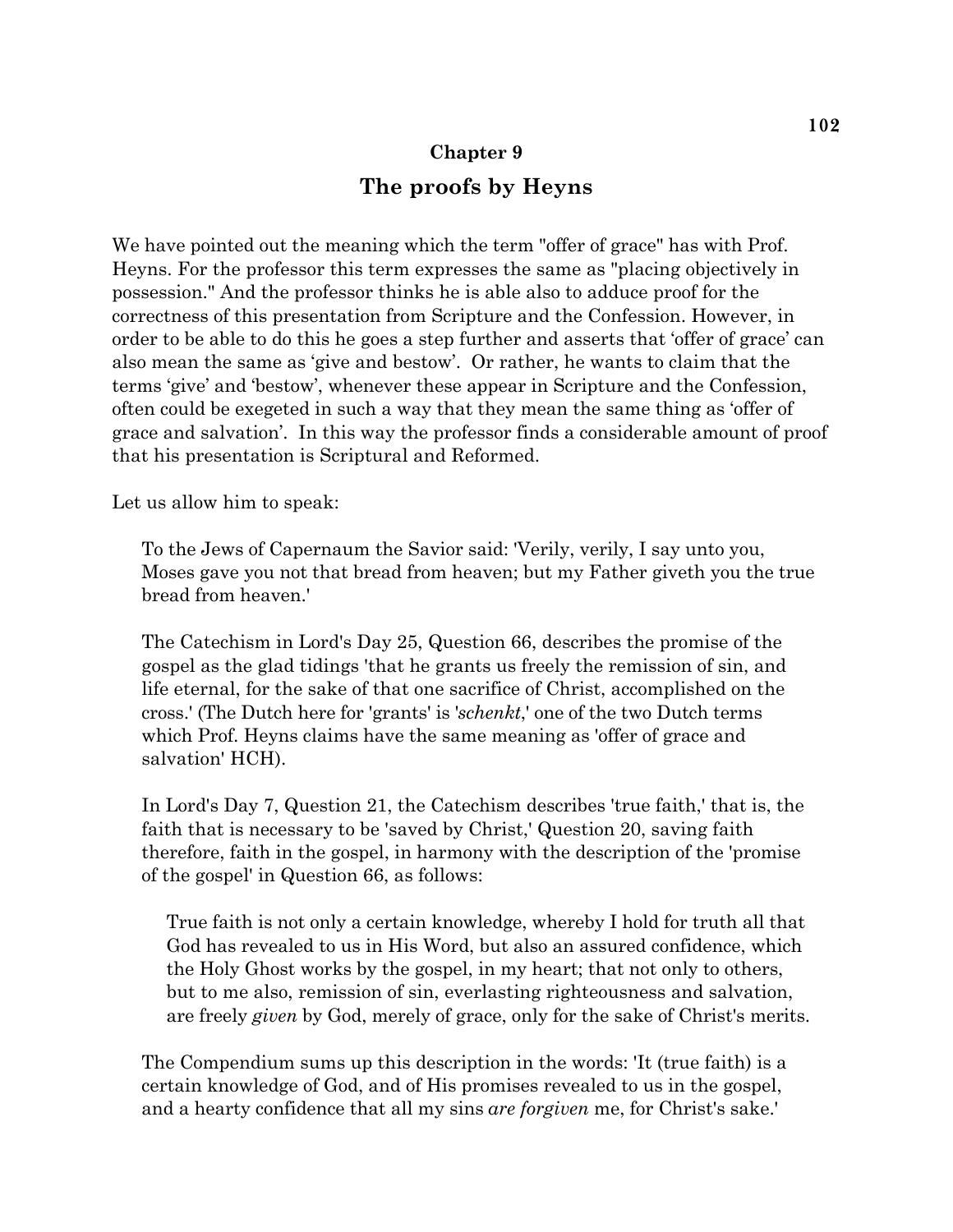And after the administration of baptism the Form places on the lips of the congregation a thanksgiving which begins as follows: 'Almighty God and merciful Father, we thank and praise Thee, that Thou *hast forgiven* us, and our children, all our sins, through the blood of Thy beloved Son Jesus Christ, and received us through Thy Holy Spirit as members of Thine only begotten Son, and *adopted* us to be Thy children, and sealed and confirmed the same unto us by holy baptism.'

The words *give* and *grant* can mean to make actual partaker, to put directly in possession. Thus, for example, when Scripture says that God Himself *gives* to all life and breath and all things. That is giving in the subjective sense. But they can as well mean to extend something to someone in the objective sense, in the sense of offering. It is also giving when one extends a gift to someone, offers to him a gift, in such a way that that gift must be accepted by him and becomes his property only through acceptance. In which sense these words are intended must be determined from the connection in which they appear.

And in all the above-mentioned expressions of Scripture and the Confession the context shows plainly that those words are used in the sense of putting in objective possession, in a sense essentially like the meaning of offer.

Of the Jews in Capernaum we read in the subsequent context of the chapter of nothing except unbelieving resistance, speaking of Jesus contemptuously, of being offended at Him, and of permanently forsaking Him. It was to such Jews that the Lord said: 'My Father giveth you the true bread from heaven.' And giving expresses making a partaker. But here there is no possibility of making a partaker in the subjective sense, of making a partaker through the operation of the Holy Spirit in the way of faith, but only of objectively making one a partaker through the gospel that was proclaimed to them by the Savior Himself. In that gospel they received from the Father the true bread from heaven, in such a way that they would be saved if they believed and accepted it, but aggravated their judgment if they did not believe it.

And when the Catechism describes saving faith as 'an assured confidence that not only to others, but to me also, remission of sin, everlasting righteousness and salvation, are *freely given* by God' the meaning of this *are freely given*  cannot be a being bestowed through the saving impartation of the Holy Spirit. For from this it would follow that saving faith was here described as a firm confidence in one's own saving possession of the benefits of salvation. That would mean that what is here described is what we call the assurance of faith, which is a fruit of saving faith and which is born from saving faith, so that it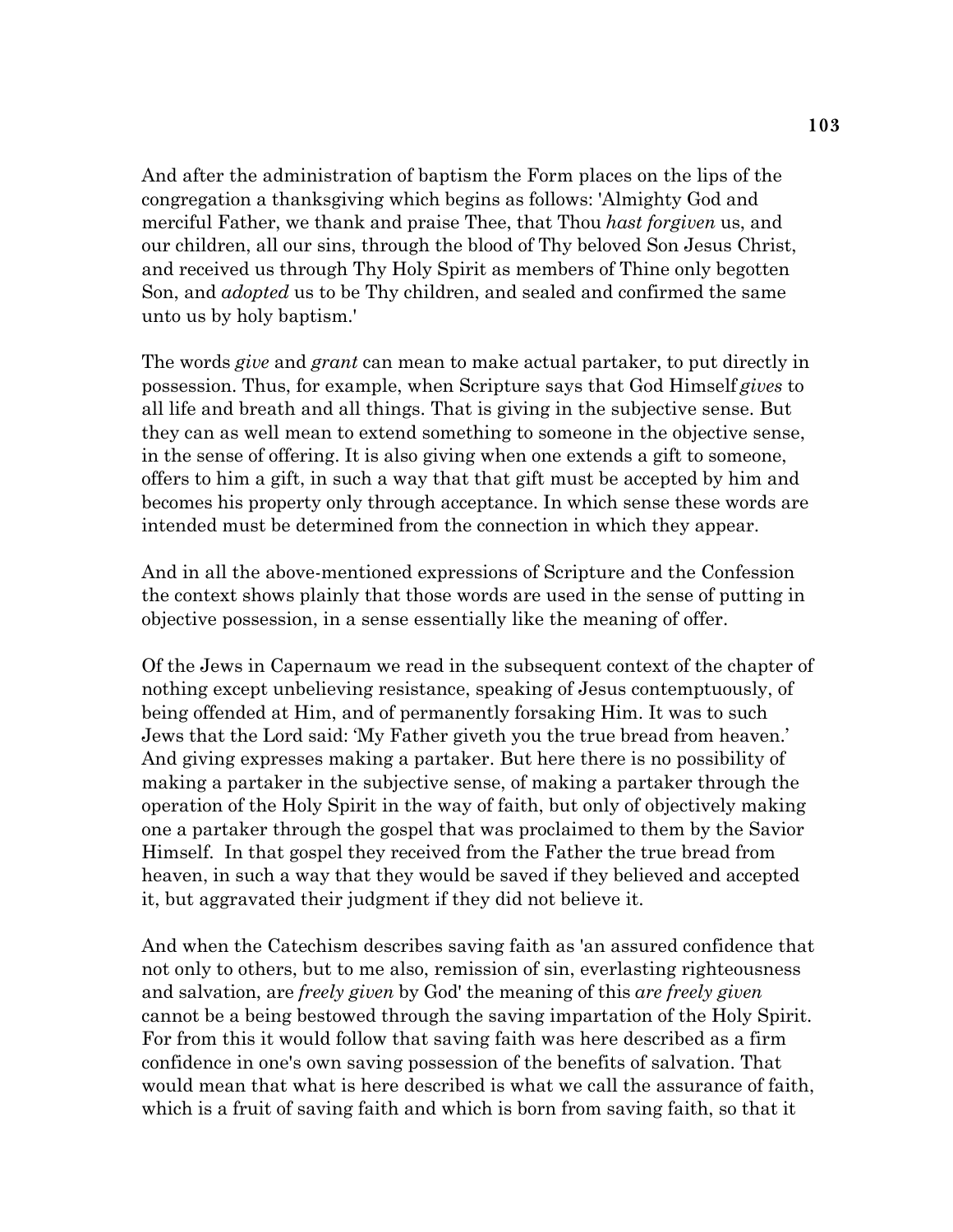is not the same as saving faith, but something else. The Catechism would then make the mistake of answering the question for a definition of saving faith (for the relation in which this question stands to the preceding shows that this is the point) with a description of something else, and such a mistake may not be ascribed to the Catechism. It is true that in this answer a strong faith is described, but then nevertheless a strong saving faith, and that can never be a faith concerning one's own condition, for that is not saving; it is even possible with it to end up being deceived (Matt. 7:22, 23); but saving faith is always faith in the gospel. Thus it is also described here, and consequently 'are freely given' is meant as that takes place through the gospel as offer of grace.

This is equally true of the rest of the passages of the Confessions referred to. For in all of them the words *give* or *grant* are used in connection with the gospel. Giving in the sense of putting in subjective possession, however, does not take place through the gospel, not even in general, but through the Holy Spirit, Who works faith and does so only in the elect.

To this the expression 'are freely given' and 'hast forgiven' do not constitute an exception. Similar expressions are used in the parable of the Unmerciful Servant of Matthew 18. The lord, thus it is stated there, 'loosed him, and forgave him the debt' (vs. 27), and we hear him saying: 'I forgave thee all that debt' (vs. 32). And yet, when that servant treated his fellow servant as he could not have done if he had felt anything of the benefit shown to him and accepted it with any thankfulness, the lord took back that forgiveness, and delivered him over to the tormentors, until he should have paid all that he owed.

Let us attend first to the proof which Heyns thinks to find for his presentation in the Confession and in our Baptism Form.

We ought to be careful here, for actually Heyns here reasons in a circle and tries to confuse us. What Heyns must prove from Scripture and the Confession is not that *giving* and *bestowing* indeed occur in the sense of 'objectively putting in possession', but that the Gospel is an offer of grace to all to whom it comes. Heyns, as far as we have now followed him, has reasoned as follows:

- 1. The Gospel is a well-meant offer of grace and salvation on God's part to all men.
- 2. 'Offer' means the same as 'to put in objective possession', to give objective right to the inheritance by the testator.
- 3. God thus gives in the Gospel to all who hear it this objective right to the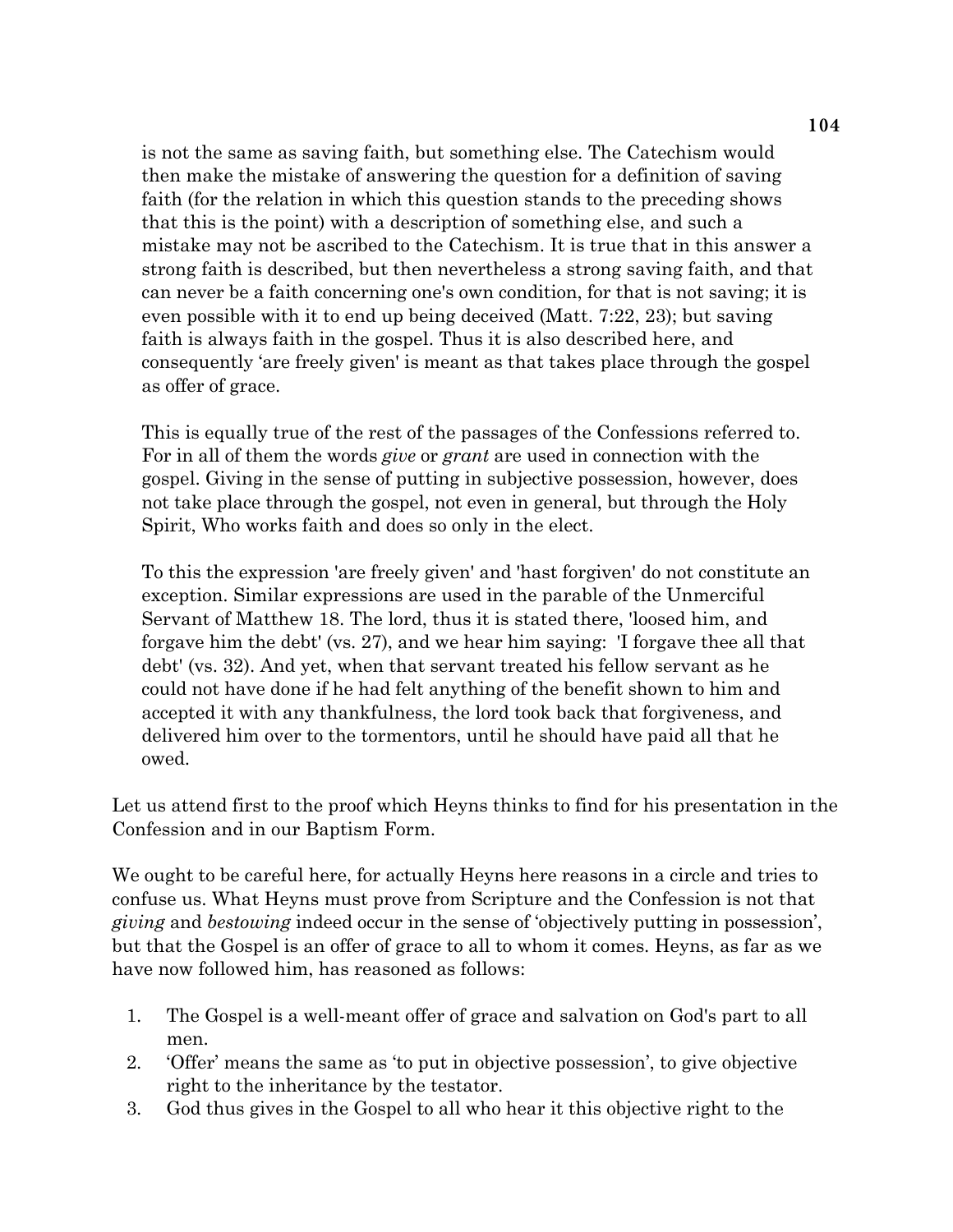inheritance.

 4. But with this God then demands faith in the Gospel. He who does not believe the Gospel had indeed a right to salvation in the objective sense, but nevertheless goes lost.

For this presentation Heyns must now offer proof. Not for the proposition that 'giving' and 'granting' are sometimes used in the sense of 'putting in objective possession'. Now then, when we pay attention to what Heyns quotes from our Heidelberg Catechism, then it will immediately strike us that the power of proof for the proposition of Heyns is entirely lacking in it. We feel this already immediately as soon as we try to substitute the term *offer* for *give* and *grant* in the passages quoted from the Confession. This should after all be possible without doing violence to the sense of the words if the presentation of the professor were correct. For it is his contention that the latter terms are used in the same sense as the former. However, if we apply this, we get the following in Question 66 in our Heidelberg Catechism: "The sacraments are holy visible signs and seals, appointed of God for this end, that by the use thereof, he may the more fully declare and seal to us the promise of the gospel, viz., that he *offers* (in place of: *grants)* us freely the remission of sin, and life eternal, for the sake of that one sacrifice of Christ, accomplished on the cross." We feel immediately that this does not fit. The meaning of the words would be emasculated by this if we substituted *offers* for *grants.*

Now where does Heyns' mistake lie? First of all in this, that he wants to give to the term *offer* the meaning of 'putting in objective possession'. And *offer* does not mean this in our time. *Offer* formerly meant *present* or *set forth.* And now it does not mean to *give the right to something.* The idea of *right* is not at all present in the term *offer. Offer* simply means to make known a willingness to grant something to someone. If that someone accepts it, then he receives it; if he will not accept it, that is altogether his business. The offerer cannot take it ill of the person to whom he offers something that he does not accept that which is offered. But Heyns, with respect to salvation, has given to the term *offer* the content of 'to give the right to something', in this case to the forgiveness of sins and everlasting life. And because *offer* can indeed not have this meaning, the word 'offers' does not fit in Question 66 of the Heidelberg Catechism in place of 'grants'.

The second mistake which Heyns makes in this connection is that he wants to understand 'grants' in the sense of 'gives the objective right', without anything more. The subjective application is according to him not included in this word. And also this is mistaken. For the subject in Question 66 is the *promise* of the Gospel. And as we have seen previously, the promise of the Gospel is not only that God has objectively accomplished salvation in Christ and that therefore there is forgiveness of sins and everlasting life, but that promise also includes the promise of the Holy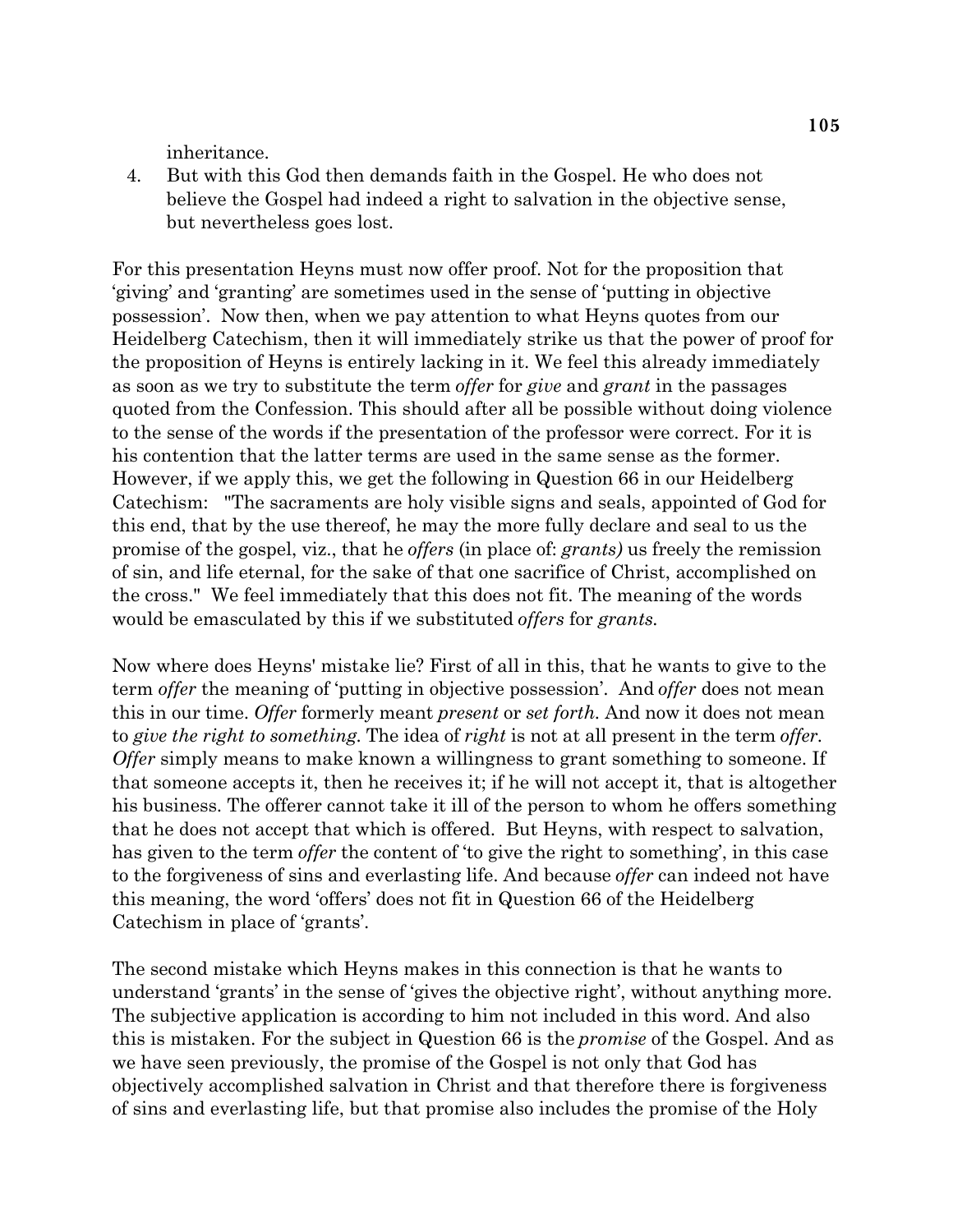Spirit, the promise of the subjective application of salvation, the promise of regeneration, of faith, of the forgiveness of sins, justification, and sanctification, and glorification. Concerning that promise of the Gospel Question 66 speaks. If someone believes the promise of the Gospel, then he does not only believe that God has prepared objective salvation, but also that He applies that salvation and makes the elect partaker of it. He *forgives* sins. He *makes alive;* He justifies and sanctifies and glorifies. And saving faith is not simply an accepting for truth of a promise that is set forth, as Heyns wants it, but it is indeed properly the spiritual knowledge of the blessing of forgiveness, the faith not only that God *offers* me forgiveness, but that He grants to me personally that forgiveness, has made me a partaker of it. It is the spiritual knowledge that I am Christ's property, that Christ has died for *me,* that God has reconciled *me* unto Himself, that He has indeed drawn *me* out of darkness into His marvelous light, out of death unto life. All of that is then for *me* the promise of the Gospel. That God grants *me* all of that, objectively and subjectively, then becomes the object of my faith. There is in faith, as Heyns wants to understand it, no life. It is dead. It is really the fruit of a dead and cold reasoning. The reasoning of faith according to the barren and dead presentation of Heyns is always again as follows:

- 1. God offers to all men salvation in Christ.
- 2. I am a man, and therefore God offers me salvation.
- 3. I believe the offer, therefore I am saved.

But it is not thus with true saving faith. Faith is living out of Christ. It is the true spiritual knowledge that I am His property through God's grace, the confidence of love that God has forgiven me all my sins for Christ's sake, the operation in understanding and will of the spiritual tie to the Savior. And therefore *grants* in Question 66 also has a much richer sense than the 'offer' or the 'objective putting in possession' of Heyns.

In the third place, we must not overlook the fact that even though the word 'grants' in Question 66 should have the meaning of 'objective putting in possession' without anything more, and that the latter again could mean the same as 'offer', Heyns nevertheless does not get one step farther in his attempt to prove that the Gospel may be called an offer of grace to all men as far as our Confession is concerned. In Question 66 after all the reference is not to all men, but only to the believers, and therefore only to the elect. The reference is to those in whose hearts the Holy Spirit has worked faith and in whom God will strengthen that faith through the means of the use of the Sacraments. God has instituted the Sacraments in order that He may the more fully declare and seal to *us* the promise of the Gospel, that He grants *us*  freely the remission of sin and life eternal out of grace. Now take this granting simply in the sense of objectively putting in possession, and understand the promise of the Gospel simply in that limited sense (something which is not according to Scripture), and then you nevertheless have in Question 66 nothing else than the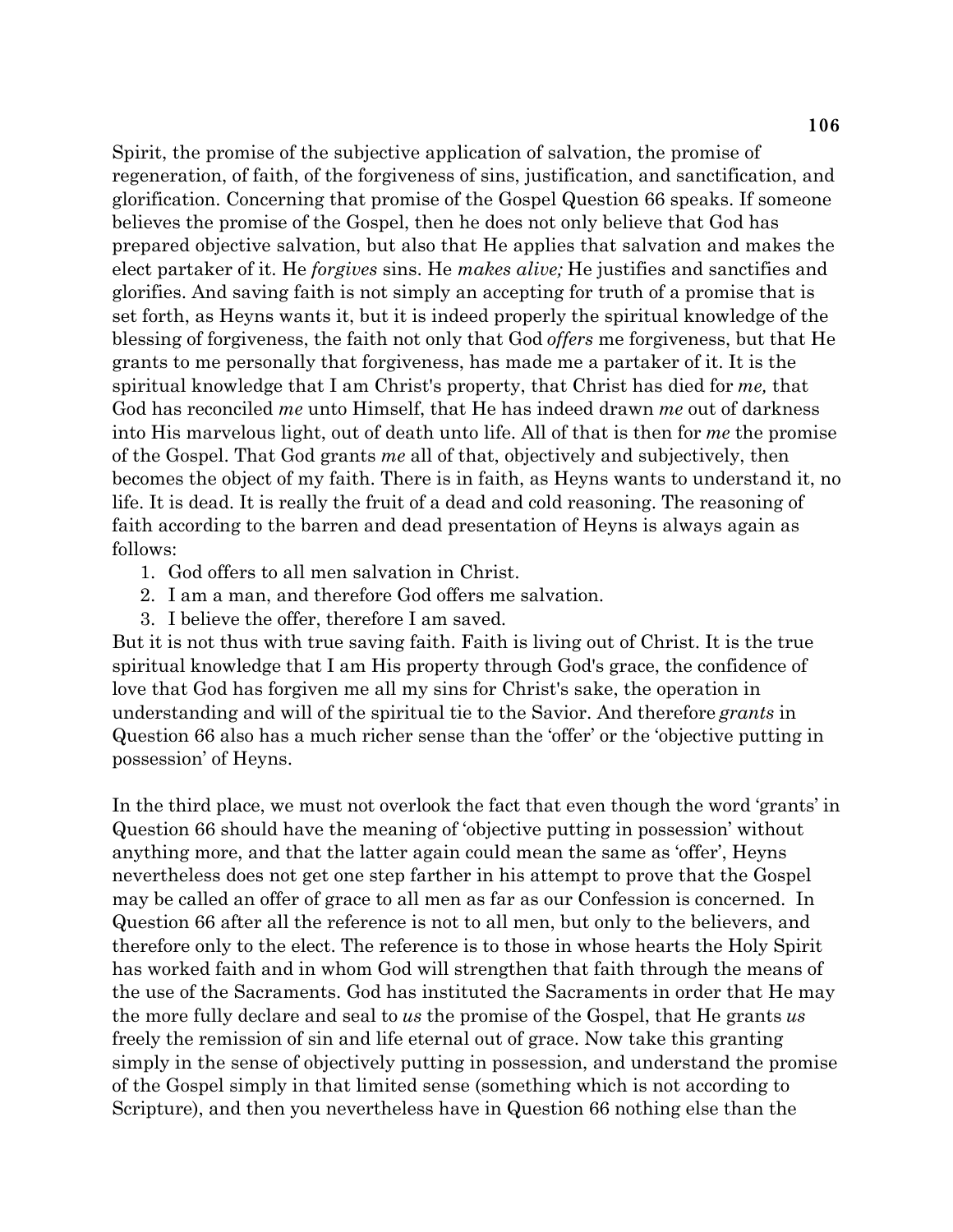truth that God gives the elect the right to the forgiveness of sins and life eternal. Heyns will surely concede this to me. He cannot do otherwise. For his proposition that the Gospel is a well-meant offer of grace and salvation to all sinners who hear it he has produced absolutely no evidence from the confession.

What we wrote above concerning the meaning of Question 66 can also be applied to Question 21 of the Heidelberg Catechism. Especially our last observation is also applicable to that question. For it is the believer who speaks in answer to that question. Even though the 'freely given' in that answer is simply understood as Heyns wants it, one nevertheless thereby advances absolutely nothing by way of proof that the Gospel is an objective putting in possession of salvation for Christ for all who hear it. The believer speaks there. The believer is the elect. To him God has certainly given the right in Christ to everlasting salvation. And it is this that the believer confesses in the answer to Question 21.

That there then also remains no distinction in the presentation of Heyns between the congregation of the Lord and *all men.* between the line of the covenant and the generations of those who are without, between the entire world and us and our children, as far as the promise of the Gospel is concerned, is already self-evident; but it becomes especially clear when we consider what meaning Heyns wants to attach to the prayer of thanksgiving in our Baptism Form. There we read that the congregation thanks God the Father that He has forgiven us and our children all our sins, has received us through the Holy Spirit as members of His only begotten Son, and adopted us to be His children, and that He has sealed and confirmed all this unto us by Baptism. Now Heyns wants to understand all of this in the sense of 'objectively putting in possession' and therefore of 'offering'. According to him we can also render this prayer of thanksgiving as follows: "We thank and praise Thee that Thou dost offer us and our children through the blood of Thy beloved Son the forgiveness of all our sins, the being members of Thine only begotten Son, and the adoption unto children, and that Thou dost seal and confirm this offer by holy baptism." This is strictly according to the presentation of Heyns. Notice now, however, that this 'offer' according to the presentation of Heyns, comes not only to the church, but to all men who hear the Gospel. The Gospel is a general, well-meant offer of grace and salvation. And then you will also see that Heyns removes from the prayer of thanksgiving after baptism all that is specific. He has no church left. What is true for the church is also true for the whole world in so far as it comes into contact with the Gospel of salvation. According to the presentation of Heyns, you could as well pray the prayer of thanksgiving after baptism after an evangelistic sermon on a street corner! Now I know very well that Heyns tries to rescue himself from this difficulty by the assertion that the special privilege of the child of the covenant consists in this, that he receives a certain subjective grace whereby he is put in position to accept or to reject that offered salvation. The covenant child, according to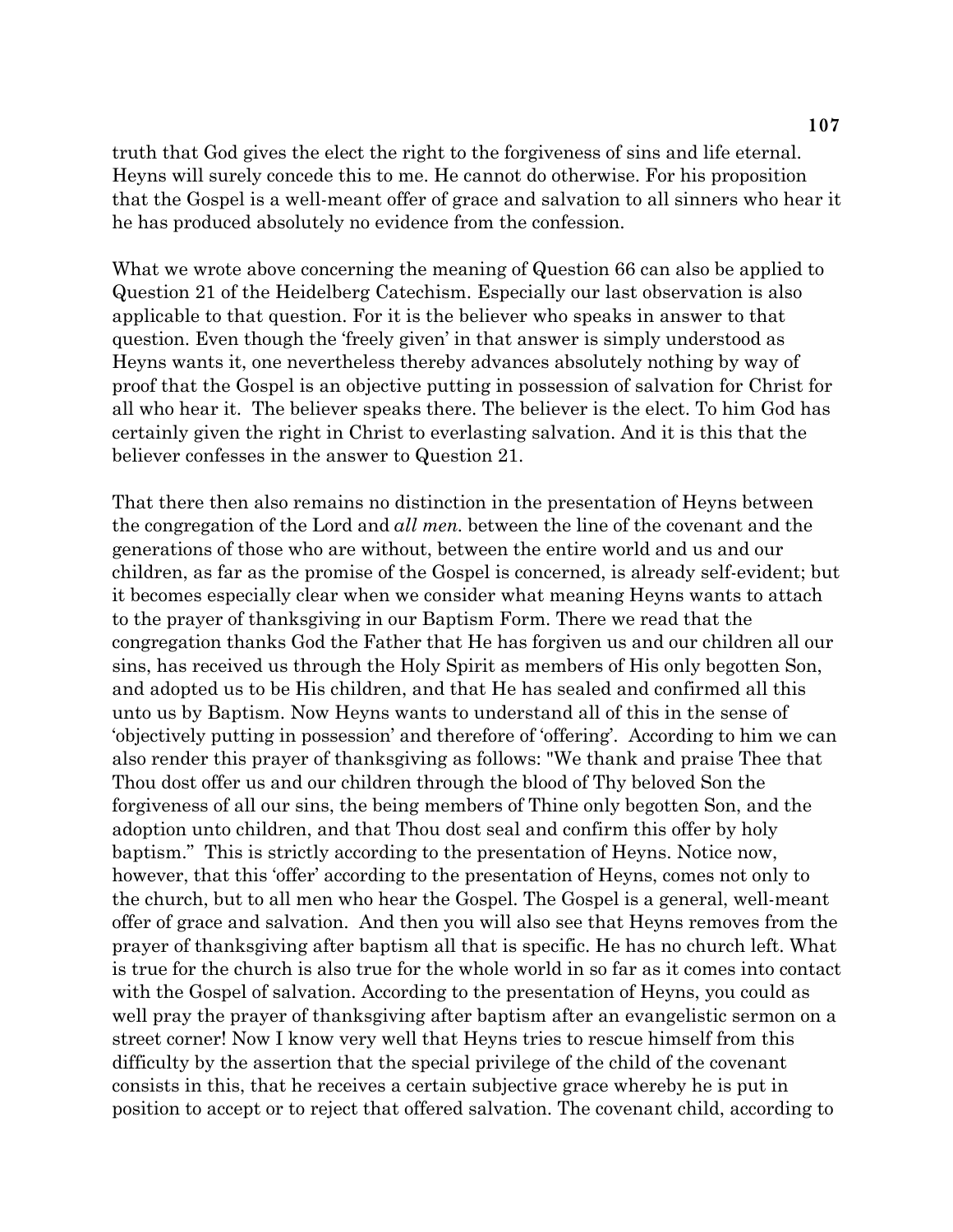Heyns, really has a free will unto good and unto evil. But by this the matter is only made worse. This simply demonstrates how dangerous it is once to depart from the pure Reformed truth. And he who then keeps in mind that these things have been taught for years at the Theological School of the Christian Reformed Church, so that many young men have gone into the congregations with this thoroughly false presentation, does not have to wonder any longer at the fact that the situation with respect to the Reformed truth in these churches is so sad.

However, Prof. Heyns appeals for his view also to Holy Scripture. First of all he appeals to John 6:32, where the Savior says to the Jews: "Verily, verily, I say unto you, Moses gave you not that bread from heaven; but my Father giveth you the true bread from heaven." According to the explanation of Heyns this verse must mean: "My Father puts you objectively in possession, offers you all, head for head, the bread that cometh down from heaven." Now there were among the Jews to whom Jesus directed the word many who did not believe and who were offended at Him. Therefore it must follow that if the explanation of Heyns is correct, we have in these words a general offer of grace. However, there is also another explanation possible. According to this other explanation the word 'giveth' retains its ordinary and full meaning of 'to impart, to make one a possessor'. Only then the 'you' does not refer to all the Jews, head for head and soul for soul, but must be understood in the organic sense. The Savior is speaking to the Old Testament Church, to Israel. That church was also represented among those to whom Jesus was speaking there at Capernaum. For He says to them just a little later: "But there are some of you that believe not," in which it certainly is implied and included that there were also those who did indeed believe. Besides He spoke also to His own disciples. The word of Jesus then means: "My Father gives you, His church, His people, the true bread from heaven." This explanation has everything for it, and nothing against it. In the first place, it has in its favor that it is the ordinary manner of speaking in Holy Scripture. Although Israel is never so wicked, Scripture always addresses the people as the church of God. In the second place, with this explanation we do not need to tamper with the word *giveth,* as Heyns certainly does when he wants to change it into *offers.* And finally, this explanation is also much more in harmony with the context. As far as the word 'giveth' is concerned, this occurs more often in the context. And it occurs not in the sense of *offers,* but in the sense of actually bestowing, imparting, putting in possession. Thus, for example, in verse 37: "All that the father giveth me shall come to me." The present tense of the word *giveth* which is here used proves indeed that it does not have reference to an objective putting in possession, but to the bringing of His own to Jesus by God. Otherwise the Savior would have said: "all that the Father *has given* Me." Thus also in verse 65: "And he said, therefore said I unto you, that no man can come unto me, except it were given unto him of my father." Also here it is plain that the word *give* is used in the sense, not of offer, but of actual putting in possession. And besides the entire context, as already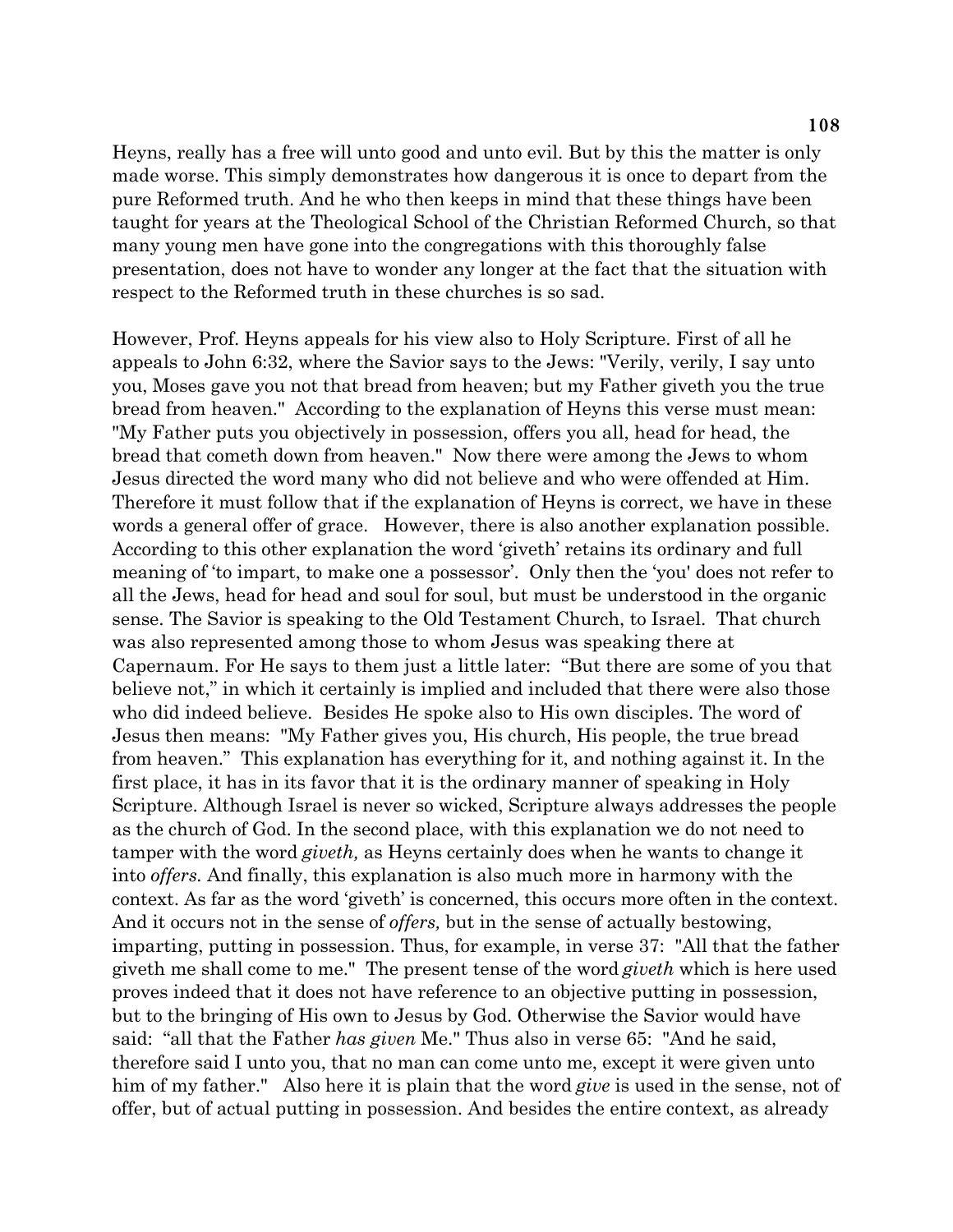appears from the verses quoted above, is particular. Thus it is also in verse 39: "And this is the Father's will which hath sent me, that of all which he hath given me I should lose nothing, but should raise it up again at the last day." The entire context, therefore, militates against the presentation of Heyns and pleads for our presentation.

The parable of the unmerciful servant, to which Heyns points in conclusion, apparently offers some difficulty. For if we apply the parable in all its parts and transfer it to the reality of the Kingdom of heaven, then it appears to teach that God makes the forgiveness of our sins dependent on our forgiving one another's trespasses. And this also appears at first glance to be the meaning of the conclusion which the Savior draws at the end of the parable: "So likewise shall my heavenly Father do also unto you, if ye from your hearts forgive not everyone his brother their trespasses." Thus Heyns wants it. The professor has no difficulty. He does not see anything against it to read in a text the presentation that the Lord can forgive someone's guilt in order nevertheless later again to reckon that guilt to his account. But he who values the principle of explaining Scripture with Scripture and who wants to abide by the pure Reformed truth can never find satisfaction with such a method of explanation. For he knows that God is unchangeable. He also knows that with God the forgiveness of debt means the *blotting out* of the debt in the blood of Christ. There is no forgiveness except through atonement, and there is no atonement except through satisfaction, and there is no satisfaction except through the payment of the debt and the bearing of the punishment. If Christ has suffered for someone and has paid the debt for him, that person's sins are forgiven, and that, too, forever, and they can never again be imputed to him. Therefore also another explanation of the parable shall have to be sought, and it will not be possible simply to transfer the parable in all its parts to the spiritual reality of the Kingdom of heaven. And then the explanation is certainly not to be sought in a change on God's part, so that He at one time forgives someone's sins, only to impute them to him again later; but the explanation is to be sought in the subjective experience of the forgiveness of sins. He who is altogether unable to forgive his brother his trespasses has also never felt the need of the forgiveness of his own sins, much less tasted the great blessedness of that forgiveness. But also in the relative sense of the word it is true that the child of God cannot taste and experience the forgiveness of his sins, that the Holy Spirit does not cause him to experience that grace in his heart, that the prayer for forgiveness dies on his lips and the heavens remain closed for him, as long as he does not forgive his brother his trespasses. He who never can forgive does not only not taste the forgiving grace of God, but such a person's sins are also not blotted out, and his debt is also not remitted in the objective sense of the word. But he whose sins are indeed blotted out in the blood of Christ also does not always *taste*  the forgiving grace of God, namely, not when he does not forgive the brother. In that sense it is true that our heavenly Father does not forgive us our trespasses unless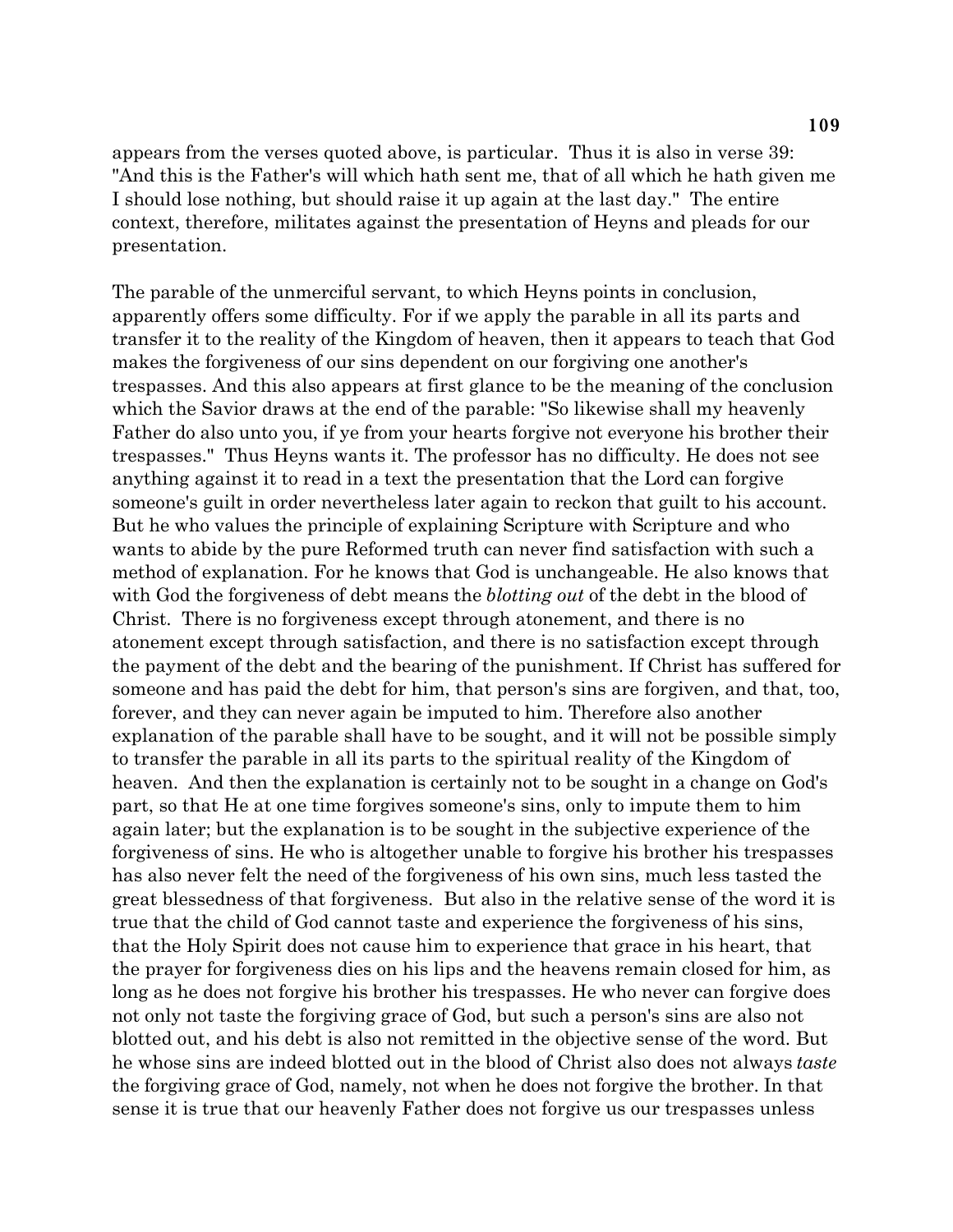we also forgive one another from the heart. And therefore, for the forgiveness of our sins it is precisely requisite that we can pray from the heart: "Forgive us our debts as we forgive our debtors their debts".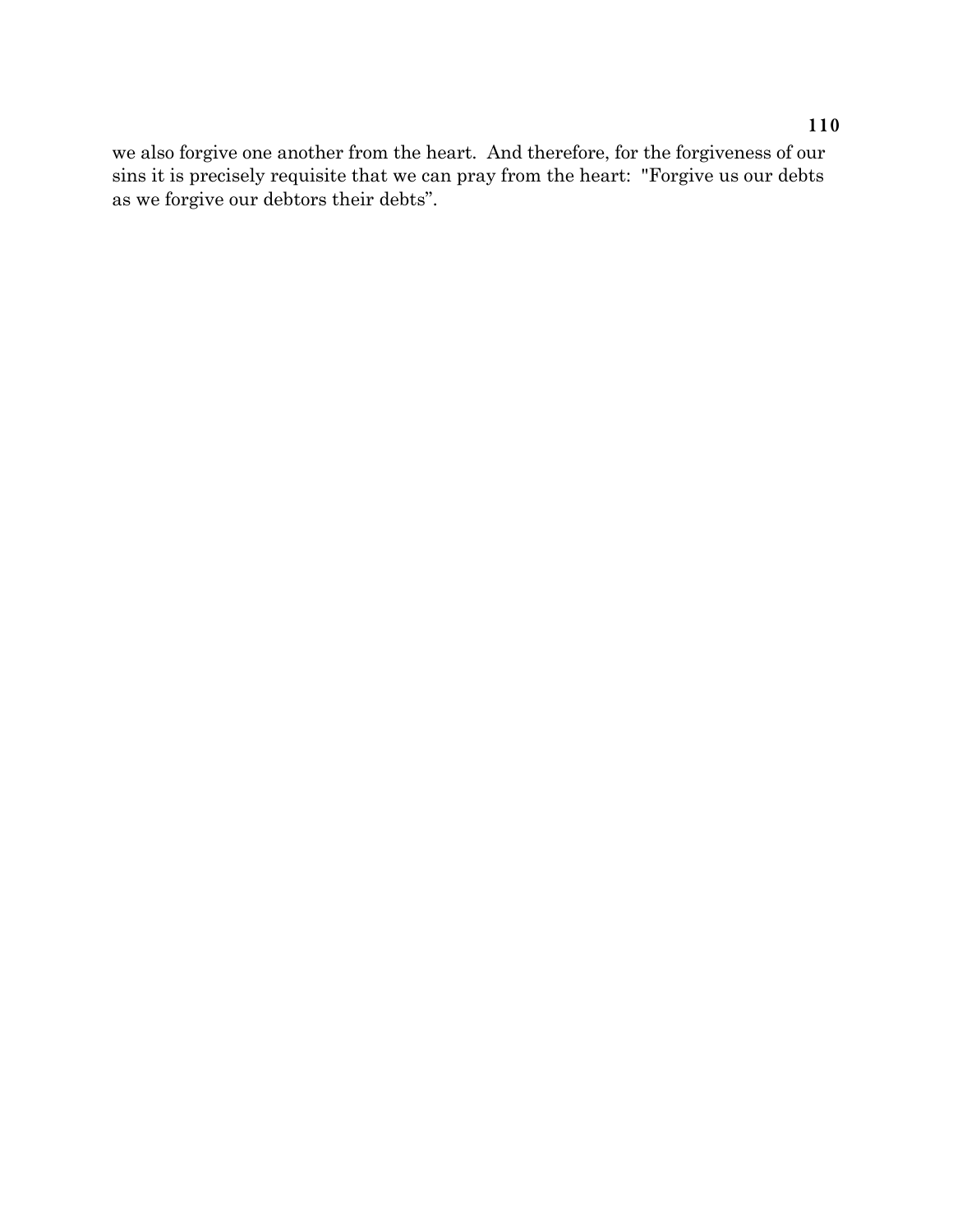# **Chapter 10. Heyns' appeal to Scripture**

Now that we have somewhat reviewed and judged Heyns' method of argumentation, it does not surprise us that with him we find many more texts which are supposed to prove that Holy Scripture teaches a general, well-meant offer of grace and salvation than with anyone else. If such terms as 'proclaim', 'bestow', 'forgive', etc. are supposed to mean the same as 'offer', then Scripture is simply full of the general offer. That this method of reasoning, however, does not hold water in the light of Scripture and in the light of our Confessions became clear in the preceding chapter. Nevertheless we also want to pay attention in detail to some of the most important passages of Scripture to which Heyns appeals, in order to prevent even the appearance of evil, as though we intend to pass by in silence the texts which Heyns holds before us. Even though it is true that on his part Heyns does not touch with so much as a finger, and also can never explain, the many passages of Scripture to which we have repeatedly called attention in order to prove that Scripture clearly teaches the very opposite of a general offer, we shall not follow that tactic with respect to the texts adduced by him. However, do not take it ill of us if we do not treat every single text mentioned by him. Many of these we have previously discussed repeatedly, as in "Grace Not an Offer" and in "A Triple Breach". It will be sufficient to refer to these works. Besides, the texts cited by Heyns really all come down to the same thing. In his explanation and application of them to the matter of the general offer the professor always commits the same error. Hence, it may be considered sufficient if we here call attention to some of the most important texts.

[Translator's note: The author in this paragraph calls attention to two booklets from his pen which deal with the same subject and in which many of the texts adduced by Prof. Heyns are explained. One of these was published in an English translation: *A Triple Breach in the Foundation of the Reformed Truth.* This was originally written and published in the Dutch language. *Drie Scheuren in het Fundament der Gereformeerde Waarheid,* and was a reply to a brochure by Prof. L. Berkhof entitled *De Drie Punten in Alle Deelen Gereformeerd (The Three Points in All Parts Reformed).* The other had as its full title *Een Kracht Gods Tot Zaligheid of Genade Geen Aanbod (A Power of God Unto Salvation or Grace Not an Offer).* This was written in response to articles by a Rev. H. Keegstra in the Christian Reformed magazine *De Wachter.* This latter work has to date not been translated into English. HCH]

And then we call attention first of all to the fact that Prof. Heyns really has found two *loci classici,* two standard texts, according to which he wants to explain the whole of Scripture, at least when it comes to two elements of his view. With respect to the first element in his argumentation which must be proved, the professor refers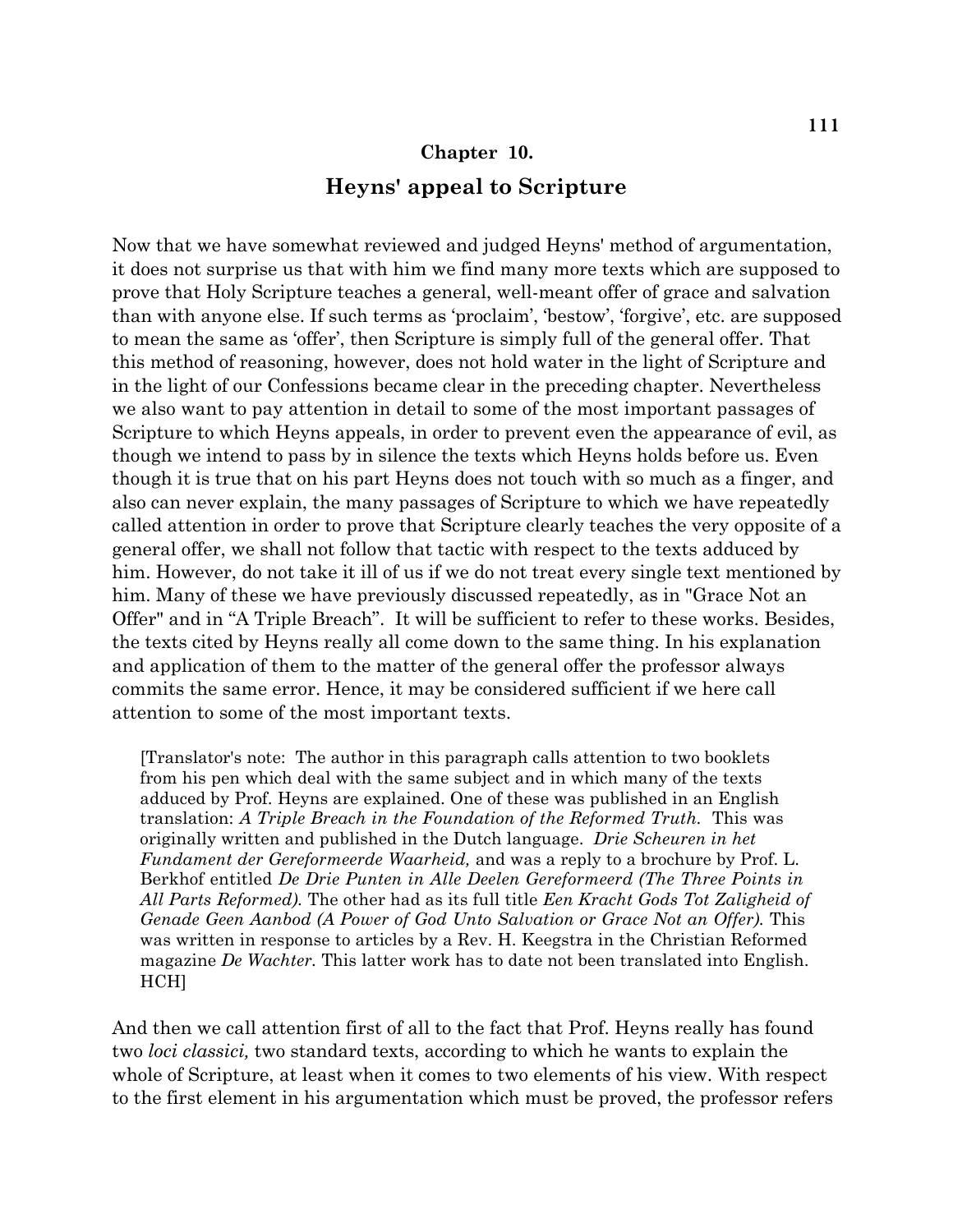to Isaiah *45*:22. However, let us allow him to say what he wants with this passage. He writes as follows:

With respect to the preceding concerning the Gospel as a general, well-meant offer of grace, there are two things which had to be established by declarations of Holy Scripture, but for which up to now no proof has been furnished.

First of all, that limitation to the elect in the manner in which that must take place on the basis of God's Word with such texts as I Cor. 15:22 may not take place with such Gospel invitations as Isaiah *55:*1 and Matthew 11:28-30, not only because there is no basis for this in God's Word, but because this brings God's Word into conflict with itself.

Proof for this is to be found in the Gospel invitation, in the offer of grace of Isaiah 45:22, "Look unto me, and be ye saved, all the ends of the earth: for I am God, and there is none else." Here there comes in words not capable of a twofold explanation the invitation to come to God and to be saved by Him Who only can save to *all men* to the utmost bounds of the inhabited world, altogether in harmony with the mandate of the Savior to preach the Gospel to *all creatures.*

More proof is not necessary for him who acknowledges that Scripture must be explained in harmony with itself. A Gospel invitation, an offer of grace and salvation so unmistakably and incontestably to all men, whoever or whatever they may be, as a personal message for them and to them, is decisive for the conception which we must have of all other passages: for no other passage can be in conflict with it. Isaiah 45:22 exposes the limitation of other Gospel invitations to the elect or to the spiritually qualified - in any event to the few to the exclusion of the many - as a twisting of Scripture with the help of arbitrary eisegesis. Besides, this will be established by the Scriptural proof to which we can appeal for the other (element).

Now Heyns should not take it ill of us if we express our amazement at the method which he here defends. We have asked ourselves whether our esteemed opponent, who can so sharply attack the rationalistic method of explaining Scripture, who calls the devil the chief teacher of the method which wants to explain Scripture in the light of the *many* texts which *clearly* teach predestination (and it is also not at all a question *who* the professor has in view when he writes this) does not now himself carry the rationalistic interpretation to the extreme when in the light of one single text he considers even the possibility to be excluded that other texts could be explained in a limiting sense. But we have noticed more often that with all his sharp language and severe judgments and accusations, Heyns himself does precisely the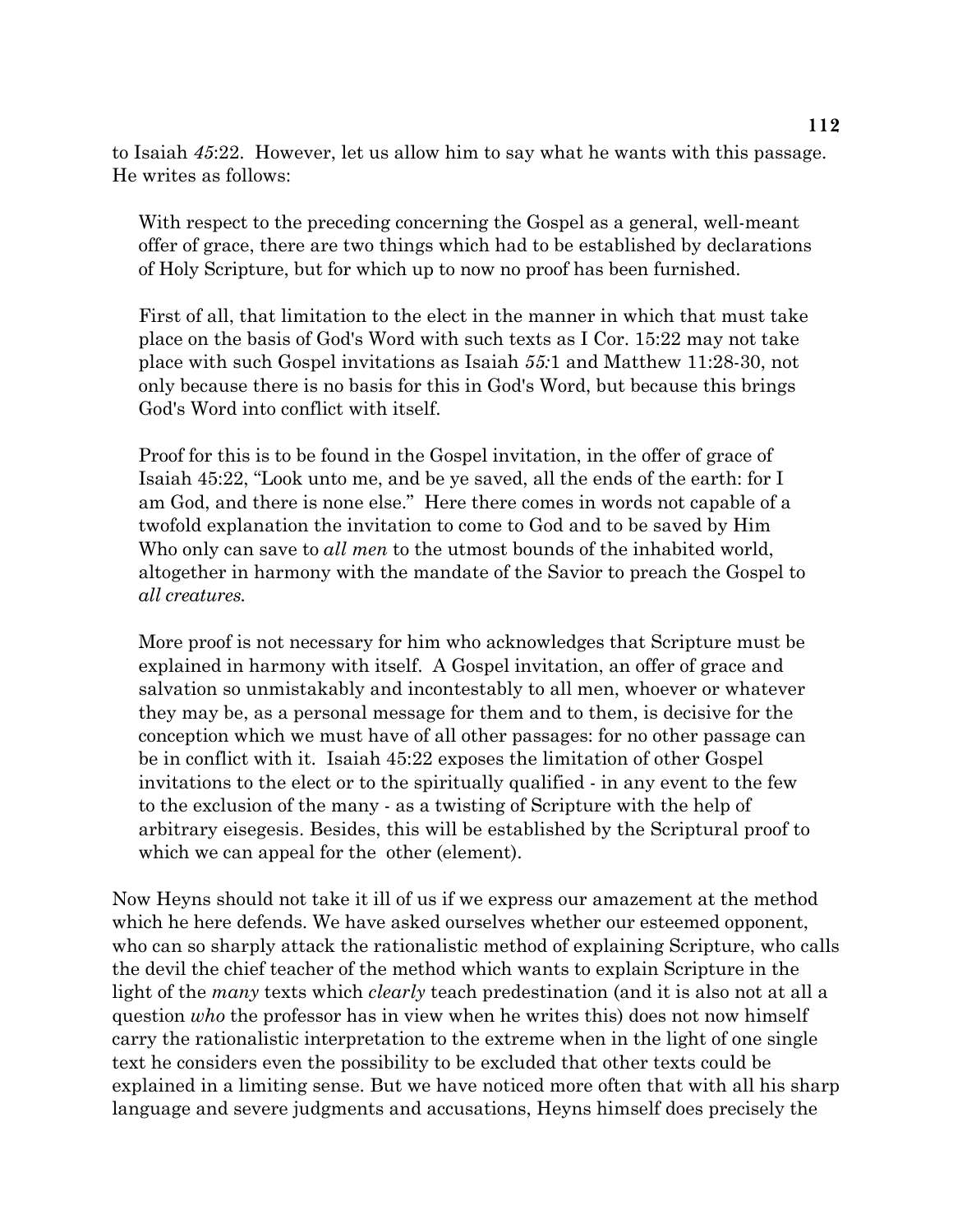things of which he accuses others. But besides, this is too naive, is it not? One single text could be deemed sufficient for the proposition that Scripture may nowhere be understood in a limiting sense? That has certainly never yet been the method of Reformed men.

In addition to this there is the fact that Isaiah 45:22 can certainly not serve the purpose which Heyns imagines. If the professor had been willing to take the trouble to investigate the text carefully, especially also in the light of the context, he would surely not have appealed to it as a standard text for his view. In the first place, we do not have here an offer, but a calling and a promise which is completely limited by the content of the calling. "Look unto me", - that is the calling. That is altogether different from an offer. And note carefully that it is God, the Lord of heaven and earth, Who has created the heavens and formed the earth and made it, Who is the Lord, and there is no God beside Him (vss. 18, 21), Who here calls. And when He calls, then no creature has the right to neglect that calling, to cast it to the winds, to despise it, to act as if He does not call. The creature must answer. He must say Yes or No. For God is GOD. And the idols are no gods. "Look unto me" means: "Turn away from the idols, forsake them, and bow down before Me in the acknowledgement that I alone am God, and that there is none beside Me." And then the creature says, "Yes, Lord, Thou alone art God", or he says, "No, Lord, I will never acknowledge Thee", and, "Yes, idol, thou art my God". And in both instances God is justified when He judges. He judges concerning the first: be saved; and over the second: be accursed! There is no offer whatsoever in the text, therefore. *Precisely because God is GOD, He can never offer anything.* Offering is not a divine work. He who says that God offers something does not know God, reduces God to an idol! What we do indeed have in the text is: calling and promise. The text is thoroughly particular in its content. Expressed dogmatically, the text intends to say: "He who looks unto me shall be saved: for I am God, and there is none beside Me!" But I will go even further. I will also deny that the *general* element which Heyns thinks he finds in the text, as though here salvation is offered or promised to all men, head for head and soul for soul, is altogether missing from it. Heyns wants to make of the text an offer, and to make of "all the ends of the earth" all men. And in both instances he does violence to Scripture. Not only do the words "all the ends of the earth" surely not mean *all men*, but also in the light of the context they cannot possibly mean that. Notice that the following context also very plainly teaches that God does not only call all the ends of the earth, but that all the ends of the earth also actually come and are saved. For the chapter continues as follows in the immediate context: "I have sworn by myself, the word is gone out of my mouth in righteousness, and shall not return, that unto me every knee shall bow, every tongue shall swear." And that this is intended in the saving sense appears plainly from the immediately following verse (24): "Surely, shall one say, in the Lord have I righteousness and strength: even to him shall men come." The ends of the earth, therefore, also come. From the east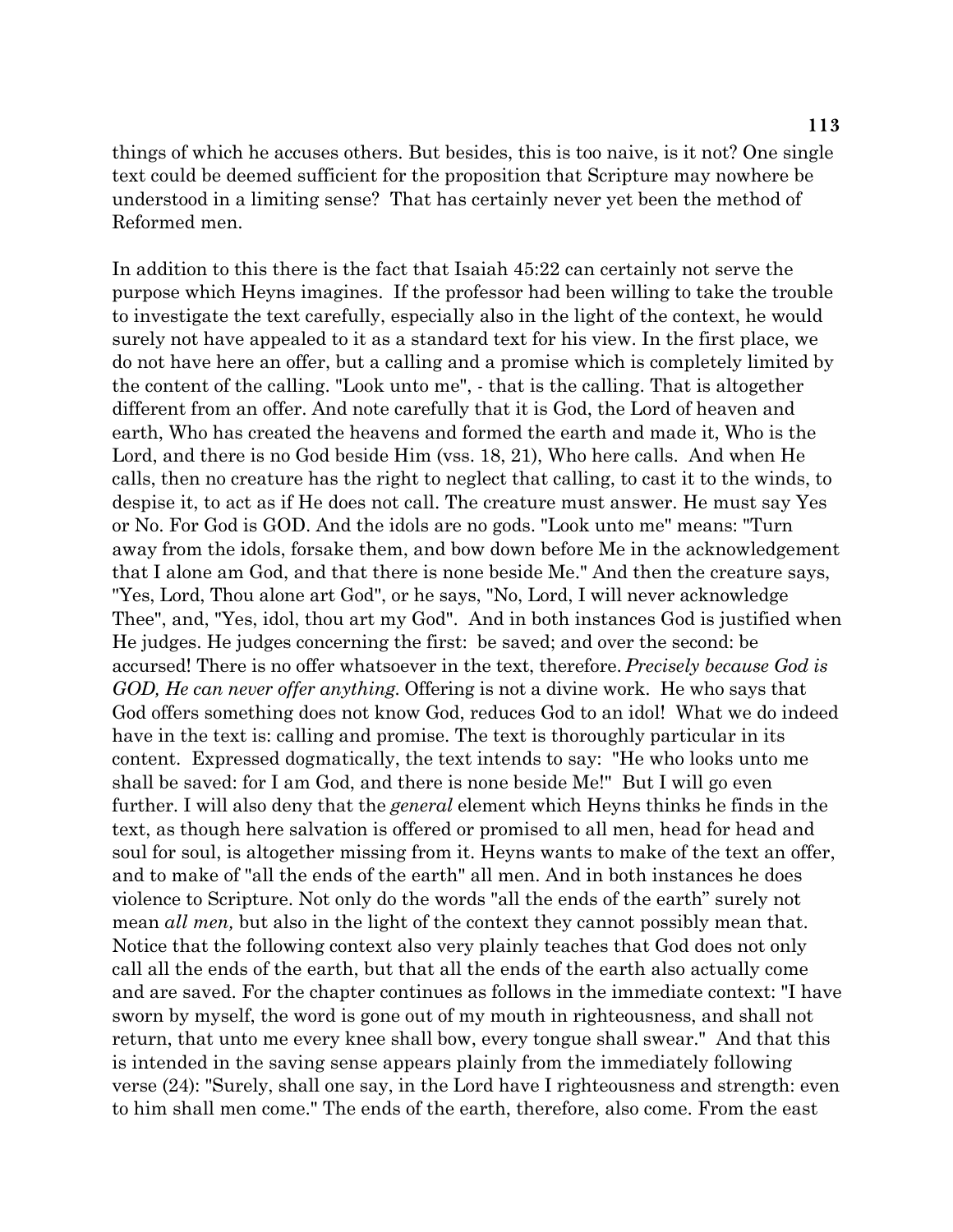and west and north and south they look unto the Lord. And they are also saved. Now is that all men? Certainly not, for at the end of verse 24 we read: "and all that are incensed against him shall be ashamed". And if then you finally ask: but who then are these ends of the earth which look unto the Lord and are saved by the almighty word of righteousness that is gone out of his mouth? Then verse 25 tells us that all the seed of Israel is meant: "In the Lord shall all the seed of Israel be justified, and shall glory". And if Heyns understands prophecy and is not a Chiliast, then he will grant me that 'the ends of the earth' and 'every knee and tongue' mean the same as 'all the seed of Israel', the same also as 'all Israel' in Romans 11:26, i.e., spiritual Israel, the elect from the ends of the earth. [The author later changed his interpretation of 'all Israel' in Romans 11:26, cf. his *God's Eternal Good Pleasure, in loco.*] But 'the ends of the earth' never mean all men. This is not even true if you should understand verse 21 as referring only to the external call. It was still eight hundred years after this word was spoken by the mouth of the prophet Isaiah that even that external call, in so far at least as it goes forth through the preaching of the gospel, came to all the ends of the earth. And even thereafter it did not go forth to all men. There is, therefore, no single respect in which the explanation which Heyns wants to give of this text holds good. His explanation is in every respect wrong. There is no offer; the entire context is very particular; Heyns himself is compelled to understand *every* knee and *every* tongue in a limited sense; and his explanation also does not fit reality. Heyns will now also concede this to me. And, if he is willing to accept advice from me, serious advice, then I would counsel him, in the first place, not to let everything depend on one text; but in case he nevertheless wants to do that, then not to treat that one text so superficially. At stake, is it not true, is the knowledge which God's church will have of Scripture.

The second element in the reasoning of Heyns he wants to prove especially with an appeal to Ezekiel 33:11. This second element which must be proved is that God wills the salvation of all men without exception. Also here we shall allow Heyns to speak for himself:

That other element is that with which we concluded our preceding article, namely, that although God unchangeably executes His decrees of election and reprobation, He nevertheless is and remains the God Who, as He expressly and repeatedly declares in His Word, does not will the destruction but the salvation of all His creatures.

Such a declaration we have *par excellence* in Ezekiel 33:11, I As I live, saith the Lord GOD, I have no pleasure in the death of the wicked; but that the wicked turn from his way and live: turn ye, turn ye from your evil ways; for why will ye die, 0 house of Israel?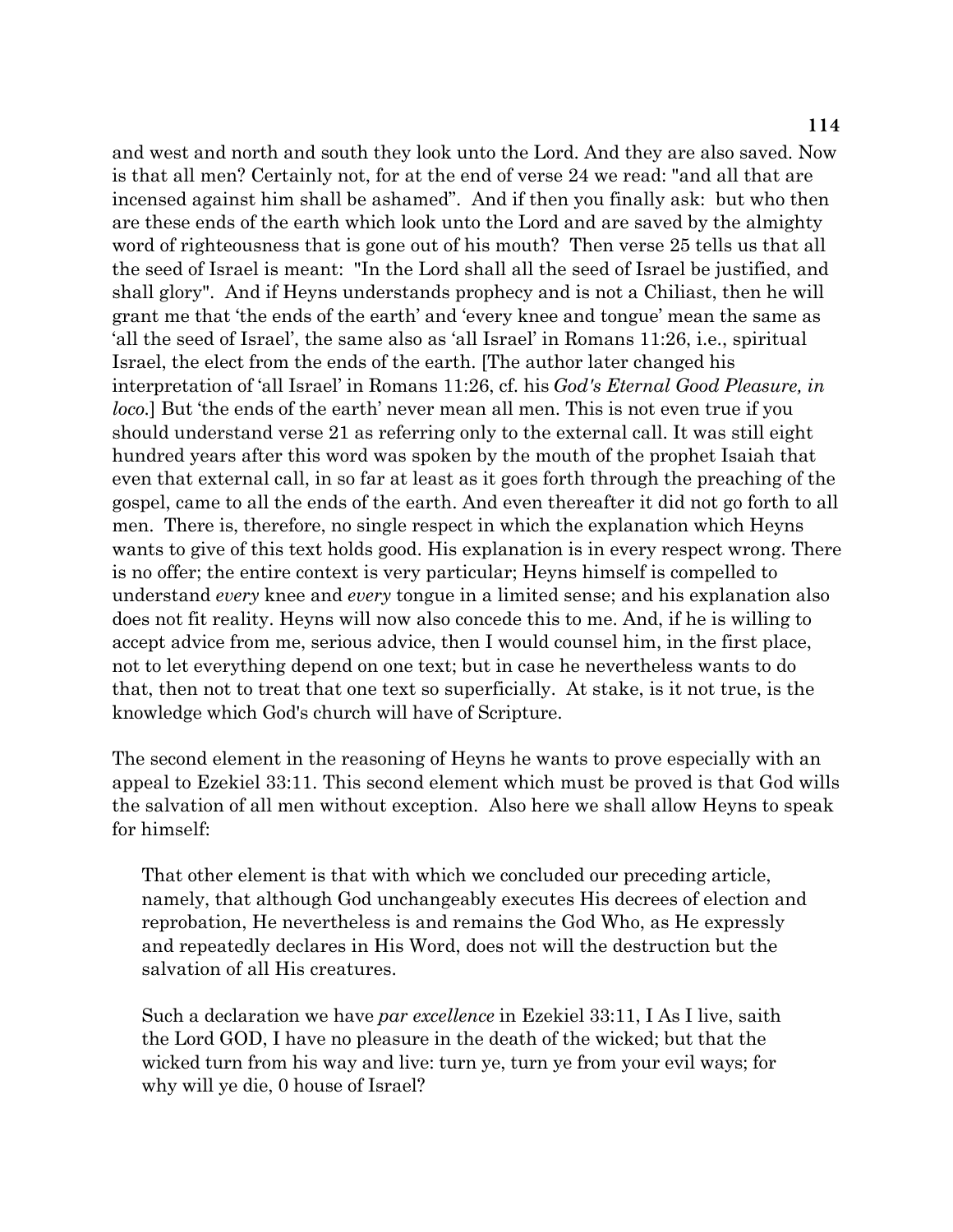This declaration is expressly directed to the *wicked,* testifying to the wicked that God has no pleasure in their death but in their life in the way of conversion. It is a declaration sworn with a solemn oath; and it is a declaration in which lies the ground for a serious admonition and a poignant question.

Undoubtedly that word *wicked* is used by the Lord intentionally. A wicked man is a man who lives wickedly, who is not concerned about God's commandments and who walks in a way of unrighteousness, who even among men is recognized as a wicked man and is considered wicked by them. If the Lord has no pleasure in the death of such a wicked man, then it is certain that He has no pleasure in the death of any man. His death, which according to the righteous judgment of God shall certainly strike him if he does not repent, is to the Lord not a matter in which He has pleasure, not something which He desires, which is enjoyable for Him. To declare that is to declare that there dwells in the heart of God love toward the wicked, a love of sinners, love which desires and seeks for its objects not evil but good. If the text only stated that God has pleasure therein, that the wicked turn and live, then we could still think that the wicked, so long as he does not turn, so long as he is a wicked man, is the object of God's undivided wrath and aversion; but by the words that He has no pleasure in their death it is expressed that this is not so, that with God love toward the wicked is not excluded, but that there is with Him a love toward the wicked which asserts itself so much that He has no pleasure in the death of the wicked. Once again, that is love for sinners.

\* \* \* \* \* \* \* \*

"When, however, one thinks that the Gospel can be a well-meant offer of grace and salvation not for all to whom it comes, but only for the elect, then this text would have to be read as follows:

As I live, saith the Lord GOD, I have no pleasure in the death of the elect wicked, but that the elect wicked turn from his way and live. Turn ye from your evil ways, O elect of the house of Israel, for why will ye die? Can that be? Does such a reading make good sense? Does it fit in the context of the text? Or does such a reading do violence to the text?

And then Heyns proceeds to make it plain that the attempt to read here 'elect wicked' does violence to the text.

Now to begin with the last item, we can certainly agree with the professor when he says that we would do violence to the text if we would read: "I have no pleasure in the death of the elect wicked, but that the elect sinner turn and live. Turn thou, O elect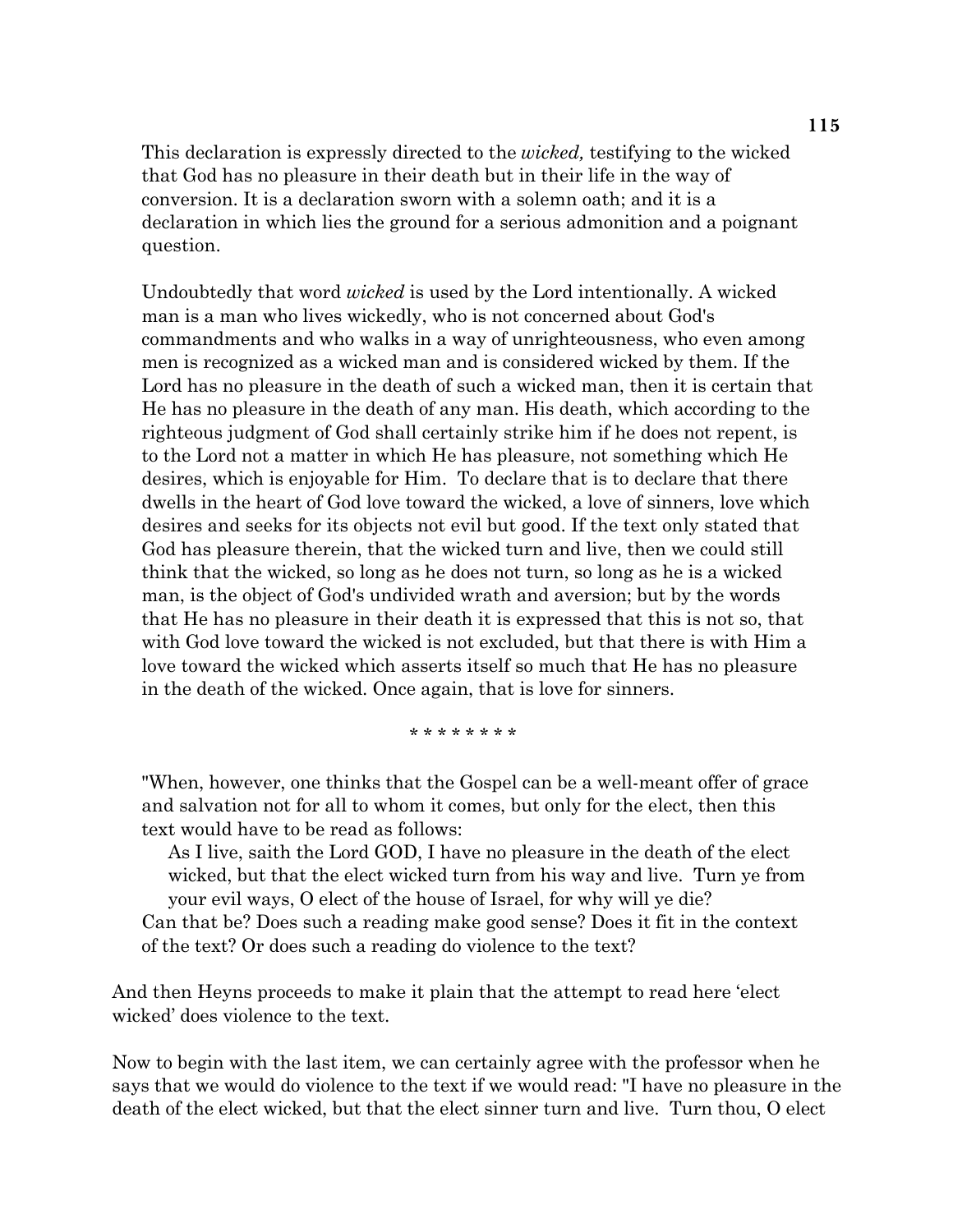sinner!" I do not believe that Heyns has ever heard of such a reading. He exactly demonstrates by writing this that he understands neither the text nor the explanation of his opponents. At least I do not want to believe that he does not write about these things in all seriousness. And thus he here makes a straw man, in order then in the following paragraphs in all seriousness to take aim at it. Surely, if there would be found anyone who would read the text in this manner, he would not only do violence to the text, but he would rob the text of all its power. And that, not because there is in this text even the least comfort for the reprobate (the sinner who does not turn), still less because the text teaches that God loves the reprobate (the sinner who does not turn); neither because there is here a well-meant offer of grace for the reprobate wicked (the sinner who does not turn), for the latter could not even understand the text thus; but for the simple reason that the viewpoint of the text is not that of God's sovereign predestination, neither of election nor of reprobation. The viewpoint is *ethical.* The question is: how shall we then live, if we pine away in our sins? Is there hope for the sinner with God? Therefore the answer is: Most assuredly, in the way of conversion. The sinner will taste that God is merciful and kind, that He abundantly forgives, *if he turns.* The viewpoint, therefore, is thoroughly ethical. Indeed, the sinner who turns is the elect; and indeed, the sinner who does not turn is the reprobate. But you would nevertheless do violence to the text if you would insert the terms of predestination here in the place of *wicked* and *converted.* For the divine *demand* of conversion does not come only to the elect, but also to the reprobate; and it comes not to the elect and the reprobate *qua talis,* that is, considered as predestinated, but as rational, moral creatures. And viewed thus, it then remains forever true that the way of life for the sinner is the way of conversion. Heyns can also see this. We do not read the text as Heyns presents it.

In the second place, it will also not be difficult for professor Heyns to discern that there is in this text not only no general, well-meant offer, but even *no offer whatsoever*. Heyns says that there is, but he will never be able to make this plain. If you carefully analyze the text in all its parts, then you get the following: a. God says something about Himself. He says that He has no pleasure in the death of the wicked; that He indeed has pleasure in his turning and living. b. God swears that which He says of Himself with an oath: "As I live...." c. On the ground of this oath, in which God makes known what pleases Him, He comes to the house of Israel with the demand and the calling to turn. If God indeed has pleasure in the turning and the life of the wicked, why then should they die? Surely, only because they hate God and love the way of wickedness! There is therefore absolutely no offer in this text. Even if it should be true that we may read the text, "I have no pleasure in the death of any wicked", Heyns would still gain nothing by way of proof for his presentation of a well-meant offer. Also this the professor will surely discern.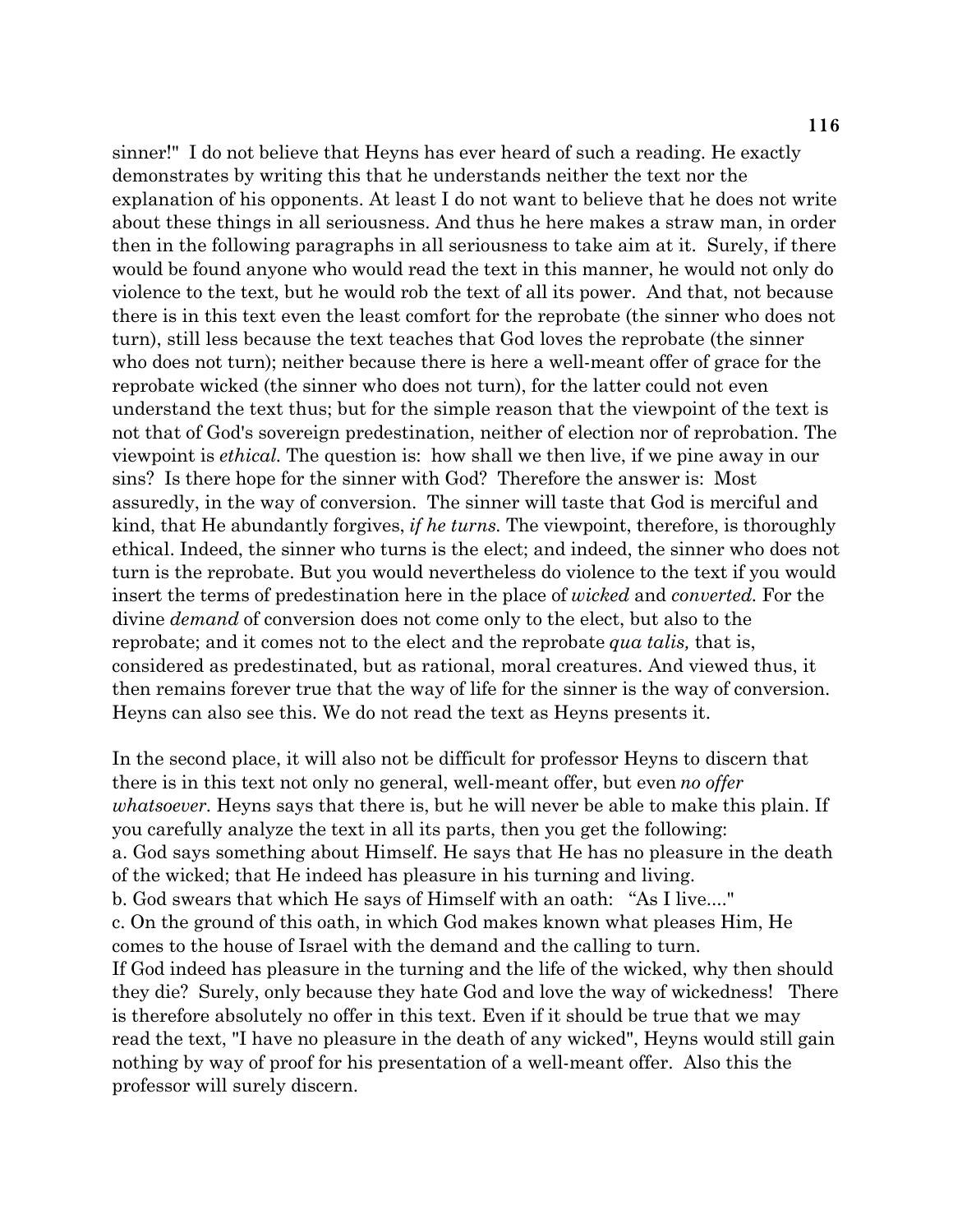In the third place, I also believe that it will not be difficult for me to convince Heyns that there is also in the text no element of a *general love for sinners.* If people had not long become accustomed to such terms in the Christian Reformed Churches, they would be horror-stricken if they would read of a professor in the Theological School that he believed in a general love for sinners. Pray, what is after all the difference between such a general love for sinners and general saving grace? Everyone will grant that there is no difference. Heyns himself can discern no difference. And what now is the difference between this presentation and that which our fathers at the Synod of Dordt condemned as unscriptural and un-Reformed? There is no difference. And yet Heyns proclaims this general love for sinners in the above-quoted paragraphs without scruple. God desires the salvation of all His creatures, writes the professor; that is here, therefore of all men. Therefore the term *wicked* may not be limited in Ezekiel 33:11. God loves all the wicked, with the desire to save them, with a great love for sinners. And He swears this here with an oath! And when Heyns writes all this then there appears to be no one whose hair stands on end, then there is no one any more in the Christian Reformed Churches who reaches for his pen! How is the gold become dim! And yet it is not difficult to convince even Heyns that the text in Ezekiel 33:11 precisely does not teach this, teaches it so little that no wicked man could even receive that impression from the text. I will not now speak of 'elect' and 'reprobate' wicked as Heyns thinks I have to do in order to deny a general offer. This is not the viewpoint of the text, as I have already remarked. But I shall indeed make distinction between 'wicked who turn' and 'wicked who do not turn'. This distinction is very plainly based on the text itself. And then I make bold to say that also Heyns does not have the courage to read the text thus: "I have no pleasure in the death of the wicked, whether he turns or does not turn." In the first place, this would be altogether in conflict with Holy Scripture. For His Name's sake God indeed has holy pleasure, not in this, that the wicked do not turn, for that displeases Him; but indeed in this, that He casts the wicked who does not turn into everlasting destruction. God shall even laugh at his destruction. To prove this I would have a hundred texts at hand, but I proceed from the supposition that Heyns knows these texts as well as I. In the second place, such an explanation does not take into account the second part of the text. It simply will not do to apply *wicked* in the first part to *all* wicked without distinction. Such an explanation also does violence to the text. For in the first part the Lord says in what He has *no* pleasure; in the second part He says in what He *indeed* has pleasure. We have to do here, therefore, with a contrast. Now the Lord says in the second part that He has pleasure herein, that the wicked *turn and live.* He has pleasure, therefore, in the life of the wicked *only* in case he turns. Turning and life are inseparably tied to one another. But from this it also follows then that the wicked who do not turn are in the first part of the text excluded. So that we must undoubtedly read the text as follows: "I have no pleasure therein, that the wicked does not turn and dies, but therein, that he turns and lives". He who does not turn is certainly slain by God with everlasting death;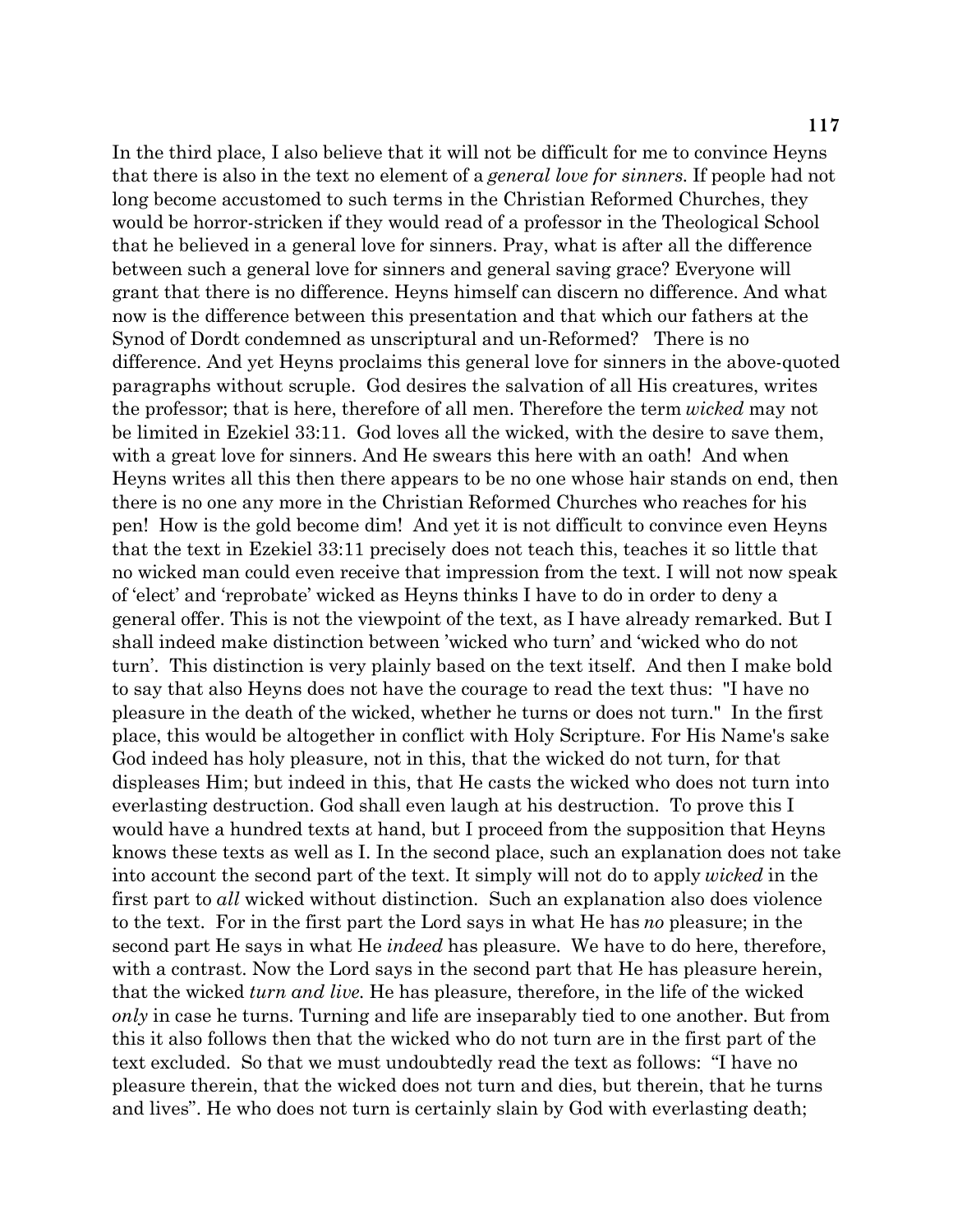and in death as the punishment of sin God certainly has pleasure, for it is a demonstration of His righteousness. But he who turns shall live, *not because he turns,* for that could never merit life for him, nor could it blot out his previous sins; but because God has no pleasure in the death of the wicked who turns, but in eternal mercy has blotted out his transgressions! And thus Heyns shall have to grant me that there is precisely no general love of sinners in the text, but exactly a love to the sinner who turns.

And so, finally, Heyns shall also have to concede that although no mention is made here of the elect and the reprobate as such, the text is nevertheless so particular in its content that there is absolutely no possibility that the reprobate ungodly could gain the impression that God here promises or offers him something. He has no part in these things. For he just exactly never turns. On the other hand, the text, also by virtue of its context, is precisely intended as rich comfort for God's elect people. For they are after all the wicked who do indeed turn. And Heyns will grant me that that turning is a gift of God, a gift of His grace, through His Spirit and Word. The professor will also grant me that God bestows that gift of conversion on whom He will, and that He bestows it only out of pure, sovereign grace on His elect. And if then those elect, those wicked who turn, cannot comprehend that they even in the way of repentance shall receive life - after all, their conversion does not blot out their guilt and does not give them the right to life - then God swears by Himself that He has no pleasure in the death of the wicked, but therein, that in the way of conversion they should receive life. Turn ye, turn ye, 0 house of Israel (God speaks here after all also to the church), for why should *ye* die? If I had not been merciful toward you with an eternal mercy, then you would have to die in your sins; then no turning would be of any avail, nor would a way of conversion be open. But now it is different. There is no reason why ye should die. Turn to Me, then, and live!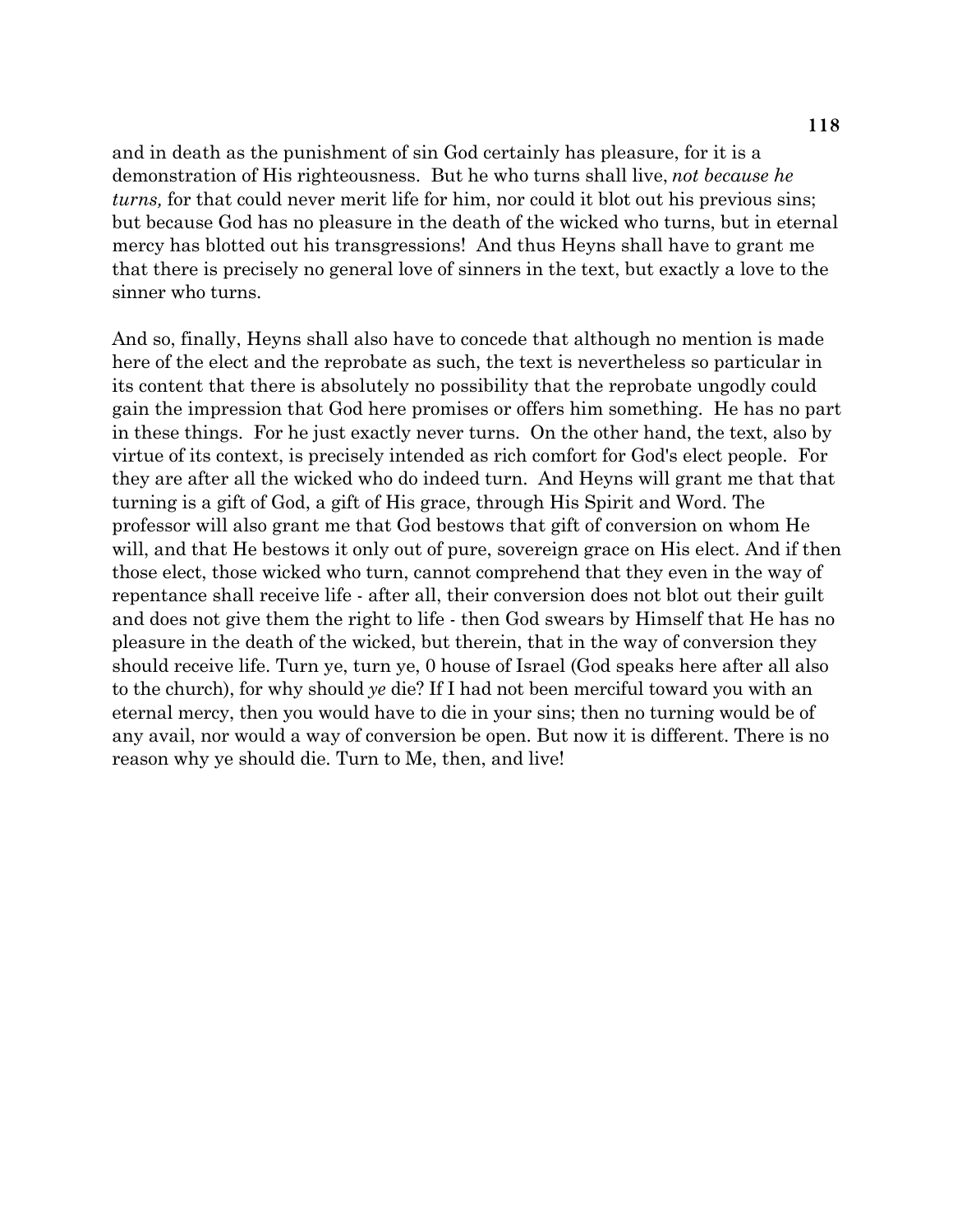#### **Chapter 11.**

## **Heyns' appeal to Scripture (continued)**

Although Professor Heyns thinks that the two texts which we discussed in the previous chapter may really be considered decisive for the whole issue, he nevertheless refers to many texts which, according to him, teach a general, wellmeant offer of grace and salvation. We shall discuss the most important of these.

And then we may mention, first of all, Matthew 11:28-30:

Come unto me, all ye that labor and are heavy laden, and I will give you rest. Take my yoke upon you, and learn of me; for I am meek and lowly in heart: and ye shall find rest unto your souls. For my yoke is easy, and my burden is light. Under discussion here is especially the first verse of this section. Heyns thinks that we may not here limit 'ye that labor and are heavy laden', but that this refers to all men without distinction. And thus the professor thinks that he is finished with the proof for a general offer in this text.

Now we may remark, first of all, that even though we would concede to Heyns that the laboring and heavy laden mentioned in the text are all men, he would still be not one step farther with his proof for a general offer. The case is simply this, that also here we have no offer. Heyns reads an offer in every text. But if he looks carefully and studies the text somewhat, then he himself will discern that there is in this text not only no general offer, but no offer whatsoever. What we have also here - this is so plain that the simplest can see this immediately - is a calling and a promise; and the promise is not to all without distinction, but only to those who heed and obey the calling. The calling is: "Come unto me!" The promise is: "I will give you rest." If therefore we cast the text in the form of a dogmatic declaration, then we get this: Christ promises all who come to Him rest of soul. Thus the Canons have it also, in head 3/4, article 8. Well. But now Heyns shall also discern for himself that this is, in the first place, no offer: and that, in the second place, there is no general element in it. What Heyns sees as an offer is a calling and a promise. And what Heyns asserts to be general is precisely very particular: the promise pertains only to those who come to Christ. And this coming to Christ is an act of faith. Coming to Jesus is by no means as simple as it is presented to be in many Methodistic revival meetings and in street preaching, or as it is presented to be in many corrupt hymns. It implies, in the first place, that he who comes to Jesus has knowledge, spiritual knowledge, of his own sin and misery, and has come to acknowledge before the Lord that all his righteousnesses are filthy rags, so that his own works cannot serve as righteousness before God. He is lost in himself. He is a poor sinner. He is empty. There is in him no righteousness and holiness, no wisdom and no knowledge; nothing but guilt and sin and corruption, nothing but foolishness and darkness and enmity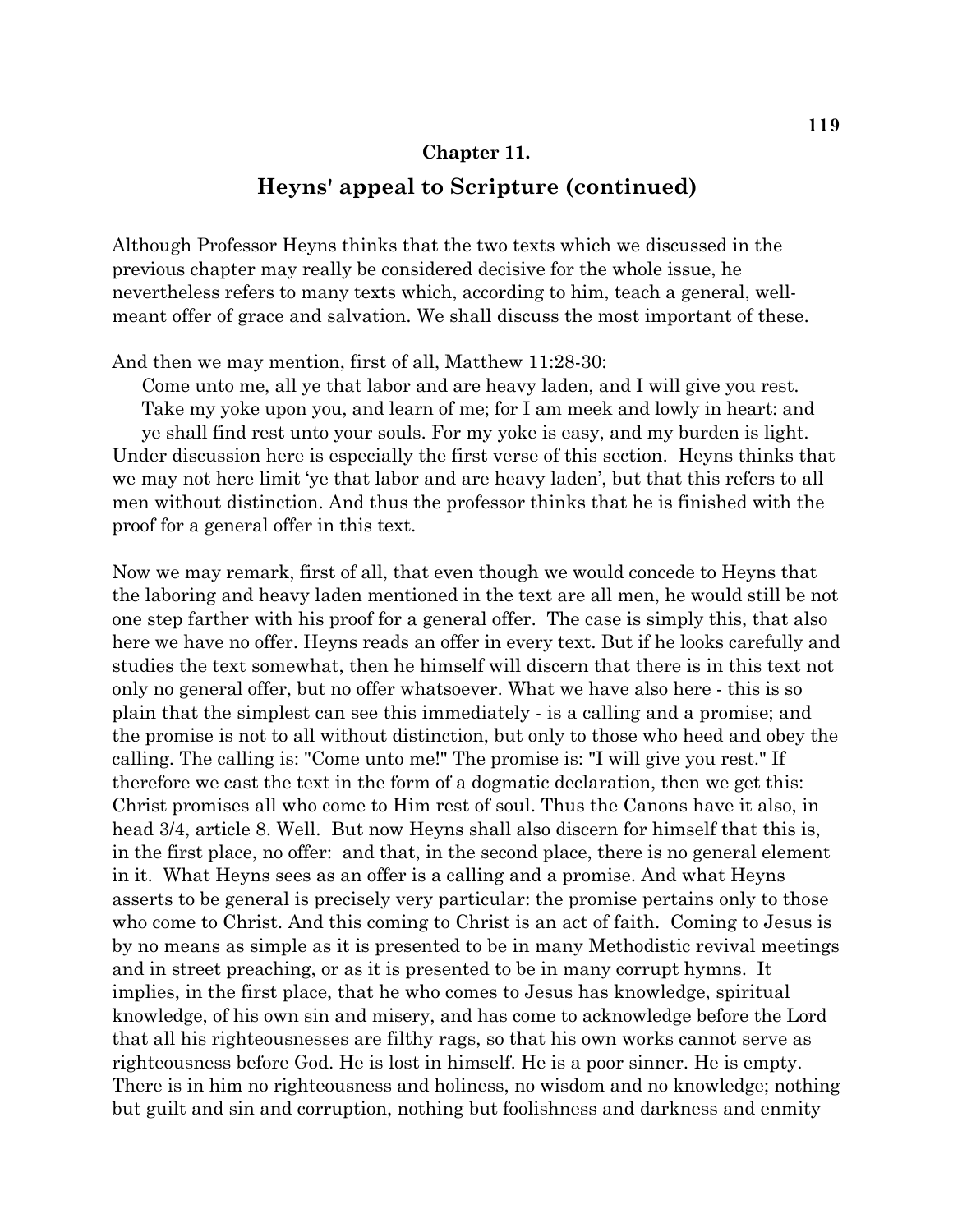against God. It implies, in the second place, that he has learned to know Christ in all the fullness of His salvation, of righteousness and holiness, of wisdom and knowledge of God, and complete redemption: has learned to know not merely in the sense of knowing about Him, but in the spiritual sense, which becomes manifest in the longing to possess Him, in order that His fullness may fill his own emptiness. All that is of Christ has become altogether desirable. This coming to Jesus includes, in the third place, that one completely casts away his own work, in order to cast himself at the feet of the Savior, trusting only in His suffering and death and resurrection, with the plea, "Be merciful to me, a sinner!" And it implies, in the fourth place, finally, that a man embraces Him through faith, becomes conscious that he belongs to Him, and now is a partaker of all His benefits.

Now to those who thus come to Jesus, in order to abandon themselves upon Him alone, the Savior promises rest: rest of soul, consisting in this, that the soul enters into the finished work that has come to light through the resurrection of Christ and the everlasting rest that remaineth for the people of God. And thus understood, Heyns also will no longer maintain that we have here a general offer of grace and salvation, but discern that we have to do with a very particular promise. This will become plain to the professor especially if in this connection he keeps in mind that the Savior Himself very plainly teaches us that those who come are the elect. For: "All that the Father giveth me shall come to me; and him that cometh to me I will in no wise cast out." And also: "Therefore said I unto you, that no man can come unto me, except it were given unto him of my Father" (John 6:37, 65). And again: "No man can come to me, except the Father which hath sent me draw him," verse 34. Heyns also knows these texts. He also, with me, wants to explain Scripture in its own light. Well, then, let Heyns then simply bring these words of the Savior in connection with Matthew 11:28, and he will see that his assertion that we have in the latter passage a general offer of grace and salvation is not valid. The Savior promises rest. To whom? To those who come to Him. Who are those who come to Him? They who are given Him by the Father, they who are drawn by the Father. And who are drawn by the Father? The elect. There is no escaping it. Also Matthew 11:28 is thoroughly particular. And the particular character of the text does not for a moment depend upon a certain explanation of 'laboring and heavy laden', as Heyns thought.

Furthermore, we do not concede, even though the particular character of the text does not depend on this, that 'laboring and heavy laden' are all men. And we also deem it important that the text should not be explained in that general sense, because precisely those to whom the promise pertains would lose the comfort and encouragement which is in this word for them, through such an explanation. And this may not be. The bread of the children may not be cast before the dogs. Also Heyns must see himself placed before the unavoidable question, if he wants to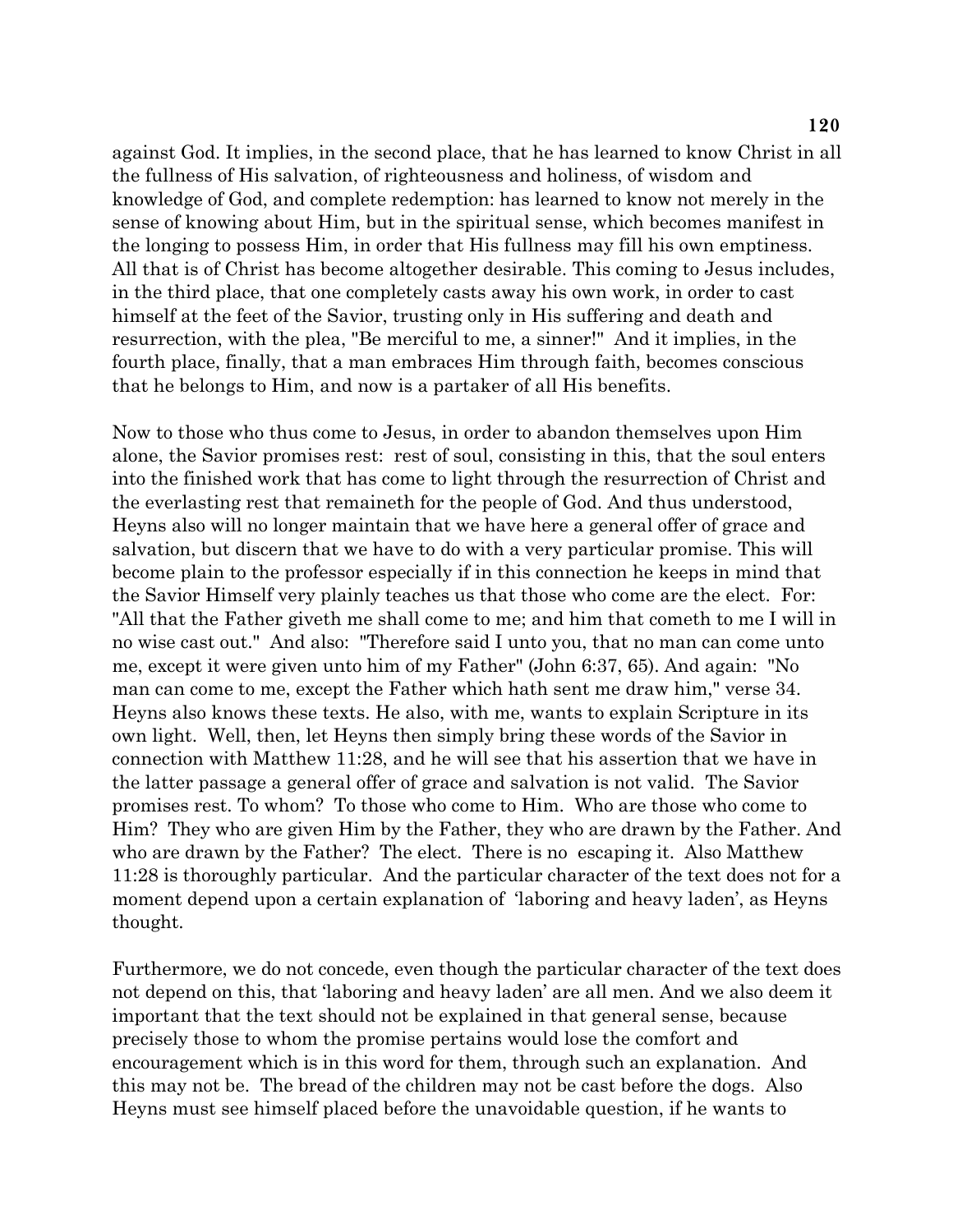explain the text: in what sense does the Savior mean laboring and heavy laden here? Someone can be weary and heavy laden in the physical sense of the word, and Heyns will grant me that these can be excluded here. Men can also be weary of soul in the natural sense of the word. They can be bowed down under the burdens of life, burdens of every sort. And also such men are not meant by the Savior. About this there is no dispute. No; this weariness belongs to the same category as the rest which the Savior promises. And therefore it must be understood in the spiritual sense. There are men who are weary because they seek after righteousness, but can find nothing else but sin. Men who say of their sins that as a heavy burden they are too heavy to them. And this can simply not be said of all men. Although therefore we freely concede that there are all sorts of burdens borne, also all sorts of weariness in the world and that apart from the text under discussion it certainly can be said that all men are weary and heavy laden, nevertheless we maintain that they are not weary and heavy laden in the sense in which the Savior promises them rest, that is, in the true spiritual sense of the word. Although therefore this call of the Savior indeed comes to all who hear the Gospel, nevertheless every hearer of this call demonstrates by coming or not coming whether he is weary of sin or whether he loves sin. Through the calling separation comes about. And through the calling the Savior mentions His own by name. They come and receive the rest which remains for the people of God.

Finally, this altogether particular character of the text is very plainly confirmed by both the broader and the immediate context. In the broader context the Savior speaks of two sons of men from the viewpoint of their attitude over against the preaching of the kingdom of heaven. The one class is the violent, who since the days of John the Baptist already take the kingdom of heaven by force. It makes no difference to them who proclaim the gospel of the kingdom. They certainly enter in. They have waited long for that kingdom. And now John proclaims that it is at hand, and as it were through his preaching sets the door of that kingdom ajar and they press to enter in. And also when Jesus comes and proclaims the same Gospel, they manifest themselves as the same violent who are desirous to enter in. But over against that spiritually strong generation there is also another generation which the Savior compares with children sitting in the markets, and calling unto their fellows: "We have piped unto you, and ye have not danced; we have mourned unto you, and ye have not lamented." They always stand wrong over against the kingdom of heaven and never enter in. They always find an excuse for their refusal to enter in. In the case of John they piped, and wanted him to dance; but John the Baptist was a Nazarite and could not dance. He came neither eating nor drinking. And when John did not dance to their piping, they said of him that he had a devil. Who can endure it in the desert, with locusts and wild honey? But then came Jesus, Who was no Nazarite, Who could not be conquered by the world, but came in order to overcome the world, Who therefore came eating and drinking. But when He came, they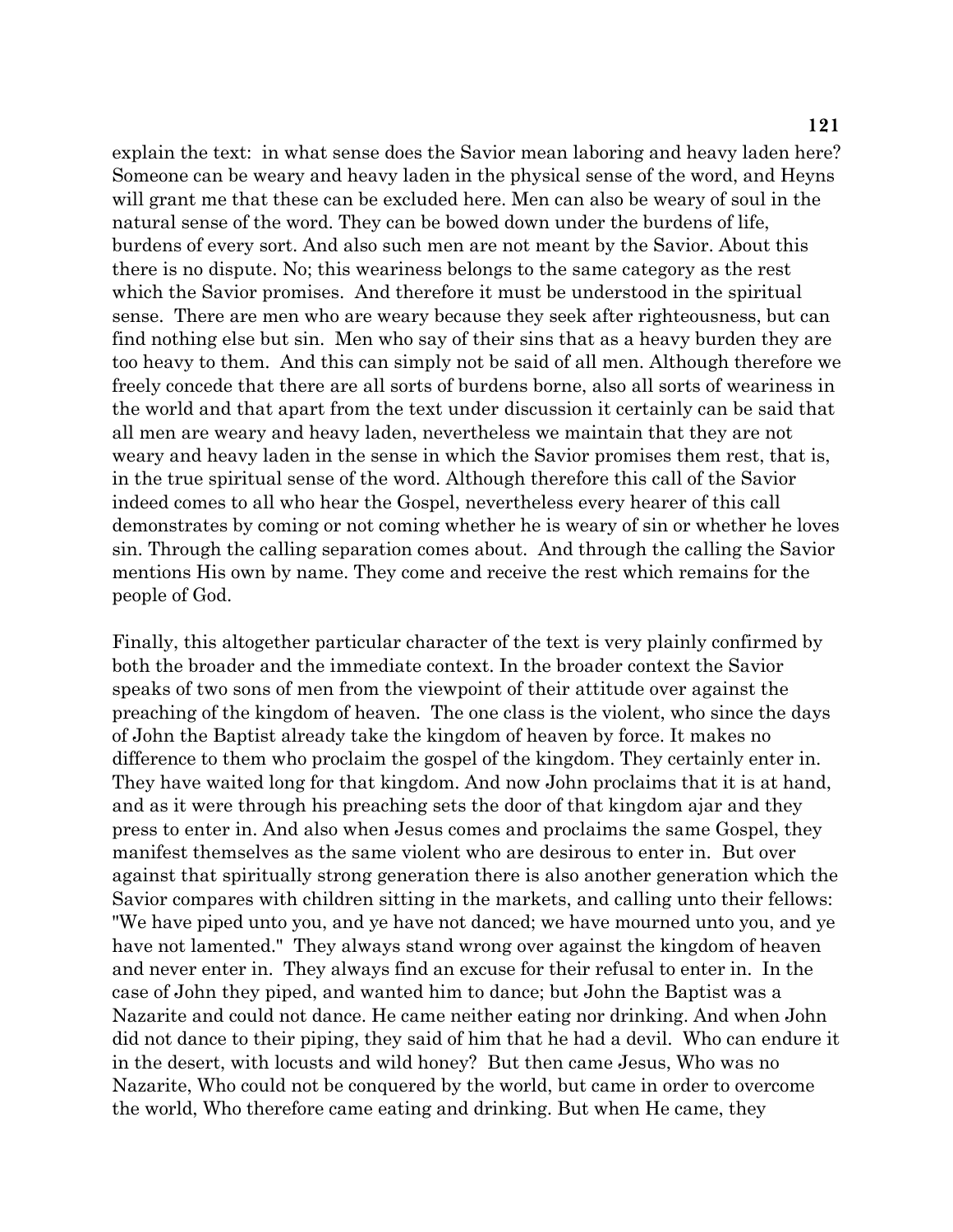mourned unto Him and wanted Him to lament. And when Jesus continued to eat and to drink, they said of Him that He was a glutton and a wine-bibber, a friend of publicans and sinners. Meanwhile, neither upon the preaching of John, nor at that of Jesus, did they enter in. And then follows the pronouncement of judgment upon that miserable generation as it came to manifestation especially under the preaching of Jesus and under His many works at Capernaum, at Chorazin, and at Bethsaida. And as far as the immediate context is concerned, there the Savior resumes as it were that twofold effect of His preaching, revealing and hiding, and with it turns in thanksgiving to the Father, to Whom He ascribes that twofold fruit. It is all according to the good pleasure of the Father: "I thank thee, O Father, Lord of heaven and earth, because thou hast hid these things from the wise and prudent, and hast revealed them unto babes. Even so, Father, for so it seemed good in thy sight." In the light of this context, Heyns will grant me, the very possibility of suddenly thinking in verse 28 of a general, well-meant offer of grace and salvation fails.

In Isaiah 55:1, 2, to which the professor also refers, we have to do with a text similar to Matthew 11:28. Hence, we do not consider it necessary to discuss this passage in depth.

As far as II Corinthians 5:20 is concerned, we have already pointed out earlier that the English translation is undoubtedly preferable: "Be ye reconciled to God." In the first place, this is in harmony with the form of the original word here used: but, in the second place, it also adheres more closely to the idea of reconciliation. The Dutch *'laat u met God verzoenen'* leaves the impression as though reconciliation is really a work which comes about through both God and man. There are then two parties who reconcile with one another, just as is the case among men. Now that God is already reconciled, you must now also be reconciled with God, even as God has reconciled Himself with you, and reconciliation is an accomplished fact. As long as you do not become reconciled, reconciliation is finished only from one side; then it is not complete. But if you become reconciled with God, peace is accomplished. Or, if they do not present it thus, they nevertheless come with the presentation that God is indeed willing to reconcile you; if now you also let yourself be reconciled, something to which God then prays you through the Gospel, you are actually reconciled with the Most High. But neither of these presentations is according to Scripture. *In reconciliation God is His own party.* Thus it is also with God's covenant in general. There is no covenant concluded between God and man. God is GOD! Man is never a party over against God. God's covenant is solely God's. And He establishes His covenant with whom He will. It is no different with reconciliation. God and man do not reconcile with one another. Whoever would say that would thereby reveal that he understood nothing of it, would especially show that he does not understand that God is GOD. God reconciles. And He reconciles not Himself, but the sinner, His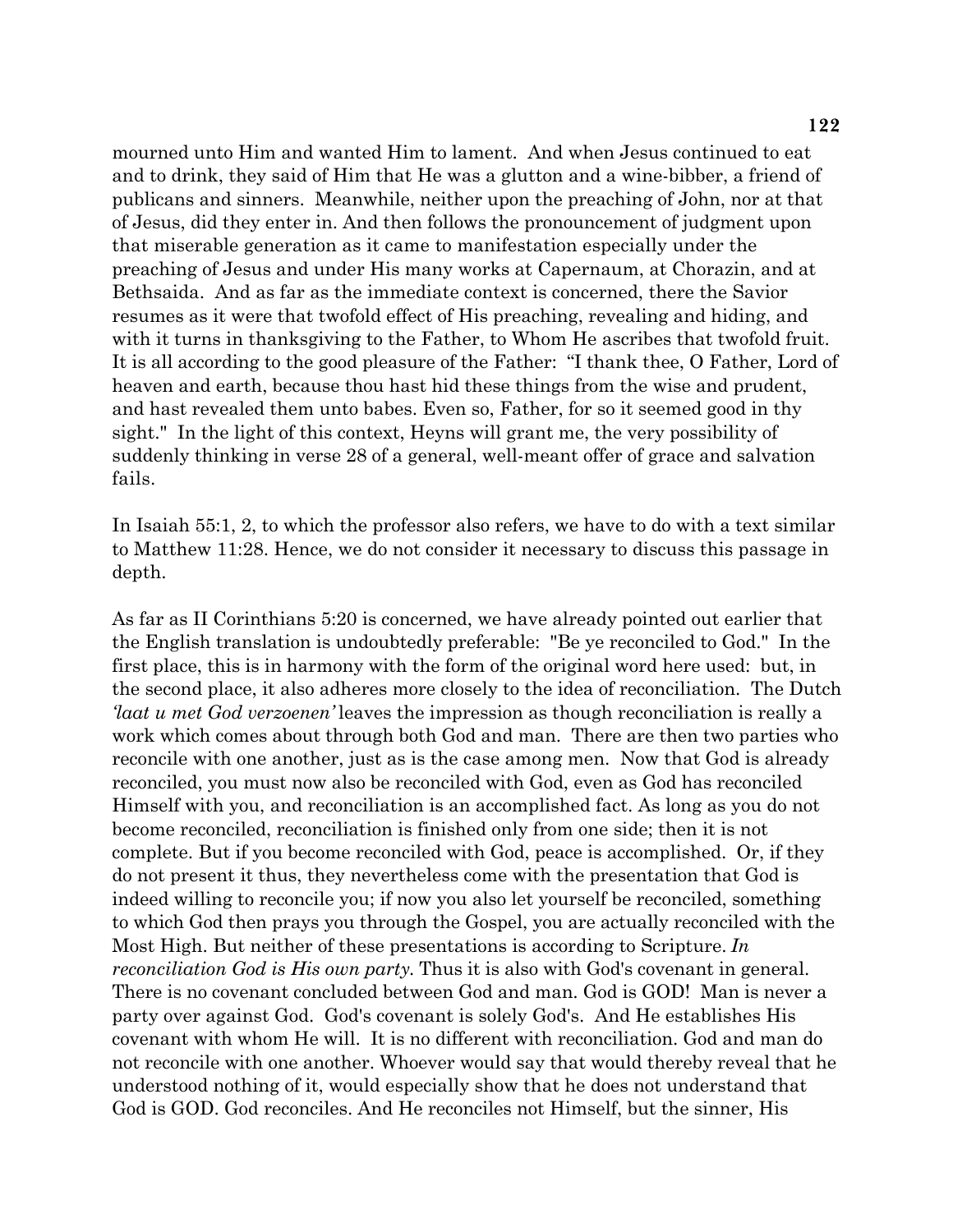people. And that reconciliation is the blotting out of guilt through satisfaction of the justice of God over against sin in the blood of the cross. It is then also an accomplished fact through the death and resurrection of Christ. Whether anyone is reconciled with God does not depend on him, but only on his being in Christ Who died for us and is raised again. And on the ground of that objective fact of reconciliation God now comes, not with an offer of reconciliation to all men, but with the serious calling, with the prayer to His people: "Be ye reconciled to Me! Reconciliation is an accomplished fact, for I have reconciled you in Christ; believe now My word of reconciliation which I have laid in the apostles, and through faith enter into that reconciled relationship also before your own consciousness and with your entire life! Let that reconciliation rule your entire life, so that you no longer live unto yourself, but unto Him Who died for you and is raised again! For if any man be in Christ, he is a new creature, Old things are passed away; behold, all is become new."

If Professor Heyns carefully reads the context of this text, he shall have to agree with this explanation. For the apostle writes here to the church. This may not be overlooked. In the context this even stands emphatically on the foreground. The context is precisely concerned with the light in which the apostle views the congregation and according to which he judges her. It is the judgment which is determined by the love of Christ toward His church. That love constrains Him unto this judgment, that if one died for all, then are all dead. That *all* is the elect (verse 15). Heyns will grant me this if he does not want to embrace entirely the error of a *Christus pro omnibus.* Well, then: He has died for all in order that they should no more live to themselves, but to Him Who died for them and is raised again. Therefore the apostle judges that the congregation must be considered as the gathering of new creatures; the old is passed away, all is become new. That this does not hold for all, head for head, who belong to the church on earth, makes no difference as far as this judgment concerning the congregation is concerned. The apostle knows no man after the flesh. Now then, all these new things are of God and find their basis in reconciliation. For God was in Christ reconciling the world (here, the elect world out of all nations) unto Himself (not Himself with the world), not imputing their trespasses unto them. Reconciliation, which is the firm basis of the preaching, is an accomplished fact. And because He has committed the word of reconciliation unto the apostles, therefore the apostles must preach that reconciliation and on the ground of it come to the congregation and to all whom the Lord will call thereto, with the lovely prayer: "Be ye reconciled with God! " Also according to the context, therefore, you have here a very particular basis in reconciliation, a very particular call of God to His church on the ground of that reconciliation, and a very particular outcome: the elect enter into that reconciliation by divine grace through faith and become new creatures.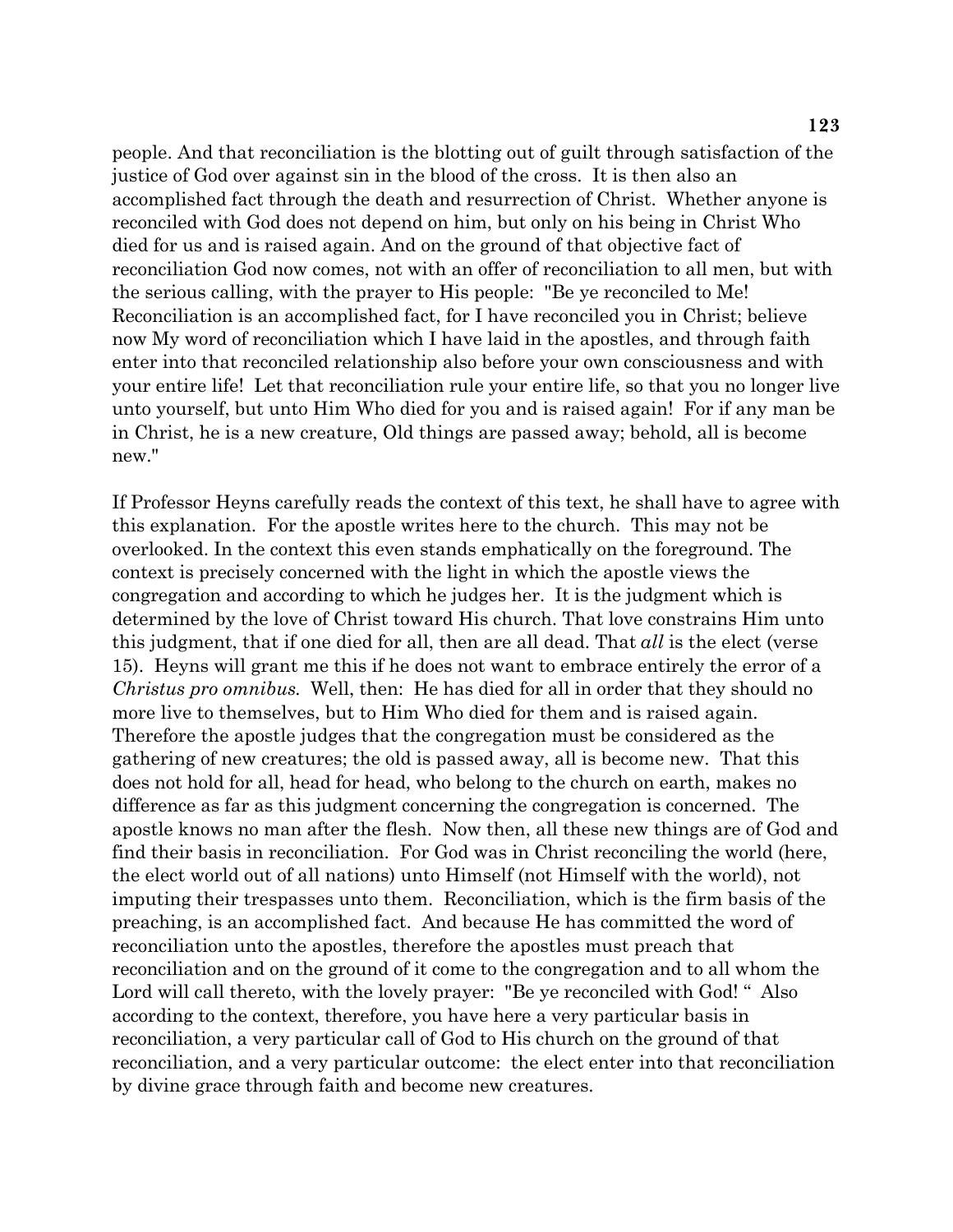This does not mean, of course, that the preaching of reconciliation and the prayer of God to enter into that reconciliation is not heard by others than the elect. The preaching of particular reconciliation, the demand of God unto repentance, is general, or at least common. This hearing of the general proclamation of reconciliation also compels an answer. And the negative answer of the natural man, "I will not be reconciled with God!" also aggravates his judgment. For it brings to manifestation the dreadful character of sin as enmity against God. But this does not change the fact that you do not have here a general offer, well-meant on God's part, in which He offers to all men to reconcile them with Himself, but the proclamation of a very particular reconciliation, on the ground of which the church enters into salvation.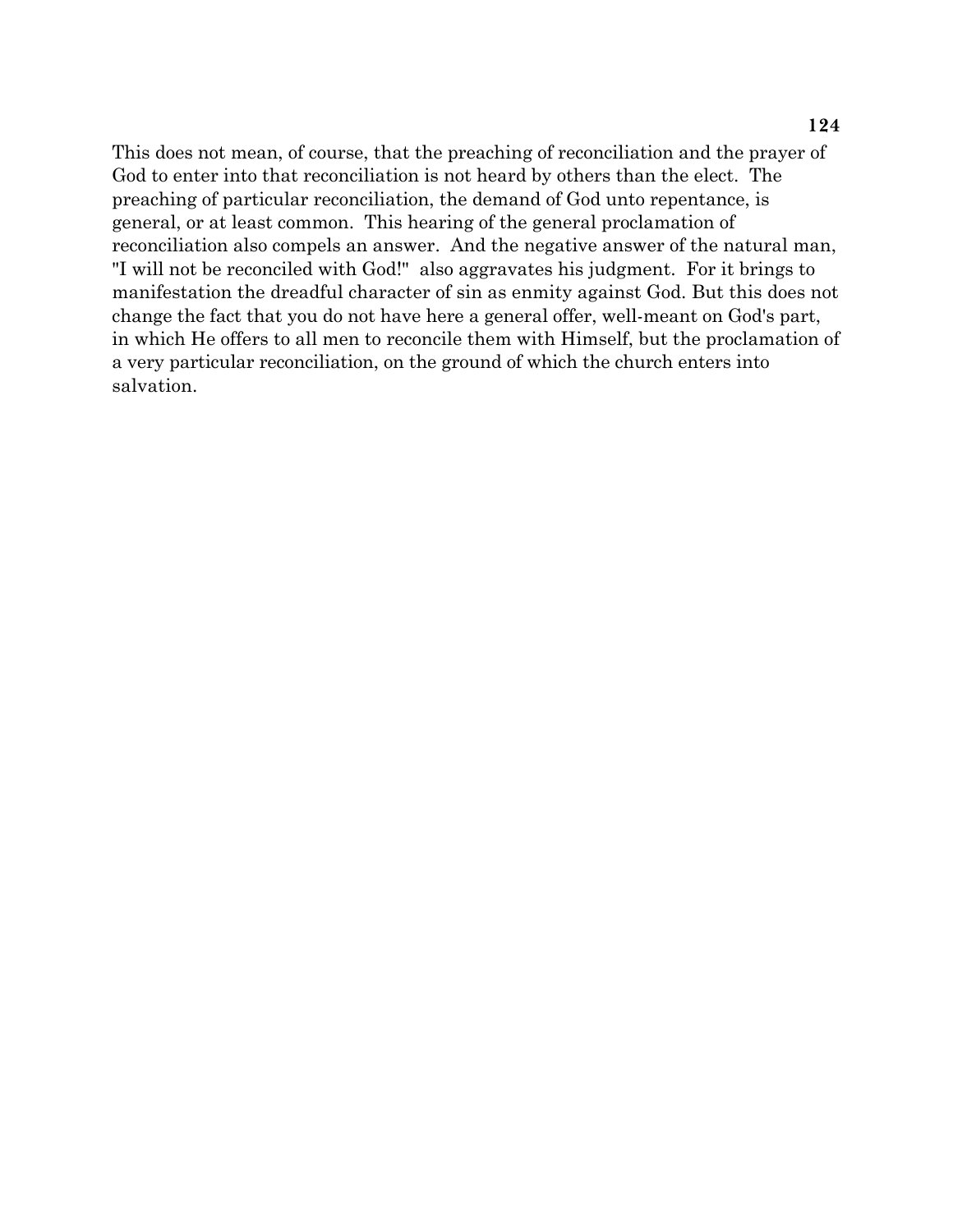#### **Chapter 12.**

### **Heyns' appeal to Scripture (continued)**

Though everything should have warned him that an appeal to Proverbs 9:1-6 would end in disappointment, Heyns nevertheless also turns to this passage of Scripture to find support for his contention that God wills that all men shall be saved and that the Gospel is a well-meant offer of salvation on God's part to all men.

What should have restrained him is, first of all, the character and the content of the book of Proverbs. For that character is thoroughly spiritual-ethical. Proverbs deals throughout with spiritual-ethical values. It speaks of wisdom and prudence, of knowledge and understanding, of righteousness and purity, of truth and justice, of beneficence and mercy, of humility and valor, of diligence and skill, of correction and moderation. And it presents all of these as arising out of the deep principle of the fear of the Lord. It is not simply an external life according to the law that Proverbs has in view; no humanistic worldly wisdom is proclaimed in this book; but the book assumes throughout the absolute position that there is no knowledge and understanding, no wisdom and prudence, no righteousness and purity, etc., apart from the fear of the Lord. This explains the fact, too, that the book of Proverbs is so stringently antithetical. Over against wisdom, etc., stand foolishness, lewdness, stupidity, filthiness, lying, unrighteousness, unfaithfulness, gluttony, injustice and oppression, cruelty which even in its mercy is still cruel; and all these are rooted in the principle of ungodliness; they are present where the fear of the Lord is missing. Already this spiritual-ethical character of the book should have restrained the professor from seeking comfort from this passage of Scripture. For all that has to do with spiritual-ethical values runs along a very strict line, does not allow for delusion, cannot be twisted, and also cannot be generalized. You simply cannot hawk the wares of wisdom and of righteousness on the path of folly and wickedness. You cannot sweetly offer to everyone the blessedness which can only be known and tasted in the way of the fear of the Lord. In the sphere of the spiritual-ethical everything is inexorable. You can proclaim woe to the ungodly if he does not forsake the way of wickedness. You can promise blessing and salvation to all who forsake the way of wickedness and who turn to the Lord. But you cannot distort things. And the deep cause of this lies again in this, that God is GOD. It always comes down to this. Heyns has a wrong conception of God. He has a God Who loves also the wicked *as such.* Who is filled with pity toward him. Who in mercy seeks his good even in the way of wickedness. And that God is no God. If Heyns would understand that this can never be, that God cannot love the sinner *qua talis* even for the smallest conceivable moment, then he would as a matter of course arrive at that God Who in sovereign love has so known and willed His people from before the foundation of the world that He sees in them no transgression. Then he would always and again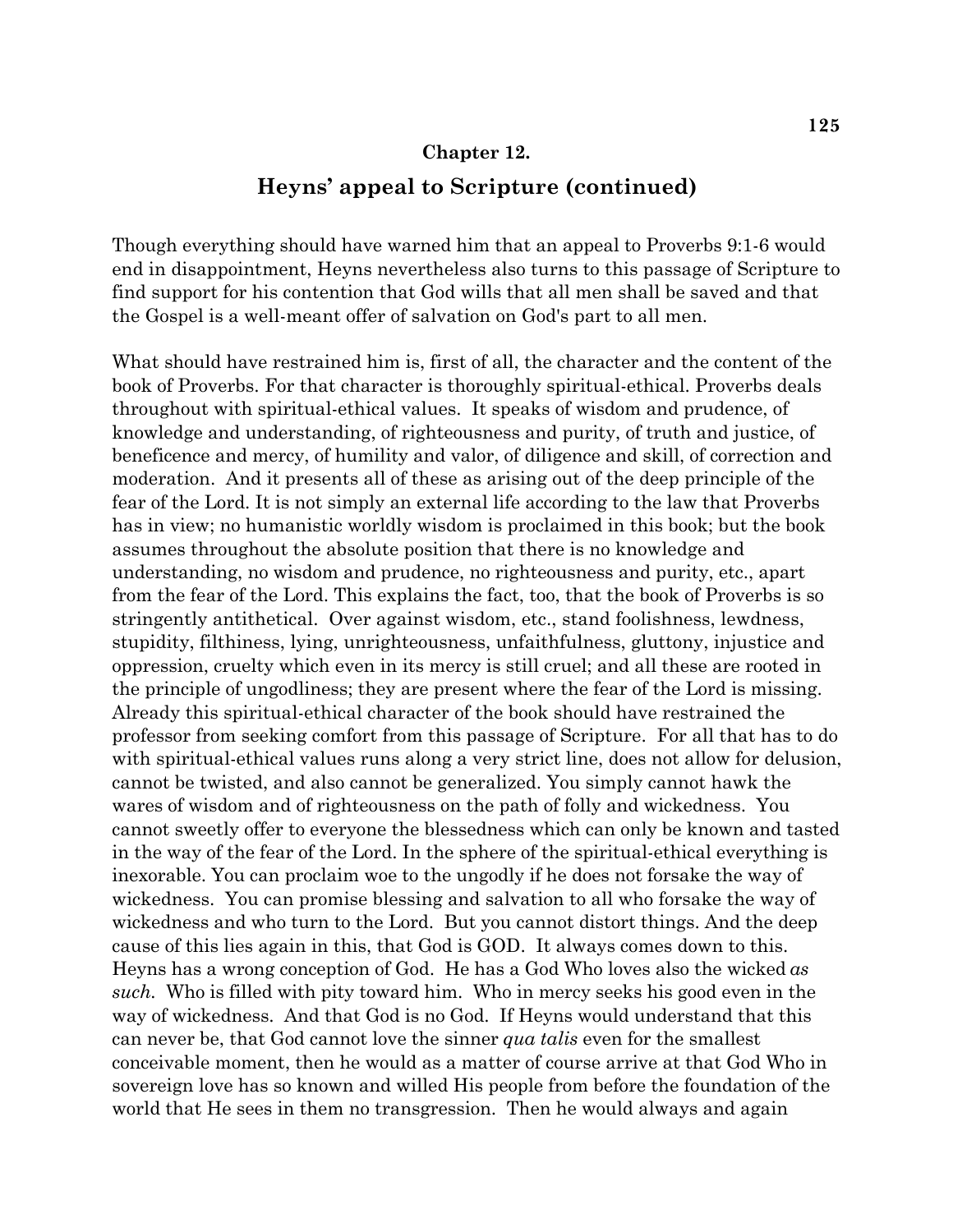arrive at election. Then he would always have to acknowledge that God loves the people whom He sees in Christ from eternity. And that is the God of the Scriptures!

In the second place, also the context following upon Proverbs 9:1-6 should have restrained Heyns from appealing to this passage for a general, well-meant offer of grace and salvation. I can hardly imagine that Heyns did not read that context. If one reads verses 1-6, can he simply stop reading at that point? And if Heyns did indeed read the following verses, then I do not understand how he nevertheless persisted in his intention to hold the first six verses of this chapter before us and to appeal to them for the doctrine of a general offer. For in the verses which follow it becomes as clear as can be that Wisdom simply does not approach all and does not intend to cast her pearls before the swine, neither intends that her 'maidens' shall do this. Let us read these verses in their context:

Wisdom hath builded her house, she hath hewn out her seven pillars: She hath killed her beasts; she hath mingled her wine; she hath also furnished her table. She hath sent forth her maidens; she crieth upon the highest places of the city. Whoso is simple, let him turn in hither: as for him that wanteth understanding, she saith to him. Come, eat of my bread. And drink of the wine which I have mingled. Forsake the foolish, and live; and go in the way of understanding.

[Translator's note. In the edition of the Dutch Authorized Version *(Statenvertaling)*  in use when this was written, verse 4 reads: "Wie is slecht? Hij keere zich herwaarts! Tot den verstandelooze zegt zij.... This is in English: "Whoso is simple, let him turn in hither: as for him that wanteth understanding, she saith to him.... " The argument in this section turns on the meaning of the Dutch word *slecht,* which does not even appear in later Dutch editions, and which is translated 'simple' in the KJV, and correctly so. The reader should keep this in mind when he reads this segment. Incidentally – and this is something to which the author does not call attention – Prof. Heyns in this instance evidently failed also to work from the original Hebrew; if he had done so, he would not have made this erroneous argument based on a misapprehension of the Dutch term *slecht.* HCH]

 Thus far runs the passage, verses 1-6, to which Heyns appeals. But Wisdom continues and says:

He that reproveth a scorner getteth to himself shame: and he that rebuketh a wicked man getteth himself a blot. Reprove not a scorner, lest he hate thee: rebuke a wise man, and he will love thee. Give instruction to a wise man, and he will be yet wiser: teach a just man, and he will increase in learning.

If Heyns will take the trouble to pay attention to these latter words and to read the preceding verses in their context, then he will, with me, have to come to the following explanation. Wisdom does not turn here to the scorners and to the wicked. The scorner and the wicked are the same. A wicked man is basically always a scorner, or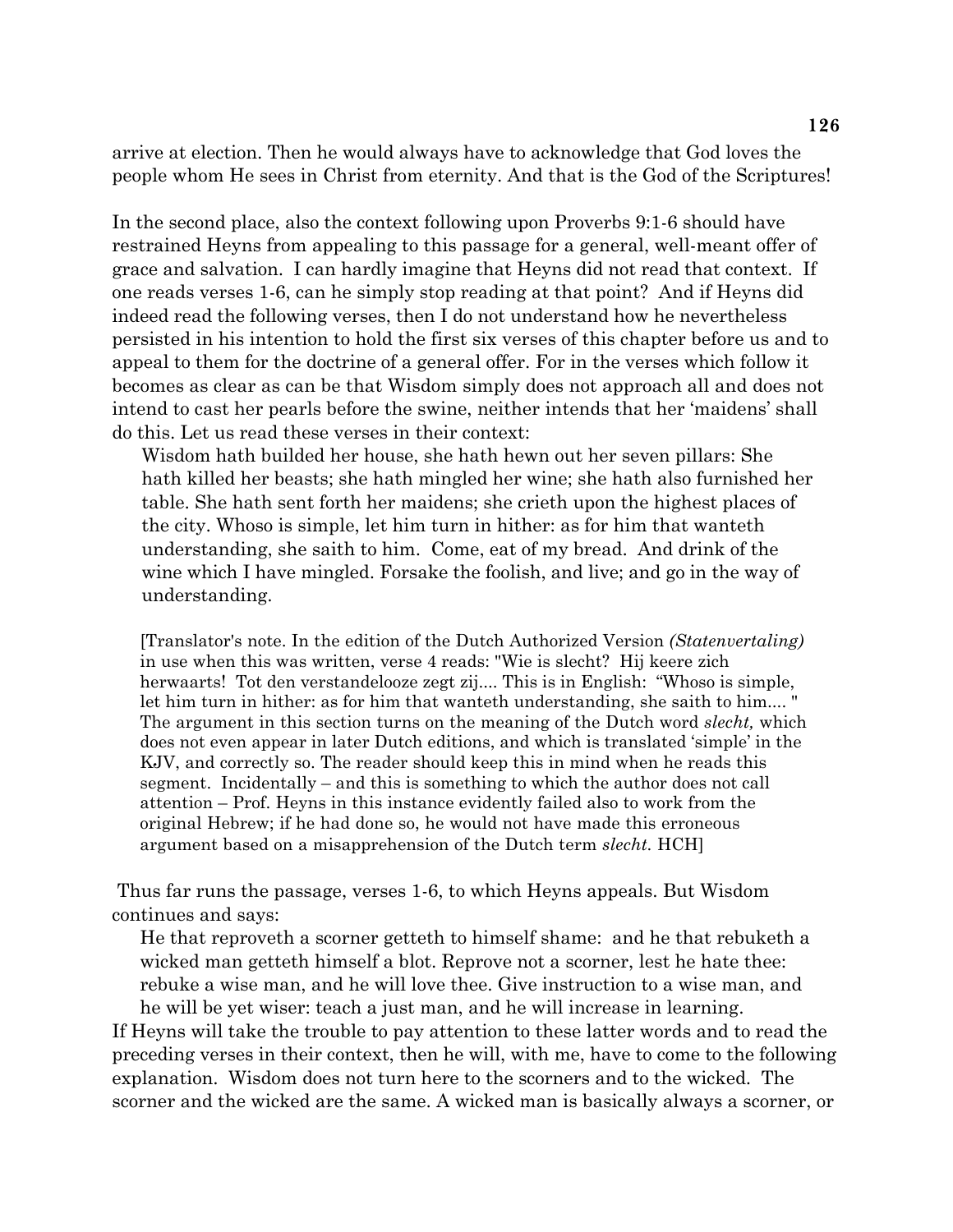mocker. He mocks wisdom and despises correction. Therefore he who rebukes and corrects the wicked gets to himself shame. To him, therefore, Wisdom does not turn. It would be casting pearls before the swine. He turns to the wise and he instructs the righteous. Also the righteous, or just, and the wise man are the same. The righteous is the wise, and he alone. For wisdom in the book of Proverbs is not an intellectual but a thoroughly spiritual and ethical concept. Through instruction a wise man will become still wiser and the righteous man will increase in doctrine. Heyns will grant me this. But then still more will become plain to him. If Wisdom so emphatically refuses to instruct the scorner and the wicked man and to cast her pearls before the swine, then it will also be clear that she does not do this in verse 4: "Whoso is simple (Here, remember, is the word *slecht* in the older Dutch version. HCH), let him turn in hither: as for him that wanteth understanding, she saith to him, Come, eat of my bread, and drink of the wine which I have mingled." It is foolish to suppose that in verse 4 Wisdom goes flatly contrary to her own admonition of verse 8. There is then but one conclusion possible: the simple (Dutch: *slechten)* and those wanting understanding of verse 4 are *not* the *scorners* and *wicked* of verses 7 and 8, but the *wise* and *just* of verse 9. And do not say now that this is impossible, because a wise man cannot be lacking in understanding and a righteous man cannot be *slecht,* for then you would only make it impossible to understand Scripture here. [I purposely use the Dutch word *slecht* ("simple" in the KJV) because here that Dutch term is crucial to the argumentation. In modern Dutch it means "bad, evil," and this is the way Heyns mistakenly took it. HCH] Slecht here does not have the meaning of evil or wicked, but of *simple,* and refers to those who are not yet far advanced in the knowledge of wisdom. Who therefore are in the midst of the world easily exposed to the lusts of temptation. This is the meaning of the original word. Thus it is also translated in the English version: "whoso is simple." This is also the meaning of the same word in Psalm 19:8, "... *den slechten wijsheid gevende."* [Translator's note: Here you have the same differences of rendering. The more recent Dutch version has, " …den eenvoudige wijsheid gevende." And this is similar to the English of the KJV in this verse: "… making wise the simple" HCH]. And thus everyone among us who is somewhat acquainted with the Dutch language knows the word 'slecht'. But thus there is nothing inconsistent about speaking of '*een slechten rechtvaardige'* ('a simple righteous man'). Such a one is simply a righteous man who is still inexperienced in the way of righteousness in the midst of a world which is in darkness. Merely instruct him, and he will increase in understanding. And it is no different with the connection between a man who 'wanteth understanding' and a 'wise man'. In the original you find for the word which is rendered in our English (or Dutch) Bible by 'wanteth understanding' (Dutch: *verstandeloze)* a combination of two words which mean literally 'lacking in heart'. And since the heart is the seat of knowledge, therefore the term means 'someone lacking in knowledge'. And if now you keep in mind that in the book of Proverbs 'the wise' is an ethical concept, denotes someone who has the fear of the Lord in his heart and therefore wants to walk in the way of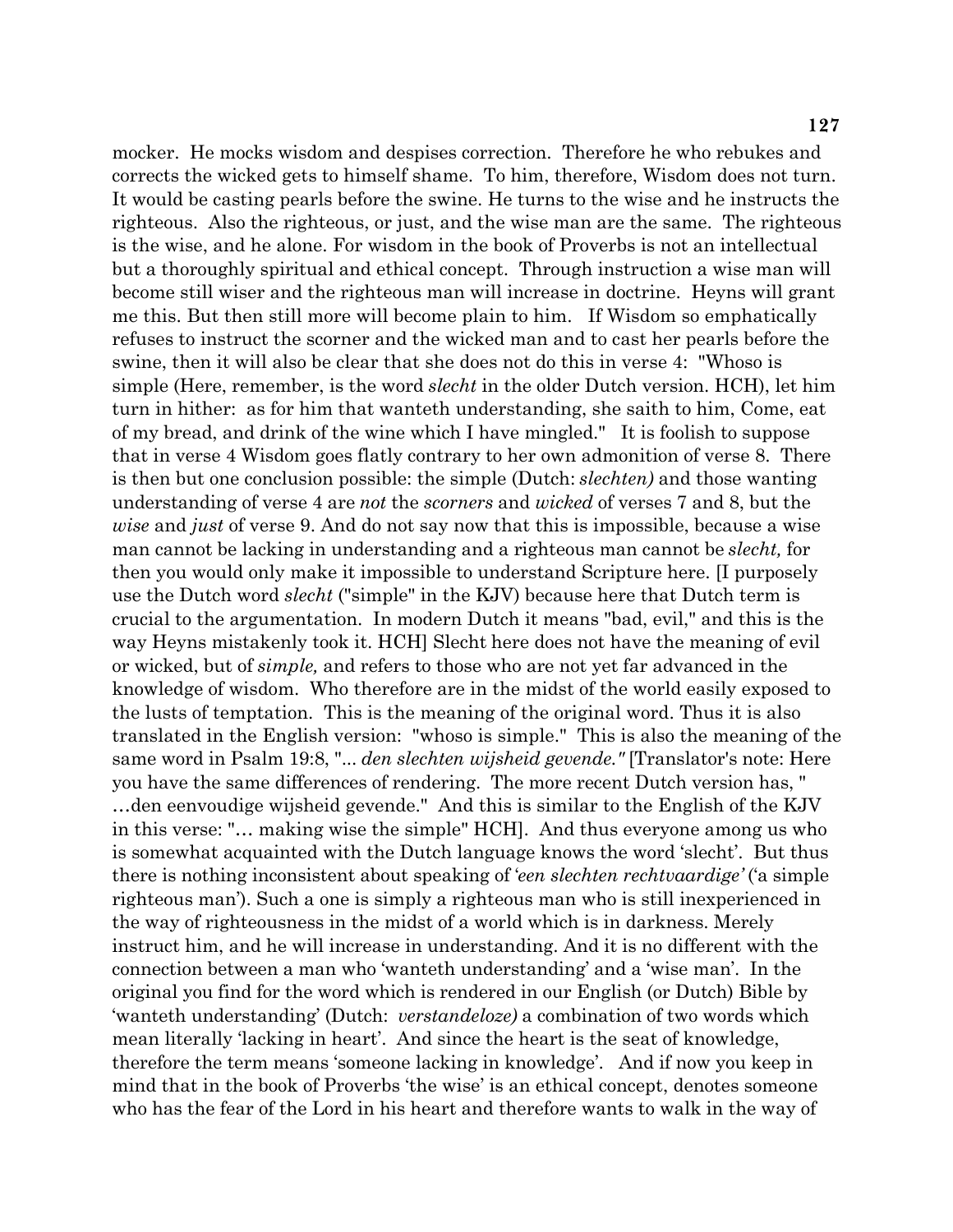true wisdom and righteousness, then there is nothing inconsistent in connecting 'one who wanteth understanding' and 'a wise man'. You simply have the idea, then, that there is a wise man who is lacking in knowledge and who must be instructed by Wisdom. I am certain that if Heyns investigates the text carefully, he will grant me that this is indeed the meaning of the words and that Wisdom therefore is here calling and inviting the wise and the just who are lacking in knowledge and experience, and who therefore will allow themselves to be instructed by Her. And with this Heyns's entire proof, in so far as he would find it in this passage, fails.

Finally, there is in the first six verses of Proverbs 9 no general offer of salvation whatsoever, even though you should read verses 4-6 in such a way that they include all men. Then you still have nothing other than a *calling,* with a *promise* for those *who heed the calling.* "Let him turn in hither! Come! Forsake the foolish!" That is the calling. And the promise is: "Eat, drink, and live!" The furnished table of Wisdom is after all only for those who forsake the foolish, who walk in the way of understanding, who come in response to the calling of Wisdom. And the wicked and scorners surely do not do this. He who rebukes the wicked only getteth a blot, and he who reproves the scorner is hated by him. The wise and the just man hears and comes upon the calling of Wisdom. The furnished table is for him. There is simply no escaping this. You cannot make these things general.

In this connection we may also refer to the parable of the king who prepared a wedding feast for his son. Heyns also appeals to this parable in the defense of his 'general offer.' And this is done more often, also by others. Now one should grasp well the difference between us and those who want to see a well-meant offer in this passage of Scripture. That difference does not lie in this, that Heyns and others explain that according to this parable many are called who do not enter into the wedding feast, while we deny this. This is very plain, and that not only from this parable but also from many other passages of Holy Scripture, as well from reality. Not all who live under the Gospel are saved. Nor does the difference lie in this, that they maintain that this calling, also for those who do not enter into the wedding feast, was serious and well-meant, while we would deny this. Also this is completely clear to us, and we do not think of denying it. In the third place, the difference also does not lie in this, that they would here maintain the responsibility of those who are called and emphasize their guilt when they refuse to come, while we would deny this. But this difference lies in this, that Heyns wants to view the voice that goes forth to those who are bidden as an *offer,* while we see in it a very serious *calling.*  Heyns presents it as though in the parable it really concerns causing those who are invited to enjoy eating and drinking for a change. To them a delicious meal is offered. The feast is ready; the oxen and fatlings are slain; now let the people come and eat! But those people had no hunger. Perhaps they also had enough to eat and to drink at home. They were also busy with their fields and with their merchandise.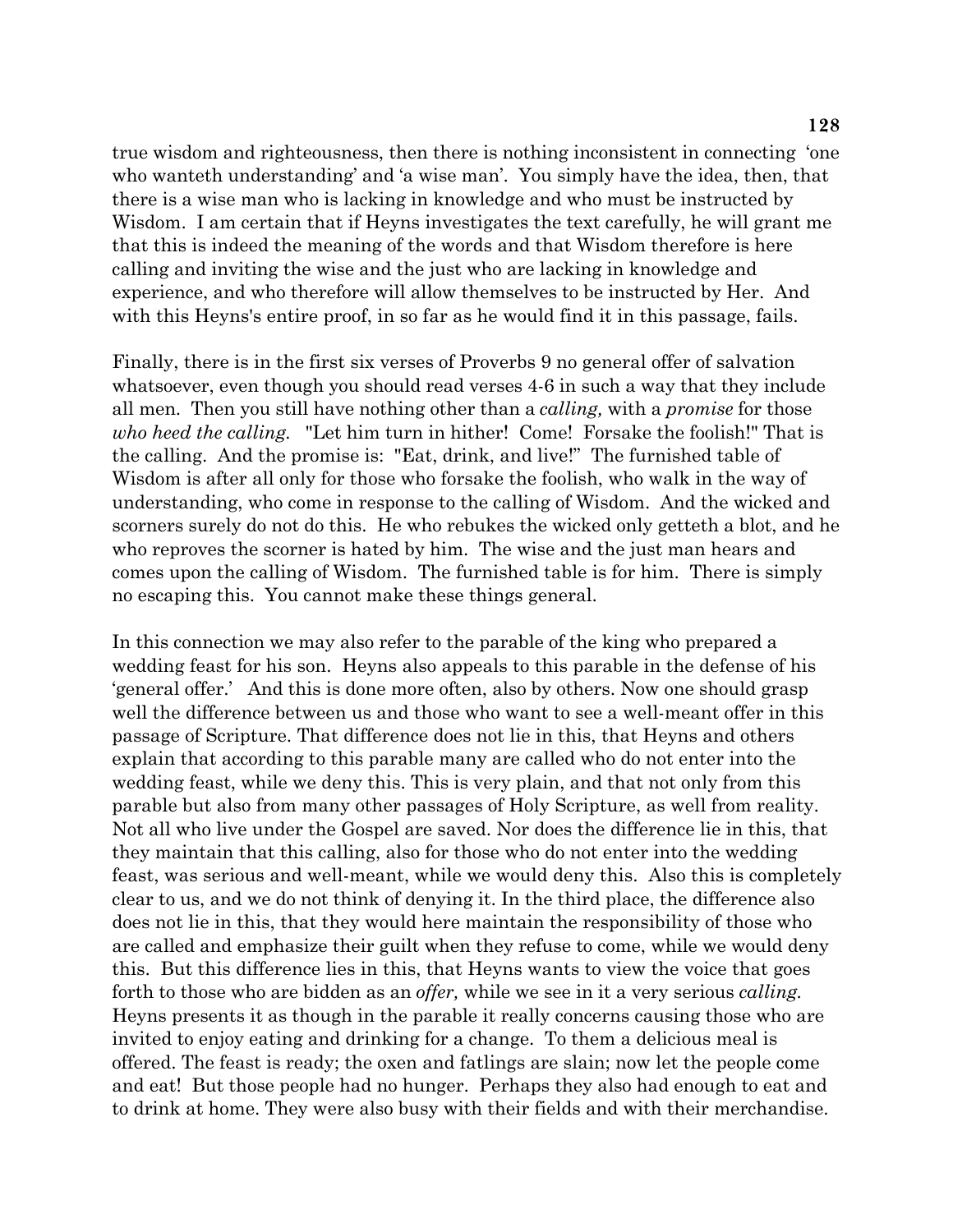Hence, they simply did not accept the offer to eat with the king. Such is the presentation of Heyns. It concerns that eating! And it is well-meaningly offered to all to come and feast deliciously! However, to stay with the parable for the moment, if now it really concerned that, was it then such a great sin of those people not to come? One would say then: the offer is well enough intended, and those people were indeed greatly honored by the king; but it remained their right not to come. And if then they were not hungry and were simply not attracted by a delicious feast, who then could take that ill of them? An offer is after all an offer! And if someone does not accept my offer, then I certainly do not become angry at him. Or, to remain with the parable, if someone does not accept the offer of a king, then the king surely does not put him to death for this! And yet this is the viewpoint from which Heyns considers this parable. Read it for yourself:

What else is the invitation to the Great Supper (Luke 14:16-24), or to the Royal Wedding feast (Matt. 22:2-10), with the words: "Come, for all things are now ready," than an offer of all of the dishes which the host had prepared to those who were invited, whereby a right was given to them to the oxen and the fatlings which he had slain, in order to take of them and to eat to satisfaction? And that a general and well-meant offer for all. A general offer, for the servants must bring the invitation to all whom they would find along the highways, and according to that mandate they invited and brought in both evil and good. And a well-meant offer for all, for the host gave his servants the mandate to compel those whom they should find to come in, in order that his house should be full.

Now our difference lies precisely at this point. To remain with the parable, it did not concern the eating of a delicious meal, but the honor of the king who had prepared the wedding for his son. And indeed those who were bidden could depend on it that they would be well entertained by the king, but no offer of a delicious meal was extended to them, but they were *called* by the king to the wedding. The parable therefore is precisely not at all concerned with the question which men had a right to fatlings. On the contrary, it concerns an *obligation* of those who were called to the wedding. That solemn obligation was to come. When the king called, they had *no right* any longer to stay away. That the king would royally entertain them indeed made it all the worse, indeed deprived them the more of every excuse, but it is the calling of the king which is here decisive. Not to come was not simply a friendly decline of an invitation or the rejection of an offer with sincere thanks. It was, in the first place, disobedience to the king's call; and, in the second place, a trampling of the king's honor, a refusal to acknowledge him and his son.

That Heyns has not grasped the viewpoint of the parable; that it is not an offer of fatlings, but a serious calling, which the called were obligated to heed, appears from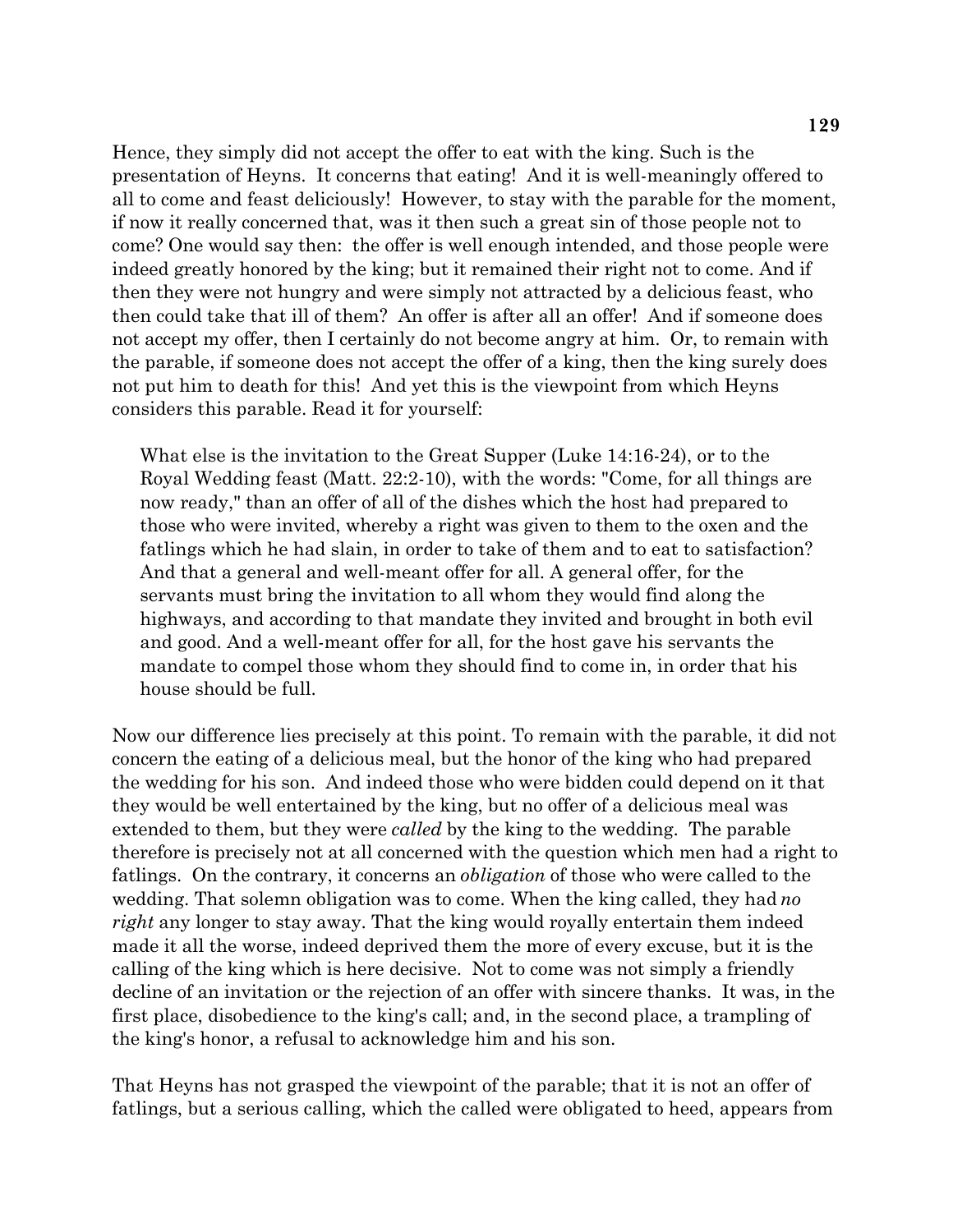everything. In the first place, from the emphasis upon the word *call* in the entire parable. Even the word which we translate by 'invited'," or 'bidden', still means in the original 'called'. In the second place, this appears from the attitude of those who were called. They did not politely decline the invitation, but they would not come, they did not respect the calling of the king, they continued to go their own way, and they intreated the servants of the king who called them spitefully and slew them. It is very plain that what is involved is something entirely other than the eating of a delicious meal. It concerns the king and his son. And this appears, finally, also from the attitude of the king over against these subjects who refused. He became very angry. He sent his armies and destroyed those murderers and burned up their city. Such is presentation of the parable.

And thus it was in reality, and that with much more seriousness than it ever could be with an earthly king and his subjects. For after all, that king is God. That son is Jesus Christ. That wedding is the Kingdom of Heaven. And the calling to enter into that wedding is not simply an *offer* of salvation, but a very serious *calling* of God to forsake all the ways of sin, unrighteousness, and self-righteousness, and to enter into the communion of all the spiritual, ethical blessings of salvation prepared by God in Christ. In that kingdom it concerns God in Christ. And indeed, he who enters into the wedding of the Son shall inherit salvation, for only in that kingdom is salvation, peace, and happiness, and eternal life. But this comes about precisely through the fact that *God alone is good.* He who forsakes Him has nothing but sorrow upon sorrow to fear. He who turns to Him finds in Him the highest blessedness. When that God, therefore, calls us to the wedding of His Son, then that is not an offer which men can accept or reject, but a deeply serious calling, whereby God addresses man in the depth of his rational, moral existence; a calling the refusal of which is deeply sinful. Thus it was also in reality. For those who are bidden or called are the ungodly Jews of the old dispensation. They were called, called time after time, through the servants sent to them, the prophets. They are children of wickedness. They kill the prophets. They rebel against the Most High. They do not want His covenant. They choose their own ways. And when all things are ready and the fatlings are slain, they do not enter in. Their city is burned up, and they are destroyed.

When Heyns discerns this, he will surely also concede that there is in the parable of the Great Supper or of the king who had prepared a wedding for his son no comfort and no support for the doctrine of an offer. On our part we have nothing against the external calling which also comes to others than to the elect, but we are indeed opposed to the presentation that salvation in Christ and the grace of God are the object of an offer which on God's part comes to all men well-meaningly. For the latter is Arminianism of whole cloth.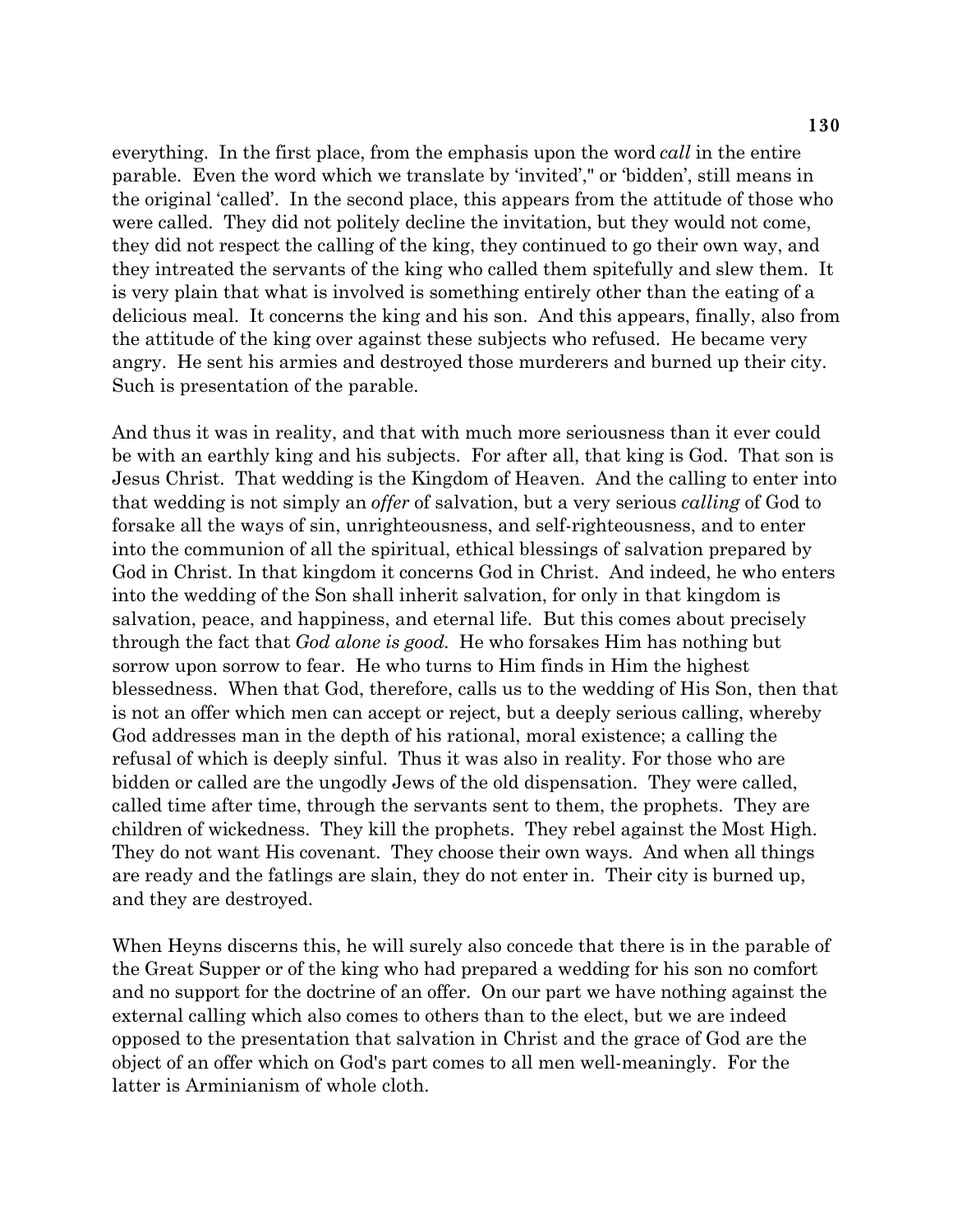With this I consider the chief passages of Scripture to which Heyns appeals sufficiently discussed. It is certainly not necessary to treat in depth all that Heyns adduces as proof for his view. Thus, Heyns sees a general offer in John 7:37, "In the last day, that great day of the feast, Jesus stood and cried, saying, if any man thirst, let him come unto me, and drink." It is really so little necessary to demonstrate that here there is surely no general offer of grace and salvation that it might much rather produce wonderment that Heyns detects an offer here. What you have here is a calling of the thirsty, not of all men. Even the form of the text already presupposes that not all men are thirsty: *if any man thirst.* Still less is it to be understood how Heyns can read a general offer in Ephesians 2:17: "And came and preached peace to you which were afar off, and to them that were nigh." I understand very well that Heyns wants to read 'offered' for 'preached' here, but in conflict with the text and very much at the cost of the meaning of the words. In fact, the whole meaning is violated by this. If God has peace preached, then this means that He has made peace. The peace is an accomplished fact in the blood of the cross. That that peace shall come into existence does not depend on man. If, however, God offers peace, then the peace first comes into existence if the offer is accepted. Then the realization of that peace depends in last instance upon man. Besides, the text here also does not speak to and about all men, but about 'them that were nigh' and to 'you which were afar off'; hence, it speaks of and to the Church from Jew and Gentile. And thus it is also with Revelation 22:17: "And let him that is athirst come. And whosoever will, let him take the water of life freely." Even a child in catechism would answer every Arminian who would come with this text (and it is always the Arminian who comes with such texts) that not all men thirst after the water of life, and that also the will to come and to take that water is already the fruit of divine grace!

We shall therefore end our discussion of the Scriptural proof which Heyns thinks to have at this point. We believe we have discussed it sufficiently to demonstrate that not we depart from Holy Scripture, but that it is precisely Heyns who in various ways must do violence to Scripture in order to read in it a general offer of grace and salvation. If only he would be convinced and would retract his error on this point!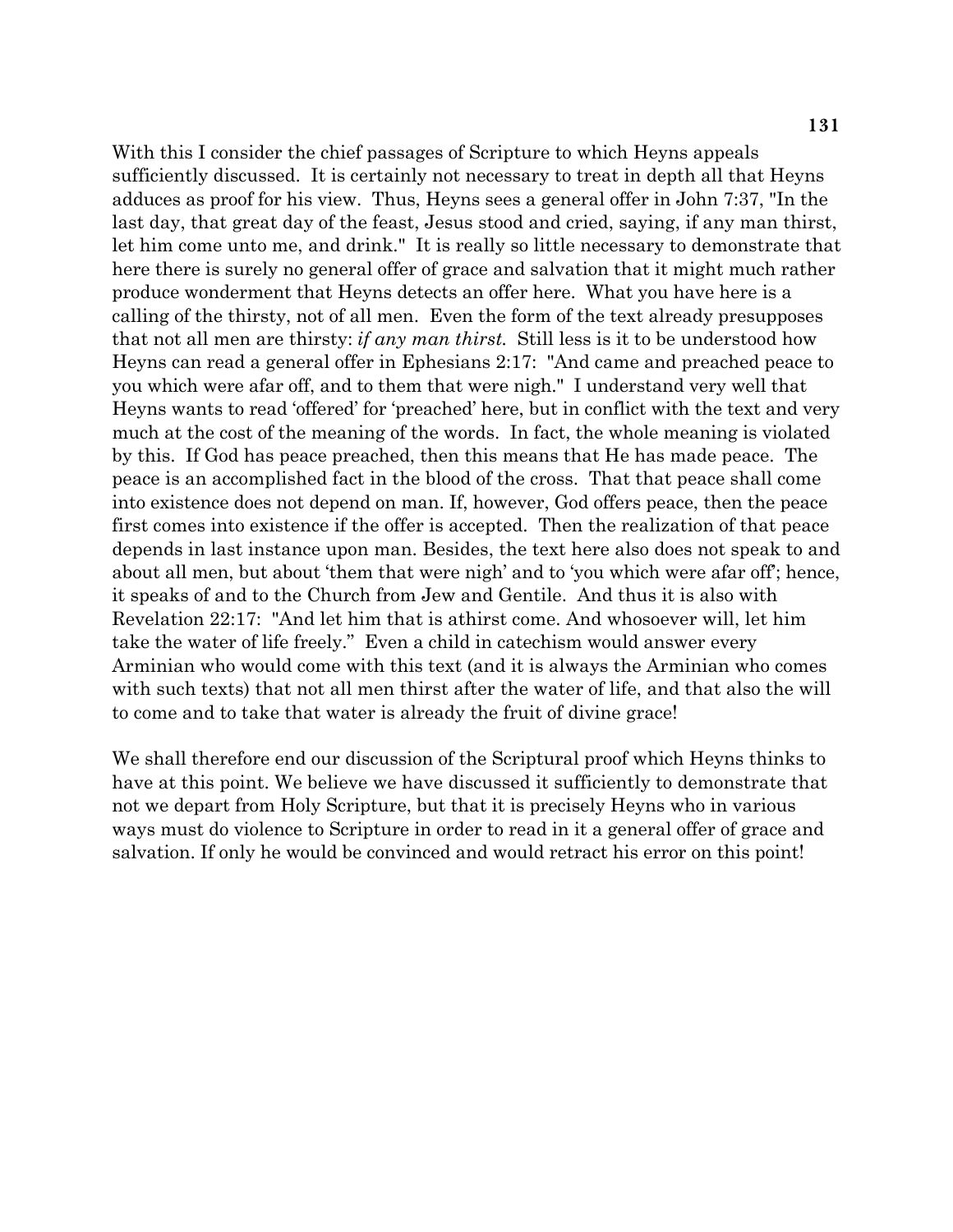# **Chapter 13. Practical objections**

Besides his supposed Scriptural proof, Professor Heyns also has some practical considerations over against those who reject a general, well-meant offer of grace and salvation. In his opinion the error of the denial of the offer-doctrine is a very serious one, so serious that it must be contested and rejected with all that is in us, at least as serious as the error of Arminianism. We shall therefore also pay attention to the practical considerations on which the professor bases this judgment, in order to conclude with the mention of some practical objections which we, on our part, have against the presentation of the general offer.

The first objection which Heyns raises is indeed that, strictly speaking, on the standpoint of those who deny a general, well-meant offer of grace and salvation one must also deny the well-meant and binding character of God's commandments. In order to make it especially clear where such a denial would have to lead us, the professor calls the attention of his readers to the example of a murderer. Someone has committed a murder. He committed that murder in harmony with the counsel of God. God willed, therefore, that man committed a murder. But now proceed from the logical consequence that God cannot at the same time will some thing and also not will it, and you hold simply to the one fact of God's unchangeable counsel and say: God willed that that man committed a murder; it is therefore impossible that He can also not have willed it; thus the sixth commandment, "Thou shalt not kill", did not hold for that man and does not hold for any murderer, is valid really only for those who never murder. Therefore the logically consistent position of those who deny that there are two wills in God also leads to the denial of the general binding character of God's commandments. If there are no two wills in God, then there is no general offer; that Heyns has grasped well. But, if there are no two wills in the Most High, then there is also no generally binding law of God.

When I read this, I thought that this was rather cleverly conceived by the professor; such a horrible presentation of our view is indeed intended to frighten the 'inexperienced.' Imagine, people will say, that Rev. Hoeksema of Grand Rapids also teaches now that God wills that men shall murder! That is a proof of what a terrible error the denial of common grace is! Indeed, men ought to shun such an error like the plague! Meanwhile one can also lay it on too thick. And although there are perhaps also people who are foolish enough to accept all this as genuine coin, everyone who thinks a little for himself will immediately come to the conclusion that the professor is here certainly engaged in exaggeration. We trust that the professor himself is also friendly enough to acknowledge that *we* do not carry our logic through so far. But, if we from our position would reason through consistently, we would have to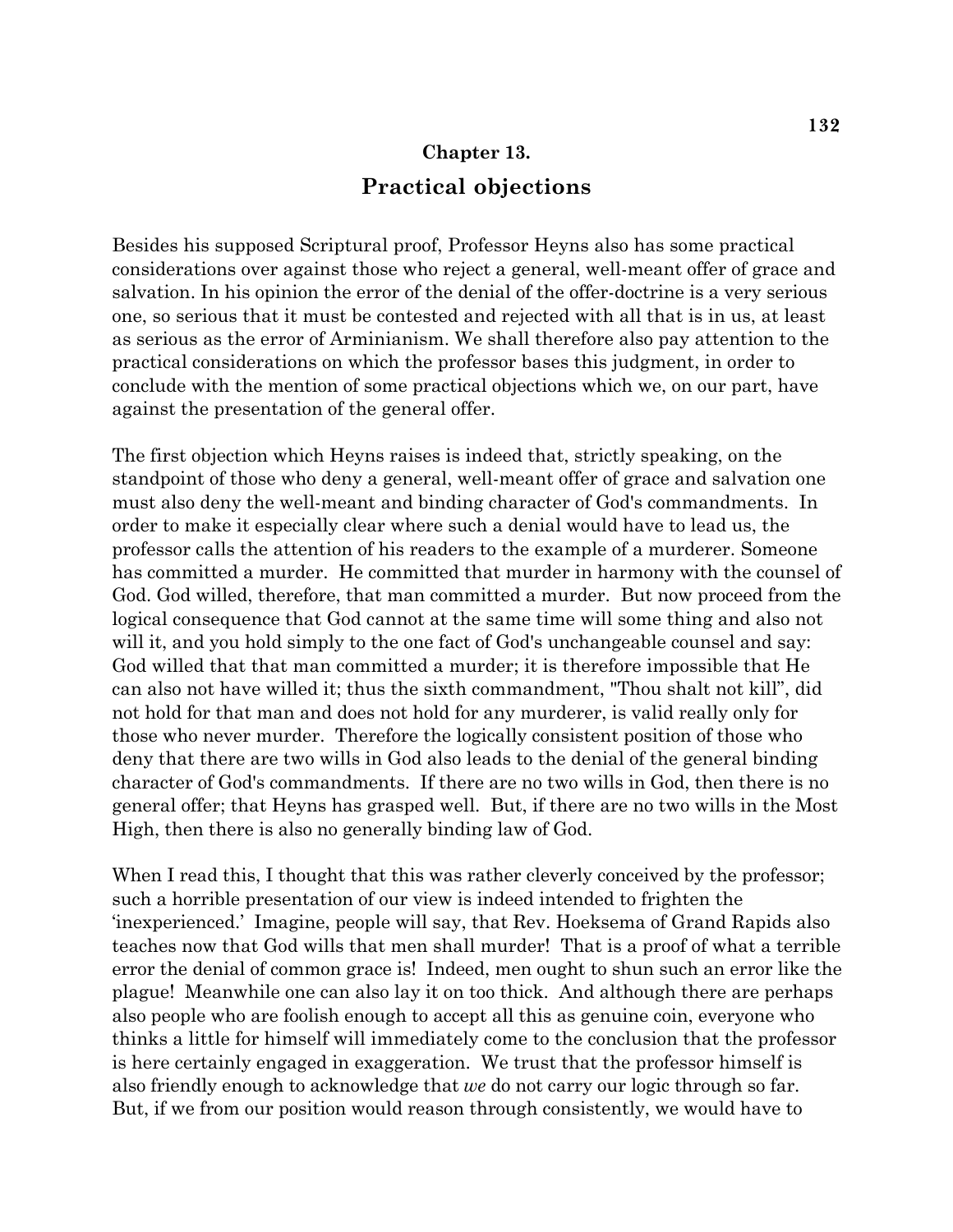arrive indeed at such a monstrous view as that which Heyns wants to shove in our shoes!

The reader has, of course, already grasped that we not only do not carry our logic so far, but that the logic of the professor is also not ours. The professor has somewhere in his articles asserted that our logic has been affected by sin, so that we can no longer trust it. When I read the above reasoning of the professor, I almost begin to believe it. The situation is that the professor is not to be trusted to draw conclusions from our basic principle. He gives a handy turn to the course of the reasoning by which it has all the appearance that he is right and that his 'consequenzmacherei' is actually our logic. But whoever considers it carefully for a moment will soon observe that there is sophistry at play here. The reasoning of Heyns runs approximately as in the well-known syllogism:

1. Is that your dog? Yes.

2. Is that dog a mother? Yes.

3. Then that dog is your mother!

Or, as the enemies of the grace of God imputed already to the Apostle Paul:

1. We are justified freely, without works.

2. The more we sin, therefore, the greater the grace.

3. Let us then sin, in order that grace may abound!

The method of Heyns therefore is a little low down.

[Note: In the original Dutch there is a play on words in this sentence which cannot very well be reproduced in English. For those who can understand the Dutch we will quote it here: "De methode van Heyns is dus een beetje gemeen (ge moogt *gemeen* hier nemen in denzelfden zin als in *gemeene gratie)."* HCH]

Now where does the error lie in the reasoning of Heyns? When we on our part deny Heyns' two-wills doctrine, then we deny the doctrine that God *in the same sense and with relation to the same objects can will precisely the opposite.* That is the doctrine of Heyns. He says:

1. God wills that all men shall be saved.

2. God does not will that all men shall be saved.

As these two propositions stand, they simply embody the greatest nonsense. I even assert that no man can accept both of those propositions. There is no faith that can embrace them. I do not hesitate to say that Heyns himself also does not believe them. If he says that he believes that first proposition, then he has thereby already asserted that he does not believe the second. In order to make these contradictory propositions, however, somewhat acceptable, Heyns has explained the first will, whereby God wills that all men shall be saved, in the sense of *longing* or *desiring;* the second he has explained as *decree.* God desires that all men shall be saved; but, because something from without, which hinders that desire, has intervened, God has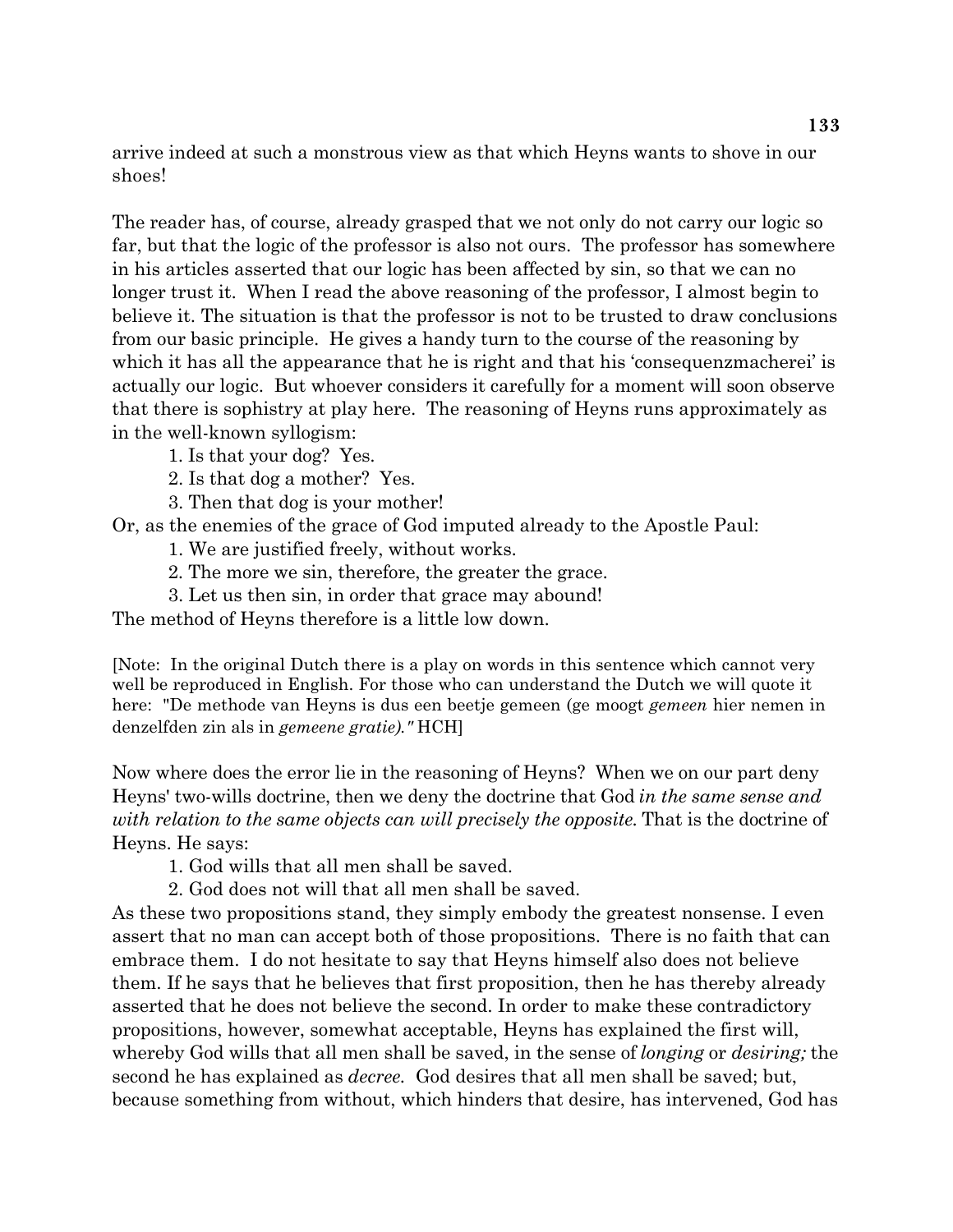decreed to save only the elect. And thereby Heyns has *annihilated God.* Heyns has no God left! But what does Heyns now do? He asserts: if you deny two wills in God, then you must also deny the binding character of God's commandments. And what is his error? This, that he, intentionally or unintentionally, loses from view the distinction between God's decreeing and His ethical will. The reasoning that Heyns ascribes to us runs as follows:

1. God wills (according to His decree) that someone commit a murder.

- 2. God therefore wills (ethically) a murder.
- 3. God cannot intend the sixth commandment seriously.

Now we have never taught that. No Reformed man has ever gotten anything like this in his head. Besides, this is no logic, but sophistry. The error is that Heyns inserts *his own* dualistic dividing of the will of God in that which he presents as *our*  reasoning and then wants to impute *his* crooked conclusion to *us.*

But we do not reason thus. On the contrary, we reason as follows:

- 1. God has eternally, sovereignly willed (God's counsel) that that which He hates (ethically) should be there and should happen (the sinner and his sin); and that, too, in order that His righteousness and holiness as hatred against sin should become revealed. God's counsel is not dualistic, but antithetical. As God therefore has eternally known and knows His own with a sovereign love, so He has also eternally known the reprobate with a sovereign hatred of His good pleasure and knows them eternally. In His counsel the elect *are* known, predestinated, called, justified, and glorified. In His counsel the reprobate *are* rejected, fallen, lost, cast out into outer darkness. What takes place in time God has eternally before Him and with Him. He has eternally loved Jacob; He eternally hates Esau. God therefore, hates the wicked and their doings eternally! For, and that Heyns always and again forgets, God is GOD!
- 2. When, therefore, the ungodly, in the accomplishment of his sin in time, *carries out God's counsel,* then he, as a rational, moral, willing, and conscious creature, does that *which God hates.* That they carry out God's counsel has nothing to do with the fact that they in the carrying out of His counsel do that which is in conflict with God's will and that which He hates, so that they become the objects of His avenging justice. This is the teaching of Holy Scripture. When the wicked Jews crucified Jesus, then they accomplish according to God's counsel that which He hates. Thus also Pharaoh stands completely according to God's counsel in order loudly to say 'No' against God. As he stands there in Egypt, thus he stands eternally in God's counsel, and that, too, in order that God might show in him His power. And as God hates him there in Egypt in all his wicked rebellion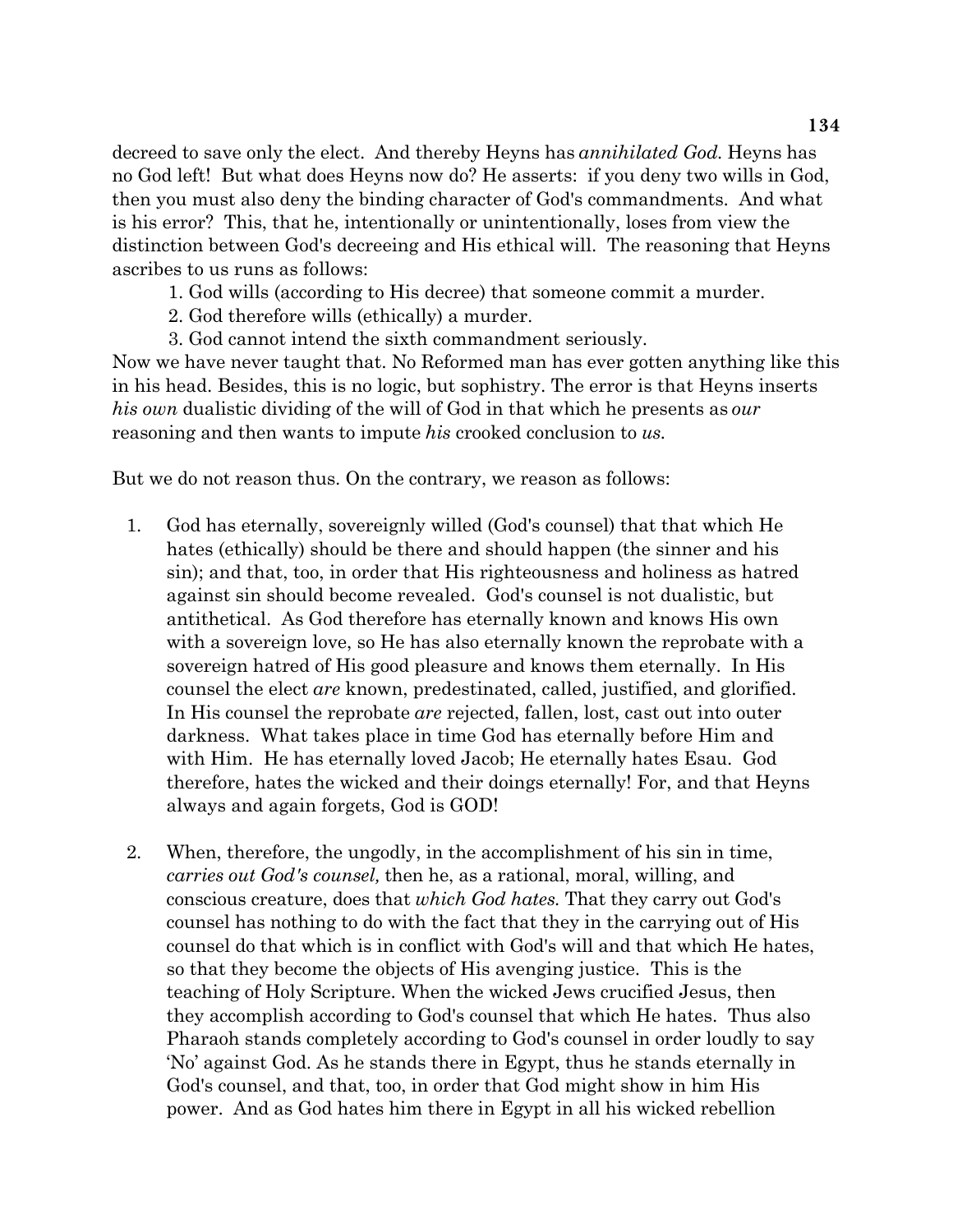against the Most High, so God hates him eternally, with a sovereign hatred of His good pleasure in His counsel.

 3. When the ungodly carry out God's counsel in time in the doing of that which God hates, then God maintains Himself over against him and shows him that He hates him in his wicked doings, even as He has hated him in His counsel, and He therefore continues to demand of that ungodly man: "Thou shalt love Me and keep My commandments." Over against that demand of God's law, in which God maintains Himself as the Eternal Good, that ungodly man stands also in God's eternal counsel. Over against that demand he stands also in time. *Everything* indeed stands firm in the sovereign good pleasure of God, Who is really GOD.

In the logic of the above Heyns will not be able to discover any error. He will also grant me that in this manner, without a two-wills dualism, we nevertheless maintain the binding character of God's law for all men. Heyns might be able to retort that in this manner we get an altogether terrible presentation of God. But that is no objection, but a proof of the veracity of my presentation. For note carefully, God *is* altogether terrible! Or has Heyns never thoughtfully sung the words of Psalm 68?

How great, how terrible art Thou! From out Thy high and holy place, Oh Thou exalted Majesty!

[Note: The above lines are a rather free translation of a few lines of the last verse of the rhymed version of Psalm 68 in the Dutch *Psalter.* HCH]

And if the 'fear of the Lord' is ever again to thrill the souls of God's people of our watered-down age, then we must not form for ourselves any goody-goody two-wills idol, after our own imagination, who sweetly offers us some fatted oxen; but then we must again know that God and live before the face of Him before Whom even the seraphim tremblingly hide their faces! Oh, if only our Reformed people will turn to that living God! Turn ye! For why should the Reformed Church die?

We can treat the remaining practical objections of Heyns against our presentation of the truth more briefly. He asserts that we attack God's honor. We do that, first of all, according to the professor, because we place our own reason above the Word of God. That Word teaches plainly a general offer; and we deny it, because it is not consistent with our reason. We do not now have to enter into that objection again. In the preceding we have, we believe, shown clearly enough:

1. That this accusation is not true and that we reason from Scripture;

2. That Prof. Heyns himself makes himself guilty again and again of the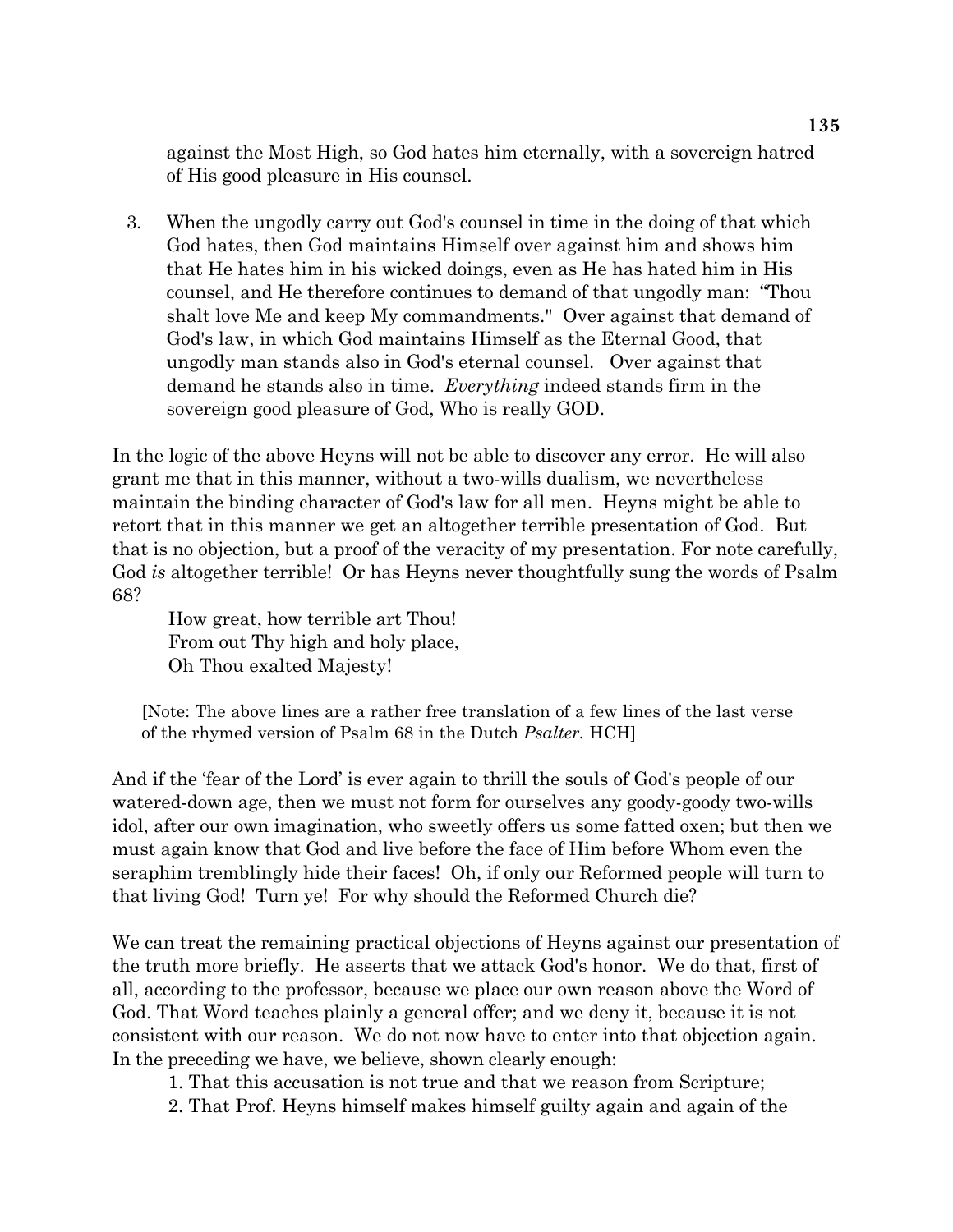method which he wants to impute to us; he reasons frequently simply at random, without bothering about the meaning of Scripture; think only of his description of the Gospel;

3. That God's Word, provided it is correctly explained, precisely teaches no general offer whatsoever, and does not even present the matter of grace and salvation as an offer.

Further, we attack the honor of God, according to Heyns, because we deny God's virtues. Thus, we deny, for example, God's veracity and present matters as though God is false. For according to our presentation God offers something to men while He does not will that they shall accept it. The offer is for most men not well-meant. To this we reply that this accusation is precisely not applicable to us, but is indeed the presentation of Heyns. It does not apply against our view, for we do not teach that God offers something to men without meaning it. We just exactly do not teach at all that He offers something to men. We teach that grace is no offer, but an irresistible work of God. We do not teach that God in the Gospel proclaims that He wills that everyone shall be saved, nor that He promises salvation to all who hear the Gospel. We teach indeed that God promises salvation to all who believe in the Lord Jesus Christ, and that He also works this faith in the hearts of the elect. He therefore does not proclaim a general, but a particular Gospel. And in this God is true. We also proclaim that God wills that the sinner shall turn and that He demands this of him righteously, maintaining Himself over against the sinner as the Only and Eternal Good. But we do not proclaim that the sinner can contribute anything to his own conversion, nor do we proclaim that God wills to convert all men. And also in this God is true. We do not, therefore, attack God's veracity. But Heyns indeed does that. For he teaches that God also offers salvation to them whom He has from eternity rejected, whom He certainly will not save, who also can have no part in accepting salvation. God offers salvation to altogether impotent men, who only then, when it pleases God to bestow grace upon them, can accept the proffered salvation; but grace God does not bestow upon them. And that is mocking with the sinner. To act thus among men would indeed be termed false.

Further, Heyns raises the objection that the Gospel, in the manner in which we present it, is unbelievable and unacceptable! Here the Arminianism of the professor again raises its ugly head. He has felt this himself, for he tries in the remainder of the article in which this appears to make it good, but without result, as was to be expected. Through the consistent presentation of the Reformed truth the gospel becomes unbelievable and unacceptable! If we do not preach that God is willing to save and well-meaningly offers salvation to all who hear, no one will ever be able to believe. Heyns makes a double mistake here. In the first place, he overlooks, or he denies that the Gospel is indeed unacceptable and unbelievable for every natural man. And, in the second place, this position is a denial of the Reformed truth that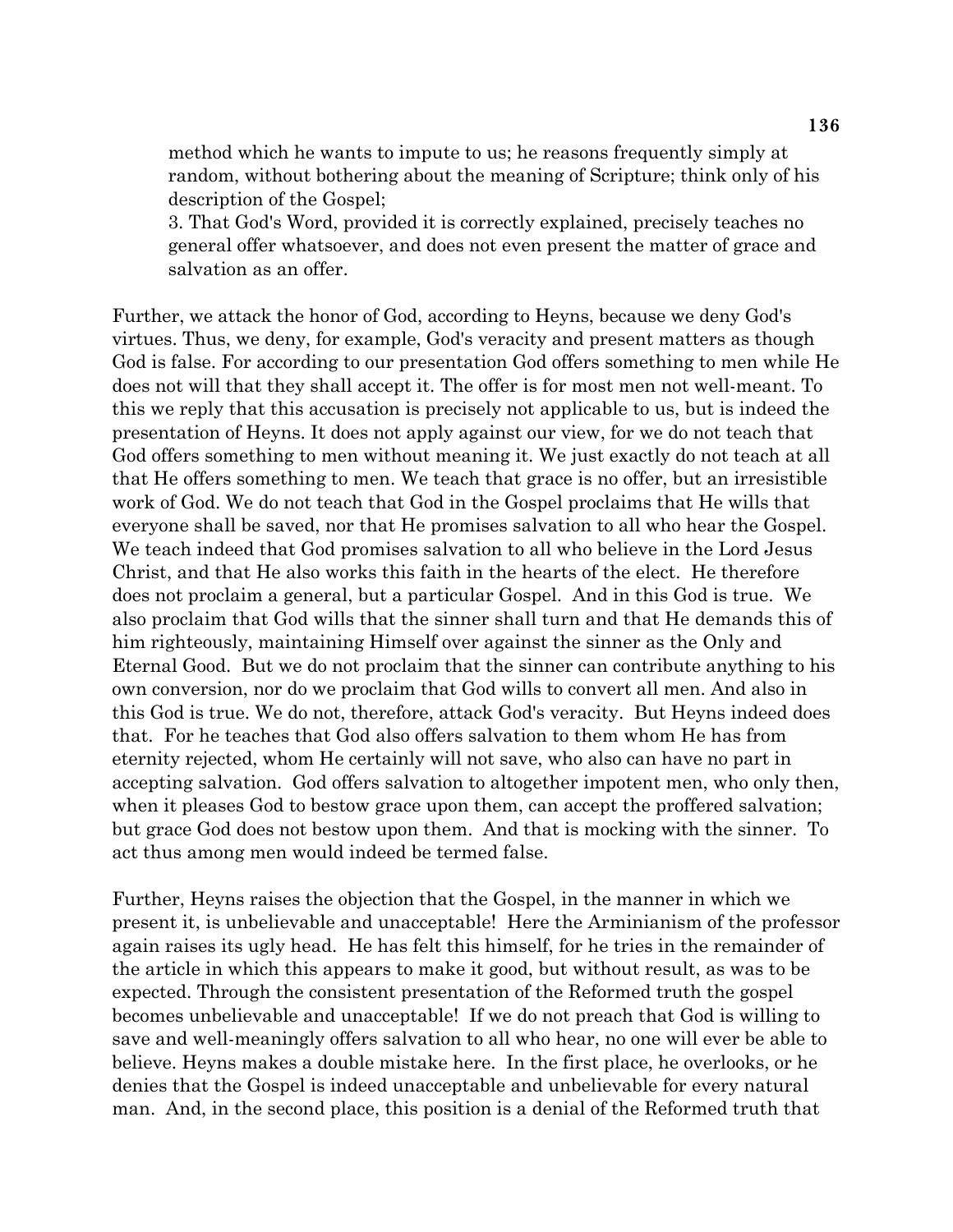God works faith in the hearts of the elect, and that, after God works this faith in the hearts of the elect and has effectually called the hearer, it is impossible that he should not believingly embrace the Gospel. For Heyns, however, the possibility of believing the gospel rests upon this reasoning:

- 1. God offers salvation to all men well-meaningly;
- 2. I belong to all men;
- 3. Therefore I may accept the gospel.

But this is precisely quicksand. He who builds his salvation on the ground which Heyns here presents, who has nothing else than this reason-faith, certainly goes lost. That is the insidiousness of the presentation of Heyns.

Of a similar nature is the further objection of Heyns that our presentation makes men passive. Man, says Heyns, must do something in order to be saved. You cannot simply say to him: you need do absolutely nothing! No, he must believe and repent! Doing that, he shall be saved. Now about this we are surely agreed. We are even not in agreement with Heyns when he asserts that little children are not saved through faith. Certainly, in the way of faith and repentance man is saved. But we are not in agreement with him when he maintains that an offer of salvation puts man to work. He wants to say that if we proclaim no general, well-meaning offer of grace, man simply sits down passively and waits upon God as a stock and block. However, Heyns again overlooks two things, because he simply does not think in a Reformed way. He overlooks the fact that no offer of grace will ever put man to work. And he also overlooks the fact that almighty grace precisely does this undeniably. There is absolutely no danger that he who has been drawn by the grace of God becomes a stock and a block, even as there is no danger that the ungodly will posit himself as a stock and block over against the Gospel. No, under sound Reformed preaching everyone comes to stand before the face of the living God. The ungodly is pricked in his conscience and is condemned when he says always and again, "No, I do not want God!" And he who is touched by God's grace can never fail to cry: "O God, be merciful to me a sinner!" And God is justified in the conscience of both when He judges.

How thoroughly Arminian the presentation of Heyns is may finally become plain from his explanation of that which he calls the 'grace-demand'. Heyns wants to make distinction between a 'demand of God's justice' and a 'grace-demand'. After he has attempted to make plain what he understands by the former, he continues to say concerning the 'grace-demand' the following:

This however does not hold for the grace-demands of God, which do not have for their purpose the maintenance of God's justice, which has been satisfied by Christ, but the salvation of men. Such a demand to a sinner who is in himself all together unable to perform it must include that God at the same time with His demand gives the ability and the power to do what He commands the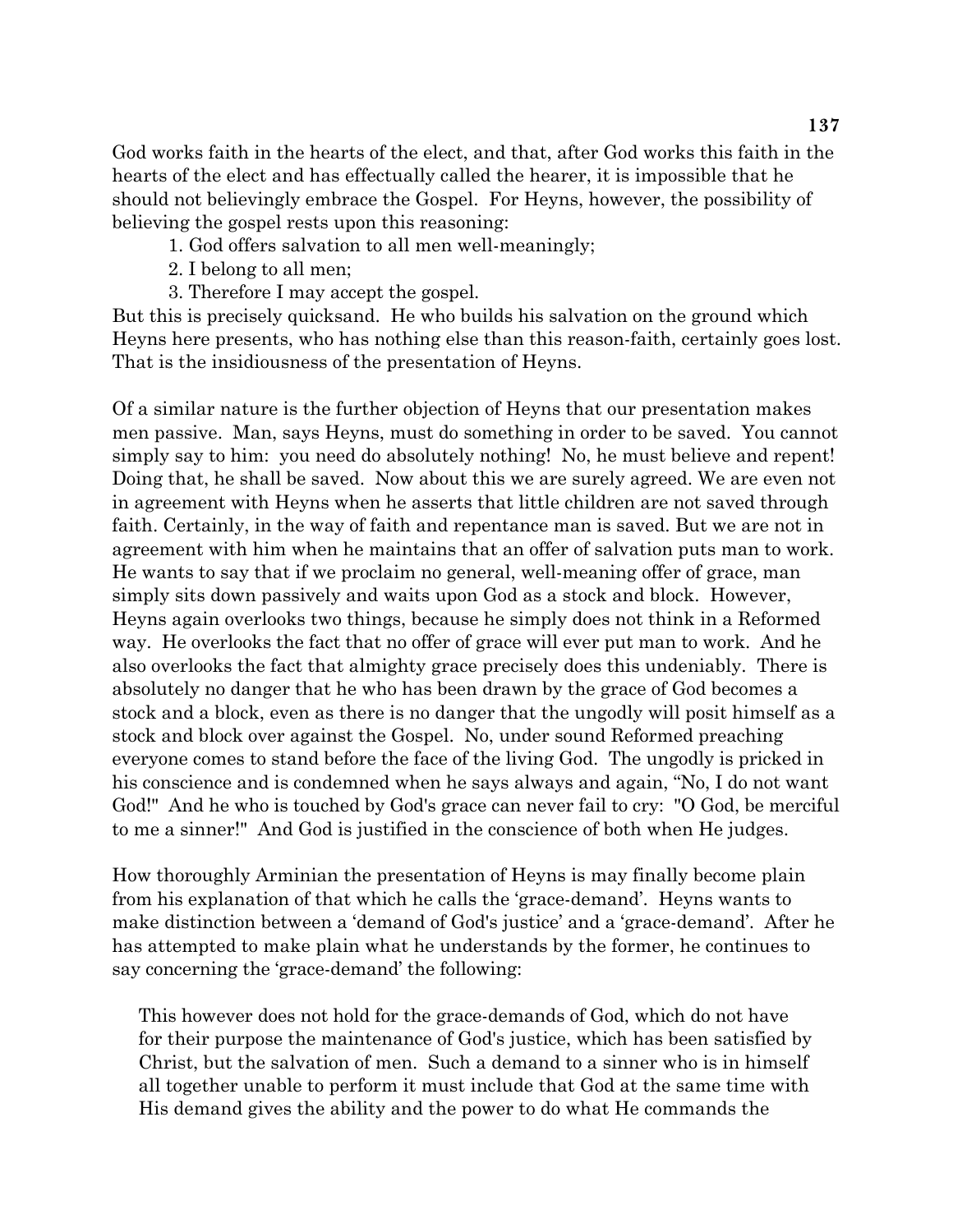sinner to do. Otherwise it could not be a grace-demand, a command unto the sinner's salvation, a demand in which God intends the good of the sinner, as He intends good with the sinner in His Gospel. Disobedience to the gospel is then for him to whom the demand of faith and repentance comes not a matter of *not being able* but of *not willing*. Those who go lost under the Gospel go lost because they *did not will*. In the fact that God commands him, the impotent, to believe and repent in order to save him, and therefore out of grace, there lies for the sinner the assurance of divine enablement unto this end. Obeying, he will perceive that he can obey, that he indeed received that enablement. Not to obey such a command, such a plea, is the manifestation of not being willing.

I need not add much here. Heyns writes clear language here. All who hear the Gospel receive of God also the grace which enables them to accept it or ... to reject it! He to whom the demand of faith and repentance comes can also accept the Gospel. For him disobedience to the Gospel is not a matter of inability, but simply of unwillingness. We esteem the fact in Heyns that he is in any event consistent. He has the courage of his convictions. He continues in the line of his basic position. He has grasped well that with the doctrine of the general, well-meant offer of the gospel that of the total inability of man does not fit. And he indeed does not deny the natural inability of man, but he teaches that all the hearers of the Gospel receive of God power to be able to accept it if they will. How such a thing is possible from a spiritual, ethical point of view we leave out of the discussion at present. The fact is that the acceptance of the Gospel is left to the free will of the hearers, a free will which they also all receive with and under the 'grace-demand'! And with this the Arminian presentation of Heyns is complete, be it then that it wants to fly under the Reformed flag!

And with the latter I have also given expression to that which I will call my chief practical objection to the entire presentation of Heyns. Principally my chief objection is that Heyns does not leave God GOD. Repeatedly I have referred to this. Practically speaking, my chief objection is that with the presentation of Heyns one *is* Arminian but *pretends* to be Reformed.

And that is false!

It is the doctrine with two faces.

Officially one is Reformed. One subscribes to the Three Forms of Unity without conscientious objection. That one does this without conscientious objection finds its cause in this, that one has learned that it is purely Reformed to maintain that God wills to save the elect alone, and next to this, that God wills that all men shall be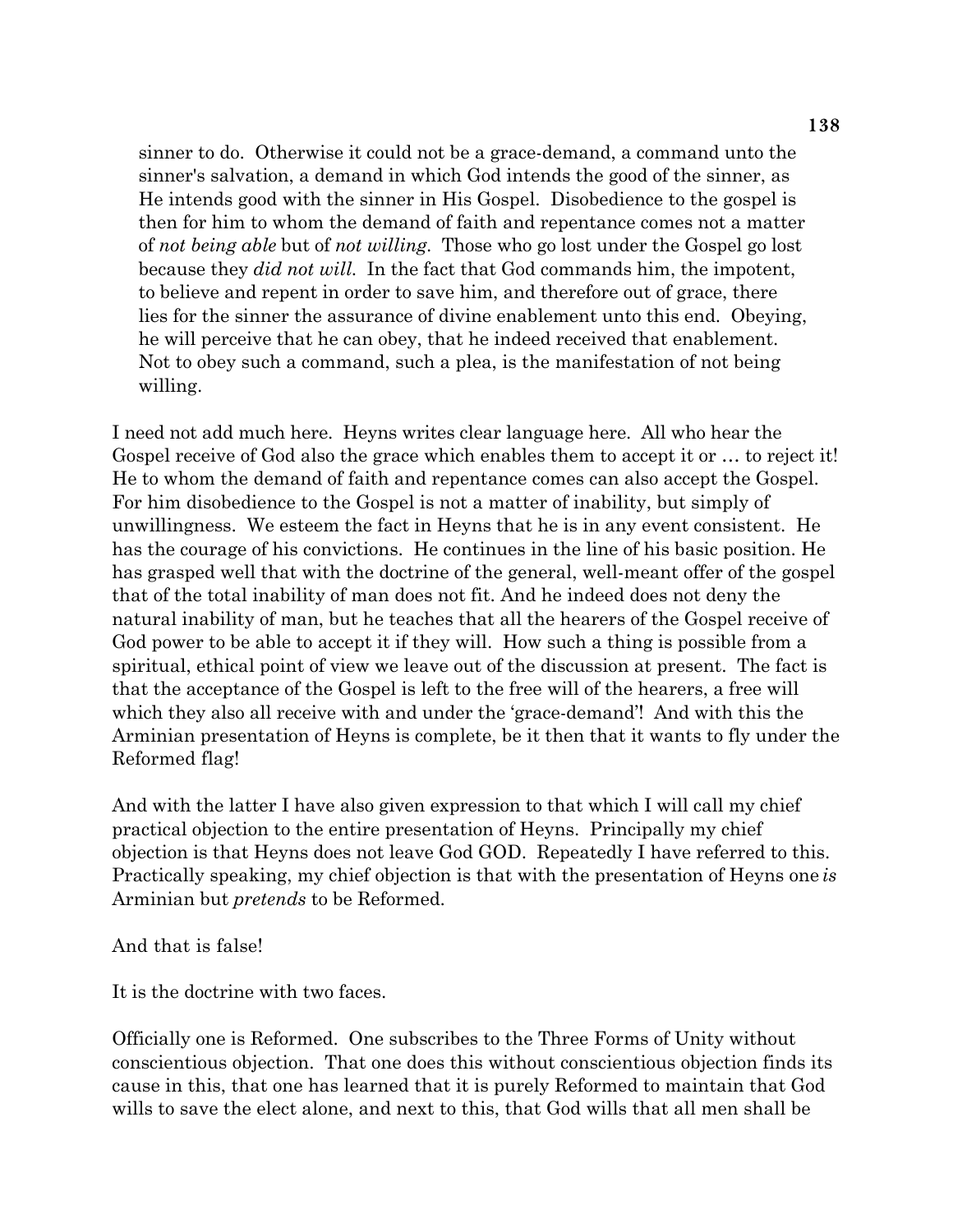saved. One believes that grace is particular, but also that the same grace is general; that the matter of salvation is a matter that depends upon irresistible grace, but also that it is also a general offer; that man is totally unable to accept salvation, but also that he is not totally unable. And one *continues* thus to confess this without conscientious objection because one does not take the trouble independently to investigate the truth. Of basic searching of the Scriptures there is not much. The Three Forms of Unity most people do not know, and many do not even know them by name. And much of what I write here is true not only of ordinary church members, but also of preachers. That this is the situation, men in the Christian Reformed Churches know as well as I.

But it is a foregone conclusion that no one, especially not a teacher of the people, can in practice continue to occupy this ambiguous position. It simply does not work to follow the lines of the two-wills doctrine consistently. Through this it comes about, in the first place, that as far as the development of the Reformed truth is concerned, men are on dead center. They can make no progress. They want to explain Scripture along two lines, but God's Word is one. Hence, on the basis of the dualistic position of the two-wills doctrine one can retain indeed an appearance of Scriptural-ness as long as he remains superficial, but the riches of Scripture can never be understood with such a position. At best, one then chews over in a traditional, but thoroughly lifeless and dry manner what has been chewed and re-chewed already a hundred times. That, however, is not the worst, although it is bad enough. Worse is the fact that the dualistic position in practice is untenable and that the necessity of logic finally more and more compels one to forsake the one side of the dilemma which he has imagined. And it lies also in the nature of the case that the line which one forsakes is that of predestination. Reprobation he has already long silenced to death. Election soon follows. Thus it is with the preaching in actual practice. And thus it is also with the instruction. One of the most recent proofs of this I find in the catechism book published not long ago by Dr. Y.P. Dejong under the title, *Primer of Reformed Doctrine.* In it predestination, with election and reprobation, is not only not developed, but it is not even so much as mentioned! It is almost unbelievable that a Reformed minister would publish a booklet to serve as a guide in instruction in Reformed doctrine and would forget predestination, or purposely pass it by! That is the issue. That is the reason why so many of the Christian Reformed Church go everywhere and especially follow someone easily who still has some warmth in his preaching, but is thoroughly Arminian.

Finally, the presentation which Heyns offers of the truth is insidious because it is basically devoid of deep, spiritual, ethical, life-and-death seriousness which characterizes Scripture and the Reformed truth. The concern in the view of Heyns is not God, but the sinner. His view is concerned with the salvation of the sinner; and that salvation then really consists in this, that at his death he goes to heaven. This